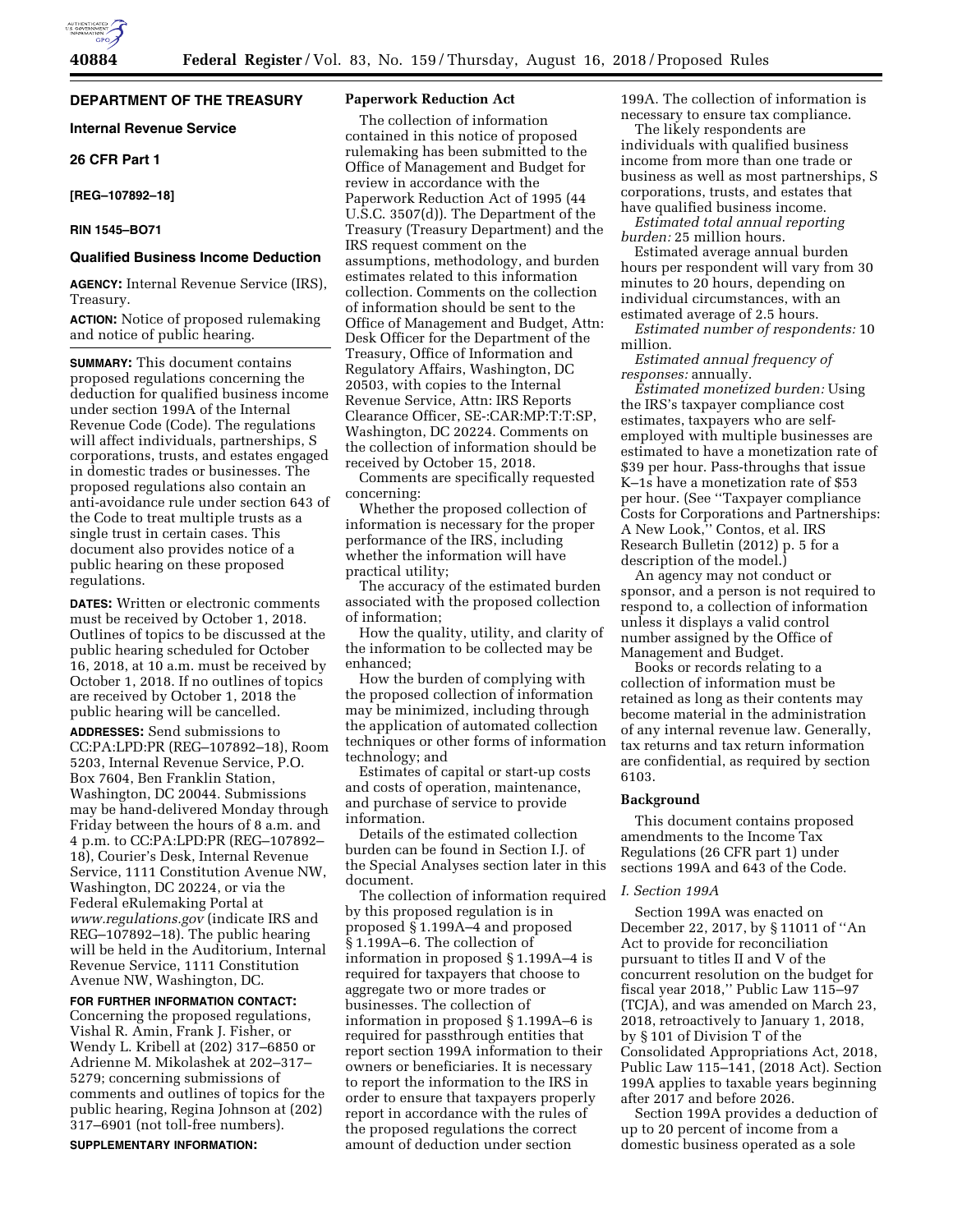proprietorship or through a partnership, S corporation, trust, or estate (section 199A deduction). The section 199A deduction may be taken by individuals and by some estates and trusts. A section 199A deduction is not available for wage income or for business income earned through a C corporation. For taxpayers whose taxable income exceeds a statutorily-defined amount (threshold amount), section 199A may limit the taxpayer's section 199A deduction based on (i) the type of trade or business engaged in by the taxpayer, (ii) the amount of W–2 wages paid with respect to the trade or business (W–2 wages), and/or (iii) the unadjusted basis immediately after acquisition (UBIA) of qualified property held for use in the trade or business (UBIA of qualified property). These statutory limitations are subject to phase-in rules based upon taxable income above the threshold amount.

Section 199A also allows individuals and some trusts and estates (but not corporations) a deduction of up to 20 percent of their combined qualified real estate investment trust (REIT) dividends and qualified publicly traded partnership (PTP) income, including qualified REIT dividends and qualified PTP income earned through passthrough entities. This component of the section 199A deduction is not limited by W–2 wages or UBIA of qualified property.

The section 199A deduction is the lesser of (1) the sum of the combined amounts described in the prior two paragraphs or (2) an amount equal to 20 percent of the excess (if any) of taxable income of the taxpayer for the taxable year over the net capital gain of the taxpayer for the taxable year.

Additionally, section 199A(g) provides that specified agricultural or horticultural cooperatives may claim a special entity-level deduction that is substantially similar to the domestic production activities deduction under former section 199.

Finally, the statute expressly grants the Secretary authority to prescribe such regulations as are necessary to carry out the purposes of section 199A (section 199A(f)(4)), and provides specific grants of authority with respect to: The treatment of acquisitions, dispositions, and short-tax years (section 199A(b)(5)); certain payments to partners for services rendered in a non-partner capacity (section  $199A(c)(4)(C)$ ); the allocation of W–2 wages and UBIA of qualified property (section 199A(f)(1)(A)(iii)); restricting the allocation of items and wages under section 199A and such reporting requirements as the Secretary determines appropriate (section

 $199A(f)(4)(A)$ ; the application of section 199A in the case of tiered entities (section  $199A(f)(4)(B)$ ); preventing the manipulation of the depreciable period of qualified property using transactions between related parties (section 199A(h)(1)); and determining the UBIA of qualified property acquired in likekind exchanges or involuntary conversions (section 199A(h)(2)).

### *II. Section 643*

Part I of subchapter J of chapter 1 of the Code provides rules related to the taxation of estates, trusts, and beneficiaries. For various subparts of part I of subchapter J, sections 643(a), 643(b), and 643(c) define the terms *distributable net income* (*DNI*), *income,*  and *beneficiary,* respectively. Sections 643(d) through 643(i) (other than section 643(f)) provide additional rules. Section 643(f) grants the Secretary authority to treat two or more trusts as a single trust for purposes of subchapter J if (1) the trusts have substantially the same grantors and substantially the same primary beneficiaries and (2) a principal purpose of such trusts is the avoidance of the tax imposed by chapter 1 of the Code. Section 643(f) further provides that, for these purposes, spouses are treated as a single person.

# **Explanation of Provisions**

The purpose of these proposed regulations is to provide taxpayers with computational, definitional, and antiavoidance guidance regarding the application of section 199A. These proposed regulations contain six substantive sections, §§ 1.199A–1 through 1.199A–6, each of which provides rules relevant to the calculation of the section 199A deduction. Additionally, the proposed regulations would establish anti-abuse rules under section 643(f) to prevent taxpayers from establishing multiple non-grantor trusts or contributing additional capital to multiple existing non-grantor trusts in order to avoid Federal income tax, including abuse of section 199A. This Explanation of Provisions describes each of the proposed regulation sections in turn.

# **I. Proposed § 1.199A–1: Operational Rules**

Section 1.199A–1 of the proposed regulations (proposed § 1.199A–1) provides guidance on the determination of the section 199A deduction. For simplicity, the proposed regulations use the term *individual* when referring to an individual, trust, estate, or other person eligible to claim the section 199A deduction. The term *relevant passthrough entity (RPE)* is used to

describe passthrough entities that directly operate the trade or business or pass through the trade or business' items of income, gain, loss, or deduction from lower-tier RPEs to the individual.

Proposed § 1.199A–1(b) contains definitions applicable for section 199A and §§ 1.199A–1 through 1.199A–6. Proposed § 1.199A–1(c) provides guidance on the computation of the section 199A deduction for individuals with taxable income at or below the threshold amount. Proposed § 1.199A– 1(d) provides guidance on the computation of the section 199A deduction for individuals with taxable income above the threshold amount, including individuals with taxable income within a phase-in range above the threshold amount. Proposed § 1.199A–1(e) provides special rules related to the section 199A deduction.

### *A. Defined Terms*

Defined terms in proposed § 1.199A– 1(b) include aggregated trade or business, applicable percentage, phasein range, qualified business income (QBI), QBI component, qualified PTP income, qualified REIT dividends, reduction amount, RPE, specified service trade or business (SSTB), threshold amount, total QBI amount, UBIA of qualified property, and W–2 wages.

Proposed § 1.199A–1(b) also defines trade or business for purposes of section 199A and proposed §§ 1.199A–1 through 1.199A–6. Neither the statutory text of section 199A nor the legislative history provides a definition of trade or business for purposes of section 199A. Multiple commenters stated that section 162 is the most appropriate definition for purposes of section 199A. Although the term trade or business is defined in more than one provision of the Code, the Department of the Treasury (Treasury Department) and the IRS agree with commenters that for purposes of section 199A, section 162(a) provides the most appropriate definition of a trade or business. This is based on the fact that the definition of trade or business under section 162 is derived from a large body of existing case law and administrative guidance interpreting the meaning of trade or business in the context of a broad range of industries. Thus, the definition of a trade or business under section 162 provides for administrable rules that are appropriate for the purposes of section 199A and which taxpayers have experience applying and therefore defining trade or business as a section 162 trade or business will reduce compliance costs, burden, and administrative complexity.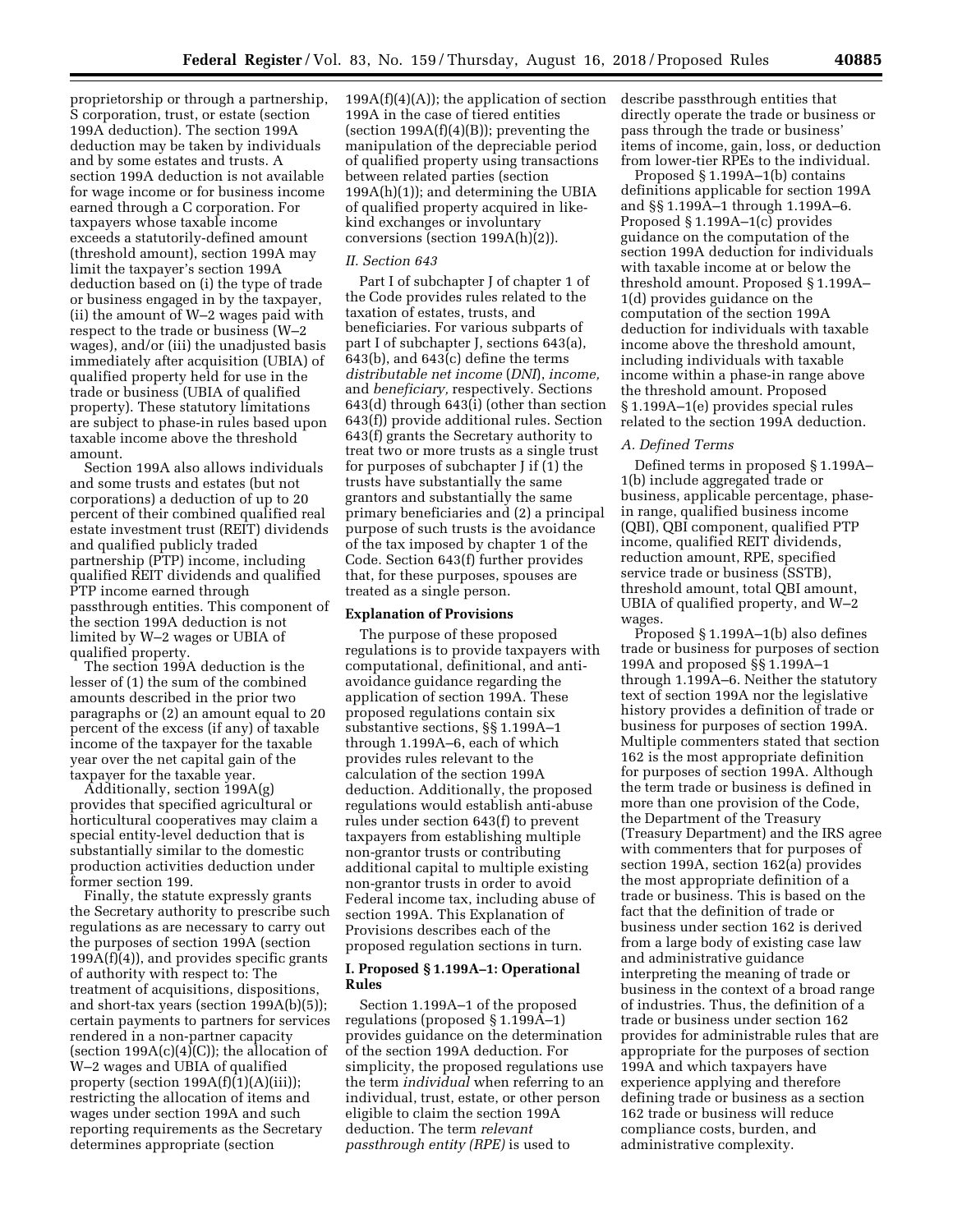The proposed regulations extend the definition of trade or business for purposes of section 199A beyond section 162 in one circumstance. Solely for purposes of section 199A, the rental or licensing of tangible or intangible property to a related trade or business is treated as a trade or business if the rental or licensing and the other trade or business are commonly controlled under proposed § 1.199A–4(b)(1)(i). It is not uncommon that for legal or other non-tax reasons taxpayers may segregate rental property from operating businesses. This rule allows taxpayers to aggregate their trades or businesses with the associated rental or intangible property under proposed § 1.199A–4 if all of the requirements of proposed § 1.199A–4 are met. In addition, this rule may prevent taxpayers from improperly allocating losses or deductions away from trades or businesses that generate income that is eligible for a section 199A deduction.

# *B. Computation of the Section 199A Deduction for Individuals With Taxable Income Below the Threshold Amount*

## 1. Basic Computational Rules

An individual with income attributable to one or more domestic trades or businesses, other than as a result of owning stock of a C corporation or engaging in the trade or business of being an employee, and with taxable income (before computing the section 199A deduction) at or below the threshold amount, is entitled to a section 199A deduction equal to the lesser of (i) 20 percent of the QBI (generally defined as the net amount of qualified items of income, gain, deduction, and loss with respect to a qualified trade or business of the taxpayer) from the individual's trades or businesses plus 20 percent of the individual's combined qualified REIT dividends and qualified PTP income or (ii) 20 percent of the excess (if any) of the individual's taxable income over the individual's net capital gain. Proposed § 1.199A–1(c) contains guidance on calculating the amount of the deduction in these circumstances. If an individual's combined QBI is negative or combined qualified REIT dividends and PTP income is less than zero, proposed § 1.199A–1(c)(2) provides rules for the carryover of the losses.

# 2. Carryover Loss Rules for Negative Total QBI Amounts

If an individual has multiple trades or businesses, the individual must calculate the QBI from each trade or business and then net the amounts. Section 199A(c)(2) provides that, for

purposes of section 199A, if the net QBI with respect to qualified trades or businesses of the taxpayer for any taxable year is less than zero, such amount shall be treated as a loss from a qualified trade or business in the succeeding taxable year. Proposed § 1.199A–1(c)(2)(i) repeats this rule and provides that the section 199A carryover rules do not affect the deductibility of the losses for purposes of other provisions of the Code.

3. Carryover Loss Rules if Combined Qualified REIT Dividends and Qualified PTP Income is Less Than Zero

One commenter stated it was not clear whether, if a taxpayer has an overall loss from combined qualified REIT dividends and qualified PTP income (because a loss from a PTP exceeds REIT dividends and PTP income), the negative amount should be netted against any net positive QBI (regardless of source), or whether the negative amount should be segregated and subject to its own loss carryforward rule distinct from but analogous to the QBI loss carryforward rule. Section 199A contemplates that qualified REIT dividends and qualified PTP income are computed and taken into account separately from QBI and should not affect QBI. If overall losses attributable to qualified REIT dividends and qualified PTP income were netted against QBI, these losses would affect QBI. Therefore, a separate loss carryforward rule is needed to segregate an overall loss attributable to qualified REIT dividends and qualified PTP income from QBI. Additionally, commenters have expressed concern that losses in excess of income could create a negative section 199A deduction, a result incompatible with the statute. Accordingly, proposed  $§ 1.199A-1(c)(2)(ii)$  provides that if an individual has an overall loss after qualified REIT dividends and qualified PTP income are combined, the portion of the individual's section 199A deduction related to qualified REIT dividends and qualified PTP income is zero for the taxable year. In addition, the overall loss does not affect the amount of the taxpayer's QBI. Instead, such overall loss is carried forward and must be used to offset combined qualified REIT dividends and qualified PTP income in the succeeding taxable year or years for purposes of section 199A.

# *C. Computation of the Section 199A Deduction for Individuals With Taxable Income Above the Threshold Amount*

Proposed § 1.199A–1(d) addresses the calculation of the section 199A deduction for individuals with taxable

income above the threshold amount. All of the rules relating to the REIT/PTP component of the section 199A deduction applicable to individuals with taxable income at or below the threshold amount also apply to individuals with taxable income above the threshold amount. The QBI component of the section 199A deduction, however, is subject to limitations for individuals with taxable income exceeding the threshold amount. These limitations include the exclusion or reduction of items from an SSTB and limitations based on the W– 2 wages of the trade or business or a combination of the W–2 wages and the UBIA of qualified property. Proposed § 1.199A–1(d) provides guidance on the application of these limitations.

Proposed § 1.199A–1(d)(2)(i) addresses the limitation or exclusion from QBI for SSTBs. SSTBs are specified service trades or businesses as defined in section 199A(d)(2) and proposed § 1.199A–5 (see part V. of the Explanation of Provisions). If an individual's taxable income is above the threshold amount but within the phasein range then the individual must calculate an applicable percentage that limits the QBI, W–2 wages, and UBIA of qualified property from an SSTB that are used to calculate the individual's section 199A deduction. If the individual's taxable income is above the phase-in range, then no amount of QBI, W–2 wages, or UBIA of qualified property from an SSTB can be used by the individual in calculating the individual's section 199A deduction.

Proposed § 1.199A–1(d)(iv) addresses the limitations on QBI based on W–2 wages and UBIA of qualified property. An individual must determine the W–2 wages and the UBIA of qualified property attributable to each trade or business contributing to the individual's combined QBI under the rules of proposed § 1.199A–2. The W–2 wages and UBIA of qualified property amounts are compared to QBI in order to determine an individual's QBI component for each trade or business.

After determining the QBI for each trade or business, the individual must compare 20 percent of that trade or business' QBI to the alternative limitations for that trade or business. The limitation to which the 20 percent of QBI is compared is the greater of 50 percent of the W–2 wages attributable to the trade or business or 25 percent of those W–2 wages plus 2.5 percent of the UBIA of qualified property for that trade or business. If 20 percent of the QBI of the trade or business is greater than the relevant alternative limitation, the QBI component is limited in the calculations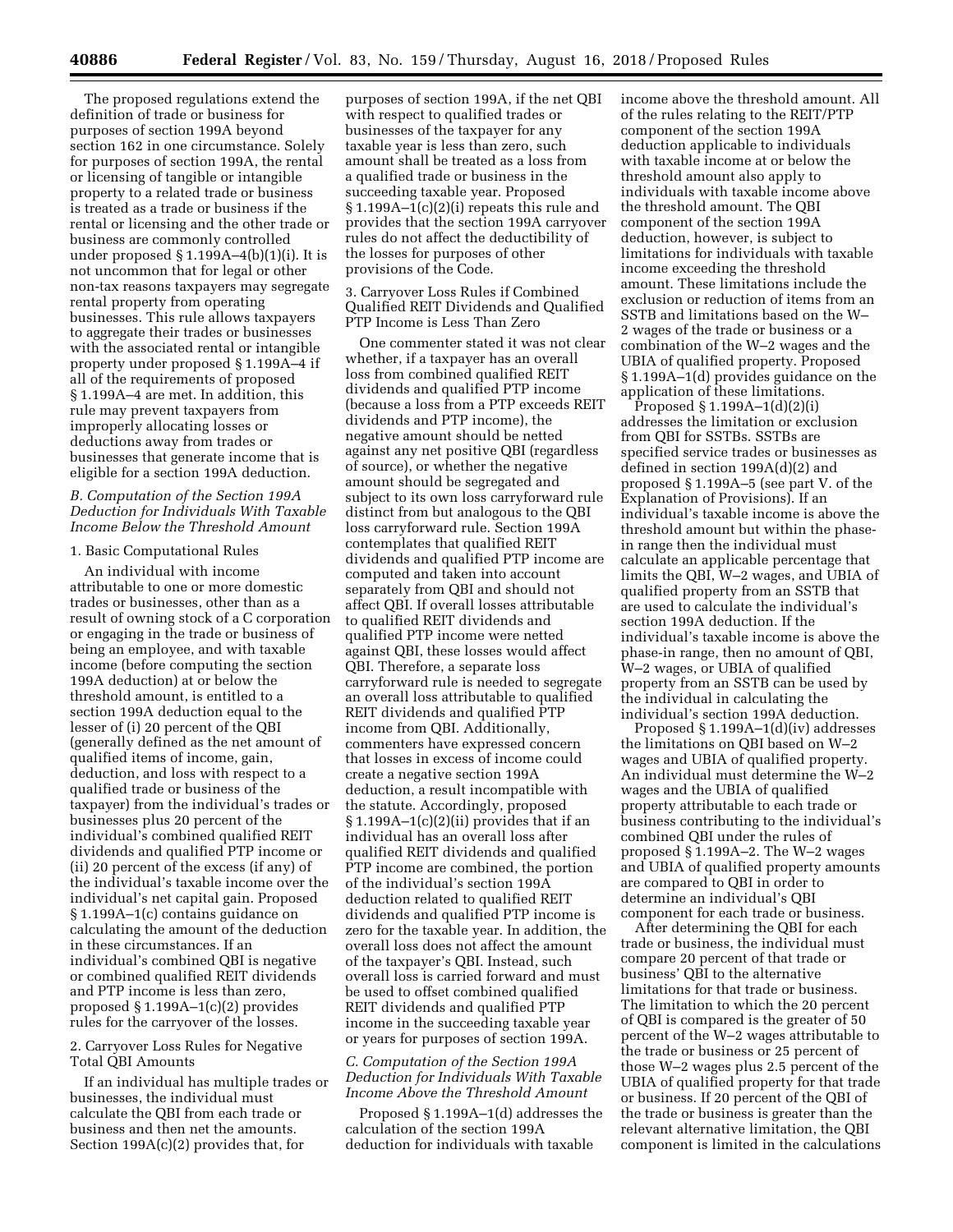under the proposed regulations to the amount of the alternative limitation. If an individual's taxable income is within the phase-in range and 20 percent of QBI is greater than either of the limitation amounts, the individual's QBI component for the trade or business is instead equal to 20 percent of QBI reduced by the reduction amount as described in proposed § 1.199A–  $1(d)(iv)(B)$ .

One commenter noted that, if combined QBI from all of an individual's trades or businesses is greater than zero, but the individual's QBI from one or more trades or businesses is less than zero, the mechanics of how the loss should be offset against the QBI income for purposes of calculating the section 199A deduction are unclear. How such a loss is allocated matters in situations in which an individual has taxable income above the threshold amount and more than one trade or business with positive QBI. The commenter suggested that a ''netting'' approach best reflects Congress's intent, and that the absence of a netting approach would lead to inconsistent and counterintuitive results that Congress did not intend. The Treasury Department and the IRS agree that a netting approach is contemplated by the carryforward rule of section  $199A(c)(2)$  and is necessary to ensure results consistent with the intent of section 199A. Accordingly, proposed § 1.199A–1(d)(iii) provides that, if an individual has QBI of less than zero from one trade or business, but has overall QBI greater than zero when all of the individual's trades or businesses are taken together, then the individual must offset the net income in each trade or business that produced net income with the net loss from each trade or business that produced net loss before the individual applies the limitations based on W–2 wages and UBIA of qualified property. The individual must apportion the net loss among the trades or businesses with positive QBI in proportion to the relative amounts of QBI in such trades or businesses. Then, for purposes of applying the limitation based on W–2 wages and UBIA of qualified property, the net gain or income with respect to each trade or business (as offset by the apportioned losses) is the taxpayer's QBI with respect to that trade or business. The W–2 wages and UBIA of qualified property from the trades or businesses which produced negative QBI are not taken into account for purposes of proposed § 1.199A–1(d) and are not carried over into the subsequent year. The Treasury Department and the IRS

request comments on the approach described above.

### *D. Special Rules*

Proposed § 1.199A–1(e) incorporates special rules contained in sections 199A and 6662. Section 199A(f)(1) provides that in the case of a partnership or S corporation, section 199A is applied at the partner or shareholder level. The proposed regulations provide that the section 199A deduction has no effect on the adjusted basis of the partner's interest in the partnership. With respect to S corporations, the section 199A deduction has no effect on the adjusted basis of a shareholder's stock in an S corporation or the S corporation's accumulated adjustments account.

The proposed regulations provide that the deduction under section 199A does not reduce net earnings from selfemployment under section 1402 or net investment income under section 1411. Therefore, both sections 1402 and 1411 are calculated as though there is no section 199A deduction.

Section 199A(f)(1)(C) provides that if in the case of a taxpayer with QBI from within the Commonwealth of Puerto Rico, if such income is taxable under section 1 for a taxable year, then for purposes of determining QBI of such individual for such taxable year, the term ''United States'' shall include the Commonwealth of Puerto Rico. Proposed § 1.199A–1(e)(3) repeats this statutory language.

Section 199A(f)(2) provides that for purposes of determining alternative minimum taxable income under section 55, QBI shall be determined without regard to any adjustments under sections 56 through 59. To clarify that the section 199A deduction does not result in individuals being subject to the alternative minimum tax, proposed  $§ 1.199A-1(e)(4)$  provides that, for purposes of determining alternative minimum taxable income under section 55, the deduction allowed under section 199A(a) for a taxable year shall be equal in amount to the deduction allowed under section 199(A)(a) in determining taxable income for that taxable year.

Section 6662(a) provides a penalty for an underpayment of tax required to be shown on a return. Under section 6662(b)(2), the penalty applies to the portion of any underpayment that is attributable to a substantial understatement of income tax. Section 6662(d)(1) defines substantial understatement of income tax, which is generally an understatement that exceeds the greater of 10 percent of the tax required to be shown on the return or \$5,000. Section 6662(d)(1)(C) provides a special rule in the case of any

taxpayer who claims the deduction allowed under section 199A for the taxable year, which requires that section  $6662(d)(1)(A)$  is applied by substituting ''5 percent'' for ''10 percent.'' Proposed § 1.199A–1(e)(5) cross-references this rule.

Section 199A(b)(7) provides that in the case of any qualified trade or business of a patron of a specified agricultural or horticultural cooperative, the amount determined under section 199A(b)(2) with respect to such trade or business shall be reduced by the lesser of (A) 9 percent of so much of the qualified business income with respect to such trade or business as is properly allocable to qualified payments received from such cooperative, or (B) 50 percent of so much of the W–2 wages with respect to such trade or business as are so allocable. Proposed § 1.199A–1(e)(6) repeats this statutory language.

# **II. Proposed § 1.199A–2: Determination of W–2 Wages and the UBIA of Qualified Property**

As described in part I.C. of this Explanation of Provisions, if an individual's taxable income exceeds the threshold amount, section 199A(b)(2)(B) imposes a limit on the section 199A deduction based on the greater of either (i) the W–2 wages paid, or (ii) the W– 2 wages paid and UBIA of qualified property attributable to a trade or business. This part of this Explanation of Provisions describes the rules in proposed § 1.199A–2 regarding the determination of W–2 wages and UBIA of qualified property.

# *A. W–2 Wages Attributable to a Trade or Business*

The W–2 wage rules of proposed § 1.199A–2 generally follow the rules under former section 199. Section 199, which was repealed by the TCJA, provided for a deduction with respect to certain domestic production activities and contained a W–2 wage limitation similar to the one in section 199A. The legislative text of the W–2 wage limitation in section 199A is modeled on the text of former section 199, and both taxpayers and the IRS have developed experience in applying those W–2 wage rules for over a decade. The regulations under former section 199 provided rules to determine W–2 wages, which provide a useful starting point in developing the W–2 wage rules under section 199A, including rules on the definition of W–2 wages, wages paid by persons other than the common-law employer, and methods for calculating W–2 wages.

The Treasury Department and the IRS have received comments concerning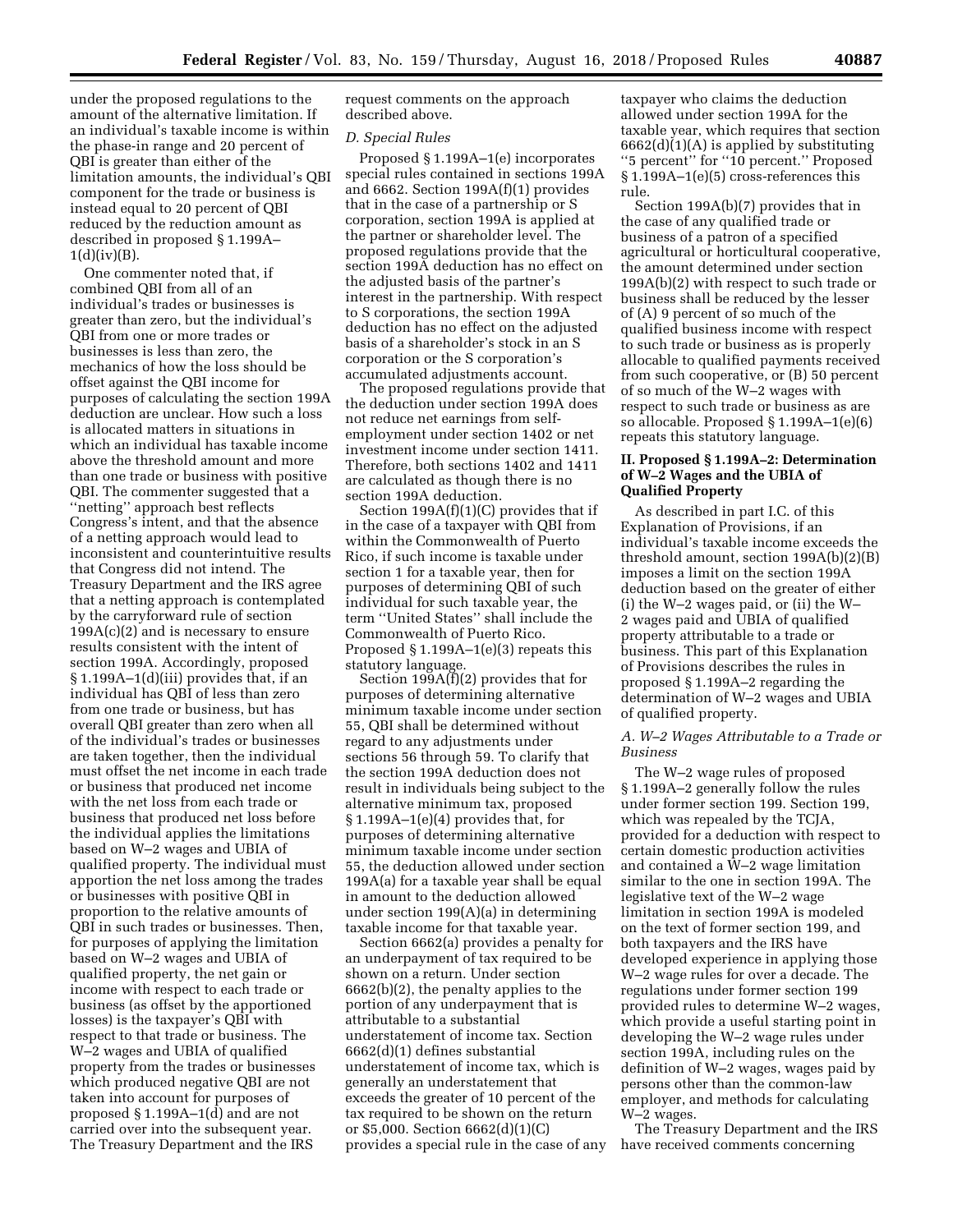whether amounts paid to workers who receive Forms W–2 from third party payors (such as professional employer organizations, certified professional employer organizations, or agents under section 3504) that pay these wages to workers on behalf of their clients and report wages on Forms W–2, with the third party payor as the employer listed in Box c of the Forms W–2, may be included in the W–2 wages of the clients of third party payors. In order for wages reported on a Form W–2 to be included in the determination of W–2 wages of a taxpayer, the Form W–2 must be for employment by the taxpayer. The regulations under former section 199, specifically § 1.199–2(a)(2), addressed this issue, providing that, since employees of the taxpayer are defined in the regulations as including only common law employees of the taxpayer and officers of a corporate taxpayer, taxpayers may take into account wages reported on Forms W–2 issued by other parties provided that the wages reported on the Forms W–2 were paid to employees of the taxpayer for employment by the taxpayer.

Proposed § 1.199A–2(b)(2)(ii) provides a rule for wages paid by a person other than the common law employer that is substantially similar to the rule in  $\S 1.199-2(a)(2)$ . Specifically, the proposed regulations provide that, in determining W–2 wages, a person may take into account any W–2 wages paid by another person and reported by the other person on Forms W–2 with the other person as the employer listed in Box c of the Forms W–2, provided that the W–2 wages were paid to common law employees or officers of the person for employment by the person. In such cases, the person paying the W–2 wages and reporting the W–2 wages on Forms W–2 is precluded from taking into account such wages for purposes of determining W–2 wages with respect to that person. Persons that pay and report W–2 wages on behalf of or with respect to others can include certified professional employer organizations under section 7705, statutory employers under section 3401(d)(1), and agents under section 3504. Under this rule, persons who otherwise qualify for the deduction under section 199A are not limited in applying the deduction merely because they use a third party payor to pay and report wages to their employees. However, with respect to individuals who taxpayers assert are their common law employees for purposes of section 199A, taxpayers are reminded of their duty to file returns and apply the tax law on a consistent basis.

Unlike former section 199, the W–2 wage limitation in section 199A applies separately for each trade or business. Accordingly, proposed § 1.199A–2 provides that, in the case of W–2 wages that are allocable to more than one trade or business, the portion of the W–2 wages allocable to each trade or business is determined to be in the same proportion to total W–2 wages as the deductions associated with those wages are allocated among the particular trades or businesses. Section 199A(b)(4) also requires that to be taken into account, W–2 wages must be properly allocable to QBI. W–2 wages are properly allocable to QBI if the associated wage expense is taken into account in computing QBI.

Additionally, proposed § 1.199A– 2(b)(4) restates the rule of section  $199A(f)(1)(A)(iii)$ , which provides that, in the case of a trade or business conducted by an RPE, a partner's or shareholder's allocable share of wages must be determined in the same manner as the partner's allocable share or a shareholder's pro rata share of wage expenses.

Consistent with section 199A(b)(5) and the legislative history of the TCJA, which direct the Secretary to provide rules for applying the W–2 wage limitation in cases in which the taxpayer acquires, or disposes of, a trade or business, the major portion of a trade or business, or the major portion of a separate unit of a trade or business during the year, proposed § 1.199A– 2(b)(2)(iv)(B) provides rules that apply in the case of an acquisition or disposition of a trade or business. See Joint Explanatory Statement of the Committee of Conference, 38. Specifically, proposed § 1.199A– 2(b)(2)(iv)(B)(*1*) provides that, in the case of an acquisition or disposition of a trade or business, the major portion of a trade or business, or the major portion of a separate unit of a trade or business that causes more than one individual or entity to be an employer of the employees of the acquired or disposed of trade or business during the calendar year, the W–2 wages of the individual or entity for the calendar year of the acquisition or disposition are allocated between each individual or entity based on the period during which the employees of the acquired or disposed of trade or business were employed by the individual or entity, regardless of which permissible method is used for reporting predecessor and successor wages on Form W–2. For this purpose, the period of employment is determined consistently with the principles for determining whether an individual is an employee described in proposed  $§ 1.199A - 2(b).$ 

A notice of proposed revenue procedure, Notice 2018–64, 2018–35 IRB \_\_\_\_, which provides three methods for calculating W–2 wages is being issued concurrently with this notice of proposed rulemaking. The three methods in the notice are substantially similar to the methods provided in Rev. Proc. 2006–47, 2006–2 C.B. 869, for purposes of calculating ''paragraph  $(e)(1)$  wages" (that is, wages described in § 1.199–2(e)(1) issued under former section 199). The first method (the unmodified Box method) allows for a simplified calculation while the second and third methods (the modified Box 1 method and the tracking wages method) provide for greater accuracy.

# *B. The UBIA of Qualified Property*

Section 199A(b)(2)(B)(ii) provides an alternative deduction limitation based on 25 percent of W–2 Wages with respect to the qualified trade or business and 2.5 percent of the UBIA of qualified property. Proposed § 1.199A–2 restates the statutory definitions under the qualified property rules, and provides additional guidance.

## 1. General Definition of UBIA of Qualified Property

Proposed § 1.199A–2(c)(1) restates the definition of qualified property in section 199A(b)(6)(A), which provides that ''qualified property'' means tangible property of a character subject to depreciation that is held by, and available for use in, a trade or business at the close of the taxable year, and which is used in the production of QBI, and for which the depreciable period has not ended before the close of the taxable year. Proposed § 1.199A–2(c)(2) also restates the definition of depreciable period in section 199A(b)(6)(B), which provides that ''depreciable'' period means the period beginning on the date the property is first placed in service by the taxpayer and ending on the later of (a) the date 10 years after that date, or (b) the last day of the last full year in the applicable recovery period that would apply to the property under section 168(c), regardless of the application of section 168(g).

Because the applicable recovery period under section 168(c) of the property is not changed by any additional first-year depreciation deduction allowable under section 168, proposed § 1.199A–2(c)(2)(ii) also clarifies that the additional first-year depreciation deduction allowable under section 168 (for example, under section 168(k) or section 168(m)) does not affect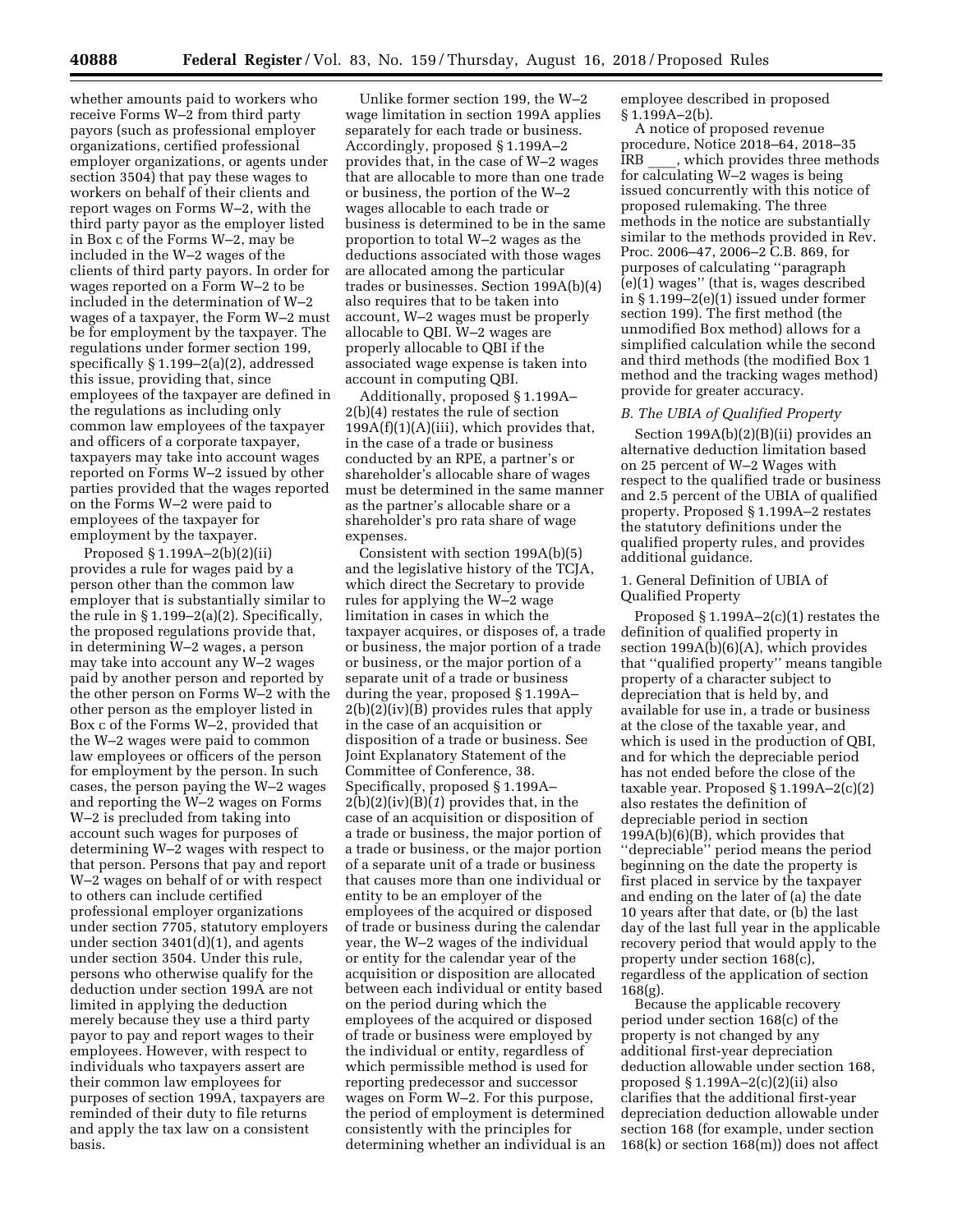the applicable recovery period under section 168(c).

Proposed § 1.199A–2(c)(3) provides a definition of UBIA. The Treasury Department and the IRS believe that existing general principles used to define ''unadjusted basis'' in § 1.263(a)– 3(h)(5) provide a reasonable basis for an administrable rule that is appropriate for the purposes of section 199A and that their use will reduce compliance costs, burden, and administrative complexity because taxpayers have experience applying them. In addition, the Treasury Department and the IRS believe that ''immediately after acquisition'' means as of the date the property is placed in service because section 199A provides that ''qualified property'' must be used in the production of QBI. In order to be used in the production of QBI, the qualified property necessarily must be placed in service. Determining UBIA as of the date the property is placed in service ensures consistency between purchased and produced qualified property, and reduces compliance costs, burden, and administrative complexity because taxpayers are already required to determine that amount. Accordingly, proposed § 1.199A–2 provides that the term ''UBIA'' means the basis as determined under section 1012 or other applicable sections of chapter 1, including subchapter O (relating to gain or loss on dispositions of property), subchapter C (relating to corporate distributions and adjustments), subchapter K (relating to partners and partnerships), and subchapter P (relating to capital gains and losses). UBIA is determined without regard to any adjustments described in section  $1016(a)(2)$  or  $(3)$ , any adjustments for tax credits claimed by the taxpayer (for example, under section 50(c)), or any adjustments for any portion of the basis for which the taxpayer has elected to treat as an expense (for example, under sections 179, 179B, or 179C). Therefore, for purchased or produced qualified property, UBIA generally will be its cost under section 1012 as of the date the property is placed in service. For qualified property contributed to a partnership in a section 721 transaction and immediately placed in service, UBIA generally will be its basis under section 723. For qualified property contributed to an S corporation in a section 351 transaction and immediately placed in service, UBIA generally will be its basis under section 362. Further, for property inherited from a decedent and immediately placed in service by the heir, the UBIA generally will be its fair market value at the time of the

decedent's death under section 1014. However, proposed § 1.199A–2(c)(3) provides that UBIA does reflect the reduction in basis for the percentage of the taxpayer's use of property for the taxable year other than in the taxpayer's trade or business.

## 2. Partnership Special Basis Adjustments

After the enactment of the TCJA, the Treasury Department and the IRS received comments requesting guidance as to whether partnership special basis adjustments under sections 734(b) or 743(b) constitute qualified property for purposes of section 199A. Treating partnership special basis adjustments as qualified property could result in inappropriate duplication of UBIA of qualified property (if, for example, the fair market value of the property has not increased and its depreciable period has not ended). Accordingly, proposed  $§ 1.199A-2(c)(1)(iii)$  provides that partnership special basis adjustments are not treated as separate qualified property.

3. Property Transferred With a Principal Purpose of Increasing Section 199A Deduction

Qualified property includes depreciable property used during the taxable year in the production of QBI and held by, and available for use in, the trade or business at the close of the taxable year. However, it would be inconsistent with the purposes of section 199A to permit trades or businesses to transfer or acquire property at the end of the year merely to manipulate the UBIA of qualified property attributable to the trade or business. Therefore, pursuant to the authority granted to the Secretary under section 199A(f)(4), proposed § 1.199A– 2(c)(1)(iv) provides that property is not qualified property if the property is acquired within 60 days of the end of the taxable year and disposed of within 120 days without having been used in a trade or business for at least 45 days prior to disposition, unless the taxpayer demonstrates that the principal purpose of the acquisition and disposition was a purpose other than increasing the section 199A deduction.

# 4. Like-Kind Exchanges and Involuntary **Conversions**

Section 199A does not provide rules to determine UBIA for qualified property in the case of an exchange of property under section 1031 (like-kind exchange) or involuntary conversion under section 1033. However, section 199A(h)(2) specifically instructs the Secretary to do so. The Treasury

Department and the IRS believe that existing general principles used for likekind exchanges and involuntary conversions under § 1.168(i)–(6) provide a useful analogy for administrable rules that are appropriate for the purposes of section 199A and that their use will reduce compliance costs, burden, and administrative complexity because taxpayers have experience applying them. Accordingly, proposed § 1.199A– 2(c)(2)(iii) generally follows the rules of § 1.168(i)–6 to provide that qualified property that is acquired in a like-kind exchange, as defined in § 1.168(i)– 6(b)(11), or in an involuntary conversion, as defined in § 1.168(i)– 6(b)(12), is treated as replacement Modified Accelerated Cost Recovery System (MACRS) property as defined in § 1.168(i)–6(b)(1) whose depreciable period generally is determined as of the date the relinquished property was first placed in service. Accordingly, subject to one exception, proposed § 1.199A– 2(c)(2)(iii) provides that, for purposes of determining the depreciable period, the date the exchanged basis in the replacement qualified property is first placed in service by the trade or business is the date on which the relinquished property was first placed in service by the individual or RPE and the date the excess basis in the replacement qualified property is first placed in service by the individual or RPE is the date on which the replacement qualified property was first placed in service by the individual or RPE. As a result, the depreciable period under section 199A for the exchanged basis of the replacement qualified property will end before the depreciable period for the excess basis of the replacement qualified property ends.

The exception is that proposed  $§ 1.199A-2(c)(2)(iii)(C)$  provides that, for purposes of determining the depreciable period, if the individual or RPE makes an election under § 1.168(i)–6(i)(1) (the election not to apply § 1.168(i)–6)), the date the exchanged basis and excess basis in the replacement qualified property are first placed in service by the trade or business is the date on which the replacement qualified property is first placed in service by the individual or RPE, with UBIA determined as of that date. In this case, the depreciable periods under section 199A for the exchanged basis and the excess basis of the replacement qualified property will end on the same date.

Thus, unless the exception applies, qualified property acquired in a likekind exchange or involuntary conversion will have two separate placed in service dates under the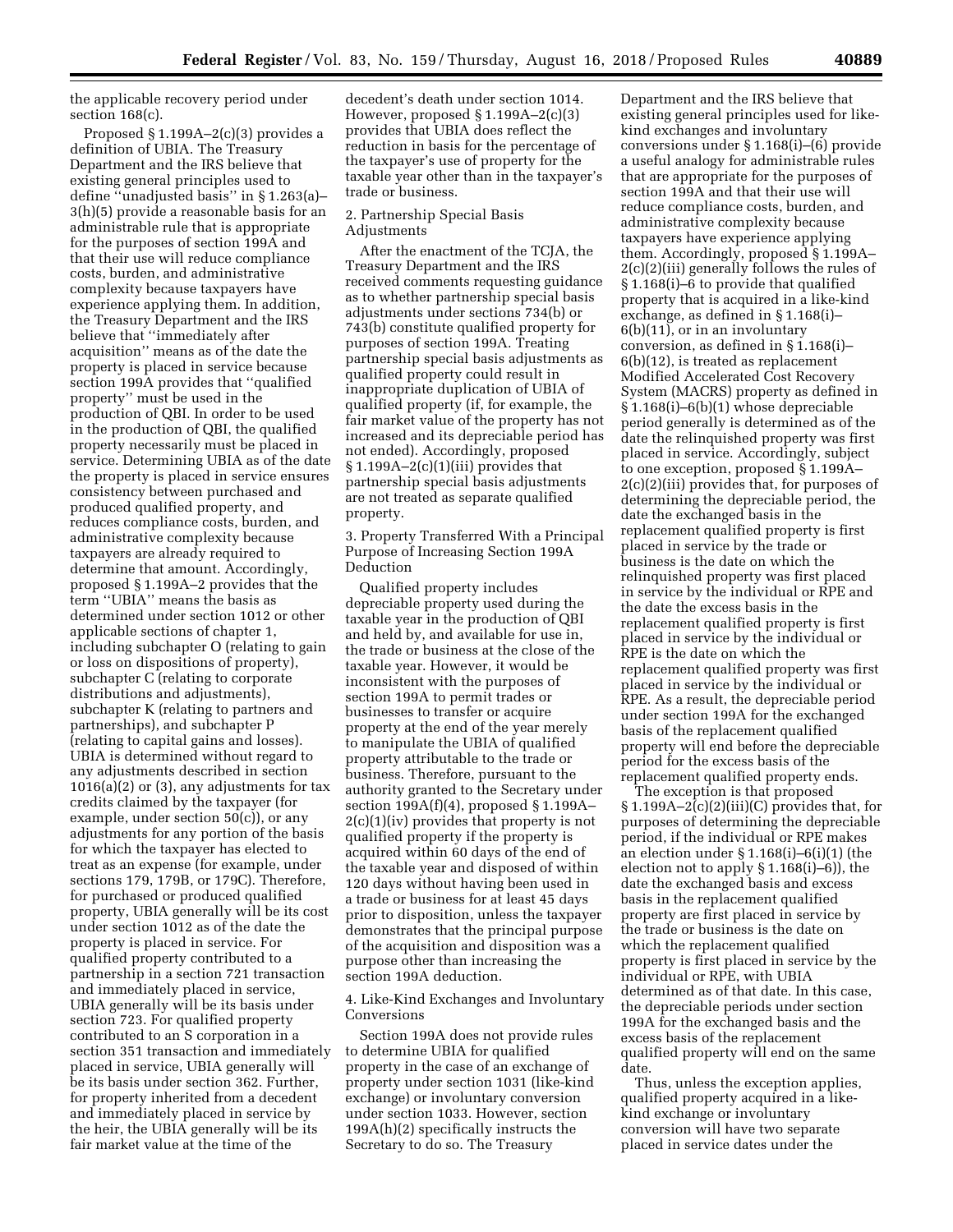proposed regulations: For purposes of determining the UBIA of the property, the relevant placed in service date will be the date the acquired property is actually placed in service; for purposes of determining the depreciable period of the property, the relevant placed in service date generally will be the date the relinquished property was first placed in service. The proposed regulations contain an example illustrating these rules.

## 5. Other Nonrecognition Transactions

The Treasury Department and the IRS have received comments requesting guidance on the application of the qualified property rules to nonrecognition transfers involving transferred basis property within the meaning of section 7701(a)(43) (transferred basis transactions). For example, taxpayers and practitioners requested guidance on how to determine the depreciable period of the property if a partnership conducts a trade or business and qualified property is contributed to that trade or business in a nonrecognition transfer under section 721(a). Also of relevance in the context of non-recognition transfers, section 199A(h)(1) grants the Secretary anti-abuse authority to apply rules similar to the rules under section 179(d)(2) (which can restrict the expensing of certain assets in transferred basis transactions) to prevent the manipulation of the depreciable period of qualified property using transactions between related parties.

The Treasury Department and the IRS believe that existing general principles used for transferred basis transactions under § 168(i)(7) provide a useful analogy for administrable rules that are appropriate for the purposes of section 199A and that their use will reduce compliance costs, burden, and administrative complexity because taxpayers have experience applying them. Accordingly, proposed § 1.199A– 2(c)(2)(iv) provides that, for purposes of determining the depreciable period, if an individual or RPE (the transferee) acquires qualified property in a transaction described in section 168(i)(7)(B), the transferee determines the date on which the qualified property was first placed in service using a twostep approach. First, for the portion of the transferee's UBIA of the qualified property that does not exceed the transferor's UBIA of such property, the date such portion was first placed in service by the transferee is the date on which the transferor first placed the qualified property in service. Second, for the portion of the transferee's UBIA of the qualified property that exceeds

the transferor's UBIA of such property, if any, such portion is treated as separate qualified property that the transferee first placed in service on the date of the transfer. Thus, qualified property acquired in these nonrecognition transactions will have two separate placed in service dates under the proposed regulations: For purposes of determining the UBIA of the property, the relevant placed in service date will be the date the acquired property is placed in service by the transferee (for instance, the date the partnership places in service property received in a section 721 transaction); for purposes of determining the depreciable period of the property, the relevant placed in service date generally will be the date the transferor first placed the property in service (for instance, the date the partner placed the property in service in his or her sole proprietorship). The proposed regulations contain an example illustrating these rules.

The Treasury Department and the IRS request comments concerning appropriate methods for accounting for non-recognition transactions, including rules to prevent the manipulation of the depreciable period of qualified property using transactions between related parties.

6. Redetermination of UBIA and Subsequent Improvements to Qualified Property

The Treasury Department and the IRS have received comments requesting guidance on the treatment of subsequent improvements to qualified property. Subsequent improvements to qualified property are generally treated as a separate item of property under section 168(i)(6). The Treasury Department and the IRS do not believe a different approach is necessary for purposes of section 199A. Accordingly, proposed  $§ 1.199A-2(c)(1)(ii)$  provides that, in the case of any addition to, or improvement of, qualified property that is already placed in service by the taxpayer, such addition or improvement is treated as separate qualified property that the taxpayer first placed in service on the date such addition or improvement is placed in service by the taxpayer for purposes of determining the depreciable period of the qualified property. For example, if a taxpayer acquired and placed in service a machine on March 26, 2018, and then incurs additional capital expenditures to improve the machine in May 2020, and places such improvements in service on May 27, 2020, the taxpayer has two qualified properties: The machine acquired and placed in service on March 26, 2018,

and the improvements to the machine incurred in May 2020 and placed in service on May 27, 2020.

7. Allocation of UBIA of Qualified Property by RPEs

In the case of a trade or business conducted by an RPE, section 199A(f) provides that a partner's or shareholder's allocable share of the UBIA of qualified property is determined in the same manner as the partner's allocable share or shareholder's pro rata share of depreciation. Proposed § 1.199A–2(a)(3) provides that, in the case of qualified property held by an RPE, each partner's or shareholder's share of the UBIA of qualified property is an amount that bears the same proportion to the total UBIA of qualified property as the partner's or shareholder's share of tax depreciation bears to the entity's total tax depreciation attributable to the property for the year. In the case of qualified property of a partnership that does not produce tax depreciation during the year (for example, property that has been held for less than 10 years but whose recovery period has ended), each partner's share of the UBIA of qualified property is based on how gain would be allocated to the partners pursuant to sections 704(b) and 704(c) if the qualified property were sold in a hypothetical transaction for cash equal to the fair market value of the qualified property. In the case of qualified property of an S corporation that does not produce tax depreciation during the year, each shareholder's share of the UBIA of the qualified property is a share of the UBIA proportionate to the ratio of shares in the S corporation held by the shareholder over the total shares of the S corporation.

# **III. Proposed § 1.199A–3: QBI, Qualified REIT Dividends, Qualified PTP Income**

Proposed § 1.199A–3 restates the definitions in section 199A(c) and provides additional guidance on the determination of QBI, qualified REIT dividends, and qualified PTP income.

### *A. QBI*

Section 199A(c)(1) provides that the term ''QBI'' means, for any taxable year, the net amount of qualified items of income, gain, deduction, and loss attributable to any qualified trade or business of the taxpayer. QBI does not include any qualified REIT dividends or qualified PTP income. Section 199A(c)(3)(A) provides that the term ''qualified items of income, gain, deduction, and loss'' means items of income, gain, deduction, and loss to the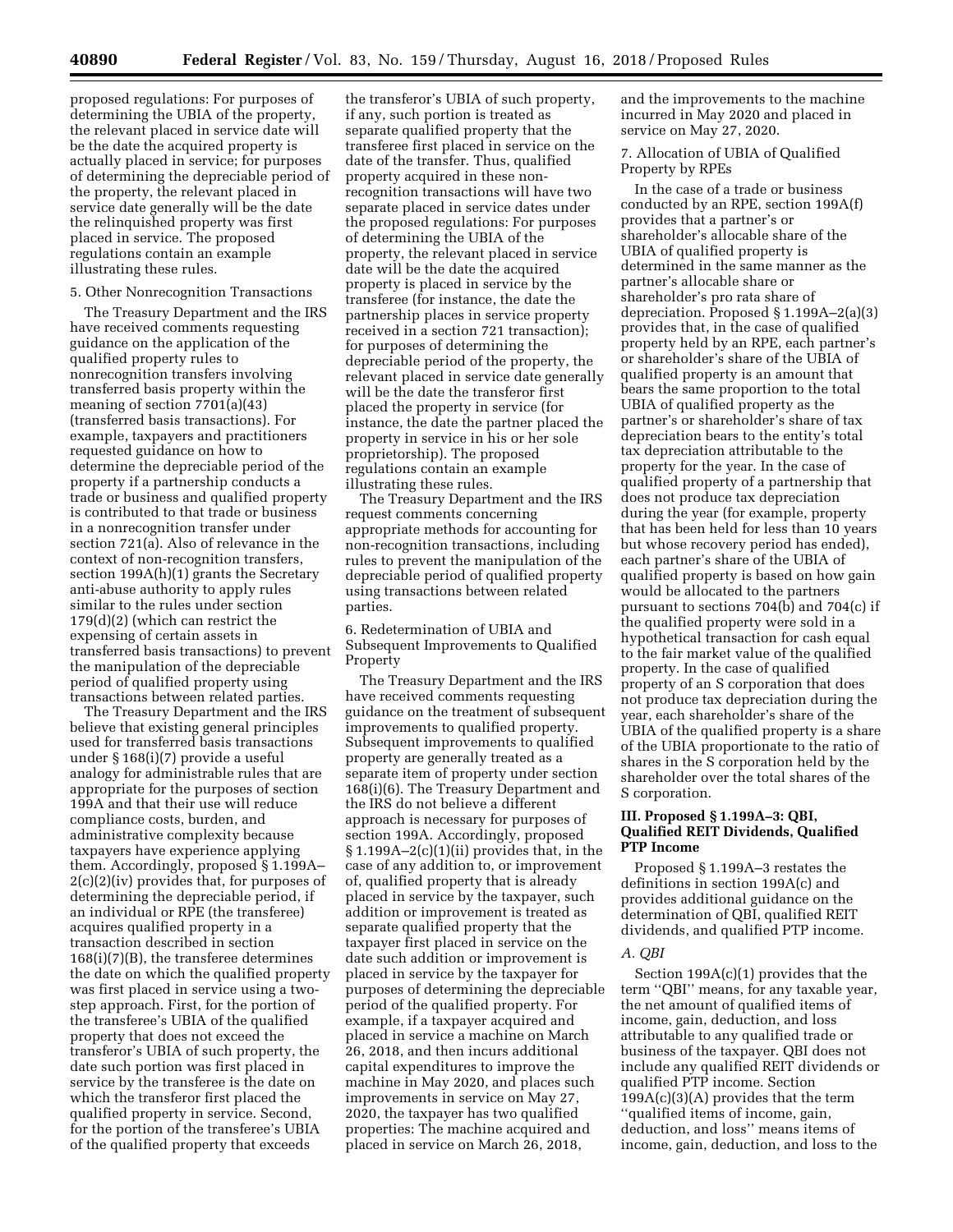extent such items are (i) effectively connected with the conduct of a trade or business within the United States (within the meaning of section 864(c), determined by substituting ''qualified trade or business (within the meaning of section 199A)'' for ''nonresident alien individual or a foreign corporation'' or for ''a foreign corporation'' each place it appears), and (ii) included or allowed in determining taxable income for the taxable year. Section 199A(c)(3)(B) provides a list of items that are not taken into account as qualified items of income, gain, deduction, and loss, including capital gain or loss, dividends, interest income other than interest income properly allocable to a trade or business, amounts received from an annuity other than in connection with a trade or business, certain items described in section 954, and items of deduction or loss properly allocable to these items. Section 199A(c)(4) provides that QBI does not include reasonable compensation paid to the taxpayer by any qualified trade or business of the taxpayer for services rendered with respect to the trade or business, any guaranteed payment described in section 707(c) paid to a partner for services rendered with respect to the trade or business, and to the extent provided in regulations, any payment described in section 707(a) to a partner for services rendered with respect to the trade or business.

### i. Treatment of Section 751 Gain

The Treasury Department and the IRS have received comments stating that it is unclear whether gain or loss that is treated as ordinary income under section 751 should be QBI if the section 751 income meets all of the other requirements to be QBI. This uncertainty is caused because section  $199A(e)(5)$  lists: (i) The taxpayer's allocable share of the QBI from a publicly traded partnership and (ii) income described in section 751(a) as separate categories of *qualified publicly traded partnership income,* which could be read to imply that income described in section 751 is not QBI. Section 1.199– 5(f), issued under former section 199, specifically included section 751(a) or (b) gains as *domestic production gross receipts.* 

The Treasury Department and the IRS do not view the statutory reference to section 751(a) gain as qualified PTP income to exclude section 751 gain from being QBI, but rather view such reference as clarifying the rules for PTPs. Accordingly, proposed § 1.199A– 3(b)(1)(i) clarifies that any gain attributable to assets of a partnership giving rise to ordinary income under

section 751(a) or (b) is considered attributable to the trades or businesses conducted by the partnership, and therefore, may constitute QBI if the other requirements of section 199A and proposed § 1.199A–3 are satisfied.

ii. Guaranteed Payments for the Use of Capital

Because guaranteed payments for the use of capital under section 707(c) are determined without regard to the income of the partnership, proposed § 1.199A–3(b)(1)(ii) provides that such payments are not considered attributable to a trade or business, and thus do not constitute QBI. However, the partnership's related expense for making the guaranteed payments may constitute QBI if the other requirements are satisfied.

### iii. Section 481 Adjustments

Section 1.199–8(g), issued under former section 199, provides rules on how section 481(a) adjustments are taken into account for purposes of former section 199. Similarly, proposed § 1.199A–3(b)(1)(iii) provides that section 481 adjustments attributable to a trade or business, whether positive or negative, and arising in a taxable year ending after December 31, 2017, are treated as attributable to that trade or business. Accordingly, such section 481 adjustments will constitute QBI to the extent the requirements of section 199A, including proposed § 1.199A–3, are satisfied. Section 481 adjustments arising in a taxable year ending before January 1, 2018, do not constitute QBI.

### iv. Previously Suspended Losses

Several sections of the Code, including sections 465, 469, 704(d), and 1366(d), provide for disallowance of losses and deductions in certain cases. Generally, the disallowed amounts are suspended and carried forward to the following year, at which point they are re-tested and may become allowable. Proposed § 1.199A–3(b)(1)(iv) provides that, to the extent that any previously disallowed losses or deductions are allowed in the taxable year, they are treated as items attributable to the trade or business. However, losses or deductions that were disallowed for taxable years beginning before January 1, 2018, are not taken into account for purposes of computing QBI in a later taxable year.

#### v. Net Operating Losses

Generally, items giving rise to a net operating loss are allowed in computing taxable income in the year incurred. Because those items would have been taken into account in computing QBI in

the year incurred, the net operating loss should not be treated as QBI in subsequent years. Otherwise, the same loss could be taken into account in multiple tax years. However, losses disallowed by section 461(l) give rise to a net operating loss without ever having been allowable in computing taxable income. Thus, if deductions are disallowed by reason of 461(l), those disallowed deductions will not be included in the QBI computation in the year incurred (because they are not includable in taxable income), and, if the resulting net operating loss also is not included in the QBI computation, the deduction would permanently escape the QBI rules. This result would be inappropriate. Accordingly, proposed  $§ 1.199A-3(b)(1)(v)$  provides that generally, a deduction under section 172 for a net operating loss is not considered attributable to a trade or business and therefore, is not taken into account in computing QBI. However, to the extent the net operating loss is comprised of amounts attributable to a trade or business that were disallowed under section 461(l), the net operating loss is considered attributable to that trade or business, and will constitute QBI to the extent the requirements of section 199A, including proposed § 1.199A–3, are satisfied.

The Treasury Department and the IRS request comments regarding the interaction of section 199A and 461(l) generally.

vi. Requirement That an Item Be Effectively Connected With a U.S. Trade or Business

Section 199A applies to all noncorporate taxpayers, whether such taxpayers are domestic or foreign. Accordingly, section 199A applies to both U.S. citizens and resident aliens as well as nonresident aliens that have QBI. As noted previously in this Explanation of Provisions, QBI includes items of income, gain, deduction, and loss to the extent such items are (i) included or allowed in determining taxable income for the taxable year and (ii) effectively connected with the conduct of a trade or business within the United States (within the meaning of section 864(c), determined by substituting ''qualified trade or business (within the meaning of section 199A)'' for ''nonresident alien individual or a foreign corporation'' or for ''a foreign corporation'' each place it appears).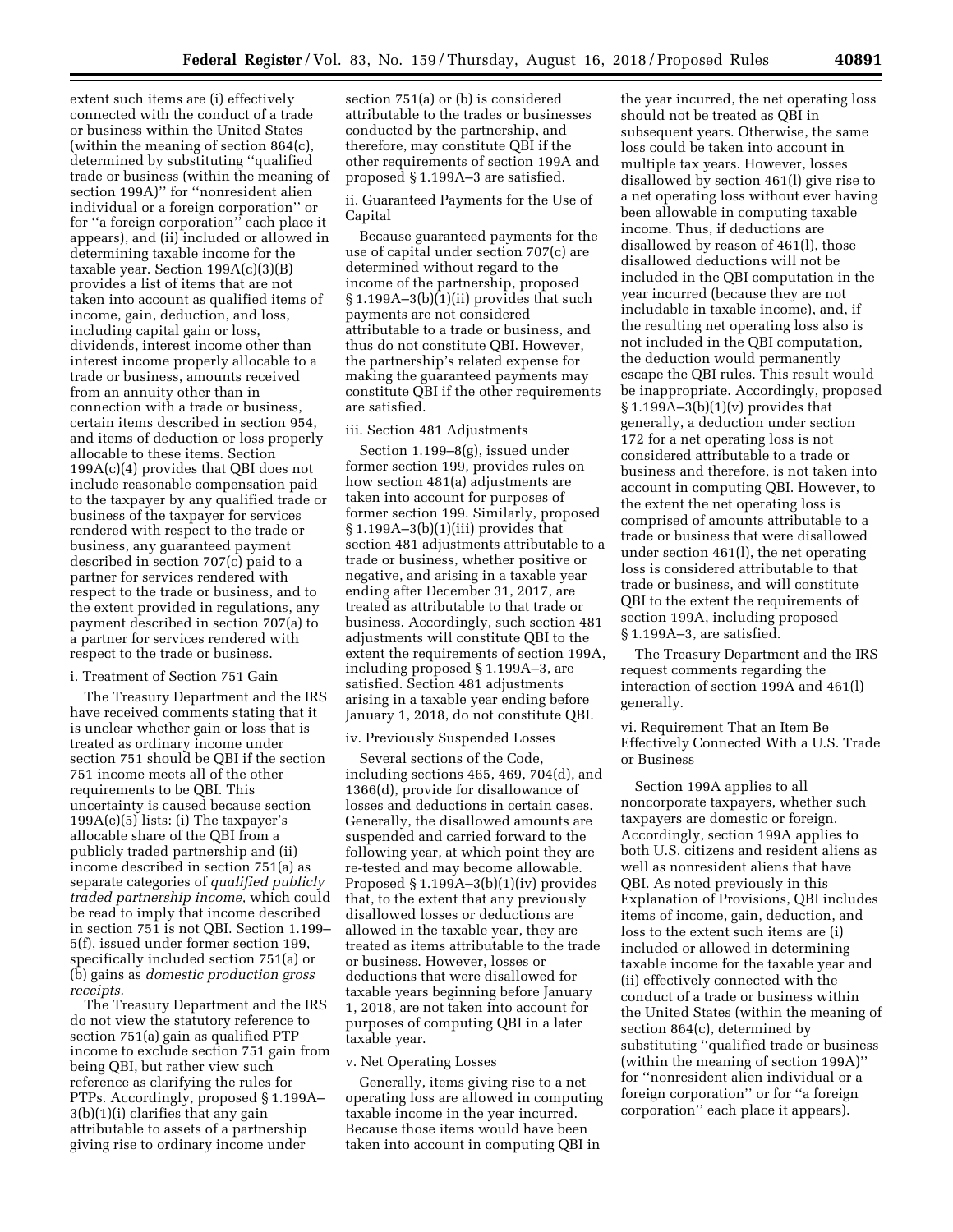a. Summary of Rules for Generally Determining Whether Income Is Effectively Connected With a United States Trade or Business

Section 864(c) provides rules that nonresident alien individuals and foreign corporations use to determine which items of income, gain, or loss are effectively connected with a United States trade or business. Section 873(a) permits nonresident aliens to deduct expenses only if and to the extent that they are connected with, or properly allocable and apportioned to, income effectively connected with a United States trade or business.

Thus, for example, a U.S. partner of a partnership that operates a trade or business in both the United States and in a foreign country would only include the items of income, gain, deductions, and loss that would be effectively connected with a United States trade or business. Similarly, a shareholder of an S corporation that is engaged in a trade or business in both the United States and in a foreign country would only take into account the items of income, gain, deduction, and loss that would be effectively connected to the portion of the business conducted by the S corporation in the United States, determined by applying the principles of section 864(c).

In general, whether a nonresident alien is engaged in a trade or business within the United States, as opposed to a trade or business conducted solely outside the United States, is based upon the all the facts and circumstances, as developed through case law and other published guidance. Pursuant to section 875(1), a nonresident alien is considered engaged in a trade or business within the United States if the partnership of which such individual is a member is so engaged.

Section 864(b) provides that the term ''trade or business within the United States'' includes (but is not limited to) the performance of personal services within the United States at any time during the taxable year, but excludes the performance of services described in section 864(b)(1) and (2). Section 864(b)(1) covers a limited set of nonresident aliens who perform services in the United States on behalf of foreign persons not otherwise engaged in a U.S. trade or business, or on behalf of U.S. persons through a foreign office, if the nonresident aliens are present in the United States less than 90 days during the taxable year and their compensation does not exceed \$3,000. Section 864(b)(2) generally treats foreign persons, including partnerships, who are trading in stocks, securities, and in

commodities for their own account or through a broker or other independent agent as not engaged in a United States trade or business.

### b. Application to Section 199A

Although the cross reference in section  $199A(c)(3)(A)(i)$  to section 864 is limited to paragraph (c) of that section, no income derived from excluded services under section 864(b)(1) or (2) could ever be effectively connected income in the hands of a nonresident alien. Accordingly, section 199A incorporates the specific rules regarding the scope of the term ''trade or business in the United States'' in determining QBI. As such, if a trade or business is not engaged in a U.S. trade or business by reason of section 864(b), items of income, gain, deduction, or loss from that trade or business will not be included in QBI because such items would not be effectively connected with the conduct of a U.S. trade or business.

If a trade or business is determined to be conducted in the United States, section 864(c)(3) generally treats all income of a nonresident alien from sources within the United States as effectively connected with the conduct of a U.S. trade or business. However, any income from sources within the United States described in section  $871(a)(1)$  or (h) and any gain or loss from the sale of capital assets are only effectively connected if the income meets requirements of section 864(c)(2) and the regulations thereunder. Under section 864(c)(4), income from sources without the United States is generally not treated as effectively connected with the conduct of a U.S. trade or business unless an exception under section 864(c)(4)(B) applies. Thus, a trade or business's foreign source income, gain, or loss, (and any deductions effectively connected with such foreign source income, gain, or loss) would generally not be included in QBI, unless the income meets an exception in section 864(c)(4)(B). Whether income is U.S. or foreign sourced is determined under sections 861, 862, 863, and 865, and the regulations thereunder.

This rule does not mean that any item that is effectively connected with the conduct of a trade or business with the United States is therefore QBI. As discussed previously, the item must also be ''with respect to'' a trade or business. Certain provisions of the Code allow items to be treated as effectively connected, even though they are not with respect to a trade or business. For example, section 871(d) allows a nonresident alien individual to elect to treat income from real property in the United States that would not otherwise

be treated as effectively connected with the conduct of a trade or business within the United Sates as effectively connected. However, for purposes of section 199A, if items are not attributable to a trade or business under 162, such items do not constitute QBI.

Similarly, the fact that a deduction is allowed for purposes of computing effectively connected taxable income does not necessarily mean that it is taken into account for purposes of section 199A. For example, for purposes of computing effectively connected taxable income, section 873(b) allows certain deductions, including for theft losses of property located within the United States and charitable contributions allowed under section 170, to be taken into account regardless of whether they are connected with income that is effectively connected with the conduct of a trade or business within the United States. However, for purposes of section 199A, these items would not be taken into account because section 199A only permits a deduction for income that is both attributable to a trade or business and that is also effectively connected income.

# vii. Exclusion From QBI for Certain Items

a. Treatment of Section 1231 Gains and Losses

Section 199A(c)(3)(B)(i) provides that QBI does not include any item of shortterm capital gain, short-term capital loss, long-term capital gain, or long-term capital loss. The Treasury Department and the IRS have received comments requesting guidance on the extent to which gains and losses subject to section 1231 may be taken into account in calculating QBI. Section 1231 provides rules under which gains and losses from certain involuntary conversions and the sale of certain property used in a trade or business are either treated as long-term capital gains or long-term capital losses, or not treated as gains and losses from sales or exchanges of capital assets.

Section 199A(c)(3)(B)(i) excludes capital gains or losses, regardless of whether those items arise from the sale or exchange of a capital asset. The legislative history of section 199A provides that QBI does not include any item taken into account in determining net long-term capital gain or net longterm capital loss. Conference Report page 30. Accordingly, proposed  $\S 1.199A-3(b)(2)(ii)(A)$  clarifies that, to the extent gain or loss is treated as capital gain or loss, it is not included in QBI. Specifically, if gain or loss is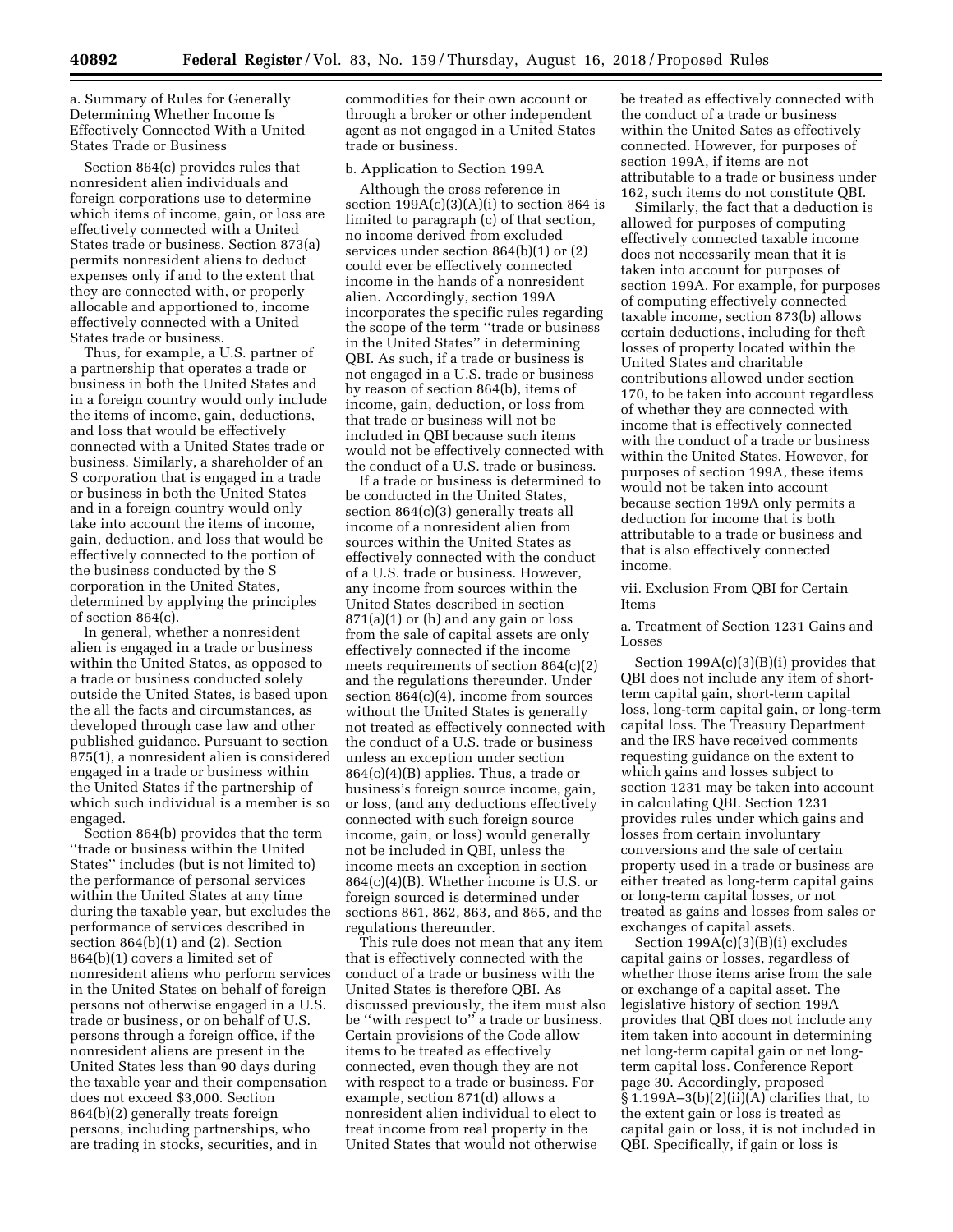treated as capital gain or loss under section 1231, it is not QBI. Conversely, if section 1231 provides that gains or losses are not treated as gains and losses from sales or exchanges of capital assets, section  $199A(c)(3)(B)(i)$  does not apply and thus, the gains or losses must be included in QBI (provided all other requirements are met).

# b. Interest Income

Section 199A(c)(4)(C) provides that QBI does not include any interest income other than interest income that is properly allocable to a trade or business. The Treasury Department and the IRS believe that interest income received on working capital, reserves, and similar accounts is not properly allocable to a trade or business, and therefore should not be included in QBI, because such interest income, although held by a trade or business, is simply income from assets held for investment. Accordingly, proposed § 1.199A– 3(b)(2)(ii)(C) provides that interest income received on working capital, reserves, and similar accounts is not properly allocable to a trade or business. In contrast, interest income received on accounts or notes receivable for services or goods provided by the trade or business is not income from assets held for investment, but income received on assets acquired in the ordinary course of trade or business.

#### c. Reasonable Compensation

Section  $199A(c)(4)(A)$  provides that QBI does not include ''reasonable compensation paid to the taxpayer by any qualified trade or business of the taxpayer for services rendered with respect to the trade or business.'' Similarly, guaranteed payments for services under section 707(c) are excluded from QBI. The phrase ''reasonable compensation'' is a wellknown standard in the context of S corporations. Under Rev. Rul. 74–44, 1974–1 C.B. 287, S corporations must pay shareholder-employees ''reasonable compensation for services performed'' prior to making ''dividend'' distributions with respect to shareholder-employees' stock in the S corporation under section 1368. *See also David E. Watson, P.C.* v. *United States,* 668 F.3d 1008, 1017 (8th Cir. 2012). The legislative history of section 199A confirms that the reasonable compensation rule was intended to apply to S corporations.

The Treasury Department and the IRS have received requests for guidance on whether the phrase ''reasonable compensation'' within the meaning of section 199A extends beyond the context of S corporations for purposes of

section 199A. The Treasury Department and the IRS believe ''reasonable compensation'' is best read as limited to the context from which it derives: Compensation of S corporation shareholders-employees. If reasonable compensation were to apply outside of the context of S corporations, a partnership could be required to apply the concept of reasonable compensation to its partners, regardless of whether amounts paid to partners were guaranteed. Such a result would violate the principle set forth in Rev. Rul. 69– 184, 1969–1 CB 256, that a partner of a partnership cannot be an employee of that partnership. There is no indication that Congress intended to change this long-standing Federal income tax principle. Accordingly, proposed  $§ 1.199A-3(b)(2)(ii)(H)$  provides that QBI does not include reasonable compensation paid by an S corporation but does not extend this rule to partnerships. Because the trade or business of performing services as an employee is not a qualified trade or business under section 199A(d)(1)(B), wage income received by an employee is never QBI. The rule for reasonable compensation is merely a clarification that, even if an S corporation fails to pay a reasonable wage to its shareholderemployees, the shareholder-employees are nonetheless prevented from including an amount equal to reasonable compensation in QBI.

### d. Guaranteed Payments

Section  $199A(c)(4)(B)$  provides that QBI does not include any guaranteed payment described in section 707(c) paid by a partnership to a partner for services rendered with respect to the trade or business. Proposed § 1.199A– 3(b)(2)(ii)(I) restates this statutory rule and clarifies that the partnership's deduction for such guaranteed payment is an item of QBI if it is properly allocable to the partnership's trade or business and is otherwise deductible for Federal income tax purposes. It may be unclear whether a guaranteed payment to an upper-tier partnership for services performed for a lower-tier partnership is QBI for the individual partners of the upper-tier partnership if the upper-tier partnership does not itself make a guaranteed payment to its partners. Section 199A(c)(4)(B) does not limit the term ''partner'' to an individual. Consequently, for purposes of the guaranteed payment rule, a partner may be an RPE. Accordingly, proposed § 1.199A–3(b)(2)(ii)(I) clarifies that QBI does not include any guaranteed payment described in section 707(c) paid to a partner for services rendered with respect to the trade or business,

regardless of whether the partner is an individual or an RPE. Therefore, for the purposes of this rule, a guaranteed payment paid by a lower-tier partnership to an upper-tier partnership retains its character as a guaranteed payment and is not included in QBI of a partner of the upper-tier partnership regardless of whether it is guaranteed to the ultimate recipient.

### e. Section 707(a) Payments

Section  $199A(c)(4)(C)$  provides that QBI does not include, to the extent provided in regulations, any payment described in section 707(a) to a partner for services rendered with respect to the trade or business. Section 707(a) addresses arrangements in which a partner engages with the partnership other than in its capacity as a partner. Within the context of section 199A, payments under section 707(a) for services are similar to, and therefore, should be treated similarly as, guaranteed payments, reasonable compensation, and wages, none of which is includable in QBI. In addition, consistent with the tiered partnership rule for guaranteed payments described previously, to the extent an upper-tier RPE receives a section 707(a) payment, that income should not constitute QBI to the partners of the upper-tier entity. Accordingly, proposed § 1.199A– 3(b)(2)(ii)(J) provides that QBI does not include any payment described in section 707(a) to a partner for services rendered with respect to the trade or business, regardless of whether the partner is an individual or an RPE. The Treasury Department and the IRS request comments on whether there are situations in which it is appropriate to include section 707(a) payments in QBI.

# viii. Allocation of Items Not Clearly Attributable to a Single Trade or Business

Proposed § 1.199A–3(b)(5) provides that, if an individual or an RPE directly conducts multiple trades or businesses, and has items of QBI that are properly attributable to more than one trade or business, the taxpayer or entity must allocate those items among the several trades or businesses to which they are attributable using a reasonable method that is consistent with the purposes of section 199A. The chosen reasonable method for each item must be consistently applied from one taxable year to another and must clearly reflect the income of each trade or business. There are several different ways to allocate expenses, such as direct tracing or allocating based on gross income, but whether these are reasonable depends on the facts and circumstances of each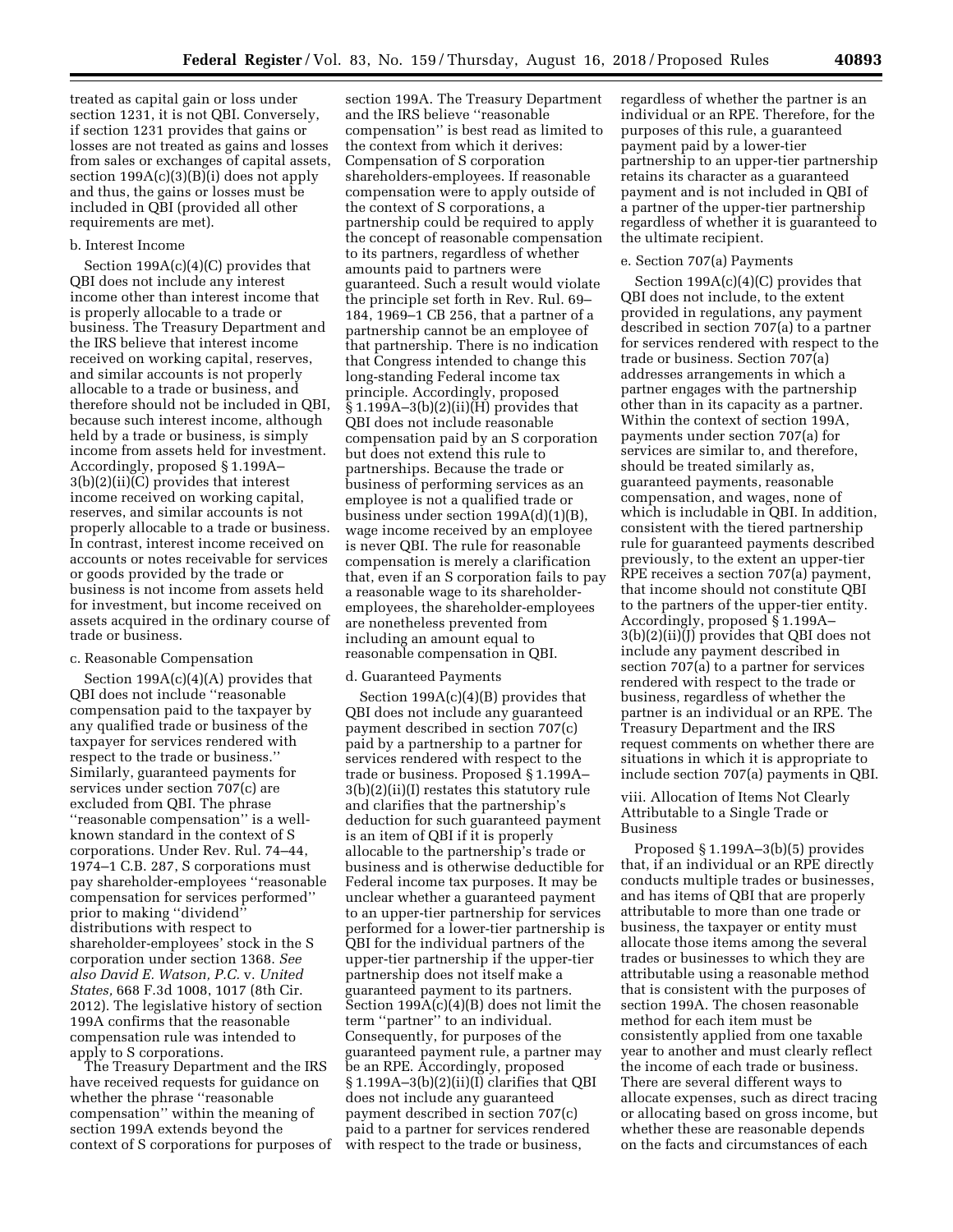trade or business. The Treasury Department and the IRS are considering whether ''reasonable method'' should be defined to include the direct tracing method, allocations based on gross income, or other methods, within appropriate parameters. The Treasury Department and the IRS request comments on reasonable methods for the allocation of items not clearly attributable to a single trade or business and whether any safe harbors may be appropriate.

# *B. Qualified REIT Dividends and Qualified PTP Income*

Proposed § 1.199A–3(c)(1) restates the statutory provisions regarding qualified REIT dividends and provides additional guidance relating to such dividends. Pursuant to the regulatory authority conferred under section 199A(f)(4), proposed § 1.199A–3(c) provides an anti-abuse rule to prevent dividend stripping and similar transactions aimed at capturing qualified REIT dividends without having economic exposure to the REIT stock for a meaningful period of time. The proposed anti-abuse rule incorporates the principles of section  $246(c)$ .

Proposed § 1.199A–3(c)(2) restates the statutory provisions regarding qualified PTP income and provides additional guidance regarding such income. One commenter questioned whether section 751 income recognized upon the sale of an interest in a PTP must meet the standards for QBI (such as the requirement that the income be effectively connected with a U.S. trade or business) to qualify as qualified PTP income. Section 199A includes special rules exempting qualified PTP income from the W–2 wage and UBIA of qualified property limitations. However, these statutory rules do not exempt qualified PTP income from the other QBI requirements. Accordingly, proposed § 1.199A–3(c)(3)(ii) clarifies that the other rules applicable to the determination of QBI apply to the determination of qualified PTP income.

# **IV. Proposed § 1.199A–4: Aggregation Rules**

### *A. Overview*

The proposed regulations incorporate the rules under section 162 for determining whether a trade or business exists for purposes of section 199A. A taxpayer can have more than one trade or business for purposes of section 162. See § 1.446–1(d)(1). However, in most cases, a trade or business cannot be conducted through more than one entity.

The Treasury Department and the IRS have received comments requesting that the regulations provide that taxpayers be permitted to group or ''aggregate'' trades or businesses under section 199A using the grouping rules described in § 1.469–4 (grouping rules). Section 1.469–4 sets forth the rules for grouping a taxpayer's trade or business activities and rental activities for purposes of applying the passive activity loss and credit limitation rules of section 469. Section 469 uses the term ''activities'' in determining the application of the limitation rules under section 469. In contrast, section 199A applies to trades or businesses. By focusing on activity, the grouping rules may be both under and over inclusive in determining what activities give rise to a trade or business for section 199A purposes.

Additionally, section 469 is a loss limitation rule used to prevent taxpayers from sheltering passive losses with nonpassive income. The section 199A deduction is not based on the level of a taxpayer's involvement in the trade or business (that is, both active and passive owners of a trade or business may be entitled to a section 199A deduction if they otherwise satisfy the requirements of section 199A and these proposed regulations). Complicating matters further, a taxpayer's section 469 groupings may include specified service trades or businesses, requiring separate rules to segregate the two categories of trades or businesses to calculate the section 199A deduction.

Therefore, the grouping rules under section 469 are not appropriate for determining a trade or business for section 199A purposes. Accordingly, the Treasury Department and the IRS are not adopting the section 469 grouping rules as the means by which taxpayers can aggregate trades or businesses for purposes of applying section 199A.

Although it is not appropriate to apply the grouping rules under section 469 to section 199A, the Treasury Department and the IRS agree with practitioners that some amount of aggregation should be permitted. It is not uncommon for what are commonly thought of as single trades or businesses to be operated across multiple entities. Trades or businesses may be structured this way for various legal, economic, or other non-tax reasons. The fact that businesses are operated across entities raises the question of whether, in defining trade or business for purposes of section 199A, section 162 trades or businesses should be permitted or required to be aggregated or disaggregated, and if so, whether such aggregation or disaggregation should

occur at the entity level or the individual level. Allowing taxpayers to aggregate trades or businesses offers taxpayers a means of combining their trades or businesses for purposes of applying the W–2 wage and UBIA of qualified property limitations and potentially maximizing the deduction under section 199A. If such aggregation is not permitted, taxpayers could be forced to incur costs to restructure solely for tax purposes. In addition, business and non-tax law requirements may not permit many taxpayers to restructure their operations. Therefore, proposed § 1.199A–4 permits the aggregation of separate trades or businesses, provided certain requirements are satisfied.

The Treasury Department and the IRS are aware that many commenters were concerned with having multiple regimes for grouping (that is, under sections 199A, 1411, and 469). Accordingly, comments are requested on the aggregation method described in proposed § 1.199A–4, including whether this would be an appropriate grouping method for purposes of sections 469 and 1411, in addition to section 199A.

### *B. Aggregation Rules*

Under proposed § 1.199A–4, aggregation is permitted but is not required. However, an individual may aggregate trades or businesses only if the individual can demonstrate that the requirements in proposed § 1.199A– 4(b)(1) are satisfied. First, consistent with other provisions in the proposed regulations, each trade or business must itself be a trade or business as defined in  $§ 1.199A-1(b)(13)$ .

Second, the same person, or group of persons, must directly or indirectly, own a majority interest in each of the businesses to be aggregated for the majority of the taxable year in which the items attributable to each trade or business are included in income. All of the items attributable to the trades or businesses must be reported on returns with the same taxable year (not including short years). Proposed § 1.199A–4(b)(3) provides rules allowing for family attribution. Because the proposed rules look to a group of persons, non-majority owners may benefit from the common ownership and are permitted to aggregate. The Treasury Department and the IRS considered certain reporting requirements in which the majority owner or group of owners would be required to provide information about all of the other pass-through entities in which they held a majority interest. Due to the complexity and potential burden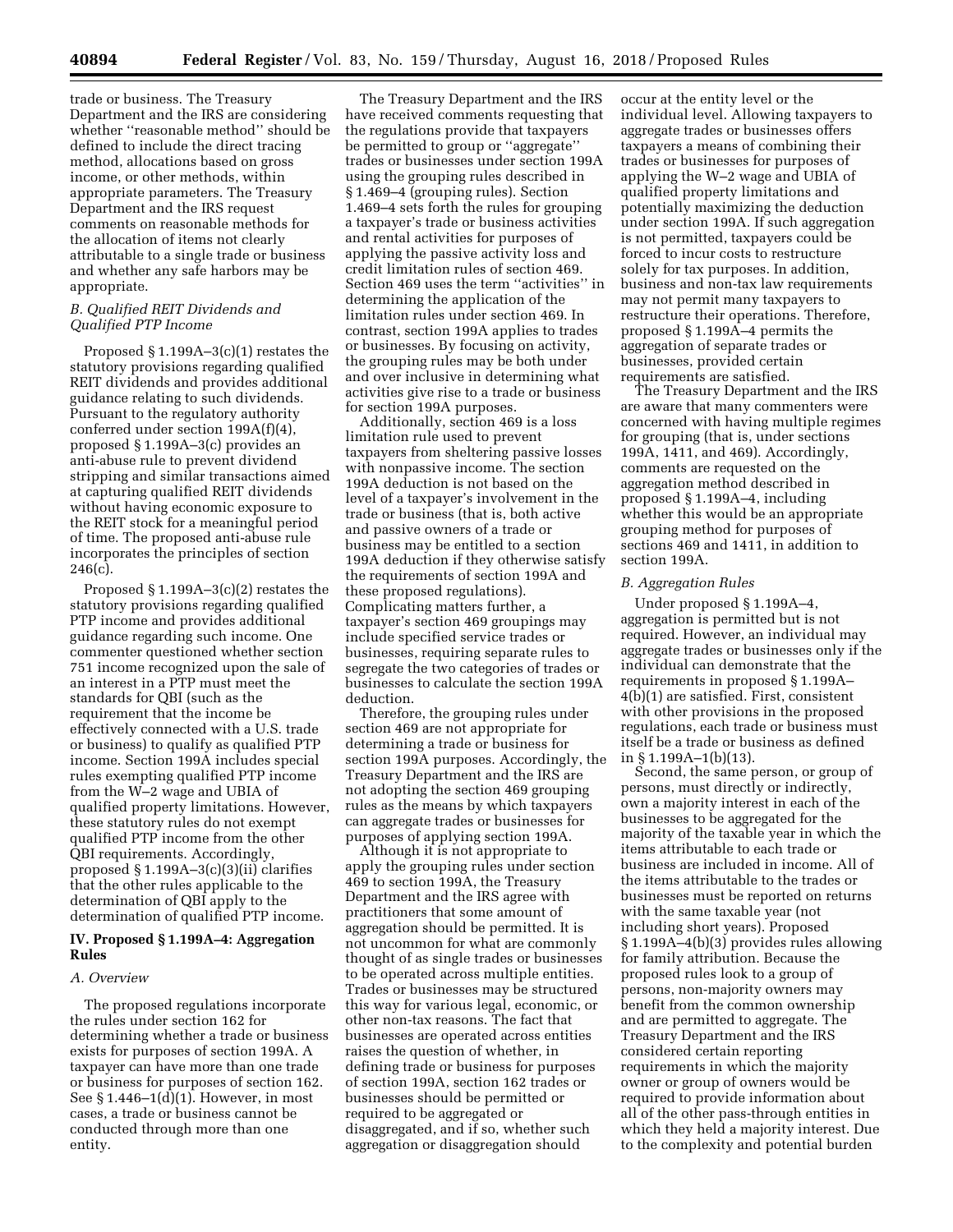on taxpayers of such an approach, proposed § 1.199A–4 does not provide such a reporting requirement. The Treasury Department and the IRS request comments on whether a reporting or other information sharing requirement should be required.

Third, none of the aggregated trades or businesses can be an SSTB. Proposed § 1.199A–5 addresses SSTBs and trades or businesses with SSTB income.

Fourth, individuals and trusts must establish that the trades or businesses meet at least two of three factors, which demonstrate that the businesses are in fact part of a larger, integrated trade or business. These factors include: (1) The businesses provide products and services that are the same (for example, a restaurant and a food truck) or they provide products and services that are customarily provided together (for example, a gas station and a car wash); (2) the businesses share facilities or share significant centralized business elements (for example, common personnel, accounting, legal, manufacturing, purchasing, human resources, or information technology resources); or (3) the businesses are operated in coordination with, or reliance on, other businesses in the aggregated group (for example, supply chain interdependencies).

#### *C. Individuals*

An individual is permitted to aggregate trades or businesses operated directly and trades or businesses operated through RPEs. Individual owners of the same RPEs are not required to aggregate in the same manner.

An individual directly engaged in a trade or business must compute QBI, W–2 wages, and UBIA of qualified property for each trade or business before applying the aggregation rules. If an individual has aggregated two or more trades or businesses, then the combined QBI, W–2 wages, and UBIA of qualified property for all aggregated trades or businesses is used for purposes of applying the W–2 wage and UBIA of qualified property limitations described in proposed § 1.199A–1(d)(2)(iv).

### *D. RPEs*

RPEs must compute QBI, W–2 wages, and UBIA of qualified property for each trade or business. An RPE must provide its owners with information regarding QBI, W–2 wages, and UBIA of qualified property attributable to its trades or businesses.

The Treasury Department and the IRS considered permitting aggregation by an RPE in a tiered structure. The Treasury Department and the IRS considered

several approaches to tiered structures, including permitting only the operating entity to aggregate the trades or businesses or permitting each tier to add to the aggregated trade or business from a lower-tier, provided that the combined aggregated trade or business otherwise satisfied the requirements of proposed § 1.199A–4(b)(1) had the businesses all been owned by the lower-tier entity. The Treasury Department and the IRS are concerned that the reporting requirements needed for either of these rules would be overly complex for both taxpayers and the IRS to administer. In addition, because the section 199A deduction is in all cases taken at the individual level, it should not be detrimental, and in fact may provide flexibility to taxpayers, to provide for aggregation at only one level. The Treasury Department and the IRS request comments on the proposed approach to tiered structures and the reporting necessary to allow an individual to demonstrate to which trades or businesses his or her QBI, W– 2 wages, and UBIA of qualified property are attributable for purposes of calculating his or her section 199A deduction.

### *E. Reporting and Consistency*

Proposed § 1.199A–4(c)(1) requires that once multiple trades or businesses are aggregated into a single aggregated trade or business, individuals must consistently report the aggregated group in subsequent tax years. Proposed § 1.199A–4(c)(1) provides rules for situations in which the aggregation rules are no longer met as well as rules for when a newly created or acquired trade or business can be added to an existing aggregated group.

Proposed  $\S 1.199A-4(c)(2)(i)$  provides reporting and disclosure requirements for individuals that choose to aggregate, including identifying information about each trade or business that constitutes a part of the aggregated trade or business. Proposed  $\S 1.199A-4(c)(2)(ii)$  allows the Commissioner to disaggregate trades or businesses if an individual fails to make the required aggregation disclosure. The Treasury Department and the IRS request comments as to whether it is administrable to create a standard under which trades or businesses will be disaggregated by the Commissioner and what that standard might be.

# **V. Proposed § 1.199A–5: Specified Service Trade or Business and the Trade or Business of Performing Services as an Employee**

Section 199A(c)(1) provides that only items attributable to a qualified trade or business are taken into account in

determining the section 199A deduction for QBI. Section 199A(d)(1) provides that a ''qualified trade or business'' means any trade or business other than (A) an SSTB, or (B) the trade or business of performing services as an employee.

#### *A. SSTB*

This part V.A. explains the provisions under proposed § 1.199A–5 relating to SSTBs. First, the effect of classification as an SSTB is discussed. Second, the exceptions for taxpayers below the threshold amount and a *de minimis*  exception are described. Third, guidance is provided on the meaning of the activities listed in the definition of SSTB. Fourth, the rules for determining whether a trade or business is treated as part of an SSTB are described. Finally, rules regarding classification as an employee for purposes of section 199A are discussed.

### 1. Effect of being an SSTB

# a. General Rule

Consistent with section 199A, proposed § 1.199A–5(a)(2) provides that, unless an exception applies, if a trade or business is an SSTB, none of its items are to be taken into account for purposes of determining a taxpayer's QBI. In the case of an SSTB conducted by an entity, such as a partnership or an S corporation, if it is determined that the trade or business is an SSTB, none of the income from that trade or business flowing to an owner of the entity is QBI, regardless of whether the owner participates in the specified service activity. Therefore, a direct or indirect owner of a trade or business engaged in an SSTB is treated as engaged in the SSTB for purposes of section 199A regardless of whether the owner is passive or participated in the SSTB. Similarly, none of the W–2 wages or UBIA of qualified property will be taken into account for purposes of section 199A. For example, because the field of athletics is an SSTB, if a partnership owns a professional sports team, the partners' distributive shares of income from the partnership's athletics trade or business is not QBI, regardless of whether the partners participate in the partnership's trade or business. Proposed § 1.199A–5 contains further examples illustrating the operation of this rule.

# b. Exceptions to the General Rule

Under section 199A(d)(3), individuals with taxable income below the threshold amount are not subject to a restriction with respect to SSTBs. Therefore, if an individual or trust has taxable income below the threshold amount, the individual or trust is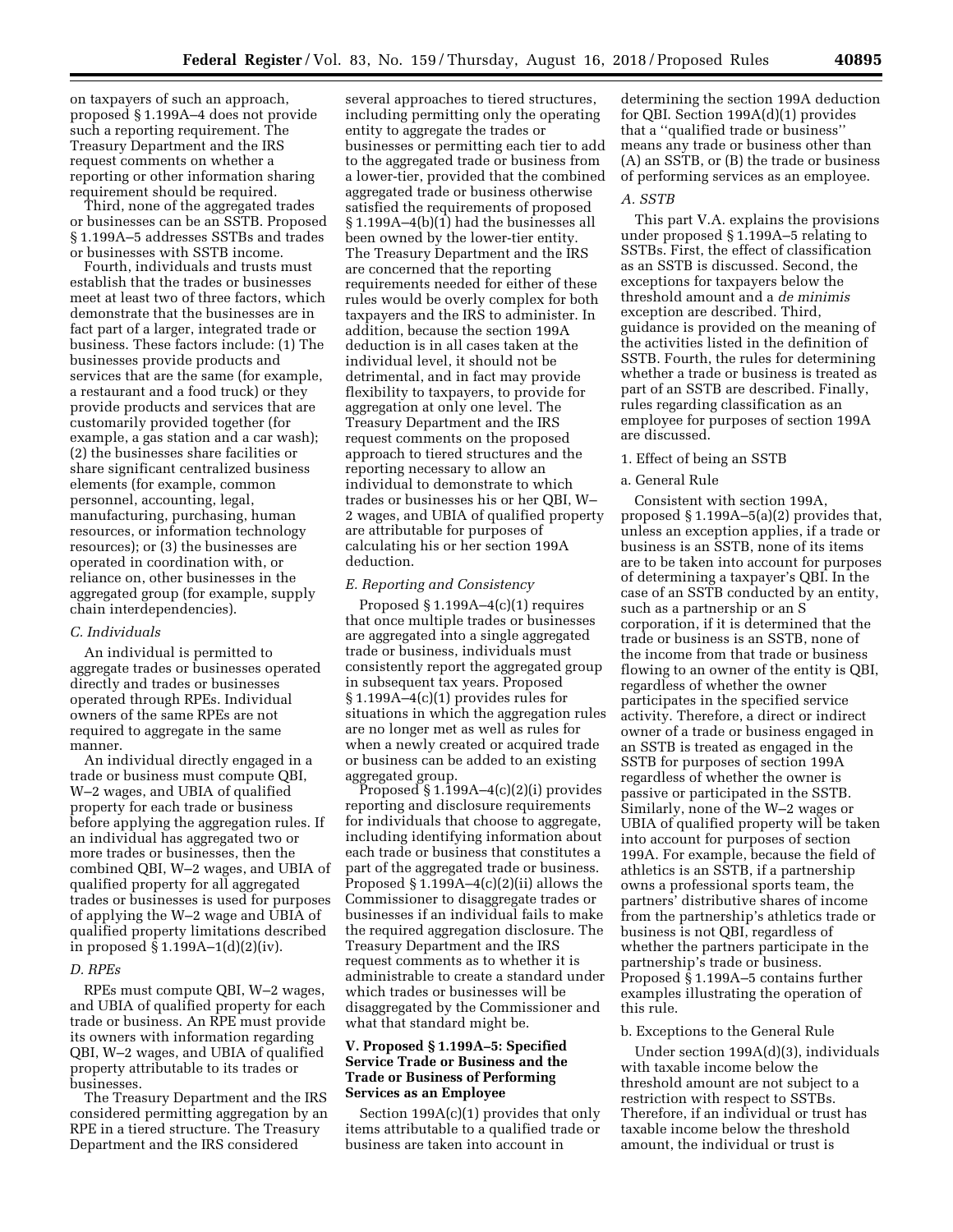eligible to receive the deduction under section 199A notwithstanding that a trade or business is an SSTB. As described in part I.C of this Explanation of Provisions, the exclusion of QBI, W– 2 wages, and UBIA of qualified property from the computation of the section 199A deduction is subject to a phase-in for individuals with taxable income within the phase-in range. The application of this phase-in is determined at the individual, trust, or estate level, which may not be where the trade or business is operated. Therefore, if a partnership or an S corporation operates an SSTB, the application of the threshold does not depend on the partnership or S corporation's taxable income but rather, the taxable income of the individual partner or shareholder claiming the section 199A deduction. For example, if the partnership's taxable income is less than the threshold amount, but each of the partnership's individual partners have income that exceeds the threshold amount plus \$50,000 (\$100,000 in the case of a joint return) then none of the partners may claim a section 199A deduction with respect to any income from the partnership's SSTB.

An RPE conducting an SSTB may not know whether the taxable income of any of its equity owners is below the threshold amount. However, the RPE is best positioned to make the determination as to whether its trade or business is an SSTB. Therefore, reporting rules under proposed § 1.199A–6(b)(3)(B) requires each RPE to determine whether it conducts an SSTB and disclose that information to its partners, shareholders, or owners. With respect to each trade or business, once it is determined that a trade or business is an SSTB, it remains an SSTB and cannot be aggregated with other trades or business. In the case of a trade or business conducted by an individual, such as a sole proprietorship, disregarded entity, or grantor trust, the determination of whether the business is an SSTB is made by the individual.

Section 199A defines an SSTB to include any trade or business that ''involves the performance of services in'' a specified service activity. Although the statute, read literally, does not suggest that a certain quantum of specified service activity is necessary to find an SSTB, the Treasury Department and the IRS believe that requiring all taxpayers to evaluate and quantify any amount of specified service activity would create administrative complexity and undue burdens for both taxpayers and the IRS. Therefore, analogous to the regulations under section 448, it is appropriate to provide a *de minimis* 

rule, under which a trade or business will not be considered to be an SSTB merely because it provides a small amount of services in a specified service activity.

Accordingly, proposed § 1.199A– 5(c)(1) provides that a trade or business (determined before the application of the aggregation rules in proposed § 1.199A–4) is not an SSTB if the trade or business has gross receipts of \$25 million or less (in a taxable year) and less than 10 percent of the gross receipts of the trade or business is attributable to the performance of services in an SSTB. For trades or business with gross receipts greater than \$25 million (in a taxable year), a trade or business is not an SSTB if less than 5 percent of the gross receipts of the trade or business are attributable to the performance of services in an SSTB.

# *2. Definition of Specified Service Trade or Business*

The definition of an SSTB set forth in section 199A incorporates, with modifications, the text of section  $1202(e)(3)(A)$ . The text of section  $1202(e)(3)(A)$  substantially tracks the definition of ''qualified personal service corporation'' under section 448. Therefore, consistent with ordinary rules of statutory construction, the guidance in proposed § 1.199A–5(b) is informed by existing interpretations and guidance under both sections 1202 and 448 when relevant. However, existing guidance under those sections is sparse and the scope and purpose of those sections and section 199A are different. The Treasury Department and the IRS also note that, unlike sections  $1202(e)(3)(A)$  and 448, the purpose of section 199A is to provide a deduction based on the character of the taxpayer's trade or business. Distinct guidance for section 199A is warranted. Therefore, the guidance in proposed § 1.199A–5(b) applies only to section 199A, not sections 1202 and 448.

# a. Guidance on the Meaning of the Listed Activities

Section 199A(d)(2)(A) provides that an SSTB is any trade or business described in section 1202(e)(3)(A) (applied without regard to the words ''engineering [and] architecture'') or that would be so described if the term ''employees or owners'' were substituted for ''employees'' therein. Section  $199A(d)(2)(B)$  provides that an SSTB is any trade or business that involves the performance of services that consist of investing and investment management, trading, or dealing in securities (as defined in section 475(c)(2)), partnership interests, or

commodities (as defined in section 475(e)(2)).

Section 1202 provides an exclusion from gross income for some or all of the gain on the sale of certain qualified small business stock. Section 1202 generally requires that, for stock to be qualified small business stock, the corporation must be engaged in a qualified trade or business. Section 1202(e)(3) provides that, for purposes of section 1201(e), the term ''qualified trade or business'' means any trade or business other than any trade or business involving the performance of services in the fields of health, law, engineering, architecture, accounting, actuarial science, performing arts, consulting, athletics, financial services, brokerage services, or any trade or business where the principal asset of such trade or business is the reputation or skill of 1 or more of its employees; any banking, insurance, financing, leasing, investing, or similar business; any farming business (including the business of raising or harvesting trees); any business involving the production or extraction of products of a character with respect to which a deduction is allowable under section 613 or 613A; and any business of operating a hotel, motel, restaurant, or similar business.

Thus, after application of the modifications described in section 199A(d)(2)(A), the definition of an SSTB for purposes of section 199A is (1) any trade or business involving the performance of services in the fields of health, law, accounting, actuarial science, performing arts, consulting, athletics, financial services, brokerage services, or any trade or business where the principal asset of such trade or business is the reputation or skill of one or more of its employees or owners, and (2) any trade or business that involves the performance of services that consist of investing and investment management, trading, or dealing in securities (as defined in section 475(c)(2)), partnership interests, or commodities (as defined in section 475(e)(2)).

The Treasury Department and the IRS have received comments requesting guidance on the meaning and scope of the various trades or businesses described in the preceding paragraph. The Treasury Department and the IRS agree with commenters that guidance with respect to these trades or businesses is necessary for several reasons. Most importantly, section 199A is a new Code provision intended to benefit a wide range of businesses, and taxpayers need certainty in determining whether their trade or business generates income that is eligible for the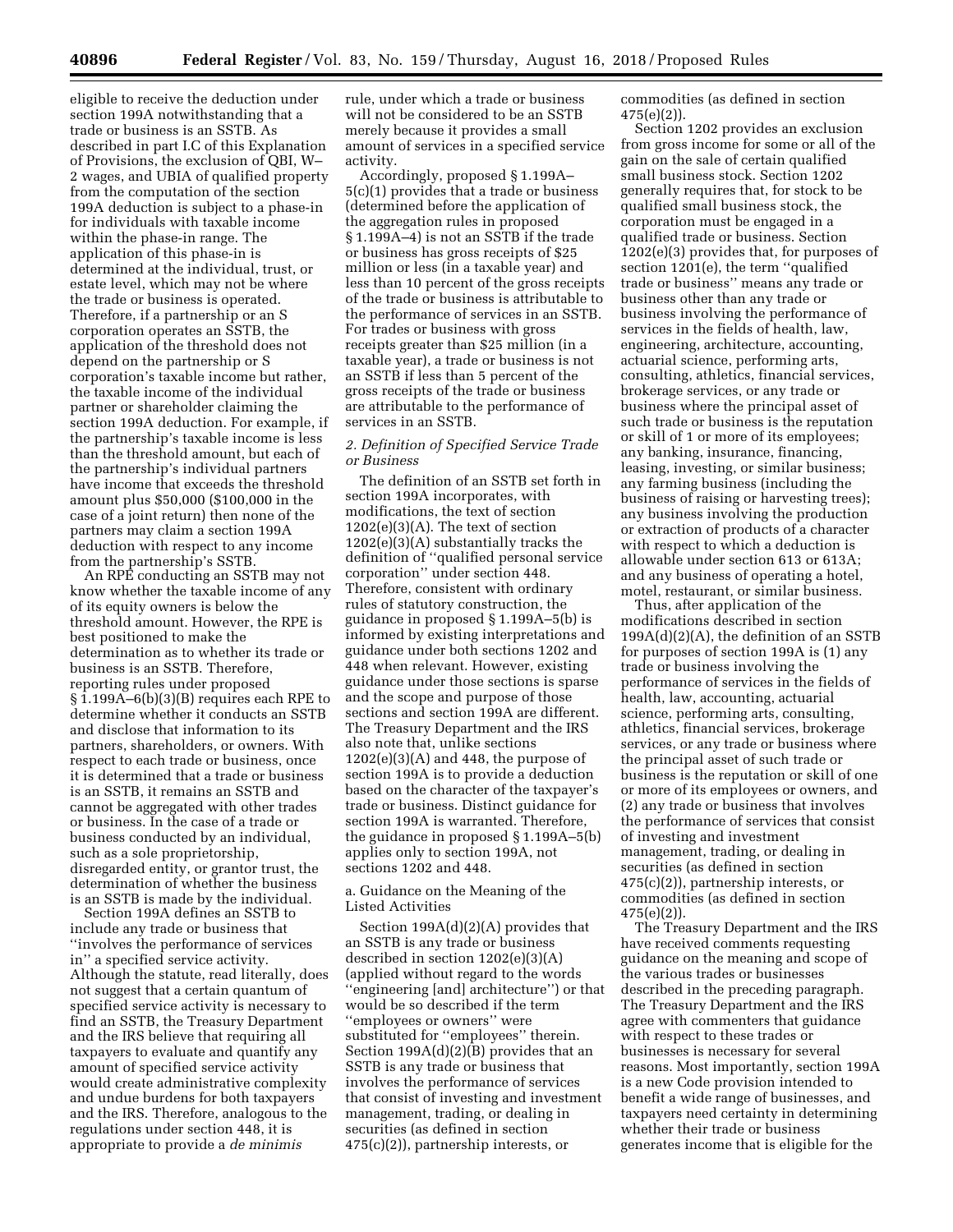section 199A deduction. As previously discussed, given the differing scope, objectives, and, in some respects, language of sections 199A, 448, and 1202, the guidance under sections  $1202(e)(3)(A)$  and  $448(d)(2)$  is not an appropriate substitute for clear and distinct guidance governing what constitutes an SSTB under section 199A. In particular, some SSTBs are listed in section 1202(e)(3)(A), but not listed in section 448(d)(2), such as athletics, financial services, brokerage services, and any trade or business where the principal asset of such trade or business is the reputation or skill of one or more of its employees or owners. In addition, some activities are mentioned only in 199A, such as investment management, trading, and dealing. As described in the remainder of this part V.A.2., proposed § 1.199A– 5(b) provides guidance on the definition of an SSTB based on the plain meaning of the statute, past interpretations of substantially similar language in other Code provisions, and other indicia of legislative intent.

# i. SSTBs Listed in Section 199A(d)(2)(A)

The definition of an SSTB under section 199A is substantially similar to the list of service trades or businesses provided in section 448(d)(2)(A) and  $$1.448-1T(e)(4)(i)$ , as the legislative history notes. See Joint Explanatory Statement of the Committee of Conference, footnotes 44–46. Section 448 prohibits certain taxpayers from computing taxable income under the cash receipts and disbursements method of accounting. Under section 448, qualified personal service corporations generally are not subject to the prohibition from using the cash method. Section 448(d)(2) defines the term *qualified personal service corporation* to include certain employee-owned corporations, substantially all of the activities of which involve the performance of services in the fields of health, law, engineering, architecture, accounting, actuarial science, performing arts, or consulting. The regulations under section 448(d)(2), found in  $$1.448-1T(e)(4)(i)$ , provide additional guidance on several of the terms, including health, performing arts, and consulting. In addition, there have been several court opinions, technical advice memoranda, and private letter rulings interpreting the various fields listed in section 448(d)(2) and § 1.448–  $1T(e)(4)(i)$ .

In general, the guidance under section 448(d)(2) emphasizes the direct provision of services by the employees of a trade or business, rather than the application of capital. Commenters have suggested that the regulations under section 448 serve as a reasonable starting point for defining an SSTB for purposes of section 199A. However, commenters also noted that the objectives and included categories of trades or businesses within section 448 and section 199A are different. Consistent with ordinary rules of statutory construction and the legislative history of section 199A, proposed § 1.199A–5(b) draws upon the existing guidance under section 448(d)(2) when appropriate for purposes of section 199A. Proposed § 1.199A–5(b) generally follows the guidance issued under section 448(d)(2) with some modifications. In certain instances, the principles of section 448(d)(2) provide useful analogies in defining the particular fields listed in section 1202(e)(3)(A) (as modified by section  $199A(d)(2)(A)$  for purposes of section 199A.

In addition, section 1202(e)(3)(A) also includes ''any trade or business where the principal asset of such trade or business is the reputation of skill of 1 or more of its employees.'' Section  $199A(d)(2)(A)$  modifies this clause by adding the words ''or owners'' to the end, to read as follows: ''any trade or business where the principal asset of such trade or business is the reputation or skill of 1 or more of its employees or owners.'' The meaning of this clause is best determined by examining the language of section 1202(e)(3)(A) in light of the purpose of section 199A.

Case law under section 448 provides that whether a service is performed in a qualifying field under section 448(d)(2) is to be decided by examining all relevant indicia and is not controlled by state licensing laws. See *Rainbow Tax Serv., Inc.* v. *Commissioner,* 128 T.C. 42 (2007); *Kraatz & Craig Surveying Inc.,* v. *Commissioner,* 134 T.C. 167 (2010). This approach also is appropriate for section 199A purposes. Additionally, states can widely vary in what they require in terms of licensure or certification. The Treasury Department and the IRS believe that the Federal tax law should not treat similarly situated taxpayers differently based on a particular state's decision that for consumer protection purposes or otherwise a particular business type requires a license or certification. Thus, proposed § 1.199A–5(b) does not adopt a bright-line licensing rule for purposes of determining whether a trade or business is within a certain field for purposes of section 199A.

#### a. Health

Proposed § 1.199A–5(b)(2)(ii) is informed by the definition of ''health''

under section 448 and provides that the term ''performance of services in the field of health'' means the provision of medical services by physicians, pharmacists, nurses, dentists, veterinarians, physical therapists, psychologists, and other similar healthcare professionals who provide medical services directly to a patient. The performance of services in the field of health does not include the provision of services not directly related to a medical field, even though the services may purportedly relate to the health of the service recipient. For example, the performance of services in the field of health does not include the operation of health clubs or health spas that provide physical exercise or conditioning to their customers, payment processing, or research, testing, and manufacture and/ or sales of pharmaceuticals or medical devices.

### b. Law

Proposed  $\S 1.199A-5(b)(2)(iii)$  is based on the ordinary meaning of ''services in the field of law'' and provides that the term ''performance of services in the field of law'' means the provision of services by lawyers, paralegals, legal arbitrators, mediators, and similar professionals in their capacity as such. The performance of services in the field of law does not include the provision of services that do not require skills unique to the field of law, for example, the provision of services in the field of law does not include the provision of services by printers, delivery services, or stenography services.

# c. Accounting

Proposed  $§ 1.199A-5(b)(2)(iv)$  is based on the ordinary meaning of ''accounting'' and provides that the term ''performance of services in the field of accounting'' means the provision of services by accountants, enrolled agents, return preparers, financial auditors, and similar professionals in their capacity as such. Provision of services in the field of accounting is not limited to services requiring state licensure as a certified public accountant (CPA). The aim of proposed  $§ 1.199A-5(b)(2)(iv)$  is to capture the common understanding of accounting, which includes tax return and bookkeeping services, even though the provision of such services may not require the same education, training, or mastery of accounting principles as a CPA. The field of accounting does not include payment processing and billing analysis.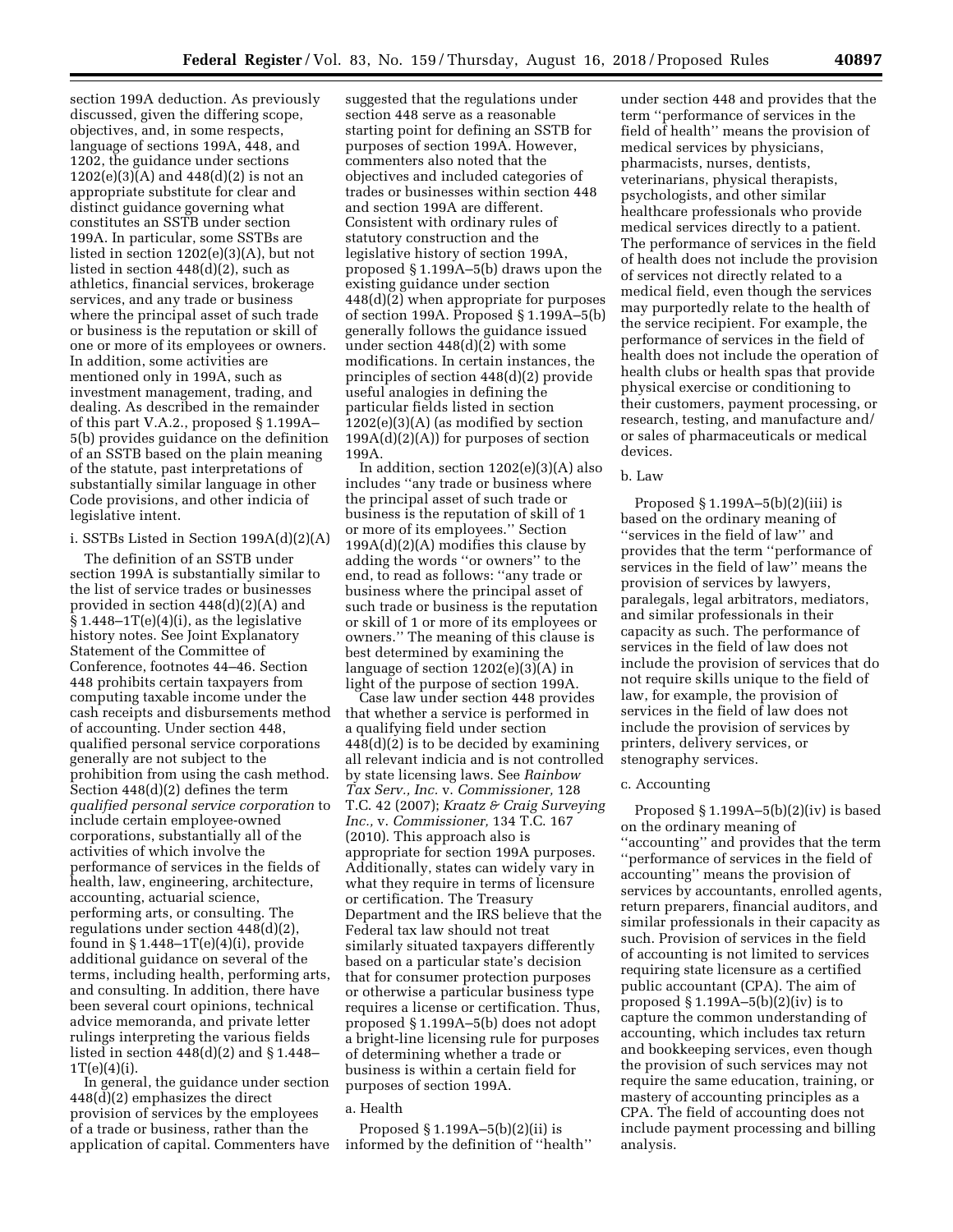### d. Actuarial Science

Proposed  $\S 1.199A-5(b)(2)(v)$  is based on the ordinary meaning ''actuarial science'' and provides that the term ''performance of services in the field of actuarial science'' means the provision of services by actuaries and similar professionals in their capacity as such. Accordingly, the field of actuarial science does not include the provision of services by analysts, economists, mathematicians, and statisticians not engaged in analyzing or assessing the financial costs of risk or uncertainty of events.

### e. Performing Arts

Proposed § 1.199A–5(b)(2)(vi) is informed by the definition of ''performing arts'' under section 448 and provides that the term ''performance of services in the field of the performing arts'' means the performance of services by individuals who participate in the creation of performing arts, such as actors, singers, musicians, entertainers, directors, and similar professionals performing services in their capacity as such. The performance of services in the field of performing arts does not include the provision of services that do not require skills unique to the creation of performing arts, such as the maintenance and operation of equipment or facilities for use in the performing arts. Similarly, the performance of services in the field of the performing arts does not include the provision of services by persons who broadcast or otherwise disseminate video or audio of performing arts to the public.

#### f. Consulting

Proposed § 1.199A–5(b)(2)(vii) is informed by the definition of ''consulting'' under section 448 and provides that the term ''performance of services in the field of consulting'' means the provision of professional advice and counsel to clients to assist the client in achieving goals and solving problems. Consulting includes providing advice and counsel regarding advocacy with the intention of influencing decisions made by a government or governmental agency and all attempts to influence legislators and other government officials on behalf of a client by lobbyists and other similar professionals performing services in their capacity as such. The performance of services in the field of consulting does not include the performance of services other than advice and counsel. This determination is made based on all the facts and circumstances of a person's business.

Additionally, the Treasury Department and the IRS are aware of the concern noted by commenters that in certain kinds of sales transactions it is common for businesses to provide consulting services in connection with the purchase of goods by customers. For example, a company that sells computers may provide customers with consulting services relating to the setup, operation, and repair of the computers, or a contractor who remodels homes may provide consulting prior to remodeling a kitchen. As described previously in this Explanation of Provisions, proposed § 1.199A–5(c) provides a *de minimis* rule, under which a trade or business is not an SSTB if less than 10 percent of the gross receipts (5 percent if the gross receipts are greater than \$25 million) of the trade or business are attributable to the performance of services in a specified service activity. However, this *de minimis* rule may not provide sufficient relief for certain trades or business that provide ancillary consulting services. The Treasury Department and the IRS believe that if a trade or business involves the selling or manufacturing of goods, and such trade or business provides ancillary consulting services that are not separately purchased or billed, then such trades or businesses are not in a trade or business in the field of consulting. Accordingly, proposed  $\S 1.199A - 5(b)(2)(vii)$  provides that the field of consulting does not include consulting that is embedded in, or ancillary to, the sale of goods if there is no separate payment for the consulting services.

#### g. Athletics

The field of athletics is not listed in section 448(d)(2), and there is little guidance on its meaning as used in section 1202(e)(3)(A). However, commenters noted, and the Treasury Department and the IRS agree, that among the services specified in section  $199A(d)(2)(A)$  the field of athletics is most similar to the field of performing arts. Accordingly, proposed § 1.199A– 5(b)(2)(viii) provides that the term ''performance of services in the field of athletics'' means the performances of services by individuals who participate in athletic competition such as athletes, coaches, and team managers in sports such as baseball, basketball, football, soccer, hockey, martial arts, boxing, bowling, tennis, golf, skiing, snowboarding, track and field, billiards, and racing. The performance of services in the field of athletics does not include the provision of services that do not require skills unique to athletic competition, such as the maintenance

and operation of equipment or facilities for use in athletic events. Similarly, the performance of services in the field of athletics does not include the provision of services by persons who broadcast or otherwise disseminate video or audio of athletic events to the public.

### h. Financial Services

Commenters requested guidance as to whether financial services includes banking. These commenters noted that section 1202(e)(3)(A) includes the term financial services, but that banking in separately listed in section 1202(e)(3)(B) which suggests that banking is not included as part of financial services in section 1202(e)(3)(A). The Treasury Department and the IRS agree with such commenters that this suggests that financial services should be more narrowly interpreted here. Therefore, proposed § 1.199A–5(b)(2)(ix) limits the definition of financial services to services typically performed by financial advisors and investment bankers and provides that the field of financial services includes the provision of financial services to clients including managing wealth, advising clients with respect to finances, developing retirement plans, developing wealth transition plans, the provision of advisory and other similar services regarding valuations, mergers, acquisitions, dispositions, restructurings (including in title 11 or similar cases), and raising financial capital by underwriting, or acting as the client's agent in the issuance of securities, and similar services. This includes services provided by financial advisors, investment bankers, wealth planners, and retirement advisors and other similar professionals, but does not include taking deposits or making loans.

#### i. Brokerage Services

Proposed  $\S 1.199A-5(b)(2)(x)$  uses the ordinary meaning of ''brokerage services'' and provides that the field of brokerage services includes services in which a person arranges transactions between a buyer and a seller with respect to securities (as defined in section 475(c)(2)) for a commission or fee. This includes services provided by stock brokers and other similar professionals, but does not include services provided by real estate agents and brokers, or insurance agents and brokers.

j. Any Trade or Business Where the Principal Asset of Such Trade or Business Is the Reputation or Skill of 1 or More of Its Employees or Owners

Guidance on the meaning of the ''reputation or skill'' clause in section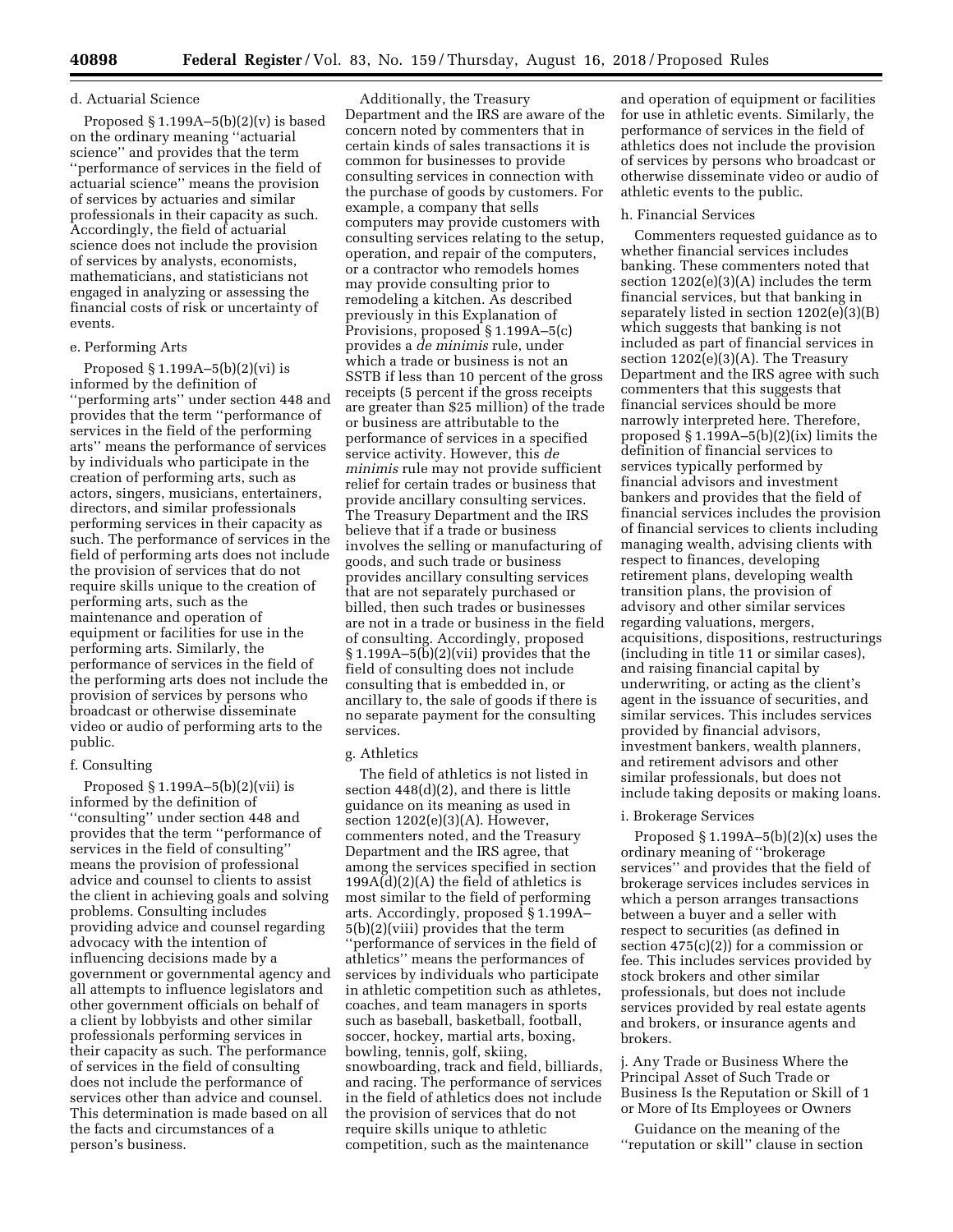1202(e)(3)(A) is limited to dicta in one case. In *John P. Owen* v. *Commissioner,*  T.C. Memo 2012–21, the Tax Court examined whether Mr. Owen, whose business was insurance, was entitled to benefits under section 1202 with respect to the sale of his interest in a corporation conducting such business. Under the facts described in the case, the corporation had extensive training programs and sales structures, but primarily relied on the services of independent contractors (including Mr. Owen) in conducting its business. Although the Tax Court acknowledged that the business' success was due to Mr. Owen's efforts, it found that the principal asset of the company in question was the training program and sales structure of the business rather than Mr. Owen's services.

The Treasury Department and the IRS received several comments regarding the meaning of the ''reputation or skill'' clause. Commenters described potential methods to give maximum effect to the literal language of the reputation or skill clause by describing ways to (1) determine the extent to which the reputation or skill of employees or owners constitutes an asset of the business under Federal tax accounting principles, and (2) measure whether such an asset is in fact the principal asset of the business.

One commenter suggested using an activity-based standard under which no service-based businesses would qualify for the section 199A deduction. An SSTB definition this broad would not comport with the statute and would deny a section 199A deduction to businesses that the statute does not appear to exclude. If the ''reputation or skill'' clause was intended to exclude all service businesses from section 199A, there would have been no reason to enumerate specific types of businesses in section 199A(d)(2); that language would be pure surplusage. A broad service-based test would also fail to provide a clear classification of businesses that combine services with sales of products, such as plumbing and HVAC services, if those businesses sell goods or equipment in the course of providing services. Therefore, the Treasury Department and the IRS do not believe it is consistent with the text, structure, or purpose of section 199A to exclude all service businesses above the threshold amount from qualifying for the section 199A deduction.

Another commenter described a balance sheet test that would compare the value of assets other than goodwill and workforce in place to the value of such goodwill and workforce in place. The commenter acknowledged that such

a test could also be broader than Congress intended. In addition, the commenter noted that such a test could easily lead to strange and unintuitive results, and may be difficult to apply in the case of small businesses that do not maintain audited financial statements and would both be ripe for abuse, and could potentially result in many legal disputes between taxpayers and the IRS.

Finally, one commenter described a standard based on whether the trade or business involves the provision of highly-skilled services. The commenter argued that the primary benefit of a standard like this is that it would harmonize the meaning of the reputation or skill phrase with the trades or businesses listed in section 1202(e)(3)(A), each of which involve the provision of services by professionals who either received a substantial amount of training (for example, doctors, nurses, lawyers, and accountants), or who have otherwise achieved a high degree of skill in a given field (for example, professional athletes or performing artists).

Congress enacted section 199A to provide a deduction from taxable income to trades or businesses conducted by sole proprietorships and passthrough entities that do not benefit from the income tax rate reduction afforded to C corporations under the TCJA. The Treasury Department and the IRS are concerned that a broad definition of the ''reputation or skill'' phrase that relied on a balance sheet test or numerical ratios would have several consequences inconsistent with the intent of section 199A. Testing businesses based on metrics, some of them subjective, that change over time could result in inappropriate year-overyear tax consequences and lead to distorted decision-making. As the commenters noted, such mechanical tests pose administrative difficulties and fail to provide taxpayers with needed certainty regarding the tax law necessary for conducting their business affairs. Most significantly, such mechanical rules might prevent trades or businesses that Congress intended to be eligible for the section 199A deduction from claiming the section 199A deduction.

In sum, the Treasury Department and the IRS believe that the ''reputation or skill'' clause as used in section 199A was intended to describe a narrow set of trades or businesses, not otherwise covered by the enumerated specified services, in which income is received based directly on the skill and/or reputation of employees or owners. Additionally, the Treasury Department and the IRS believe that ''reputation or

skill'' must be interpreted in a manner that is both objective and administrable. Thus, proposed  $\S 1.199A - 5(b)(2)(xiv)$ limits the meaning of the ''reputation or skill'' clause to fact patterns in which the individual or RPE is engaged in the trade or business of: (1) Receiving income for endorsing products or services, including an individual's distributive share of income or distributions from an RPE for which the individual provides endorsement services; (2) licensing or receiving income for the use of an individual's image, likeness, name, signature, voice, trademark, or any other symbols associated with the individual's identity, including an individual's distributive share of income or distributions from an RPE to which an individual contributes the rights to use the individual's image; or (3) receiving appearance fees or income (including fees or income to reality performers performing as themselves on television, social media, or other forums, radio, television, and other media hosts, and video game players). Proposed § 1.199A–5(b)(4) contains two examples illustrating the application of this definition. The Treasury Department and the IRS request comments on this rule, the clarity of definitions for the statutorily enumerated trades or businesses that are SSTBs under section  $199A(d)(2)(A)$ , and the accompanying examples.

### ii. SSTBs Described in 199A(d)(2)(B)

As mentioned previously, section 199A(d)(2)(B) provides that an SSTB also includes any trade or business that involves the performance of services that consist of investing and investment management, trading, or dealing in securities (as defined in section 475(c)(2)), partnership interests, or commodities (as defined in section 475(e)(2)). This rule does not appear in section  $1202(e)(3)(A)$  or section 448(d)(2).

Section 475(c)(2) provides a detailed list of interests treated as securities, including stock in a corporation; ownership interests in widely held or publicly traded partnerships or trusts; notes, bonds, debentures, or other evidences of indebtedness; interest rate, currency, or equity notional principal contracts; evidences of an interest in, or derivative financial instruments in any of the foregoing securities or any currency, including any option, forward contract, short position, or any similar financial instruments; and certain hedges with respect to any such securities. Section 475(e)(2) provides a similarly detailed list of property treated as a commodity, including any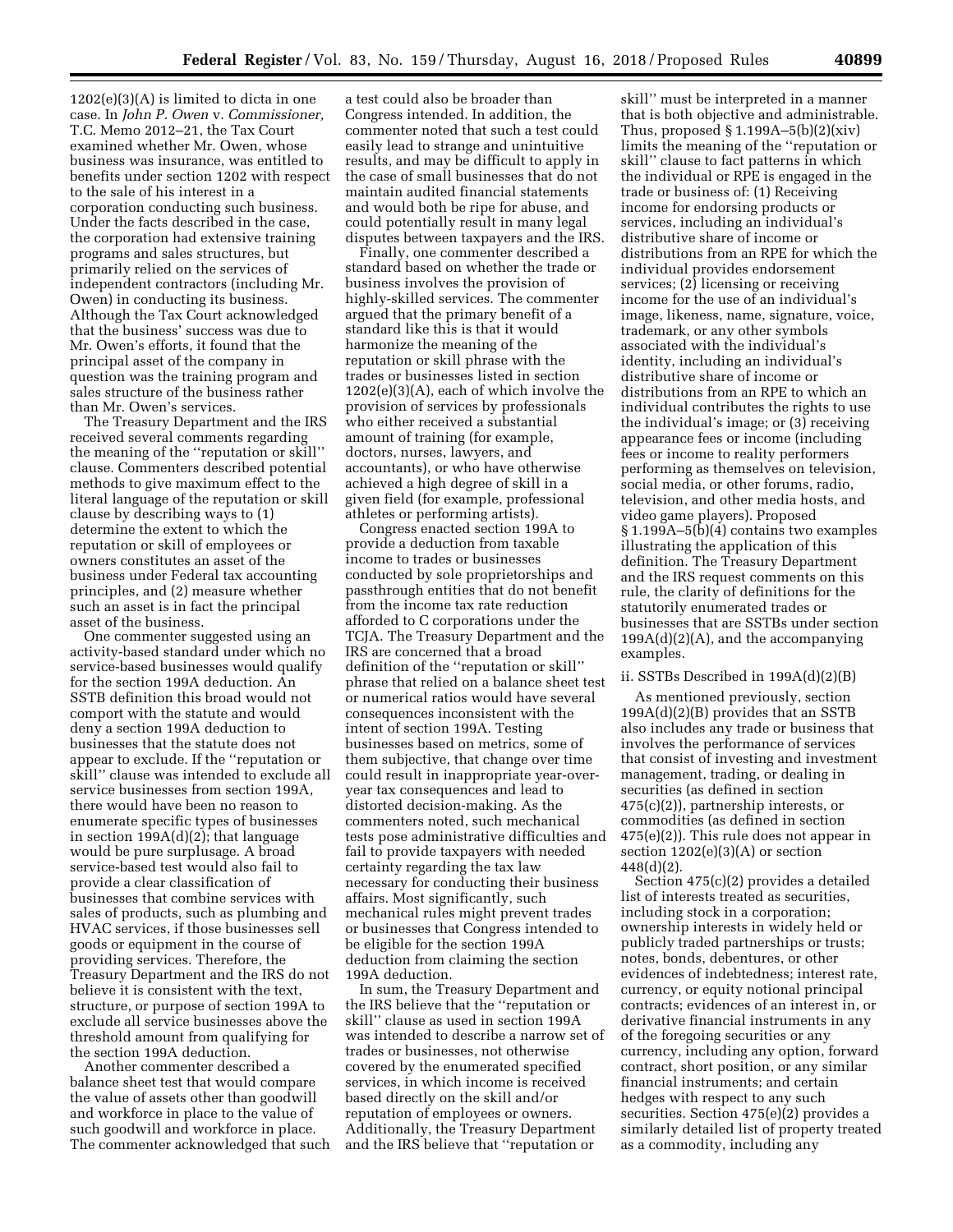commodity which is actively traded (within the meaning of section 1092(d)(1)) or any notional principal contract with respect to any such commodity, evidences of an interest in, or derivative financial instruments in any of the foregoing commodities, and certain hedges with respect to any such commodities.

# a. Investing and Investment Management

Proposed  $§ 1.199A-5(b)(2)(xi)$  uses the ordinary meaning of ''investing and investment management'' and provides that any trade or business that involves the ''performance of services that consist of investing and investment management'' means a trade or business that earns fees for investment, asset management services, or investment management services including providing advice with respect to buying and selling investments. The performance of services that consist of investing and investment management would include a trade or business that receives either a commission, a flat fee, or an investment management fee calculated as a percentage of assets under management. The performance of services of investing and investment management does not include directly managing real property.

#### b. Trading

Proposed § 1.199A–5(b)(2)(xii) provides that any trade or business involving the ''performance of services that consist of trading'' means a trade or business of trading in securities, commodities, or partnership interests. Whether a person is a trader is determined taking into account the relevant facts and circumstances. Factors that have been considered relevant to determining whether a person is a trader include the source and type of profit generally sought from engaging in the activity regardless of whether the activity is being provided on behalf of customers or for a taxpayer's own account. *See Endicott* v. *Commissioner,* T.C. Memo 2013–199; *Nelson* v. *Commissioner,* T.C. Memo 2013–259, *King* v. *Commissioner,* 89 T.C. 445 (1987). A person that is a trader under these principles will be treated as performing the services of trading for purposes of section 199A(d)(2)(B).

# c. Dealing in Securities, Partnership Interests, and Commodities

For purposes of proposed § 1.199A– 5(b)(2)(xiii), the ''performance of services that consist of dealing in securities (as defined in section  $475(c)(2)$ )" means regularly purchasing securities from and selling securities to

customers in the ordinary course of a trade or business or regularly offering to enter into, assume, offset, assign, or otherwise terminate positions in securities with customers in the ordinary course of a trade or business. For purposes of the preceding sentence, a taxpayer that regularly originates loans in the ordinary course of a trade or business of making loans but engages in no more than negligible sales of the loans is not dealing in securities for purposes of section 199A(d)(2). See § 1.475(c)–1(c)(2) and (4) for the definition of negligible sales.

For purposes of proposed § 1.199A– 5(b)(2)(xiii), ''the performance of services that consist of dealing in partnership interests'' means regularly purchasing partnership interests from and selling partnership interests to customers in the ordinary course of a trade or business or regularly offering to enter into, assume, offset, assign, or otherwise terminate positions in partnership interests with customers in the ordinary course of a trade or business.

For purposes of proposed § 1.199A– 5(b)(2)(xiii), ''the performance of services that consist of dealing in commodities (as defined in section 475(e)(2))'' means regularly purchasing commodities from and selling commodities to customers in the ordinary course of a trade or business or regularly offering to enter into, assume, offset, assign, or otherwise terminate positions in commodities with customers in the ordinary course of a trade or business.

# 3. Defining What Is Included in an SSTB

The Treasury Department and the IRS are aware that some taxpayers have contemplated a strategy to separate out parts of what otherwise would be an integrated SSTB, such as the administrative functions, in an attempt to qualify those separated parts for the section 199A deduction. Such a strategy is inconsistent with the purpose of section 199A. Therefore, in accordance with section 199A(f)(4), in order to carry out the purposes of section 199A, proposed § 1.199A–5(c)(2) provides that an SSTB includes any trade or business with 50 percent or more common ownership (directly or indirectly) that provides 80 percent or more of its property or services to an SSTB. Additionally, if a trade or business has 50 percent or more common ownership with an SSTB, to the extent that the trade or business provides property or services to the commonly-owned SSTB, the portion of the property or services provided to the SSTB will be treated as an SSTB (meaning the income will be

treated as income from an SSTB). For example, A, a dentist, owns a dental practice and also owns an office building. A rents half the building to the dental practice and half the building to unrelated persons. Under proposed  $\S 1.199A - 5(c)(2)$ , the renting of half of the building to the dental practice will be treated as an SSTB.

Additionally, proposed § 1.199A–5 provides a rule that if a trade or business (that would not otherwise be treated as an SSTB) has 50 percent or more common ownership with an SSTB and shared expenses, including wages or overhead expenses with the SSTB, it is treated as incidental to an SSTB and, therefore, as an SSTB, if the trade or business represents no more than five percent of gross receipts of the combined business.

## *B. Trade or Business of Performing Services as an Employee*

Under section 199(d)(1)(B), the trade or business of performing services as an employee is not a qualified trade or business. Unlike an SSTB, there is no threshold amount that applies to the trade or business of performing services as an employee. Thus, wage or compensation income earned by any employee is not eligible for the section 199A deduction no matter the amount.

#### 1. Definition

An individual is an employee for Federal employment tax purposes if he or she has the status of an employee under the usual common law and statutory rules applicable in determining the employer-employee relationship. Guides for determining employment status are found in §§ 31.3121(d)–1, 31.3306(i)–1, and 31.3401(c)–1. As stated in the regulations, generally, the common law relationship of employer and employee exists when the person for whom the services are performed has the right to direct and control the individual who performs the services, not only as to the result to be accomplished by the work but also as to the details and means by which that result is accomplished. That is, an employee is subject to the direction and control of the employer not only as to what shall be done but how it shall be done. In this connection it is not necessary that the employer actually direct or control the manner in which the services are performed; it is sufficient if he or she has the right to do so.

In addition, the regulations and section 3401(c) state, generally, that an officer of a corporation (including an S Corporation) is an employee of the corporation. However, an officer of a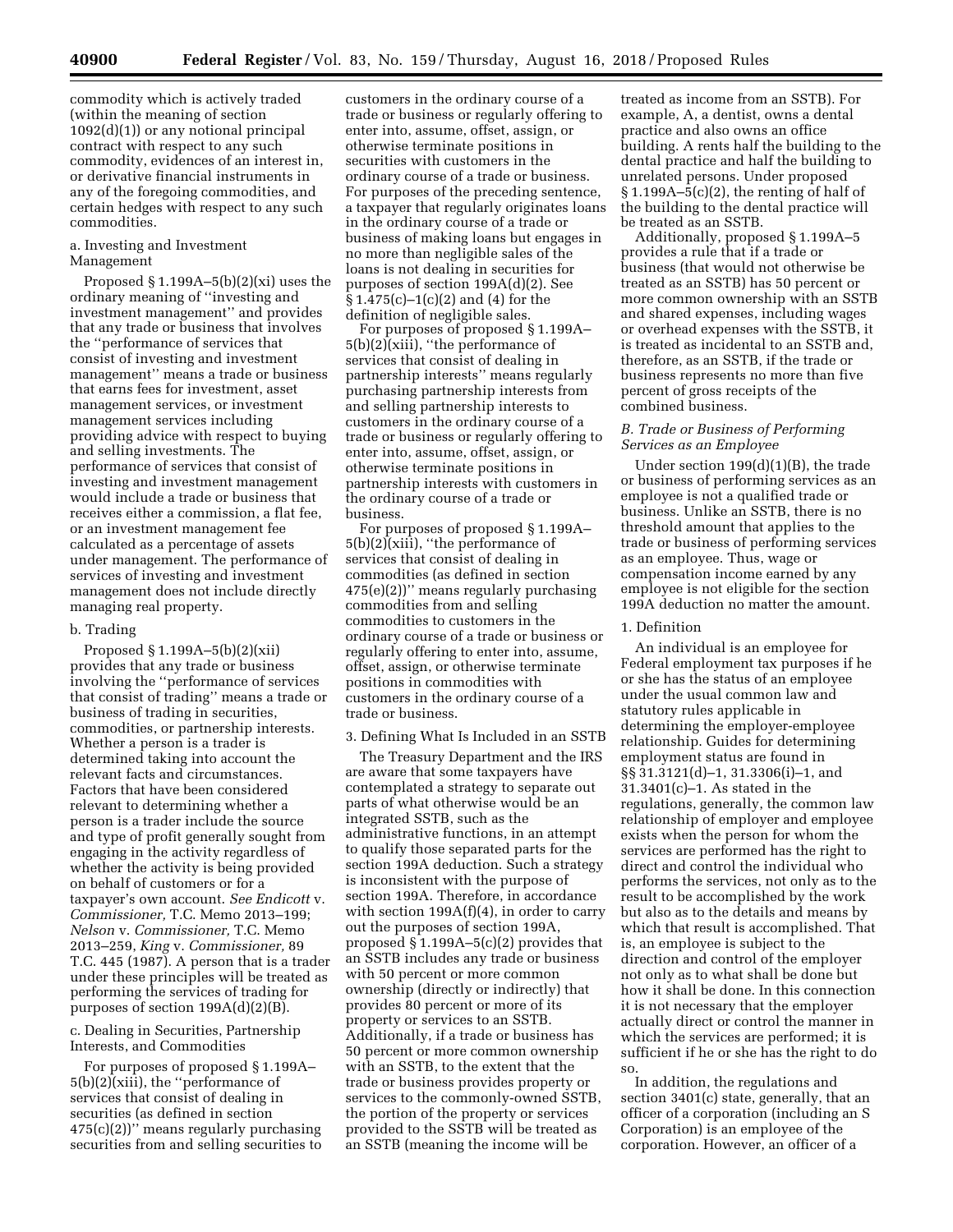corporation who does not perform any services or performs only minor services in his or her capacity as officer and who neither receives nor is entitled to receive, directly or indirectly, any remuneration is not considered to be an employee of the corporation. Whether an officer's services are minor is a question of fact that depends on the nature of the services, the frequency and duration of their performance, and the actual and potential importance or necessity of the services in relation to the conduct of the corporation's business. *See* Rev. Rul. 74–390.

To provide clarity, proposed § 1.199A–5(d) provides a general rule that income from the trade or business of performing services as an employee refers to all wages (within the meaning of section 3401(a)) and other income earned in a capacity as an employee, including payments described in § 1.6041–2(a)(1) (other than payments to individuals described in section 3121(d)(3)) and § 1.6041–2(b)(1). If an individual derives income in the course of a trade or business that is not described in section 3401(a), § 1.6041– 2(a)(1) (other than payments to individuals described in section 3121(d)(3)), or § 1.6041–2(b)(1), that individual is not considered to be in the trade or business of performing services as an employee with regard to such income.

# 2. Presumption for Former Employees

Section 199A provides that the trade or business of providing services as an employee is not eligible for the section 199A deduction. Therefore, taxpayers and practitioners noted that it may be beneficial for employees to treat themselves as independent contractors or as having an equity interest in a partnership or S corporation in order to benefit from the deduction under section 199A.

Section 530(b) of the Revenue Act of 1978 (Pub. L. 95–600), as amended by section 9(d)(2) of Public Law 96–167, section 1(a) of Public Law 96–541, and section 269(c) of Public Law 97–248, provides a prohibition against regulations and rulings on employment status for purposes of employment taxes. Specifically, section 530(b) provides that no regulation or revenue ruling shall be published before the effective date of any law clarifying the employment status of individuals for purposes of the employment taxes by the Treasury Department (including the IRS) with respect to the employment status of any individual for purposes of the employment taxes. Section 530(c) of the Revenue Act of 1978 provides that, for purposes of section 530, the term

''employment tax'' means any tax imposed by subtitle C of the Internal Revenue Code of 1954, and the term ''employment status'' means the status of an individual, under the usual common law rules applicable in determining the employer-employee relationship as an employee or as an independent contractor (or other individual who is not an employee). These longstanding rules of section 530 of the Revenue Act of 1978 limit the ability of the IRS to impose employment tax liability on employers for misclassifying employees as independent contractors but do not preclude challenging a worker's status for purposes of section 199A, an income tax provision under subtitle A of the Code.

Therefore, proposed § 1.199A–5(d)(3) provides that for purposes of section 199A, if an employer improperly treats an employee as an independent contractor or other non-employee, the improperly classified employee is in the trade or business of performing services as an employee notwithstanding the employer's improper classification. This issue is particularly important in the case of individuals who cease being treated as employees of an employer, but subsequently provide substantially the same services to the employer (or a related entity) but claim to do so in a capacity other than as an employee. However, it would not be appropriate to provide that someone who formerly was an employee of an employer is now ''less likely'' to be respected as an independent contractor. Such a rule would not treat similarly-situated taxpayers similarly: Two individuals who have a similar relationship with a company and each claim to be treated as independent contractors would be treated differently depending on any prior employment history with the company. Therefore, proposed § 1.199A–5(d)(3) does not provide any new or different standards to be properly classified as an independent contractor or owner of a business. Instead, proposed § 1.199A–5(d)(3) contains a presumption that applies in certain situations to ensure that individuals properly substantiate their status.

Specifically, proposed § 1.199A– 5(d)(3) provides that, solely for purposes of section 199A(d)(1)(B) and the regulations thereunder, an individual who was treated as an employee for Federal employment tax purposes by the person to whom he or she provided services, and who is subsequently treated as other than an employee by such person with regard to the provision of substantially the same services

directly or indirectly to the person (or a related person), is presumed to be in the trade or business of performing services as an employee with regard to such services. This presumption may be rebutted only upon a showing by the individual that, under Federal tax rules, regulations, and principles (including common-law employee classification rules), the individual is performing services in a capacity other than as an employee. This presumption applies regardless of whether the individual provides services directly or indirectly through an entity or entities. This presumption is solely for purposes of section 199A and does not otherwise change the employment tax classification of the individual. Section 199A is in subtitle A of the Code, and this rule does not apply for purposes of any other subtitle, including subtitle C. Accordingly, this rule does not implicate section 530(b) of the Revenue Act of 1978. Proposed § 1.199A– 5(d)(3)(ii) contains three examples illustrating this rule.

## **VI. Proposed § 1.199A–6: Special Rules for RPEs, PTPs, Trusts, and Estates**

Proposed § 1.199A–6 provides guidance that certain specified entities (for example, RPEs, PTPs, trusts, and estates) may need to follow for purposes of computing the entities' or their owners' section 199A deductions.

### *A. Computational Steps for RPEs and PTPs*

Although RPEs cannot take the section 199A deduction at the RPE level, each RPE must determine and report the information necessary for its direct and indirect owners to determine their own section 199A deduction. Proposed § 1.199A–6(b) follows the rules applicable to individuals with taxable income above the threshold amount set forth in § 1.199A–1(d) in directing RPEs to determine what amounts and information to report to their owners and the IRS, including QBI, W–2 wages, the UBIA of qualified property for each trade or business directly engaged in, and whether any of its trades or businesses are SSTBs. RPEs must also determine and report qualified REIT dividends and qualified PTP income received directly by the RPE. Proposed  $\S 1.199A - 6(b)(3)$  then requires each RPE to report this information on or with the Schedules K–1 issued to the owners. RPEs must report this information regardless of whether a taxpayer is below the threshold. The Treasury Department and the IRS request comments whether it is administrable to provide a special rule that if none of the owners of the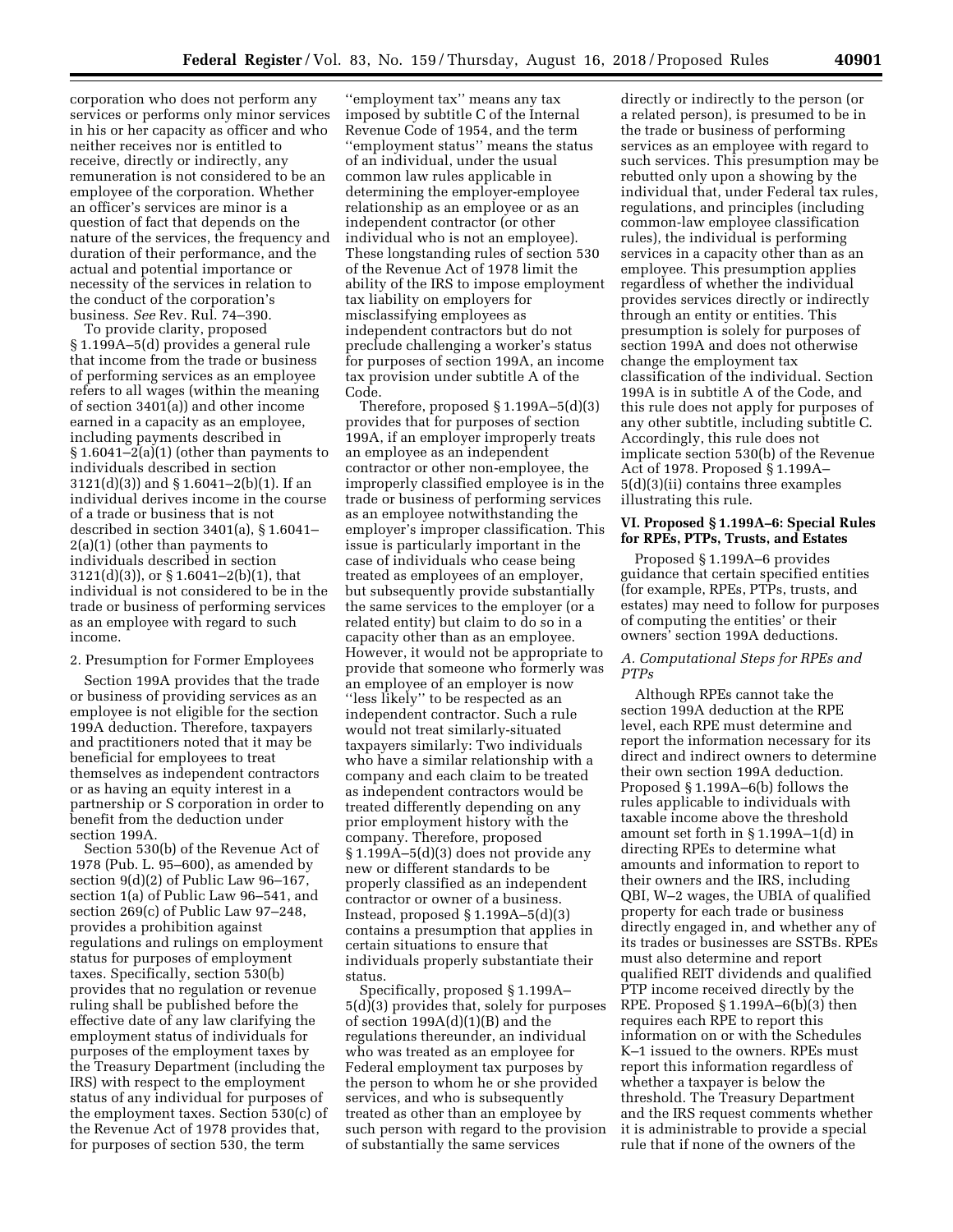RPE have taxable income above the threshold amount, the RPE does not need to determine and report W–2 wages, UBIA of qualified property, or whether the trade or business is an SSTB. Although such a rule would relieve an RPE of an unnecessary burden, the RPE would need to have knowledge of the ultimate owner's taxable income.

The definition of an RPE does not include a PTP. However, PTPs must still determine and report QBI under the rules of proposed § 1.199A–3 for each trade or business in which the PTP is engaged and whether those trades or businesses are SSTBs. A PTP must also determine whether it has received any qualified REIT dividends or qualified PTP income or loss from another PTP. These items must be reported on or with the Schedule K–1. A PTP is not required to determine or report W–2 wages or the UBIA of qualified property.

# *B. Application to Trusts, Estates, and Beneficiaries*

Proposed § 1.199A–6(d) contains special rules for applying section 199A to trusts and decedents' estates. To the extent that a grantor or another person is treated as owning all or part of a trust under sections 671 through 679 (grantor trust), including qualified subchapter S trusts (QSSTs) with respect to which the beneficiary has made an election under section 1361(d), the owner will compute its QBI with respect to the owned portion of the trust as if that QBI had been received directly by the owner.

In the case of a section 199A deduction claimed by a non-grantor trust or estate, section  $199A(f)(1)(B)$ applies rules similar to the rules under former section  $199(d)(1)(B)(i)$  for the apportionment of W–2 wages and the apportionment of UBIA of qualified property. In the case of a non-grantor trust or estate, the QBI and expenses properly allocable to the business, including the W–2 wages relevant to the computation of the wage limitation, and relevant UBIA of depreciable property must be allocated among the trust or estate and its various beneficiaries. Specifically, proposed § 1.199A– 6(d)(3)(ii) provides that each beneficiary's share of the trust's or estate's W–2 wages is determined based on the proportion of the trust's or estate's DNI that is deemed to be distributed to that beneficiary for that taxable year. Similarly, the proportion of the entity's DNI that is not deemed distributed by the trust or estate will determine the entity's share of the QBI and W–2 wages. In addition, if the trust or estate has no DNI in a particular taxable year, any QBI and W–2 wages

are allocated to the trust or estate, and not to any beneficiary.

In addition, proposed § 1.199A– 6(d)(3)(ii) provides that, to the extent the trust's or estate's UBIA of qualified property is relevant to a trust or estate and any beneficiary, the trust's or estate's UBIA of qualified property will be allocated among the trust or estate and its beneficiaries in the same proportion as DNI of the trust or estate is allocated. This is the case regardless of how any depreciation or depletion deductions resulting from the same property may be allocated under section 643(c) among the trust or estate and its beneficiaries for purposes other than section 199A.

Under section 199A, the threshold amount is determined at the trust level without taking into account any distribution deductions. Commenters have noted that taxpayers could circumvent the threshold amount by dividing assets among multiple trusts, each of which would claim its own threshold amount. This result is inappropriate and inconsistent with the purpose of section 199A. Therefore, proposed  $\S 1.199A-6(d)(3)(v)$  provides that trusts formed or funded with a significant purpose of receiving a deduction under section 199A will not be respected for purposes of section 199A.

The Treasury Department and the IRS request comments with respect to whether taxable recipients of annuity and unitrust interests in charitable remainder trusts and taxable beneficiaries of other split-interest trusts may be eligible for the section 199A deduction to the extent that the amounts received by such recipients include amounts that may give rise to the deduction. Such comments should include explanations of how amounts that may give rise to the section 199A deduction would be identified and reported in the various classes of income of the trusts received by such recipients and how the excise tax rules in section 664(c) would apply to such amounts.

# **VII. Proposed § 1.643(f)–1: Anti-Avoidance Rules for Multiple Trusts**

As described in section VI B of the Explanation of Provisions, under section 199A, the threshold amount is determined at the trust level without taking into account any distribution deductions. Therefore, taxpayers could circumvent the threshold amount by dividing assets among multiple trusts, each of which would claim its own threshold amount. This result is inappropriate and inconsistent with the

purpose of section 199A and general trust principles.

To address this and other concerns regarding the abusive use of multiple trusts, proposed § 1.643(f)–1 confirms the applicability of section 643(f). As noted in part II of the Background, section 643(f) permits the Secretary to prescribe regulations to prevent taxpayers from establishing multiple non-grantor trusts or contributing additional capital to multiple existing non-grantor trusts in order to avoid Federal income tax. Proposed § 1.643(f)– 1 provides that, in the case in which two or more trusts have substantially the same grantor or grantors and substantially the same primary beneficiary or beneficiaries, and a principal purpose for establishing such trusts or contributing additional cash or other property to such trusts is the avoidance of Federal income tax, then such trusts will be treated as a single trust for Federal income tax purposes. For purposes of applying this rule, spouses are treated as only one person and, accordingly, multiple trusts established for a principal purpose of avoiding Federal income tax may be treated as a single trust even in cases where separate trusts are established or funded independently by each spouse. Proposed § 1.643(f)–1 further provides examples to illustrate specific situations in which multiple trusts will or will not be treated as a single trust under this rule, including a situation where multiple trusts are created with a principal purpose of avoiding the limitations of section 199A. The application of proposed § 1.643(f)–1, however, is not limited to avoidance of the limitations under section 199A and proposed §§ 1.199A–1 through 1.199A– 6.

The rule in proposed § 1.643(f)–1 would apply to any arrangement involving multiple trusts entered into or modified on or after August 16, 2018. In the case of any arrangement involving multiple trusts entered into or modified before August 16, 2018, the determination of whether an arrangement involving multiple trusts is subject to treatment under section 643(f) will be made on the basis of the statute and the guidance provided regarding that provision in the legislative history of section 643(f). Pending the publication of final regulations, the position of the Treasury Department and the IRS is that the rule in proposed § 1.643(f)–1 generally reflects the intent of Congress regarding the arrangements involving multiple trusts that are appropriately subject to treatment under section 643(f).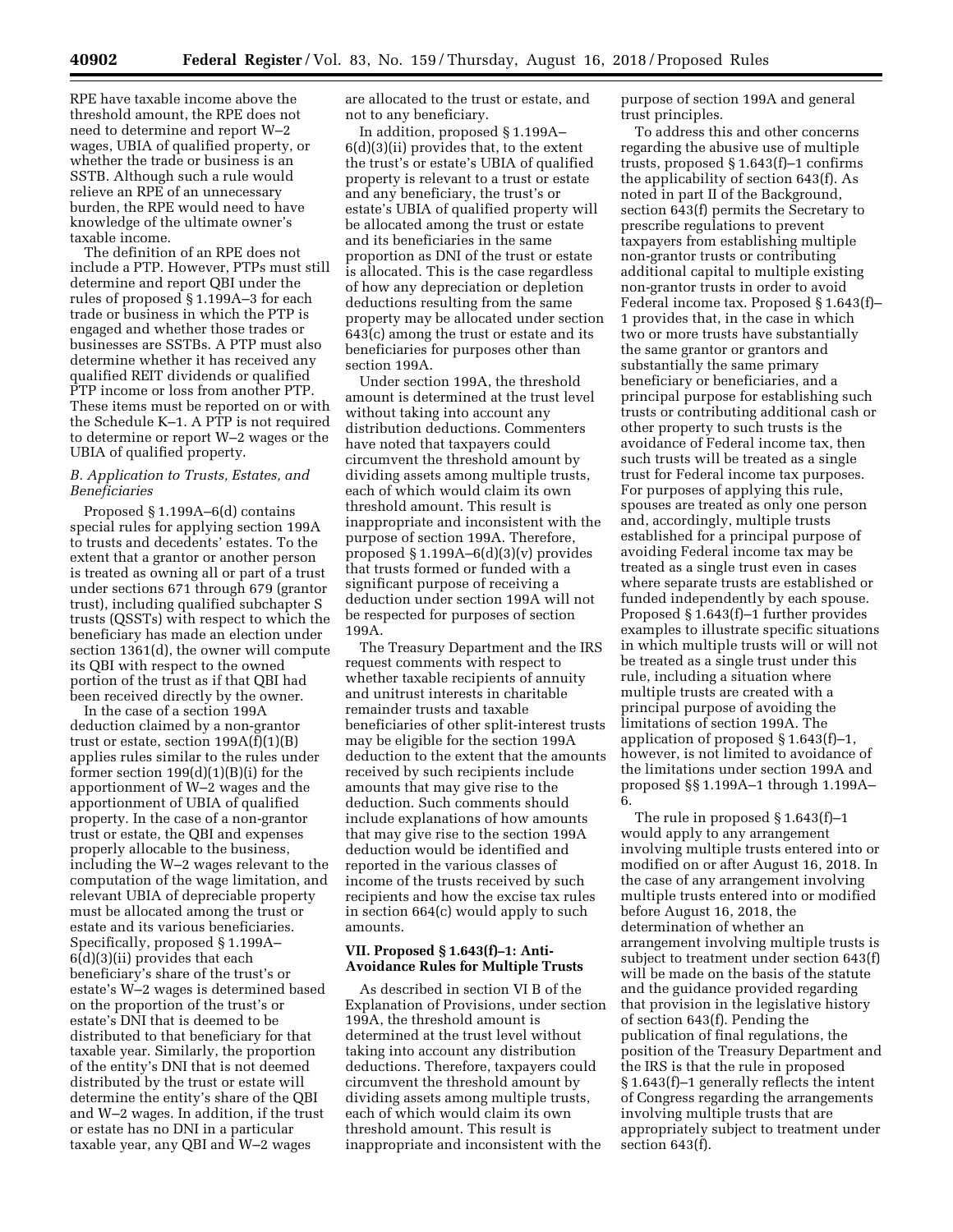# **VIII. Specified Agricultural or Horticultural Cooperatives**

In the TCJA and the 2018 Act, Congress provided special rules for applying section 199A in the case of specified agricultural and horticultural cooperatives. The Treasury Department and the IRS continue to study this area and intend to issue separate proposed regulations describing rules for applying section 199A to specified agricultural and horticultural cooperatives and their patrons later this year. As provided in section 199A(g)(6), such regulations will generally be based on the regulations applicable to cooperatives and their patrons under former section 199 (as in effect before its repeal). The Treasury Department and the IRS anticipate that the regulations will provide that section 199A(g) applies only to the patronage business of a relevant cooperative. The proposed regulations will also provide more information for taxpayers that must apply the reduction under section 199A(b)(7), which is a special rule with respect to income received from cooperatives.

### **Availability of IRS Documents**

IRS notices cited in this preamble are made available by the Superintendent of Documents, U.S. Government Printing Office, Washington, DC 20402.

### **Proposed Effective/Applicability Date**

Section 7805(b)(1)(A) and (B) of the Code generally provide that no temporary, proposed, or final regulation relating to the internal revenue laws may apply to any taxable period ending before the earliest of (A) the date on which such regulation is filed with the **Federal Register**, or (B) in the case of a final regulation, the date on which a proposed or temporary regulation to which the final regulation relates was filed with the **Federal Register**. However, section 7805(b)(2) provides that regulations filed or issued within 18 months of the date of the enactment of the statutory provision to which they relate are not prohibited from applying to taxable periods prior to those described in section 7805(b)(1). Furthermore, section 7805(b)(3) provides that the Secretary may provide that any regulation may take effect or apply retroactively to prevent abuse.

Accordingly, proposed §§ 1.199A–1 through 1.199A–6 generally are proposed to apply to taxable years ending after the date of publication of a Treasury decision adopting these rules as final regulations in the **Federal Register**. However, taxpayers may rely on the rules set forth in proposed §§ 1.199A–1 through 1.199A–6, in their

entirety, until the date a Treasury decision adopting these regulations as final regulations is published in the **Federal Register**. In addition, to prevent abuse of section 199A and the regulations thereunder, the anti-abuse rules of proposed  $\S$  1.199A-2(c)(1)(iv), 1.199A–3(c)(2)(B), 1.199A–5(c)(2), 1.199A–5(c)(3), 1.199A–5(d)(3), and 1.199A– $6(d)(3)(v)$  are proposed to apply to taxable years ending after December 22, 2017, the date of enactment of the TCJA. Finally, the provisions of proposed § 1.643–1, which prevent abuse of the Code generally through the use of trusts, are proposed to apply to taxable years ending after August 16, 2018.

Section 199A(f)(1) provides that section 199A applies at the partner or S corporation shareholder level, and that each partner or shareholder takes into account such person's allocable share of each qualified item. Section 199A(c)(3) provides that the term ''qualified item'' means items that are effectively connected with a U.S. trade or business, and ''included or allowed in determining taxable income from the taxable year.'' Section 199A applies to taxable years beginning after December 31, 2017. However, there is no statutory requirement under section 199A that a qualified item arise after December 31, 2017.

Section 1366(a) generally provides that, in determining the income tax of a shareholder for the shareholder's taxable year in which the taxable year of the S corporation ends, the shareholder's pro rata share of the corporation's items is taken into account. Similarly, section 706(a) generally provides that, in computing the taxable income of a partner for a taxable year, the partner includes items of the partnership for any taxable year of the partnership ending within or with the partner's taxable year. Therefore, income flowing to an individual from a partnership or S corporation is subject to the tax rates and rules in effect in the year of the individual in which the entity's year closes, not the year in which the item actually arose.

Accordingly, for purposes of determining QBI, W–2 wages, and UBIA of qualified property, the effective dates provisions provide that if an individual receives QBI, W–2 wages, or UBIA of qualified property from an RPE with a taxable year that begins before January 1, 2018, and ends after December 31, 2017, such items are treated as having been incurred by the individual during the individual's tax year during which such RPE taxable year ends.

#### **Special Analyses**

## **I. Regulatory Planning and Review— Economic Analysis**

Executive Orders 13563 and 12866 direct agencies to assess costs and benefits of available regulatory alternatives and, if regulation is necessary, to select regulatory approaches that maximize net benefits (including potential economic, environmental, public health and safety effects, distributive impacts, and equity). Executive Order 13563 emphasizes the importance of quantifying both costs and benefits, of reducing costs, of harmonizing rules, and of promoting flexibility.

These proposed regulations have been designated as subject to review under Executive Order 12866 pursuant to the Memorandum of Agreement (April 11, 2018) between the Treasury Department and the Office of Management and Budget (OMB) regarding review of tax regulations. The Treasury Department has determined that the proposed rulemaking is subject to review as economically significant under section 1(c) of the Memorandum of Agreement, and OMB concurs with this designation. Accordingly, these proposed regulations have been reviewed by the Office of Management and Budget. For more detail on the economic analysis, please refer to the following analysis.

#### *A. Overview*

Congress enacted section 199A to provide individuals, estates, and trusts a deduction of up to 20 percent of QBI from domestic businesses, which includes trades or businesses operated as a sole proprietorship or through a partnership, S corporation, trust, or estate. As stated in the Explanation of Provisions, these proposed regulations are necessary to provide taxpayers with computational, definitional, and antiavoidance guidance regarding the application of section 199A. The proposed regulations provide guidance to taxpayers for purposes of calculating the section 199A deduction. They provide clarity for taxpayers in determining their eligibility for the deduction and the amount of the allowed deduction. Among other benefits, this clarity helps ensure that taxpayers all calculate the deduction in a similar manner, which encourages decision-making that is economically efficient contingent on the provisions of the overall Code.

The proposed regulations contain seven sections, six proposed under section 199A (proposed §§ 1.199A–1 through 1.199A–6) and one proposed under section 643(f) (proposed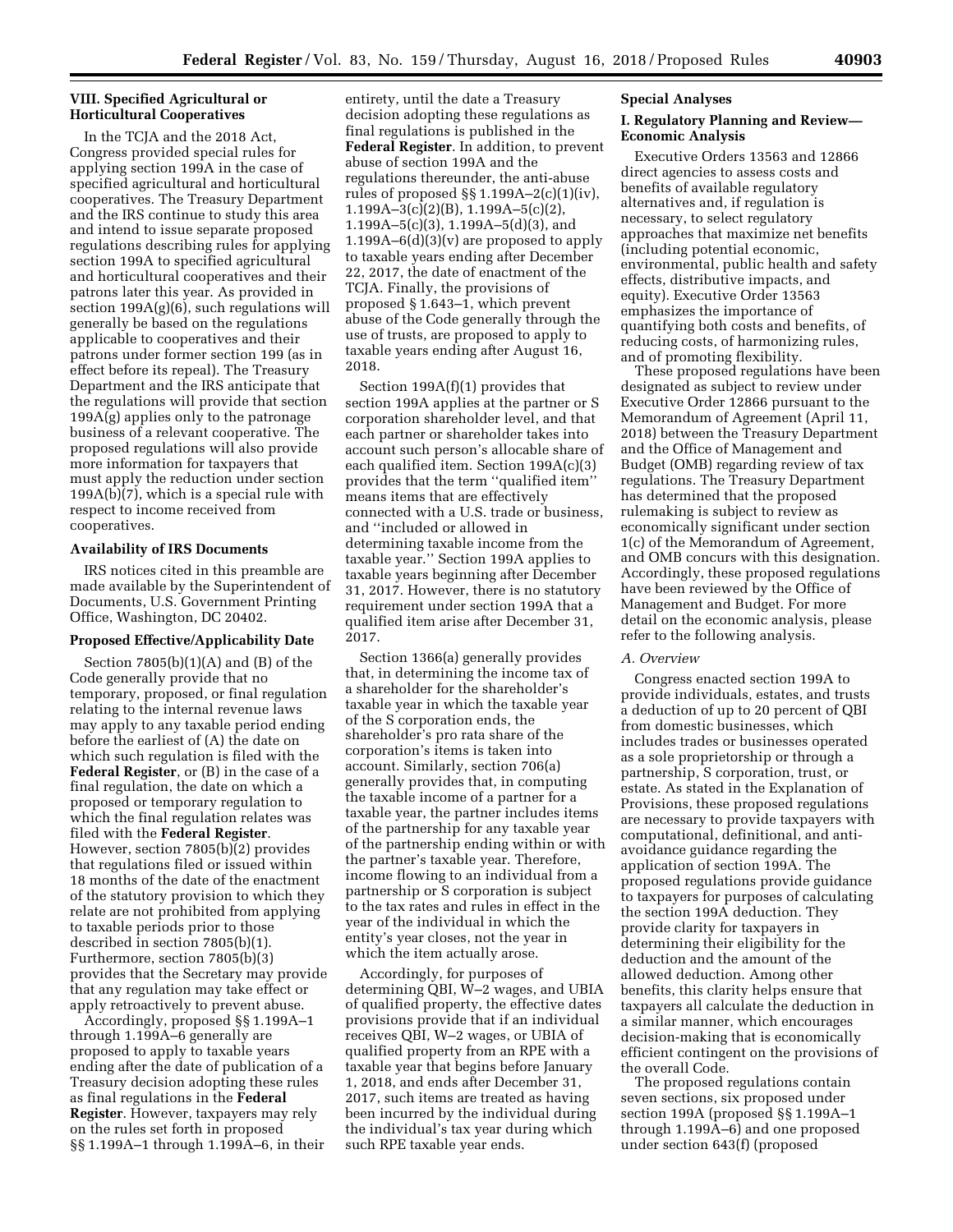§ 1.643(f)–1). Each of proposed §§1.199A-1 through 1.199A-6 provides rules relevant to the section 199A deduction and proposed § 1.643(f)–1 would establish anti-abuse rules to prevent taxpayers from establishing multiple non-grantor trusts or contributing additional capital to multiple existing non-grantor trusts in order to avoid Federal income tax, including abuse of section 199A. This economic analysis describes the economic benefits and costs of each of the seven sections of the proposed regulations.

### *B. Baseline*

The analysis in this section compares the proposed regulation to a no-action baseline reflecting anticipated Federal income tax-related behavior in the absence of these proposed regulations.

# *C. Economic Analysis of Proposed § 1.199A–1*

### 1. Background

Because the section 199A deduction has not previously been available, a large number of the relevant terms and necessary calculations taxpayers are currently required to apply under the statute can benefit from greater specificity. For example, the statute uses the term *trade or business* to refer to the enterprise whose income would be potentially eligible for the deduction but does not define what constitutes a trade or business for purposes of section 199A; the proposed regulations provide that taxpayers should generally apply the definition of a trade or business provided by section 162(a). The definition of trade or business in proposed § 1.199A–1 is extended beyond the section 162 definition if a taxpayer chooses to aggregate businesses under the rules of proposed § 1.199A–4. In addition, solely for purposes of section 199A, the rental or licensing of property to a related trade or business is treated as a trade or business if the rental or licensing and the other trade or business are commonly controlled under proposed  $\S 1.199A-4(b)(1)(i)$ . The proposed regulations also make clear that the section 199A deduction is allowed when calculating alternative minimum taxable income of individuals.

Because the section 199A deduction has multiple components that may interact in determining the deduction, it is also valuable to lay out rules for calculating the deduction since the statute does not provide each of those particulars.

Alternative approaches the Treasury Department and the IRS could have

proposed would be to remain silent on additional definitional specificities and to allow post-limitation netting in calculating the section 199A deduction. The Treasury Department and the IRS concluded these approaches would likely give rise to less economically efficient tax-related decisions than would relying on statutory language alone and requiring or leaving open the possibility of post-limitation netting.

### 2. Anticipated Benefits of Proposed § 1.199A–1

The Treasury Department and the IRS expect that the definitions and guidance provided in § 1.199A–1 will implement the 199A deduction in an economically efficient manner. An economically efficient tax system generally aims to treat income derived from similar economic decisions similarly in order to reduce incentives to make choices based on tax rather than market incentives. In this context, the principal benefit of proposed § 1.199A–1 is to reduce taxpayer uncertainty regarding the calculation of the section 199A deduction relative to an alternative scenario in which no such regulations were issued. In the absence of the clarifications in proposed § 1.199A–1 regarding, for example, the definition of an eligible trade or business, similarly situated taxpayers might interpret the statutory rules of section 199A differently, given the statute's limited prescription of the implementation details. In addition, without these regulations it is likely that many taxpayers impacted by section 199A would take on more (or less) than the optimal level of risk in allocating resources within or across their businesses. Both of these actions would give rise to economic inefficiencies. The proposed regulations would provide a uniform signal to businesses and thus lead taxpayers to make decisions that are more economically efficient contingent on the overall Code. As an example, proposed § 1.199A–1 prescribes the steps taxpayers must take to calculate the QBI deduction in a manner that avoids perverse incentives for shifting wages and capital assets across businesses. The statute does not address the ordering for how the W–2 wages and UBIA of qualified property limitations should be applied when taxpayers have both positive and negative QBI from different businesses. The proposed regulations clarify that in such cases the negative QBI should offset positive QBI prior to applying the wage and capital limitations. For taxpayers who would have assumed in the alternate that negative QBI offsets positive QBI after applying the wage

and capital limitations, the proposed approach weakens the incentive to shift W–2 wage labor or capital (in the form of qualified property) from one business to another to maximize the section 199A deduction.

To illustrate this, consider a taxpayer who is above the statutory threshold and owns two non-service sector businesses, A and B. A has net qualified income of \$10,000, while B has net qualified income of  $-$ \$5,000. Suppose that A paid \$3,000 in W–2 wages, B paid \$1,000 in W–2 wages, and neither business has tangible capital. If negative QBI offsets positive QBI after applying the wage and capital limitations, then A generates a tentative deduction of \$1,500, while B generates a tentative deduction of  $-\overline{$}1,000$ , for a total deduction of \$500. After moving B's W– 2 wages to A, A's tentative deduction rises to \$2,000, while B's remains  $-$ \$1,000, increasing the total deduction to \$1,000. If, on the other hand, negative QBI offsets positive QBI prior to applying the wage and capital limitations (as in the proposed regulations), then A and B have combined income of \$5,000, and the total deduction is \$1,000 because the wage and capital limitations are nonbinding. After moving B's wages to A, the total deduction remains \$1,000. Thus, an incentive to shift wages arises if negative QBI offsets positive QBI after applying the wage and capital limitations. By taking the opposite approach, proposed § 1.199A–1 reduces incentives for such tax-motivated, economically inefficient reallocations of labor (or capital) relative to a scenario in which offsets were taken after wage and capital limitations were applied.

### 3. Anticipated Costs of Proposed § 1.199A–1

The Treasury Department and the IRS do not anticipate any meaningful economic distortions to be induced by proposed § 1.199A–1 and request comment regarding this anticipated impact. However, changes to the collective paperwork burden arising from this and other sections of these regulations are discussed in section J, *Anticipated impacts on administrative and compliance costs,* of this analysis.

### *D. Economic Analysis of Proposed § 1.199A–2*

### 1. Background

Section 199A provides a deduction of up to 20 percent of the taxpayer's income from qualifying trades or businesses. Taxpayers with incomes above a threshold amount cannot enjoy the full 20 percent deduction unless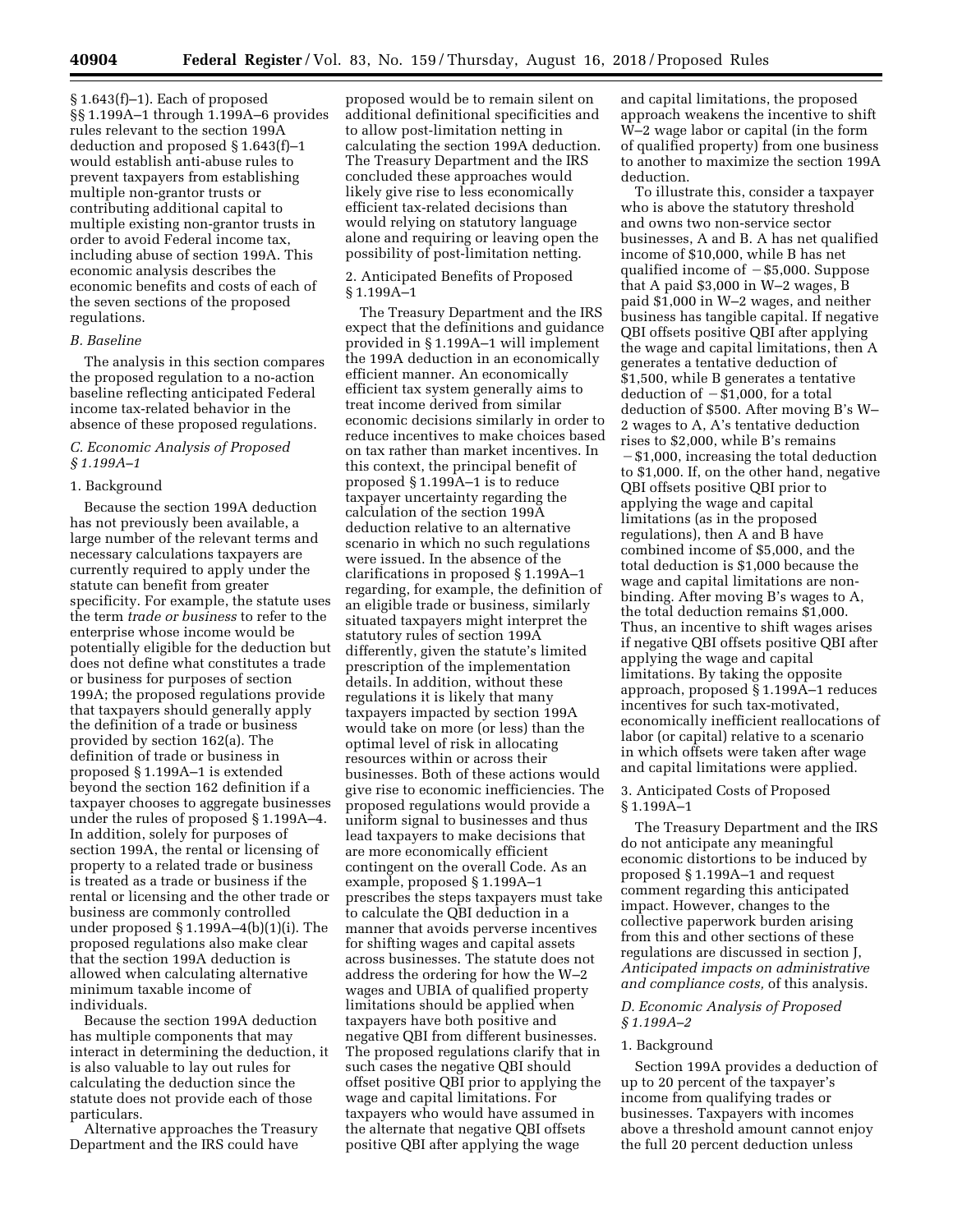they determine that their businesses pay a sufficient amount of wages and/or maintain a sufficient stock of tangible capital, among other requirements.

Because this deduction has not previously been available, proposed § 199A–2 provides greater specificity than is available from the statute regarding the definitions of W–2 wages and UBIA of qualified property (that is, depreciable capital stock) relevant to this aspect of the deduction. For example, the proposed regulations make clear that property that is transferred or acquired within a specific timeframe with a principal purpose of increasing the section 199A deduction is not considered qualified property for purposes of the section 199A deduction. In addition, proposed § 1.199A–2 generally follows prior guidance for the former section 199 deduction in determining which W–2 wages are relevant for section 199A purposes, with additional rules for allocating wages amongst multiple trades or businesses. In these and other cases, the proposed regulations generally aim, within the context of the legislative language and other tax considerations, to ensure that only genuine business income is eligible for the section 199A deduction, and to reduce business compliance costs and government administrative costs.

Alternative approaches would be to remain silent or to choose different definitions of W–2 wages or qualified property for the purposes of claiming the deduction. The Treasury Department and the IRS rejected these alternatives as being inconsistent with other definitions or requirements under the Code and therefore unnecessarily costly for taxpayers to comply with and the IRS to administer.

### 2. Anticipated Benefits of Proposed § 1.199A–2

The Treasury Department and IRS expect that proposed § 1.199A–2 will implement the 199A deduction in an economically efficient manner. For example, proposed § 1.199A–2 will discourage some inefficient transfers of capital given the statute's silence regarding the circumstances in which certain property transfers would or would not be considered under section 199A. Specifically, the proposed rules make clear that property transferred or acquired within a specific timeframe with a principal purpose of increasing the section 199A deduction is not considered qualified for purposes of the 199A deduction.

The proposed regulations will also reduce taxpayer uncertainty regarding the implementation of the section 199A deduction relative to a scenario in

which no regulations were issued. In the absence of such clarification, similarly situated taxpayers would likely interpret the section 199A deduction differently to the extent that the statute does not adequately specify the particular implementation issues addressed by 199A–2; and as a result, taxpayers might take on more (or less) than the optimal level of risk in their interpretations. The proposed regulations would lead taxpayers to make decisions that were more economically efficient, conditional on the overall Code.

# 3. Anticipated Costs of Proposed § 1.199A–2

The Treasury Department and the IRS do not anticipate any meaningful economic distortions to be induced by proposed § 1.199A–2, and request comment regarding this anticipated impact. However, changes to the collective paperwork burden arising from this and other sections of these regulations are discussed in section J, *Anticipated impacts on administrative and compliance costs,* of this analysis.

### *E. Economic Analysis of Proposed § 1.199A–3*

### 1. Background

Section 199A provides a deduction of up to 20 percent of the taxpayer's income from qualifying trades or businesses. In the absence of legislative and regulatory constraints, taxpayers would have an incentive to count as income some income that, from an economic standpoint, did not accrue specifically from qualifying economic activity. The proposed regulations clarify what does and does not constitute QBI for purposes of the 199A deduction, providing greater implementation specificity than provided by the statute. Because guaranteed payments for capital, for example, are not at risk in the same way as other forms of income, they might reasonably be excluded from QBI. Similarly, Treasury proposes that income that is a guaranteed payment, but which is filtered through a tiered partnership in order to avoid being labeled as such, should be treated similarly to guaranteed payments in general and therefore excluded from QBI. This principle applies to other forms of income that similarly represent income that either is not at risk or does not flow from the specific economic value provided by a qualifying trade or business, such as returns on investments of working capital. The proposed regulations define and clarify the types of income that might

reasonably be considered QBI, within the constraints of the legislation.

2. Anticipated Benefits of Proposed § 1.199A–3

The Treasury Department and IRS expect that proposed *§ 1.199A–3*  regulations will implement the 199A deduction in an economically efficient manner. For example, 199A–3 will discourage the creation of tiered partnerships purely for the purposes of increasing the section 199A deduction. In the absence of regulation, some taxpayers would likely create tiered partnerships under which a lower-tier partnership would make a guaranteed payment to an upper-tier partnership, and the upper-tier partnership would pay out this income to its partners without guaranteeing it. Such an organizational structure would likely be economically inefficient because it was, apparently, created solely for tax minimization purposes and not for reasons related to efficient economic decision-making.

The Treasury Department and the IRS further expect that the proposed regulations will reduce uncertainty over whether particular forms of income do or do not constitute QBI relative to a scenario in which no regulations were issued. In the absence of regulations, taxpayers would still need to determine what income is considered QBI and similarly situated taxpayers might interpret the statutory rules differently and pursue income-generating activities based on different assumptions about whether that income would qualify for QBI. Proposed § 1.199A–3 provides clearer guidance for how to determine QBI, helping to ensure that taxpayers face uniform incentives when making economic decisions, a tenet of economic efficiency.

# 3. Anticipated Costs of Proposed § 1.199A–3 Relative to the Baseline

The Treasury Department and the IRS do not anticipate any meaningful economic distortions to be induced by proposed § 1.199A–3, and request comment regarding this anticipated impact. However, changes to the collective paperwork burden arising from this and other sections of these regulations are discussed in section J, *Anticipated impacts on administrative and compliance costs,* of this analysis.

# *F. Economic Analysis of Proposed § 1.199A–4*

### 1. Background

Businesses may organize either as C corporations, which are owned by stockholders, or in a form generally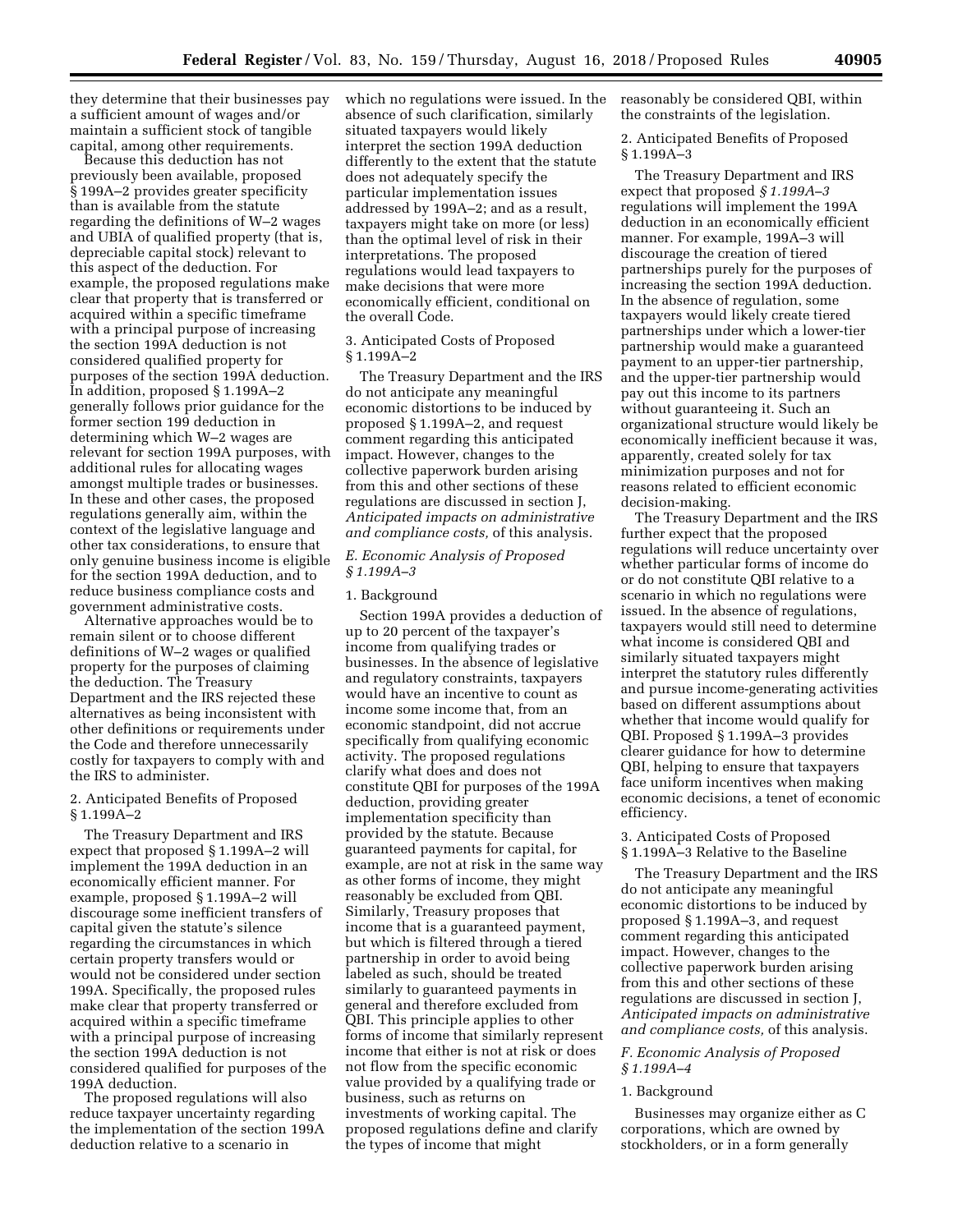called a passthrough, which may take one of several legal forms including sole proprietorships, under which there does not exist a clear separation between the owners and the business's decisionmakers. Each organizational structure, in some circumstance, may be economically efficient, depending on the risk profile, information asymmetries, and decision-making challenges pertaining to the specific business and on the risk preferences and economic situations of the individual owners. An economically efficient tax system would keep the choice among organizational structures neutral contingent on the provisions of the corporate income tax.

This principle of neutral tax treatment further applies to the various organizational structures that qualify as passthroughs. Many passthrough business entities are connected through ownership, management, or shared decision-making. The proposed aggregation rule allows individuals to aggregate their trades or businesses for the purposes of calculating the section 199A deduction. It thus helps ensure that significant choices over ownership and management relationships within businesses are not chosen solely to increase the section 199A deduction.

An alternative approach would be not to allow aggregation for purposes of claiming the deduction. The Treasury Department and the IRS decided to allow aggregation in the specified circumstances to minimize or avoid distortions in organizational form that could arise if aggregation were not allowed.

# 2. Anticipated Benefits of Proposed § 1.199A–4

The Treasury Department and the IRS expect that the aggregation guidance provided in proposed § 1.199A–4 will implement the 199A deduction in an economically efficient manner. Economic tax principles are called into play here because a large number of businesses that could commonly be thought of as a single trade or business actually may be divided across multiple entities for legal or economic reasons. Allowing taxpayers to aggregate trades or businesses offers taxpayers a means of putting together what they think of as their trade or business for the purposes of claiming the deduction under section 199A without otherwise changing ownership and management structures. If such aggregation were not permitted, certain taxpayers would restructure solely for tax purposes, with the resulting structures leading to less efficient economic decision-making.

# 3. Anticipated Costs of Proposed § 1.199A–4

The proposed regulations require common majority ownership to apply the aggregation rule. If no aggregation were allowed, taxpayers would have to combine businesses to calculate the deduction based on the combined income, wages, and capital. The majority ownership threshold may thus encourage owners to concentrate their ownership in order to benefit from the aggregation rule. The additional costs of the proposed regulations would be limited to those owners who would find merging entities too costly based on other market conditions, but under these regulations may find it beneficial to increase their ownership share in order to aggregate their businesses and maximize their QBI deduction.

Changes to the collective paperwork burden arising from proposed § 1.199A– 4 and other sections of these regulations are discussed in section J, *Anticipated impacts on administrative and compliance costs,* of this analysis. The Treasury Department and the IRS request comments regarding these and other potential costs arising from the regulations.

# *G. Economic Analysis of Proposed § 1.199A–5*

# 1. Background

Section 199A provides a deduction of up to 20 percent of the taxpayer's income from qualifying trades or businesses. In the absence of legislative and regulatory constraints, taxpayers have an incentive to receive labor income as income earned as a an independent contractor or through ownership of an RPE, even though this income may not derive from the riskbearing or decision-making efficiencies that are unique to being an independent contractor or to owning an equity interest in an RPE. The Act provided several provisions that bear on this distinction.

Proposed § 1.199A–5 provides guidance on what trades or businesses would be characterized as an SSTB under each type of services trade or business listed in the legislative text. In addition, proposed § 1.199A–5 provides an exception to the SSTB exclusion if the trade or business only earns a small fraction of its gross income from specified service activities (de minimis exception). Finally, the proposed regulations state that former employees providing services as independent contractors to their former employer will be presumed to be acting as employees unless they provide evidence that they are providing services in a capacity other than an employee.

An alternative approach to the de minimis exception would be to require businesses or their owners to trigger the SSTB exclusion regardless of the share of gross income from specified service activities. The Treasury Department concluded that providing a de minimis exception is necessary to avoid very small amounts of SSTB activity within a trade or business making the entire trade or business ineligible for the deduction, an outcome that is inefficient in the context of section 199A.

# 2. Anticipated Benefits of Proposed § 1.199A–5

The Treasury Department and the IRS expect that proposed § 1.199A–5 will implement the 199A deduction in an economically efficient manner. To this end, proposed § 1.199A–5 clarifies the definition of an SSTB. In the absence of such clarification, similarly situated taxpayers might interpret the legislative text differently, leading some taxpayers to invest in particular businesses under the assumption income earned from that entity was eligible for the deduction while other taxpayers might forgo that investment due to the opposite assumption. These disparate investment signals generate economic inefficiencies. The proposed regulations reduce this inefficiency relative to a scenario in which no regulation providing a de minimus exception was issued.

Furthermore, in the absence of the proposed regulations, some owners of businesses may find it advantageous to separate their business activity into SSTB and non-SSTB businesses in order to receive the section 199A deduction on their non-SSTB activity. The proposed regulations would disallow this behavior by stating that a taxpayer that provides property or services to an SSTB that is commonly-owned will have the portion of property or services provided to the SSTB treated as attributable to an SSTB. Additionally without these regulations, some businesses may have an incentive to pay a portion of their employees as independent contractors. Either of these actions would entail some loss of economic efficiency due to changes in businesses' decision-making structures based on tax incentives. They may also inefficiently provide incentives to change employment relationships in favor of independent contractors. The proposed regulations help to avoid these sources of inefficiency.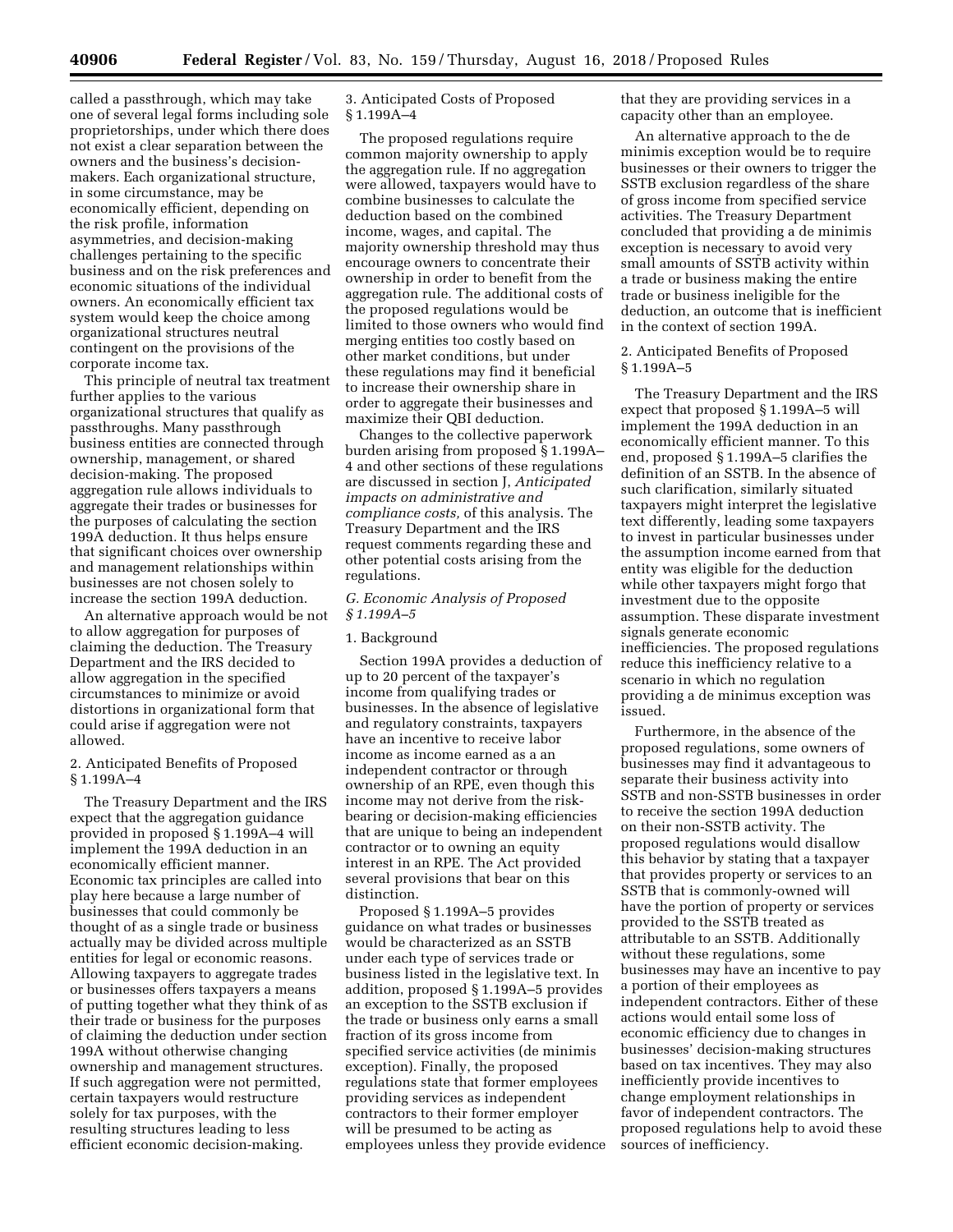# 3. Anticipated Costs of Proposed § 1.199A–5 Relative to the Baseline

In addition to the statutory threshold amount, below which SSTB status is not relevant, proposed § 1.199A–5 provides a de minimis rule with tiered-thresholds of gross revenues arising from specified service activity in determining whether a trade or business with a smaller amount of specified service activity is classified as an SSTB. This threshold may cause businesses near the cutoff to decrease their specified service activities or increase their non-specified service activities to avoid being classified as an SSTB. Additionally, the de minimis rule may encourage smaller entities engaged in SSTBs to merge with larger entities not engaged in an SSTB. The economic costs of these mergers are difficult to quantify.

Changes to the collective paperwork burden arising from § 1.199A–5 and other sections of these regulations are discussed in section J, *Anticipated impacts on administrative and compliance costs,* of this analysis. The Treasury Department and IRS request comment regarding these and other potential costs arising from the regulations.

# *H. Economic Analysis of Proposed § 1.199A–6*

## 1. Background

The 199A deduction is reduced below 20 percent for some businesses and taxpayers. The attributes that determine any such reduction must be determined by taxpayers claiming the section 199A deduction. Proposed § 1.199A–6 provides rules for RPEs, PTPs, trusts, and estates relevant to making these determinations. In particular, RPEs are required to calculate and report their owners' QBI, SSTB status, W–2 wages, UBIA of qualified property, REIT dividends, and PTP income. Similarly, PTPs must calculate and report their owners' QBI, SSTB status, REIT dividends, and other PTP income.

2. Anticipated Benefits of Proposed § 1.199A–6

The Treasury Department and IRS expect that proposed § 1.199A–6 will implement the 199A deduction in an economically efficient manner. As with other proposed regulations discussed in this Analyses, a principal benefit of proposed § 1.199A–6 is to increase the likelihood that all taxpayers interpret the statutory rules of section 199A similarly. Additionally, we expect that requiring RPEs to determine and report the information necessary to compute the section 199A deduction will result in a more accurate and uniform

application of the regulations and statute relative to an alternative approach under which individual owners would most likely determine these items.

### 3. Anticipated Costs of Proposed § 1.199A–6 Relative to the Baseline

The Treasury Department and the IRS do not anticipate any meaningful economic distortions to be induced by proposed § 1.199A–6, and request comment on these estimated impacts. However, changes to the collective paperwork burden arising from this and other sections of these regulations are discussed in section J, *Anticipated impacts on administrative and compliance costs,* of this analysis.

# *I. Economic Analysis of Proposed § 1.643(f)–1*

### 1. Background

Proposed § 1.643(f)–1 provides that taxpayers cannot set up multiple trusts in certain cases with a principal purpose of tax avoidance, which would include the avoidance of the statutory threshold amounts under section 199A.

2. Anticipated Benefits of Proposed § 1.643(f)–1 Relative to the Baseline

The Treasury Department and IRS expect that the proposed § 1.643(f)–1 will implement the 199A deduction in an economically efficient manner. Because proposed § 1.643(f)–1 defines the manner in which trusts are subject to the threshold amount where the statute is silent, the Treasury Department and the IRS anticipate that the proposed regulations will lead to fewer resources being devoted to setting up trusts in attempts to avoid the threshold amount rules under section 199A. If multiple trusts have substantially the same grantors and beneficiaries, and a principal purpose for establishing such trusts or contributing additional cash or other property to such trusts is the avoidance of Federal income tax, then the various trusts would be generally considered one trust, including for section 199A purposes.

3. Anticipated Costs of Proposed § 1.643(f)–1 Relative to the Baseline

The Treasury Department and the IRS do not anticipate any meaningful economic distortions to be induced by proposed § 1.643(f)–1, and request comment on these estimated impacts. However, changes to the collective paperwork burden arising from this and other sections of these regulations are discussed in section J, *Anticipated impacts on administrative and compliance costs,* of this analysis.

# *J. Anticipated Impacts on Administrative and Compliance Costs*

### 1. Discussion

The proposed regulations have a number of effects on taxpayers' compliance costs. Proposed § 1.199A–2 provides guidance in determining a taxpayer's share of W–2 wages and UBIA of qualified property. The Treasury Department and the IRS expect that this guidance reduces the tax compliance costs of making this determination and reduces uncertainty. In the absence of the proposed regulations, taxpayers would still need to determine how to allocate W–2 wages and UBIA of qualified property, among other calculations. These regulations provide clear instructions for how to do this, simplifying the process of complying with the law.

Proposed § 1.199A–4 requires that owners who decide to aggregate their trades or businesses report the aggregation annually. This reporting requirement adds to the tax compliance burden of these owners. For owners who consider aggregating, these regulations increase compliance costs because the owners must calculate their deduction for both disaggregated and aggregated trades or businesses to make the aggregation decision. These additional compliance costs would be voluntary and accrue only to owners who find it beneficial to aggregate for the purposes of calculating their section 199A deduction.

Proposed § 1.199A–5 includes a requirement for former employees working as independent contractors for their former employer to show that their employment relationship has changed in order to be eligible for the section 199A deduction. The burden to substantiate employment status exists without these proposed regulations; however, the proposed regulation may increase these individuals' compliance costs slightly.

Proposed § 1.199A–6 specifies that RPEs must report relevant section 199A information to owners. Due to these entity reporting requirements, the proposed regulations will increase compliance costs for RPEs. These entities will need to keep records of new information relevant to the calculation of their owners' section 199A deduction, such as QBI, W–2 wages, SSTB status, and UBIA of qualified property. This recordkeeping is costly. Without these regulations, it is likely that only some RPEs would engage in this record keeping.

Proposed § 1.199A–6 reduces the compliance burden on many individuals that own RPEs relative a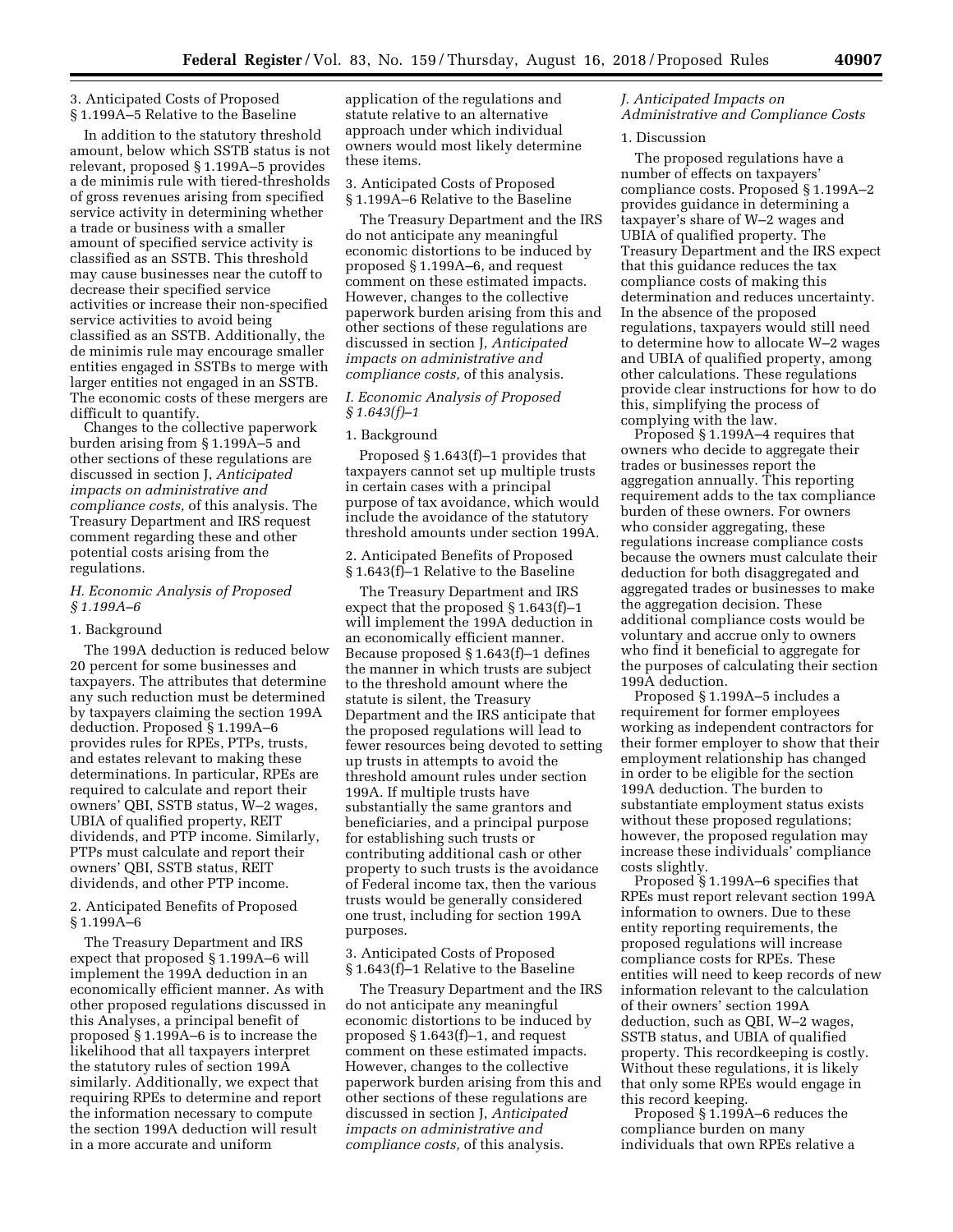scenario in which no regulations were issued or regulatory alternatives that assigned each owner of an RPE the responsibility to acquire the required information were issued without any requirement for the RPE to provide such information. Under the proposed regulations, owners will receive information pertaining to the section 199A deduction from the RPE, such as whether a given trade or business is an SSTB, whereas in the alternate they could have been required to make such determinations themselves.

Overall, it is likely to be more efficient for RPEs, rather than individual owners, to keep records of section 199A deduction information. Therefore, the Treasury Department and the IRS expect that proposed § 1.199A–6 will reduce compliance costs on net and relative to these alternative scenarios.

# 2. Estimated Effect on Compliance Costs

As explained above, key provisions of proposed §§ 1.199A–1 through 1.199A– 6 will reduce compliance costs that taxpayers would likely have incurred in the absence of the proposed rule. Most notably, the *de minimis* rule of proposed § 1.199A–5 provides that a trade or business will not be considered to be an SSTB merely because it provides a small amount of services in a specified service activity. This provision is expected to reduce compliance costs associated with section 199A for millions of U.S. businesses. In addition, the aggregation rules will reduce overall costs for taxpayers because some taxpayers would restructure their business

arrangements in order to receive the benefit of the deduction. These and other discretionary choices by the Treasury Department and the IRS in the proposed rule will substantially reduce taxpayers' compliance costs.

The Treasury Department and the IRS also assessed the provisions of the proposed rule that could increase compliance burdens. Estimates of the change in annual reporting burden associated with these proposed regulations are presented here and in further detail in the Paperwork Reduction Act (PRA) section. The Treasury Department and the IRS estimate a gross (not net) increase in total reporting burden of 25 million hours annually. The estimates primarily reflect two effects of the regulations. First, the Treasury Department and the IRS project that approximately 1.2 million individuals with more than one directly owned or pass-through business who voluntarily choose to aggregate will spend 0.66 hours annually complying with proposed § 1.199A–4. Second, the Treasury Department and the IRS project that—in complying with the proposed § 1.199A–6 requirement to report relevant section 199A information to their approximately 8.8 million owners—RPEs will spend 2.75 hours annually per owner. These estimates do not include the decrease in compliance costs to individuals who would no longer find it necessary to compute the quantities detailed in proposed § 1.199A–6 because they would receive this information from each RPE. Nor do these estimates reflect

the decrease in compliance costs outlined above.

Valuations of the burden hours of \$39/hour in the case of individuals making aggregation decisions and \$53/ hour in the case of RPEs reporting section 199A information lead to a PRAbased estimate of the gross reporting annualized costs to taxpayers of approximately \$1.3 billion over ten years; this estimate does not account for the provisions of the proposed regulations that will substantially reduce compliance costs. Because these estimates assume that the costs are the same each year, the annualized costs do not vary with the discount rate. It is possible that costs will be higher in the first years that the deduction is allowed and lower in future years once taxpayers have more experience with the calculations and reporting requirements associated with the deduction. Finally, the estimates reflect data for entities of a size and form expected to be impacted by section 199A. More specifically, because of the scope of the section 199A deduction, the Treasury Department and the IRS expect the majority of affected entities to be largely small, and medium in size.

The Treasury Department and the IRS solicit comments on the assumptions and the methodology used to calculate the compliance costs imposed by the proposed regulations relative to the baseline. This includes, among other things, assumptions and methodology regarding the reporting burden per respondent, the number of impacted entities, and the hourly labor cost estimate for reporting.

| Annualized monetized effect on compliance costs from proposed regulations | Years 2018 to 2027<br>(3% discount rate.<br>millions \$2018) | Years 2018 to 2027<br>(7% discount rate,<br>millions \$2018) |
|---------------------------------------------------------------------------|--------------------------------------------------------------|--------------------------------------------------------------|
|                                                                           | Not quantified                                               | Not quantified.                                              |

### *K. Executive Order 13771*

The Treasury Department and the IRS request comment on the Executive Order 13771 designation for these proposed regulations. Details on the estimated costs of the proposed regulations can be found in this economic analysis.

### **II. Regulatory Flexibility Act**

It is hereby certified that the collections of information in proposed §§ 1.199A–4 and 1.199A–6 will not have a significant economic impact on a substantial number of small entities. Although the Treasury Department and the IRS believe that the proposed

regulations may affect a substantial number of small entities, the economic impact on small entities as a result of the collections of information in this notice of proposed rulemaking is not expected to be significant.

The collection in proposed § 1.199A– 4 may apply to individuals and certain trusts or estates that can claim the section 199A deduction and that choose to aggregate two or more trades or businesses for purposes of section 199A. If a taxpayer chooses to aggregate its trades or businesses, the taxpayer, must include an attachment to its tax return identifying and describing each trade or business aggregated, describing changes to the aggregated group, and providing

other information as the Commissioner may require in forms, instructions, or other published guidance. RPEs are not subject to the collection in proposed § 1.199A–4 because RPEs are not permitted to aggregate trades or businesses. Aggregation is not required by a person claiming the section 199A deduction, and therefore the collection of information in proposed § 1.199A–4 is required only if the person chooses to aggregate multiple trades or businesses. It is not known how many small entities will choose to aggregate multiple trades or businesses, therefore a number of affected entities is not estimated at this time.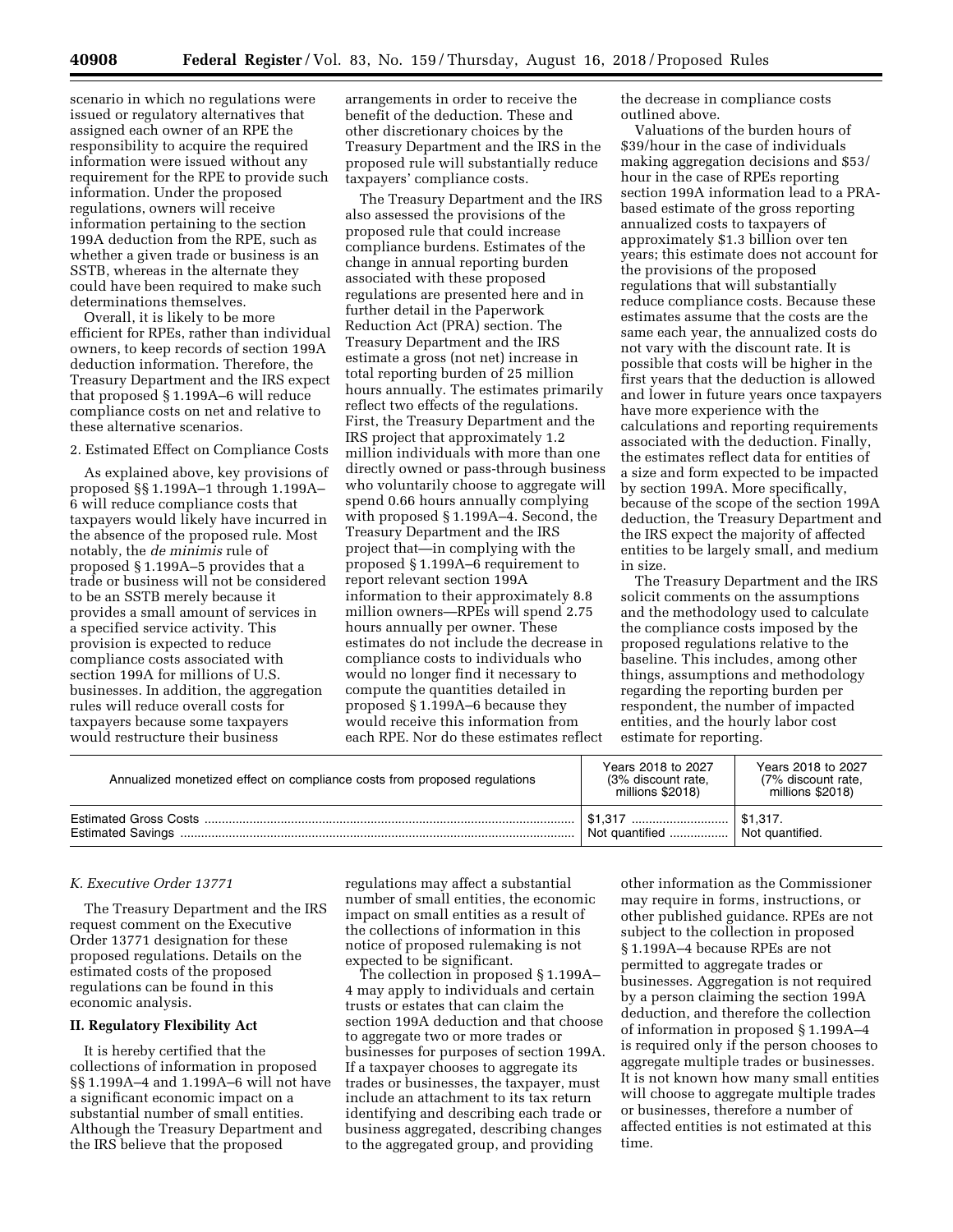The small entities subject to the collection of information in proposed § 1.199A–6 are business entities formed as estates, trusts, partnerships, or S corporations that conduct, directly or indirectly, one or more trades or businesses. Proposed § 1.199A–6 requires such an entity to attach a statement describing the QBI, W–2 wages, and UBIA of qualified property for each separate trade or business to the Schedule K–1 required under existing law to be issued to each beneficiary, partner, or shareholder. Although data is not available to estimate the number of small entities affected by the § 1.199A–6 requirements, the Treasury Department and the IRS believe that number would include a substantial number of small entities.

As discussed elsewhere in this preamble, the reporting burden is estimated at 30 minutes to 20 hours, depending on individual circumstances, with an estimated average of 2.5 hours for all affected entities, regardless of size. The burden on small entities is expected to be at the lower end of the range (30 minutes to 2.5 hours). Using the IRS's taxpayer compliance cost estimates, taxpayers who are selfemployed with multiple businesses are estimated to have a monetization rate of \$39 per hour. Pass-throughs that issue K–1s have a monetization rate of \$53 per hour.

For these reasons, the Treasury Department and the IRS have determined that the collection of information in this notice of proposed rulemaking will not have a significant economic impact. Accordingly, a regulatory flexibility analysis under the Regulatory Flexibility Act (5 U.S.C. chapter 6) is not required. Notwithstanding this certification, the Treasury Department and the IRS invite comments from interested members of the public on both the number of entities affected and the economic impact on small entities.

Pursuant to section 7805(f) of the Code, this notice of proposed rulemaking has been submitted to the Chief Counsel for Advocacy of the Small Business Administration for comment on its impact on small business.

# **Comments and Requests for Public Hearing**

The Treasury Department and the IRS request comments on all aspects of the proposed rules.

Before these proposed regulations are adopted as final regulations, consideration will be given to any comments that are submitted timely to the IRS as prescribed in this preamble under the **ADDRESSES** heading. All

comments will be available at *[www.regulations.gov](http://www.regulations.gov)* or upon request.

# **Drafting Information**

The principal authors of these regulations are Frank J. Fisher, Wendy L. Kribell, Adrienne M. Mikolashek, and Benjamin H. Weaver, Office of the Associate Chief Counsel (Passthroughs and Special Industries). However, other personnel from the Treasury Department and the IRS participated in their development.

# **List of Subjects in 26 CFR Part 1**

Income taxes, Reporting and recordkeeping requirements.

# **Proposed Amendments to the Regulations**

Accordingly, 26 CFR part 1 is proposed to be amended as follows:

# **PART 1—INCOME TAXES**

■ **Paragraph 1.** The authority citation for part 1 are amended by adding sectional authorities for §§ 1.199A–1 through 1.199A–6 and § 1.643(f) to read in part as follows:

**Authority:** 26 U.S.C. 7805 \* \* \* Section § 1.199A–1 also issued under 26 U.S.C. 199A(f)(4).

- Section § 1.199A–2 also issued under 26 U.S.C. 199A(b)(5), (f)(1)(A), (f)(4), and (h).
- Section § 1.199A–3 also issued under 26 U.S.C.  $199A(c)(4)(C)$  and  $(f)(4.)$
- Section § 1.199A–4 also issued under 26 U.S.C. 199A(f)(4).
- Section § 1.199A–5 also issued under 26 U.S.C. 199A(f)(4).
- Section § 1.199A–6 also issued under 26 U.S.C. 199A(f)(1)(B) and (f)(4).
- Section 1.643(f) 091 also issued under 26 U.S.C. 643(f).
- **Par. 2.** Section 1.199A–0 is added to read as follows:

# **§ 1.199A–0 Table of Contents**

This section lists the section headings that appear in §§ 1.199A–1 through 1.199A–6.

- § 1.199A–1 Operational rules.
	- (a) Overview.
	- (1) In general.
	- (2) Usage of term individual.
	- (b) Definitions.
	- (1) Aggregated trade or business.
	- (2) Applicable percentage.
	- (3) Phase-in range.
	- (4) Qualified business income (QBI).
	- (5) QBI component.
	- (6) Qualified PTP income.
	- (7) Qualified REIT dividends.
	- (8) Reduction amount.
	- (9) Relevant passthrough entity (RPE).
	- (10) Specified service trade or
		- business (SSTB).
	- (11) Threshold amount.
	- (12) Total QBI amount.
- (13) Trade or business.
- (14) Unadjusted basis immediately after the acquisition of qualified property (UBIA of qualified property).
- $(15)$  W-2 Wages.
- (c) Computation of the section 199A deduction for individuals with taxable income not exceeding threshold amount.
- (1) In general.
- (2) Carryover rules.
- (i) Negative total QBI amount.
- (ii) Negative combined qualified REIT dividends/qualified PTP income. (3) Examples.
- (d) Computation of the section199A deduction for individuals with taxable income above the threshold amount.
- (1) In general.
- (2) QBI component.
- (i) SSTB exclusion.
- (ii) Aggregated trade or business.
- (iii) Netting and carryover.
- (A) Netting.
- (B) Carryover of negative total QBI amount.
- (iv) QBI component calculation.
- (A) General rule.
- (B) Taxpayers with taxable income within phase-in range.
- (3) Carryover of negative combined qualified REIT dividends/qualified PTP income.
- (4) Examples.
- (e) Special rules.
- (1) Effect of deduction.
- (2) Self-employment tax and net investment income tax.
- (3) Commonwealth of Puerto Rico.
- (4) Coordinated with alternative minimum tax.
- (5) Imposition of accuracy-related penalty on underpayments.
- (6) Reduction for income received from cooperatives.
- (f) Effective/applicability date.
- (1) General rule.
- (2) Exception for non-calendar year RPE.
- § 1.199A–2 Determination of W–2 Wages and unadjusted basis immediately after acquisition of qualified property.
	- (a) Scope.
	- (1) In general.
	- (2) W–2 Wages.
	- (3) UBIA of qualified property.
	- (b) W–2 Wages.
	- (1) In general.
	- (2) Definition of W–2 Wages.
	- (i) In general.
	- (ii) Wages paid by a person other than a common law employer.
	- (iii) Requirement that wages must be reported on return filed with the Social Security Administration.
	- (A) In general.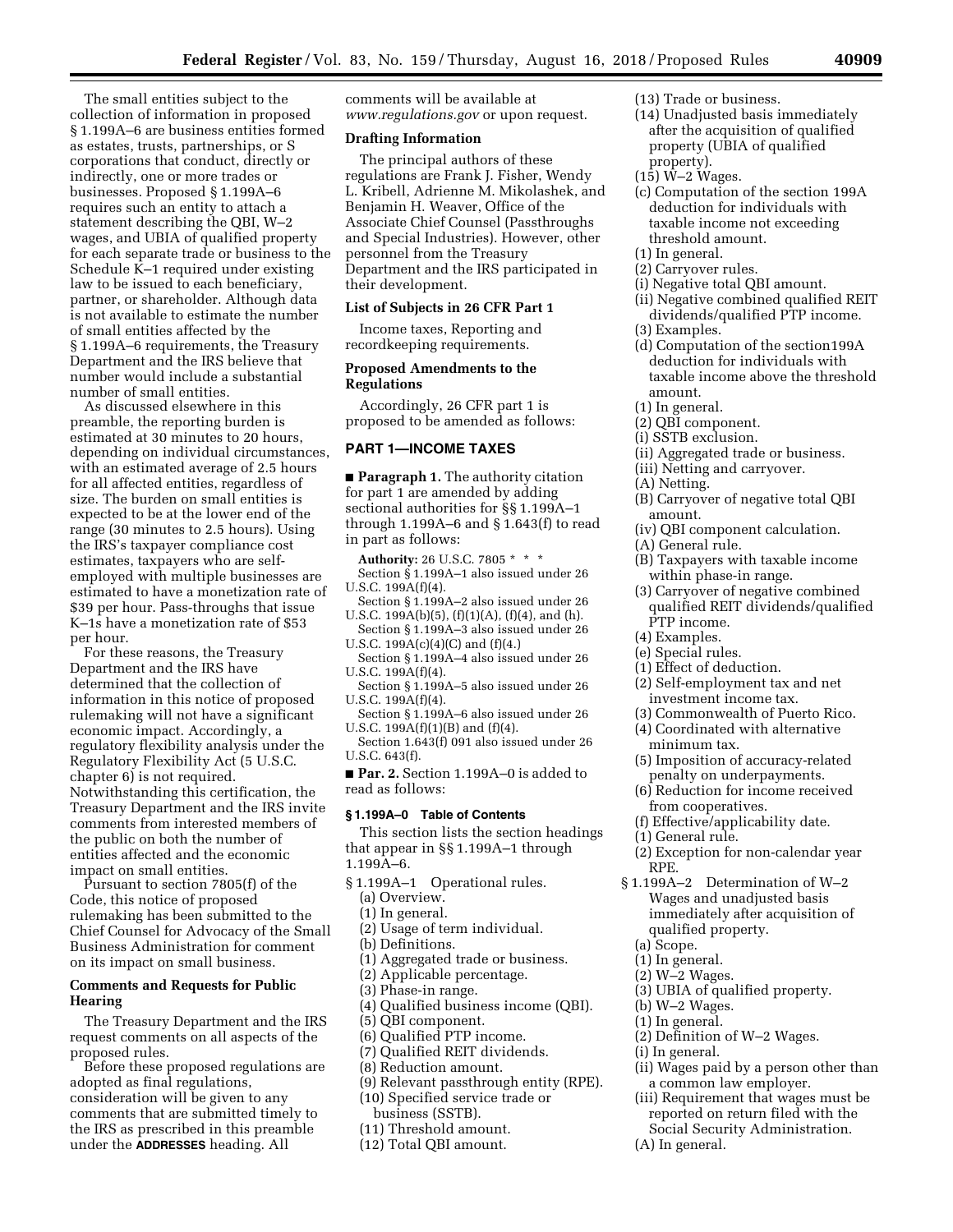- (B) Corrected return filed to correct a return that was filed within 60 days of the due date.
- (C) Corrected return filed to correct a return that was filed later than 60 days after the due date.
- (iv) Methods for calculating W–2 Wages.
- (A) In general.
- (B) Acquisition or disposition of a trade or business.
- (*1*) In general.
- (*2*) Acquisition or disposition.
- (C) Application in the case of a person with a short taxable year.
- (*1*) In general.
- (*2*) Short taxable year that does not include December 31.
- (D) Remuneration paid for services performed in the Commonwealth of Puerto Rico.
- (3) Allocation of wages to trades or businesses.
- (4) Allocation of wages to QBI.
- (5) Non-duplication rule.
- (c) UBIA of qualified property.
- (1) Qualified property.
- (i) In general.
- (ii) Improvements to qualified property.
- (iii) Adjustments under sections 734(b) and 743(b).
- (iv) Property acquired at end of year.
- (2) Depreciable period.
- (i) In general.
- (ii) Additional first-year depreciation under section 168.
- (iii) Qualified property acquired in transactions subject to section 1031 or section 1033.
- (iv) Qualified property acquired in transactions subject to section 168(i)(7).
- (3) Unadjusted basis immediately after acquisition.
- (4) Examples.
- (d) Effective/applicability date.
- (1) General rule.
- (2) Exceptions.
- (i) Anti-abuse rules.
- (ii) Non-calendar year RPE.
- § 1.199A–3 Qualified business income, qualified REIT dividends, and qualified PTP income.
	- (a) In general.
	- (b) Definition of qualified business income.
	- (1) In general.
	- (i) Section 751 gain.
	- (ii) Guaranteed payments for the use of capital.
	- (iii) Section 481 adjustments.
	- (iv) Previously disallowed losses
	- (v) Net operating losses.
	- (2) Qualified items of income, gain, deduction, and loss.
	- (i) In general.
	- (ii) Items not taken into account.
	- (3) Commonwealth of Puerto Rico.
- (4) Wages.
- (5) Allocation of items among multiple directly-conducted trades or businesses.
- (c) Qualified REIT dividends and qualified PTP income.
- (1) In general.
- (2) Qualified REIT dividend.
- (3) Qualified PTP income.
- (i) In general.
- (ii) Special rules.
- (d) Effective/applicability date.
- (1) General rule.
- (2) Exceptions.
- (i) Anti-abuse rules.
- (ii) Non-calendar year RPE.
- § 1.199A–4 Aggregation.
	- (a) Scope and purpose.
	- (b) Aggregation rules.
	- (1) General rule.
	- (2) Operating rules.
	- (3) Family attribution.
	- (c) Reporting and consistency.
	- (1) In general.
	- (2) Individual reporting.
	- (i) Required annual disclosure.
	- (ii) Failure to disclose.
	- (d) Examples.
	- (e) Effective/applicability date.
	- (1) General rule.
	- (2) Exception for non-calendar year RPE.
- § 199A–5 Specified service trades or businesses and the trade or business of performing services as an employee.
	- (a) Scope and effect.
	- (1) Scope.
	- (2) Effect of being an SSTB.
	- (3) Trade or business of performing services as an employee.
	- (b) Definition of specified service trade or business.
	- (1) Listed SSTBs.
	- (2) Additional rules for applying section 199A(d)(2) and paragraph (b) of this section.
	- (i) In general.
	- (ii) Meaning of services performed in the field of health.
	- (iii) Meaning of services performed in the field of law.
	- (iv) Meaning of services performed in the field of accounting.
	- (v) Meaning of services performed in the field of actuarial science.
	- (vi) Meaning of services performed in the field of performing arts.
	- (vii) Meaning of services performed in the field of consulting.
	- (viii) Meaning of services performed in the field of athletics.
	- (ix) Meaning of services performed in the field of financial services.
	- (x) Meaning of services performed in the field of brokerage services.
	- (xi) Meaning of the provision of services in investing and investment management.
- (xii) Meaning of the provision of services in trading.
- (xiii) Meaning of the provision of services in dealing.
- (A) Dealing in securities.

(3) Examples. (c) Special rules. (1) De minimis rule.

less.

million.

an SSTB. (i) In general.

ownership (iv) Example.

(1) In general.

immaterial.

(i) Presumption. (ii) Examples.

(1) General rule. (2) Exceptions. (i) Anti-abuse rules. (ii) Non-calendar year RPE. § 1.199A–6 Relevant passthrough entities (RPEs), publicly traded partnerships (PTPs), trusts, and

estates. (a) Overview.

for RPEs. (1) In general.

(ii) Other items.

for PTPs.

beneficiaries. (1) In general. (2) Grantor trusts.

in.

(2) Computational rules. (3) Reporting rules for RPEs.

(1) Computational rules. (2) Reporting rules.

trade or business. (i) In general. (ii) Example.

- (B) Dealing in commodities.
- (C) Dealing in partnership interests.
- (xiv) Meaning of trade or business where the principal asset of such trade or business is the reputation or skill of one or more of its employees or owners.

(i) Gross receipts of \$25 million or

(ii) Gross receipts of greater than \$25

(2) Services or property provided to

(ii) Less than substantially all of property or services provided. (iii) 50 percent or more common

(3) Incidental to specified service

(d) Trade or business of performing services as an employee.

(2) Employer's Federal employment tax classification of employee

(3) Presumption that former employees are still employees.

(e) Effective/applicability date.

(b) Computational and reporting rules

(i) Trade or business directly engaged

(iii) Failure to report information. (c) Computational and reporting rules

(d) Application to trusts, estates, and

(3) Non-grantor trusts and estates.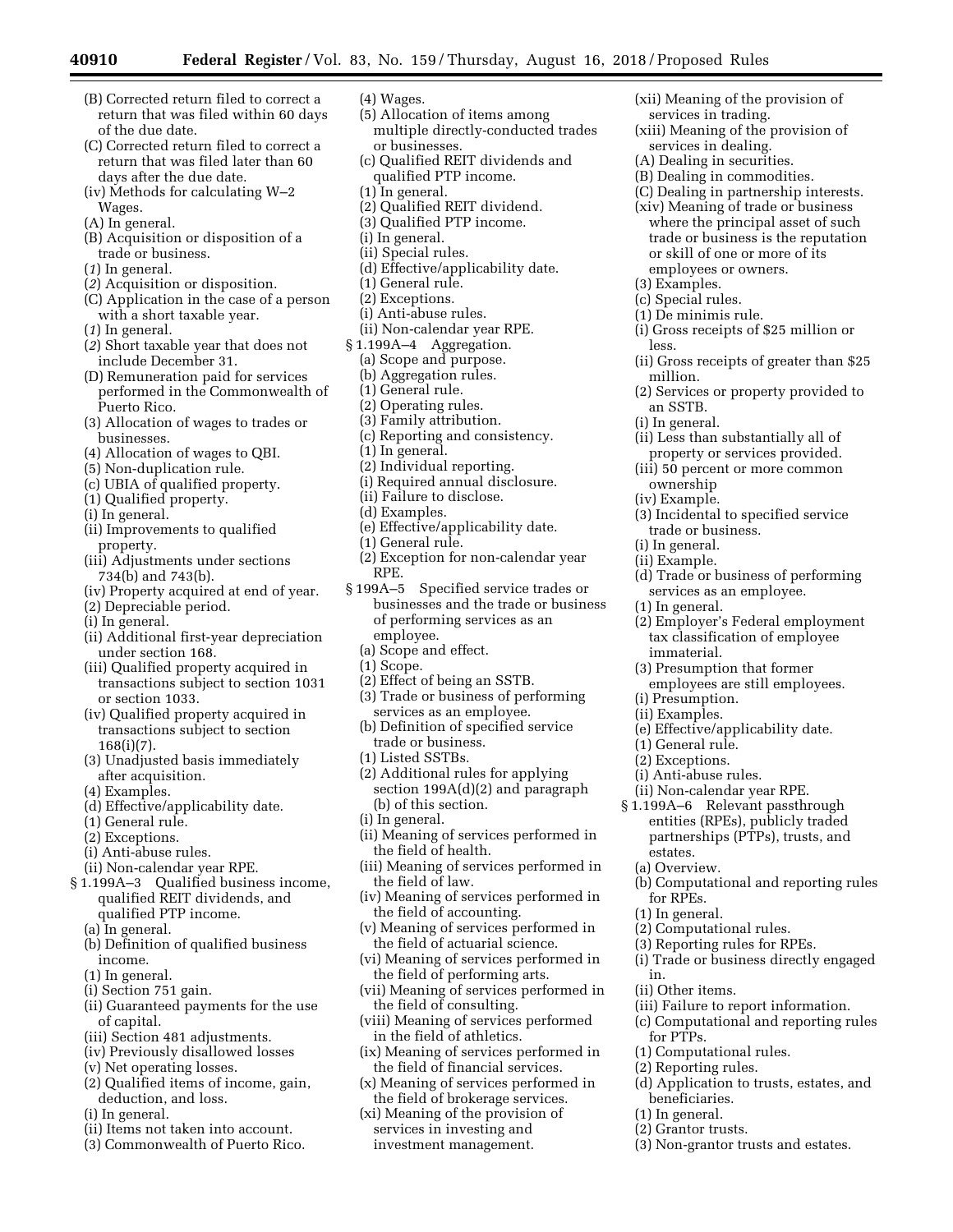- (i) Calculation at entity level.
- (ii) Allocation among trust or estate and beneficiaries.
- (iii) Threshold amount.
- (iv) Electing small business trusts.
- (v) Anti-abuse rule for creation of multiple trusts to avoid exceeding the threshold amount.
- (vi) Example.
- (e) Effective/applicability date.
- (1) General rule.
- (2) Exceptions.
- (i) Anti-abuse rules.
- (ii) Non-calendar year RPE

■ **Par. 3.** Section 1.199A–1 is added to read as follows:

## **§ 1.199A–1 Operational rules.**

(a) *Overview*—(1) *In general.* This section provides operational rules for calculating the section 199A(a) qualified business income deduction (section 199A deduction) under section 199A of the Internal Revenue Code (Code). This section refers to the rules in §§ 1.199A– 2 through 1.199A–6. This paragraph (a) provides an overview of this section. Paragraph (b) of this section provides definitions that apply for purposes of section 199A and §§ 1.199A–1 through 1.199A–6. Paragraph (c) of this section provides computational rules and examples for individuals whose taxable income does not exceed the threshold amount. Paragraph (d) of this section provides computational rules and examples for individuals whose taxable income exceeds the threshold amount. Paragraph (e) of this section provides special rules for purposes of section 199A and §§ 1.199A–1 through 1.199A– 6. This section and §§ 1.199A–2 through 1.199A–6 do not apply for purposes of calculating the deduction in section 199A(g) for specified agricultural and horticultural cooperatives.

(2) *Usage of term individual.* For purposes of applying the rules of §§ 1.199A–1 through 1.199A–6, a reference to an individual includes a reference to a trust (other than a grantor trust) or an estate to the extent that the section 199A deduction is determined by the trust or estate under the rules of § 1.199A–6.

(b) *Definitions.* For purposes of section 199A and §§ 1.199A–1 through 1.199A–6, the following definitions apply:

(1) *Aggregated trade or business*  means two or more trades or businesses that have been aggregated pursuant to § 1.199A–4.

(2) *Applicable percentage* means, with respect to any taxable year, 100 percent reduced (not below zero) by the percentage equal to the ratio that the taxable income of the individual for the taxable year in excess of the threshold

amount, bears to \$50,000 (or \$100,000 in the case of a joint return).

(3) *Phase-in range* means a range of taxable income, the lower limit of which is the threshold amount, and the upper limit of which is the threshold amount plus \$50,000 (or \$100,000 in the case of a joint return).

(4) *Qualified business income (QBI)*  means the net amount of qualified items of income, gain, deduction, and loss with respect to any trade or business as determined under the rules of § 1.199A– 3(b).

(5) *QBI component* means the amount determined under paragraph (d)(2) of this section.

(6) *Qualified PTP income* is defined in  $§ 1.199A - 3(c)(3).$ 

(7) *Qualified REIT dividends* are defined in § 1.199A–3(c)(2).

(8) *Reduction amount* means, with respect to any taxable year, the excess amount multiplied by the ratio that the taxable income of the individual for the taxable year in excess of the threshold amount, bears to \$50,000 (or \$100,000 in the case of a joint return). For purposes of this paragraph (b)(8), the *excess amount* is 20 percent of QBI over the greater of 50 percent of W–2 wages or the sum of 25 percent of W–2 wages plus 2.5 percent of the UBIA of qualified property.

(9) *Relevant passthrough entity (RPE)*  means a partnership (other than a PTP) or an S corporation that is owned, directly or indirectly by at least one individual, estate, or trust. A trust or estate is treated as an RPE to the extent it passes through QBI, W–2 wages, UBIA of qualified property, qualified REIT dividends, or qualified PTP income.

(10) *Specified service trade or business (SSTB)* means a specified service trade or business as defined in § 1.199A–5(b).

(11) *Threshold amount* means, for any taxable year beginning before 2019, \$157,500 (or \$315,000 in the case of a taxpayer filing a joint return). In the case of any taxable year beginning after 2018, the threshold amount is the dollar amount in the preceding sentence increased by an amount equal to such dollar amount, multiplied by the costof-living adjustment determined under section 1(f)(3) of the Code for the calendar year in which the taxable year begins, determined by substituting ''calendar year 2017'' for ''calendar year 2016" in section  $1(f)(3)(A)(ii)$ . The amount of any increase under the preceding sentence is rounded as provided in section 1(f)(7) of the Code.

(12) *Total QBI amount* means the net total QBI from all trades or businesses (including the individual's share of QBI from trades or business conducted by RPEs).

(13) *Trade or business* means a section 162 trade or business other than the trade or business of performing services as an employee. In addition, rental or licensing of tangible or intangible property (rental activity) that does not rise to the level of a section 162 trade or business is nevertheless treated as a trade or business for purposes of section 199A, if the property is rented or licensed to a trade or business which is commonly controlled under § 1.199A–4(b)(1)(i) (regardless of whether the rental activity and the trade or business are otherwise eligible to be aggregated under § 1.199A–4(b)(1)).

(14) *Unadjusted basis immediately after acquisition of qualified property*  (*UBIA of qualified property*) is defined in § 1.199A–2(c).

(15) *W–2 wages* means a trade or business's W–2 wages properly allocable to QBI as defined in § 1.199A–  $2(h)$ 

(c) *Computation of the § 199A deduction for individuals with taxable income not exceeding threshold amount*—(1) *In general.* The section 199A deduction is determined for individuals with taxable income for the taxable year that does not exceed the threshold amount by adding 20 percent of the total QBI amount (including QBI attributable to an SSTB) and 20 percent of the combined amount of qualified REIT dividends and qualified PTP income (including the individual's share of qualified REIT dividends, and qualified PTP income from RPEs). That sum is then compared to 20 percent of the amount by which the individual's taxable income exceeds net capital gain. The lesser of these two amounts is the individual's section 199A deduction.

(2) *Carryover rules*—(i) *Negative total QBI amount.* If the total QBI amount is less than zero, the portion of the individual's section 199A deduction related to QBI is zero for the taxable year. The negative total QBI amount is treated as negative QBI from a separate trade or business in the succeeding taxable year of the individual for purposes of section 199A and this section. This carryover rule does not affect the deductibility of the loss for purposes of other provisions of the Code.

(ii) *Negative combined qualified REIT dividends/qualified PTP income.* If the combined amount of REIT dividends and qualified PTP income is less than zero, the portion of the individual's section 199A deduction related to qualified REIT dividends and qualified PTP income is zero for the taxable year. The negative combined amount must be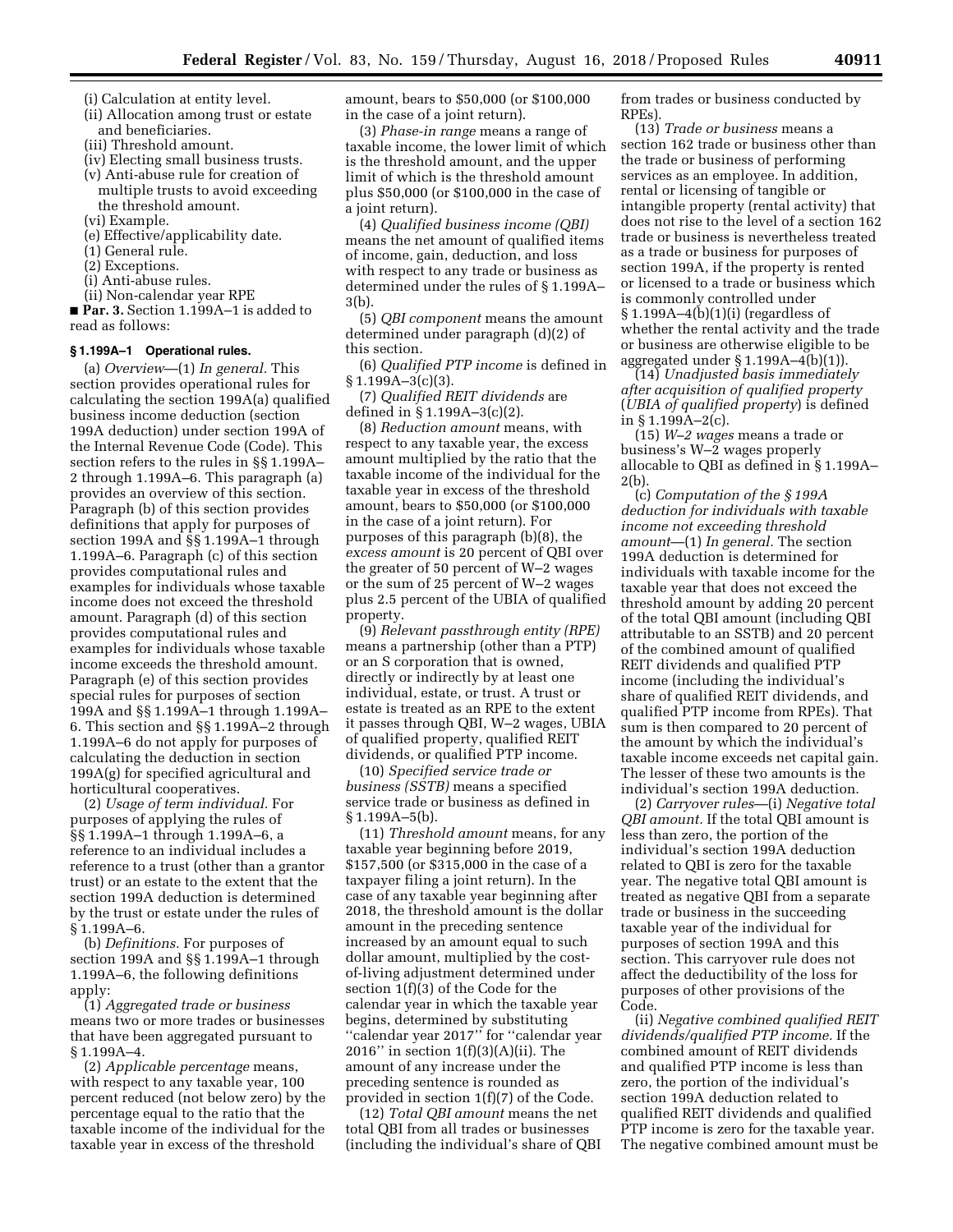carried forward and used to offset the combined amount of REIT dividends and qualified PTP income in the succeeding taxable year of the individual for purposes of section 199A and this section. This carryover rule does not affect the deductibility of the loss for purposes of other provisions of the Code.

(3) *Examples.* The following examples illustrate the provisions of this paragraph (c). For purposes of these examples, unless indicated otherwise, assume that all of the trades or businesses are trades or businesses as defined in paragraph (b)(1) of this section and all of tax items are effectively connected to a trade or business within the United States within the meaning of section 864(c). Total taxable income does not include the section 199A deduction.

*Example 1 to paragraph (c)(3).* A, an unmarried individual, owns and operates a computer repair shop as a sole proprietorship. The business generated \$100,000 in net taxable income from operations in 2018. A has no capital gains or losses. After allowable deductions not relating to the business, A's total taxable income for 2018 is \$81,000. The business's QBI is \$100,000, the net amount of its qualified items of income, gain, deduction, and loss. A's section 199A deduction for 2018 is equal to \$16,200, the lesser of 20% of A's QBI from the business (\$100,000  $\times$  $20\% = $20,000$  and  $20\%$  of A's total taxable income for the taxable year  $(\$81,000 \times 20\%$  $=$  \$16,200).

*Example 2 to paragraph (c)(3).* Assume the same facts as in *Example 1* of this paragraph  $(c)(3)$ , except that A also has \$7,000 in net capital gain for 2018 and that, after allowable deductions not relating to the business, A's taxable income for 2018 is \$74,000. A's taxable income minus net capital gain is  $$67,000$  (\$74,000 – \$7,000). A's section 199A deduction is equal to \$13,400, the lesser of 20% of A's QBI from the business (\$100,000  $\times$  20% = \$20,000) and 20% of A's total taxable income minus net capital gain for the taxable year  $(S67,000 \times 20\% = S13,400)$ .

*Example 3 to paragraph (c)(3).* B and C are married and file a joint individual income tax return. B earned \$500,000 in wages as an employee of an unrelated company in 2018. C owns 100% of the shares of  $\hat{X}$ , an S corporation that provides landscaping services. X generated \$100,000 in net income from operations in 2018. X paid C \$150,000 in wages in 2018. B and C have no capital gains or losses. After allowable deductions not related to X, B and C's total taxable income for 2018 is \$270,000. B's and C's wages are not considered to be income from a trade or business for purposes of the section 199A deduction. Because X is an S corporation, its QBI is determined at the S corporation level. X's QBI is \$100,000, the net amount of its qualified items of income, gain, deduction, and loss. The wages paid by X to C are considered to be a qualified item of deduction for purposes of determining X's

QBI. The section 199A deduction with respect to X's QBI is then determined by C, X's sole shareholder, and is claimed on the joint return filed by B and C. B and C's section 199A deduction is equal to \$20,000, the lesser of 20% of C's QBI from the business (\$100,000  $\times$  20% = \$20,000) and 20% of B and C's total taxable income for the taxable year (\$270,000  $\times$  20% = \$54,000).

*Example 4 to paragraph (c)(3).* Assume the same facts as in *Example 3* of this paragraph (c)(3) except that B also earns \$1,000 in qualified REIT dividends and \$500 in qualified PTP income in 2018, increasing taxable income to \$271,500. B and C's section 199A deduction is equal to \$20,300, the lesser of (i) 20% of C's QBI from the business  $($100,000 \times 20\% = $20,000)$  plus 20% of B's combined qualified REIT dividends and qualified PTP income  $($1,500 \times 20\% = $300)$ and (ii) 20% of B and C's total taxable for the taxable year (\$271,500  $\times$  20% = \$54,300).

(d) *Computation of the § 199A deduction for individuals with taxable income above threshold amount*—(1) *In general.* The section 199A deduction is determined for individuals with taxable income for the taxable year that exceeds the threshold amount by adding the QBI component and 20 percent of the combined amount of qualified REIT dividends and qualified PTP income (including the individual's share of qualified REIT dividends and qualified PTP income from RPEs). That sum is then compared to 20 percent of the amount by which the individual's taxable income exceeds net capital gain. The lesser of these two amounts is the individual's section 199A deduction.

(2) *QBI component.* An individual with taxable income for the taxable year that exceeds the threshold amount determines the QBI component using the following computational rules, which are to be applied in the order they appear.

(i) *SSTB exclusion.* If the individual's taxable income is within the phase-in range, then only the applicable percentage of QBI, W–2 wages, and UBIA of qualified property for each SSTB is taken into account for purposes of determining the individual's section 199A deduction. If the individual's taxable income exceeds the phase-in range, then none of the individual's share of QBI, W–2 wages, or UBIA of qualified property attributable to an SSTB may be taken into account for purposes of determining the individual's section 199A deduction.

(ii) *Aggregated trade or business.* If an individual chooses to aggregate trades or businesses under the rules of § 1.199A– 4, the individual must combine the QBI, W–2 wages, and UBIA of qualified property of each trade or business within an aggregated trade or business prior to applying the W–2 wages and

UBIA of qualified property limitations described in paragraph (d)(2)(iv) of this section.

(iii) *Netting and Carryover*—(A) *Netting.* If an individual's QBI from at least one trade or business is less than zero, the individual must offset the QBI attributable to each trade or business that produced net positive QBI with the QBI from each trade or business that produced net negative QBI in proportion to the relative amounts of net QBI in the trades or businesses with positive QBI. The adjusted QBI is then used in paragraph (d)(2)(iv) of this section. The W–2 wages and UBIA of qualified property from the trades or businesses which produced net negative QBI are not taken into account for purposes of this paragraph (d) and are not carried over to the subsequent year.

(B) *Carryover of negative total QBI amount.* If an individual's QBI from all trades or businesses combined is less than zero, the QBI component is zero for the taxable year. This negative amount is treated as negative QBI from a separate trade or business in the succeeding taxable year of the individual for purposes of section 199A and this section. This carryover rule does not affect the deductibility of the loss for purposes of other provisions of the Code. The W–2 wages and UBIA of qualified property from the trades or businesses which produced net negative QBI are not taken into account for purposes of this paragraph (d) and are not carried over to the subsequent year.

(iv) *QBI component calculation*—(A) *General rule.* Except as provided in paragraph (d)(iv)(B) of this section, the QBI component is the sum of the amounts determined under this paragraph (d)(2)(iv)(A) for each trade or business. For each trade or business (including trades or businesses operated through RPEs) the individual must determine the lesser of—

(*1*) 20 percent of the QBI for that trade or business; or

(*2*) The greater of—

(*i*) 50 percent of W–2 wages with respect to that trade or business, or

(*ii*) the sum of 25 percent of W–2 wages with respect to that trade or business plus 2.5 percent of the UBIA of qualified property with respect to that trade or business.

(B) *Taxpayers with taxable income within phase-in range.* If the individual's taxable income is within the phase-in range and the amount determined under paragraph (d)(2)(iv)(A)(*2*) of this section for a trade or business is less than the amount determined under paragraph (d)(2)(iv)(A)(*1*) of this section for that trade or business, the amount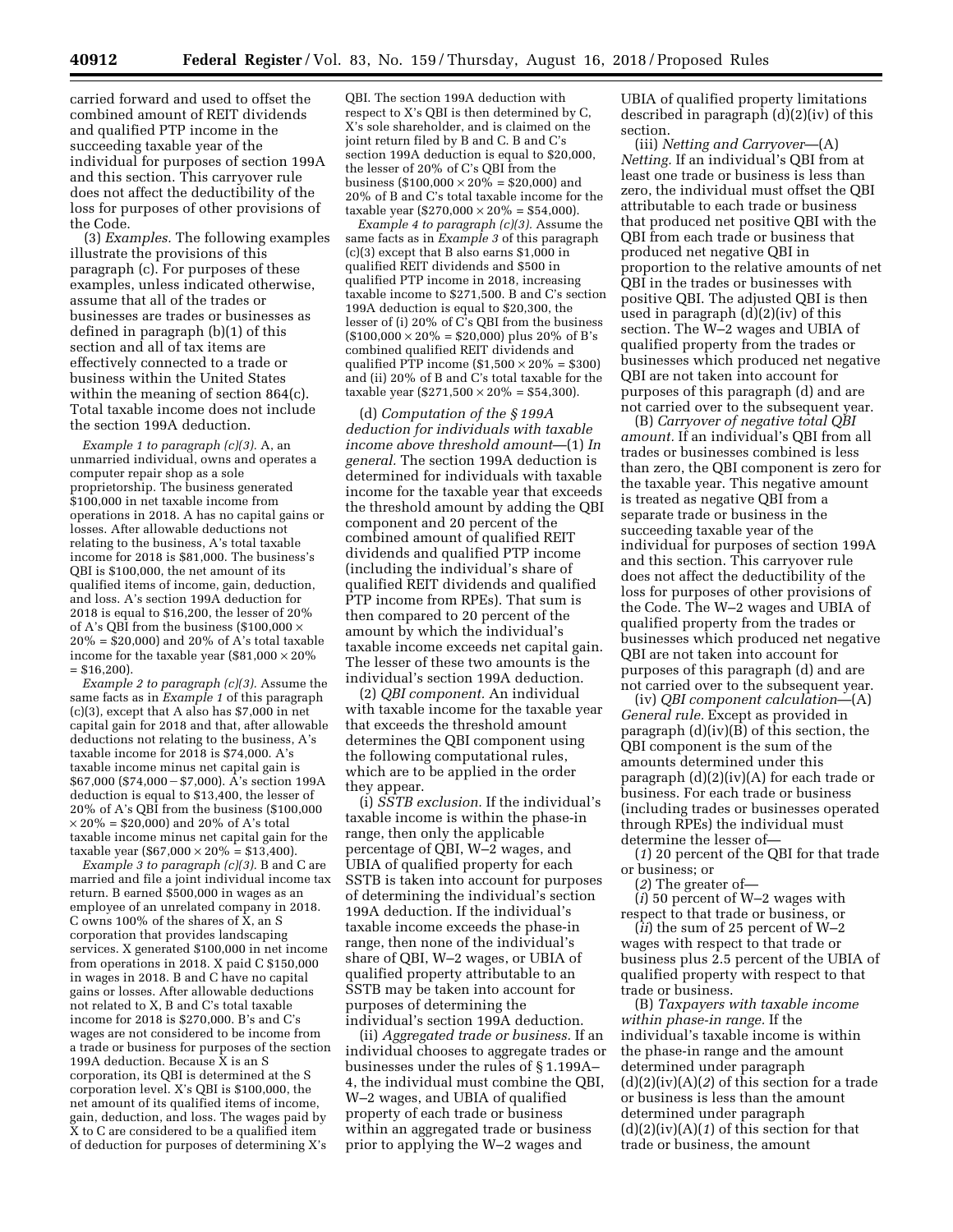determined under paragraph  $(d)(2)(iv)(A)$  of this section for such trade or business is modified. Instead of the amount determined under paragraph (d)(2)(iv)(A)(*2*) of this section, the QBI component for the trade or business is the amount determined under paragraph (d)(2)(iv)(A)(*1*) of this section reduced by the reduction amount as defined in paragraph (b)(8) of this section. This reduction amount does not apply if the amount determined in paragraph (d)(2)(iv)(A)(*2*) of this section is greater than the amount determined under paragraph (d)(2)(iv)(A)(*1*) of this section (in which circumstance the QBI component for the trade or business will be the unreduced amount determined in paragraph (d)(2)(iv)(A)(*1*) of this section).

(3) *Negative combined qualified REIT dividends/qualified PTP income.* If the combined amount of REIT dividends and qualified PTP income is less than zero, the portion of the individual's section 199A deduction related to qualified REIT dividends and qualified PTP income is zero for the taxable year. The negative combined amount must be carried forward and used to offset the combined amount of REIT dividends/ qualified PTP income in the succeeding taxable year of the individual for purposes of section 199A and this section. This carryover rule does not affect the deductibility of the loss for purposes of other provisions of the Code.

(4) *Examples.* The following examples illustrate the provisions of this paragraph (d). For purposes of these examples, unless indicated otherwise, assume that all of the trades or businesses are trades or businesses as defined in paragraph (b)(13) of this section, none of the trades or businesses are SSTBs as defined in paragraph (b)(10) of this section and § 1.199A–5(b); and all of the tax items associated with the trades or businesses are effectively connected to a trade or business within the United States within the meaning of section 864(c). Also assume that the taxpayers report no capital gains or losses or other tax items not specified in the examples. Total taxable income does not include the section 199A deduction.

*Example 1 to paragraph (d)(4).* D, an unmarried individual, owns several parcels of land that D manages and which are leased to several suburban airports for parking lots. The business generated \$1,000,000 of OBI in 2018. The business paid no wages and the property was not qualified property because it was not depreciable. After allowable deductions unrelated to the business, D's total taxable income for 2018 is \$980,000. Because D's taxable income exceeds the applicable threshold amount, D's section

199A deduction is subject to the W–2 wage and UBIA of qualified property limitations. D's section 199A deduction is limited to zero because the business paid no wages and held no qualified property.

*Example 2 to paragraph (d)(4).* Assume the same facts as in *Example 1* of this paragraph  $(d)(4)$ , except that D developed the land parcels in 2019, expending a total of \$10,000,000 to build parking structures on each of the parcels, all of which is depreciable. During 2020, D leased the parking structures and the land to the suburban airports. D reports \$4,000,000 of QBI for 2020. After allowable deductions unrelated to the business, D's total taxable income for 2020 is \$3,980,000. Because D's taxable income is above the threshold amount, the QBI component of D's section 199A deduction is subject to the W–2 wage and UBIA of qualified property limitations. Because the business has no W–2 wages, the QBI component of D's section 199A deduction will be limited to the lesser of 20% of the business's QBI or 2.5% of its UBIA of qualified property. Twenty percent of the \$4,000,000 of QBI is \$800,000. Two and one-half percent of the \$10,000,000 UBIA of qualified property is \$250,000. The QBI component of D's section 199A deduction is thus limited to \$250,000. D's section 199A deduction is equal to the lesser of (i) 20% of the QBI from the business as limited (\$250,000) or (ii) 20% of D's taxable income (\$3,980,000  $\times$  20% = \$796,000). Therefore, D's section 199A deduction for 2020 is \$250,000.

*Example 3 to paragraph (d)(4).* E, an unmarried individual, is a 30% owner of LLC, which is classified as a partnership for Federal income tax purposes. In 2018, the LLC has a single trade or business and reported QBI of \$3,000,000. The LLC paid total W–2 wages of \$1,000,000, and its total UBIA of qualified property is \$100,000. E is allocated 30% of all items of the partnership. For the 2018 taxable year, E reports \$900,000 of QBI from the LLC. After allowable deductions unrelated to LLC, E's taxable income is \$880,000. Because E's taxable income is above the threshold amount, the QBI component of E's section 199A deduction will be limited to the lesser of 20% of E's share of LLC's QBI or the greater of the W–2 wage or UBIA of qualified property limitations. Twenty percent of E's share of QBI of \$900,000 is \$180,000. The W– 2 wage limitation equals 50% of E's share of the LLC's wages (\$300,000) or \$150,000. The UBIA of qualified property limitation equals \$75,750, the sum of 25% of E's share of LLC's wages (\$300,000) or \$75,000 plus 2.5% of E's share of UBIA of qualified property (\$30,000) or \$750. The greater of the limitation amounts (\$150,000 and \$75,750) is \$150,000. The QBI component of E's section 199A deduction is thus limited to \$150,000, the lesser of 20% of QBI (\$180,000) and the greater of the limitations amounts (\$150,000). E's section 199A deduction is equal to the lesser of 20% of the QBI from the business as limited (\$150,000) or 20% of E's taxable income (\$880,000  $\times$  20% = \$176,000). Therefore, E's section 199A deduction is \$150,000 for 2018.

*Example 4 to paragraph (d)(4).* F, an unmarried individual, owns a 50% interest

in Z, an S corporation for Federal income tax purposes that conducts a single trade or business. In 2018, Z reported QBI of \$6,000,000. Z paid total W–2 wages of \$2,000,000, and its total UBIA of qualified property is \$200,000. For the 2018 taxable year, F reports \$3,000,000 of QBI from Z. F is not an employee of Z and receives no wages or reasonable compensation from Z. After allowable deductions unrelated to Z and a deductible qualified net loss from a PTP of (\$10,000), F's taxable income is \$1,880,000. Because F's taxable income is above the threshold amount, the QBI component of F's section 199A deduction will be limited to the lesser of 20% of F's share of Z's QBI or (ii) the greater of the W– 2 wage and UBIA of qualified property limitations. Twenty percent of F's share of QBI of \$3,000,000 is \$600,000. The W–2 wage limitation equals 50% of F's share of Z's W–2 wages (\$1,000,000) or \$500,000. The UBIA of qualified property limitation equals \$252,500, the sum of 25% of F's share of Z's W–2 wages (\$1,000,000) or \$250,000 plus 2.5% of E's share of UBIA of qualified property (\$100,000) or \$2,500. The greater of the limitation amounts (\$500,000 and \$252,500) is \$500,000. The QBI component of F's section 199A deduction is thus limited to \$500,000, the lesser of 20% of QBI (\$600,000) and the greater of the limitations amounts (\$500,000). F reported a qualified loss from a PTP and has no qualified REIT dividend. F does not net the (\$10,000) loss against QBI. Instead, the portion of F's section 199A deduction related to qualified REIT dividends and qualified PTP income is zero for 2018. F's section is 199A deduction is equal to the lesser of 20% of the QBI from the business as limited (\$500,000) or 20% of F's taxable income over net capital gain  $$1,880,000 \times 20\% = $376,000$ . Therefore, F's section 199A deduction is \$376,000 for 2018. F must also carry forward the \$(10,000) qualified loss from a PTP to be netted against F's qualified REIT dividends and qualified PTP income in the succeeding taxable year.

*Example 5 to paragraph (d)(4). Phase-in range.* (i) B and C are married and file a joint individual income tax return. B is a shareholder in M, an entity taxed as an S corporation for Federal income tax purposes that conducts a single trade or business. M holds no qualified property. B's share of the M's QBI is \$300,000 in 2018. B's share of the W–2 wages from M in 2018 is \$40,000. C earns wage income from employment by an unrelated company. After allowable deductions unrelated to M, B and C's taxable income for 2018 is \$375,000. B and C are within the phase-in range because their taxable income exceeds the applicable threshold amount, \$315,000, but does not exceed the threshold amount plus \$100,000, or \$415,000. Consequently, the QBI component of B and C's section 199A deduction may be limited by the W–2 wage and UBIA of qualified property limitations but the limitations will be phased in.

(ii) The UBIA of qualified property limitation amount is zero because M does not hold qualified property. B and C must apply the W–2 wage limitation by first determining 20% of B's share of M's QBI. Twenty percent of B's share of M's QBI of \$300,000 is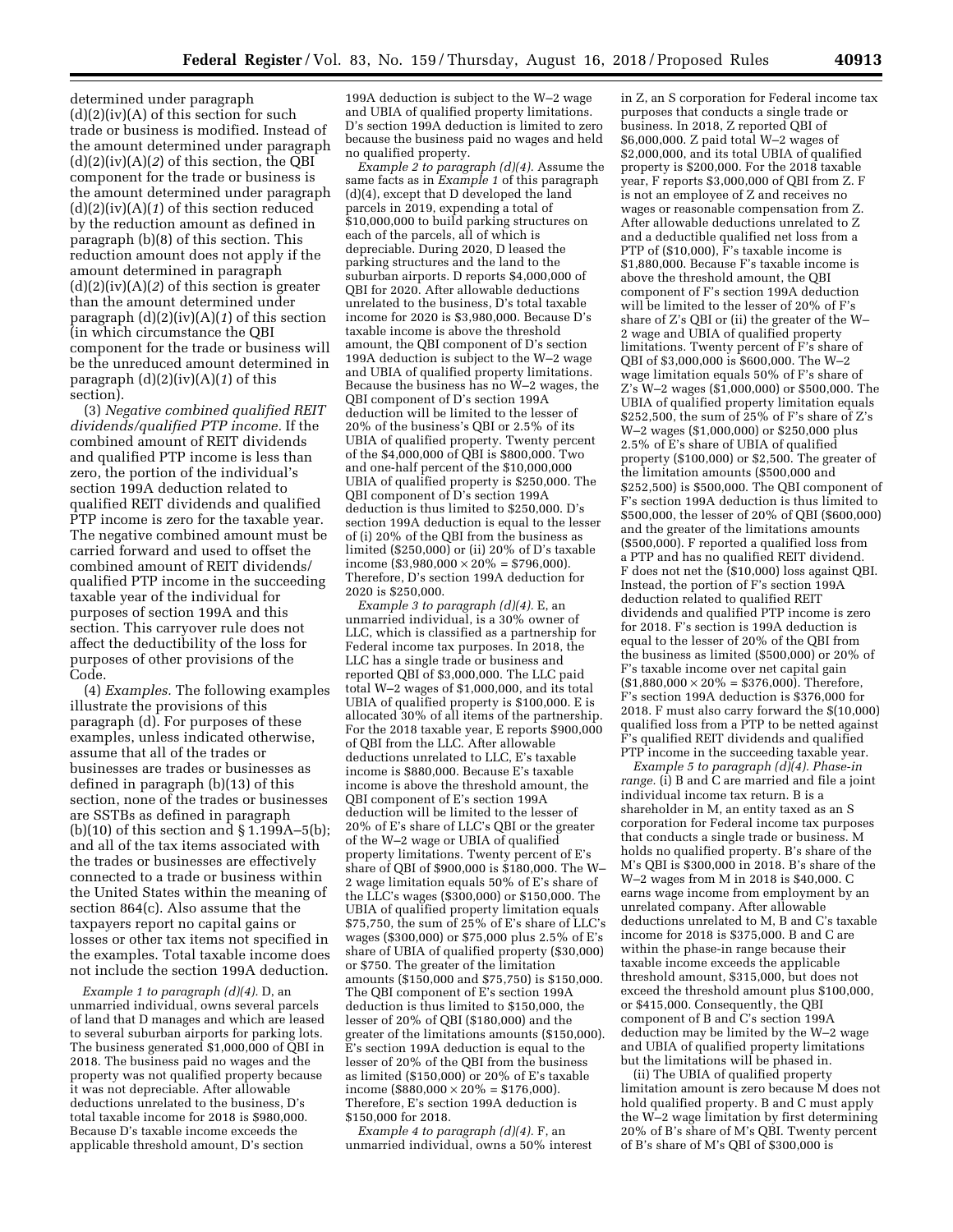\$60,000. Next, B and C must determine 50% of B's share of M's W–2 wages. Fifty percent of B's share of M's W–2 wages of \$40,000 is \$20,000. Because 50% of B's share of M's W– 2 wages (\$20,000) is less than 20% of B's share of M's QBI (\$60,000), B and C must determine the QBI component of their section 199A deduction by reducing 20% of B's share of M's QBI by the reduction amount.

(iii) B and C are 60% through the phasein range (that is, their taxable income exceeds the threshold amount by \$60,000 and their phase-in range is \$100,000). B and C must determine the excess amount, which is the excess of 20% of B's share of M's QBI, or \$60,000, over 50% of B's share of M's W–2 wages, or \$20,000. Thus, the excess amount is \$40,000. The reduction amount is equal to 60% of the excess amount, or \$24,000. Thus, the QBI component of B and C's section 199A deduction is equal to \$36,000, 20% of B's \$300,000 share M's QBI (that is, \$60,000), reduced by \$24,000. B and C's section 199A deduction is equal to the lesser of 20% of the QBI from the business as limited (\$36,000) or (ii) 20% of B and C's taxable income  $($375,000 \times 20\% = $75,000)$ . Therefore, B and C's section 199A deduction is \$36,000 for 2018.

*Example 6 to paragraph (d)(4).* (i) Assume the same facts as in *Example 5 to paragraph (d)(4),* except that M was engaged in an SSTB. Because B and C are within the phasein range, B must reduce the QBI and W–2 wages allocable to B from M to the applicable percentage of those items. B and C's applicable percentage is 100% reduced by the percentage equal to the ratio that their taxable income for the taxable year (\$375,000) exceeds their threshold amount (\$315,000), or \$60,000, bears to \$100,000. Their applicable percentage is 40%. The applicable percentage of B's QBI is (\$300,000  $\times$  40% =) \$120,000, and the applicable percentage of B's share of W–2 wages is  $($ \$40,000  $\times$  40% =) \$16,000. These reduced numbers must then be used to determine how B's section 199A deduction is limited.

(ii) B and C must apply the W–2 wage limitation by first determining 20% of B's share of M's QBI as limited by paragraph (i) of this example. Twenty percent of B's share of M's QBI of \$120,000 is \$24,000. Next, B and C must determine 50% of B's share of M's W–2 wages. Fifty percent of B's share of M's W–2 wages of \$16,000 is \$8,000. Because 50% of B's share of M's W–2 wages (\$8,000) is less than 20% of B's share of M's QBI (\$24,000), B and C's must determine the QBI component of their section 199A deduction by reducing 20% of B's share of M's QBI by the reduction amount.

(iii) B and C are 60% through the phasein range (that is, their taxable income exceeds the threshold amount by \$60,000 and their phase-in range is \$100,000). B and C must determine the excess amount, which is the excess of 20% of B's share of M's QBI, as adjusted in paragraph (i) of this example or \$24,000, over 50% of B's share of M's W–2 wages, as adjusted in paragraph (i) of this example, or \$8,000. Thus, the excess amount is \$16,000. The reduction amount is equal to 60% of the excess amount or \$9,600. Thus, the QBI component of B and C's section 199A

deduction is equal to \$14,400, 20% of B's share M's QBI of \$24,000, reduced by \$9,600. B and C's section 199A deduction is equal to the lesser of 20% of the QBI from the business as limited (\$14,400) or 20% of B's and C's taxable income (\$375,000  $\times$  20% = \$75,000). Therefore, B and C's section 199A deduction is \$14,400 for 2018.

*Example 7 to paragraph (d)(4).* (i) F, an unmarried individual, owns as a sole proprietor 100 percent of three trades or businesses, Business X, Business Y, and Business Z. None of the businesses hold qualified property. F does not aggregate the trades or businesses under § 1.199A–4. For taxable year 2018, Business X generates \$1 million of QBI and pays  $$500,000$  of W-2 wages with respect to the business. Business Y also generates \$1 million of QBI but pays no wages. Business Z generates \$2,000 of QBI and pays \$500,000 of W–2 wages with respect to the business. F also has \$750,000 of wage income from employment with an unrelated company. After allowable deductions unrelated to the businesses, F's taxable income is \$2,722,000.

(ii) Because F's taxable income is above the threshold amount, the QBI component of F's section 199A deduction is subject to the W– 2 wage and UBIA of qualified property limitations. These limitations must be applied on a business-by-business basis. None of the businesses hold qualified property, therefore only the 50% of W–2 wage limitation must be calculated. Because QBI from each business is positive, F applies the limitation by determining the lesser of 20% of QBI and 50% of W–2 wages for each business. For Business X, the lesser of 20% of QBI (\$1,000,000  $\times$  20 percent = \$200,000) and 50% of Business X's W–2 wages  $($500,000 \times 50\% = $250,000) \text{ is } $200,000.$ Business Y pays no W–2 wages. The lesser of 20% of Business Y's QBI (\$1,000,000 ×  $20\% = $200,000$  and  $50\%$  of its W-2 wages (zero) is zero. For Business Z, the lesser of 20% of QBI (\$2,000  $\times$  20% = \$400) and 50% of W–2 wages (\$500,000  $\times$  50% = \$250,000) is \$400.

(iii) Next, F must then combine the amounts determined in paragraph (ii) of this example and compare that sum to 20% of F's taxable income. The lesser of these two amounts equals F's section 199A deduction. The total of the combined amounts in paragraph (ii) is \$200,400 (\$200,000 + 0 + 400). Twenty percent of F's taxable income is \$544,400 (\$2,722,000  $\times$  20%). Thus, F's section 199A deduction for 2018 is \$200,400.

*Example 8 to paragraph (d)(4).* (i) Assume the same facts as in *Example 7* of this paragraph (d)(4), except that F aggregates Business X, Business Y, and Business Z under the rules of § 1.199A–4.

(ii) Because F's taxable income is above the threshold amount, the QBI component of F's section 199A deduction is subject to the W– 2 wage and UBIA of qualified property limitations. Because the businesses are aggregated, these limitations are applied on an aggregated basis. None of the businesses holds qualified property, therefore only the W–2 wage limitation must be calculated. F applies the limitation by determining the lesser of 20% of the QBI from the aggregated businesses, which is \$400,400 (\$2,002,000  $\times$ 

20%) and 50% of W–2 wages from the aggregated businesses, which is \$500,000 (\$1,000,000 × 50%). F's section 199A deduction is equal to the lesser of \$400,400 and 20% of F's taxable income (\$2,722,000  $\times$  20% = \$544,400). Thus, F's section 199A deduction for 2018 is \$400,400.

*Example 9 to paragraph (d)(4).* (i) Assume the same facts as in *Example 7* of this paragraph (d)(4), except that for taxable year 2018, Business Z generates a loss that results in (\$600,000) of negative QBI and pays \$500,000 of W–2 wages. After allowable deductions unrelated to the businesses, F's taxable income is \$2,120,000. Because Business Z had negative QBI, F must offset the positive QBI from Business X and Business Y with the negative QBI from Business Z in proportion to the relative amounts of positive QBI from Business X and Business Y. Because Business X and Business Y produced the same amount of positive QBI, the negative QBI from Business Z is apportioned equally among Business X and Business Y. Therefore, the adjusted QBI for each of Business X and Business Y is \$700,000 (\$1 million plus 50% of the negative QBI of \$600,000). The adjusted QBI in Business Z is \$0, because its negative QBI has been fully apportioned to Business X and Business Y.

(ii) Because F's taxable income is above the threshold amount, the QBI component of F's section 199A deduction is subject to the W– 2 wage and UBIA of qualified property limitations. These limitations must be applied on a business-by-business basis. None of the businesses hold qualified property, therefore only the 50% of W–2 wage limitation must be calculated. For Business X, the lesser of 20% of QBI  $($700,000 \times 20\% = $140,000)$  and 50% of W-2 wages (\$500,000  $\times$  50% = \$250,000) is \$140,000. Business Y pays no W–2 wages. The lesser of 20% of Business Y's QBI  $(\$700,000\times20\%=\$140,000)$  and  $50\%$  of its W–2 wages (zero) is zero.

(iii) F must combine the amounts determined in paragraph (ii) of this example and compare the sum to 20% of taxable income. F's section 199A deduction equals the lesser of these two amounts. The combined amount from paragraph (ii) of this example is  $$140,000$  ( $$140,000 + $0$ ) and 20% of F's taxable income is \$424,000 (\$2,120,000 × 20%). Thus, F's section 199A deduction for 2018 is \$140,000. There is no carryover of any loss into the following taxable year for purposes of section 199A.

*Example 10 to paragraph (d)(4).* (i) Assume the same facts as in *Example 9* of this paragraph (d)(4), except that F aggregates Business X, Business Y, and Business Z under the rules of § 1.199A–4.

(ii) Because F's taxable income is above the threshold amount, the QBI component of F's section 199A deduction is subject to the W– 2 wage and UBIA of qualified property limitations. Because the businesses are aggregated, these limitations are applied on an aggregated basis. None of the businesses holds qualified property, therefore only the W–2 wage limitation must be calculated. F applies the limitation by determining the lesser of 20% of the QBI from the aggregated businesses (\$1,400,000  $\times$  20% = \$280,000)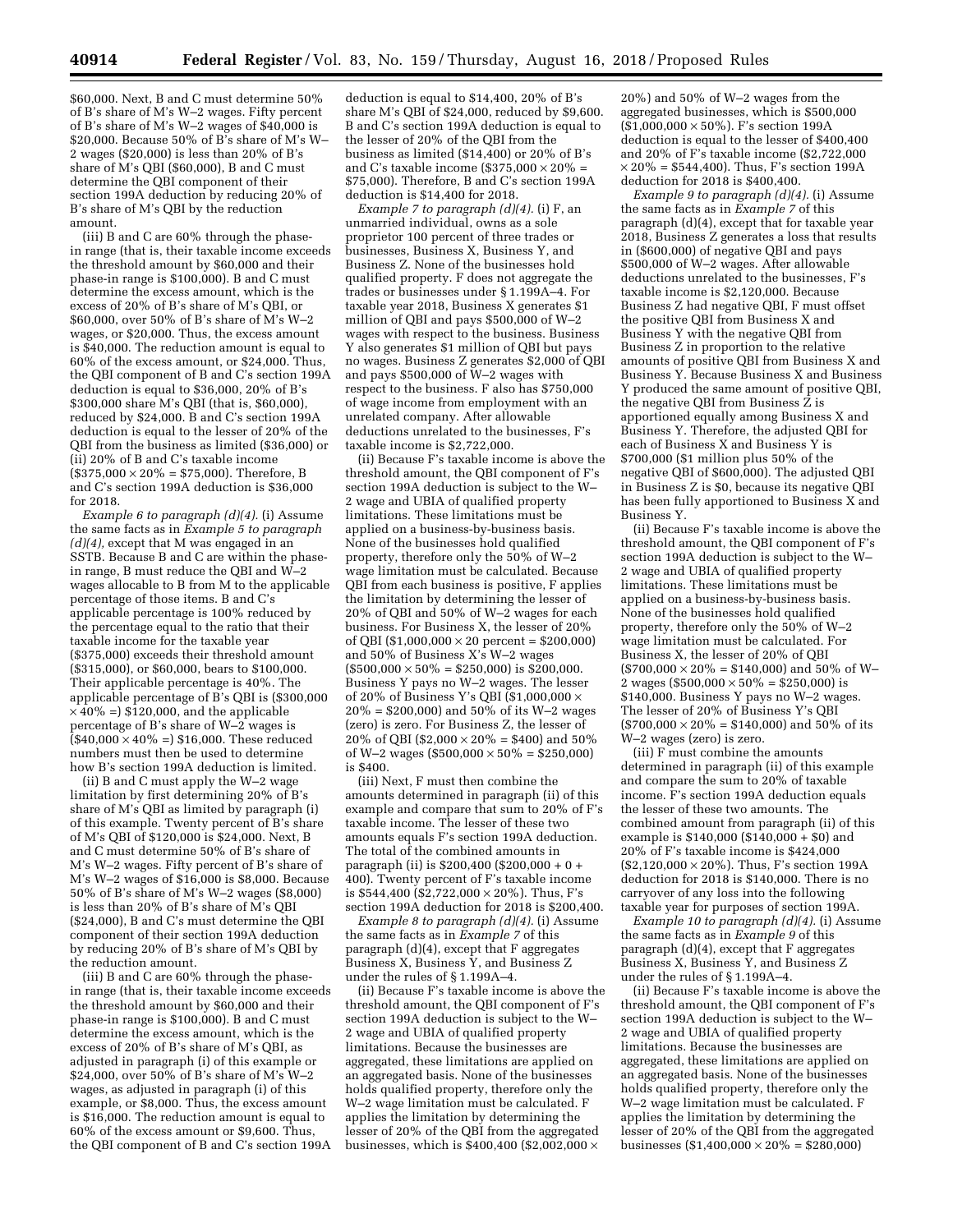and 50% of W–2 wages from the aggregated businesses (\$1,000,000  $\times$  50% = \$500,000), or \$280,000. F's section 199A deduction is equal to the lesser of \$280,000 and 20% of F's taxable income (\$2,120,000  $\times$  20% = \$424,000). Thus, F's section 199A deduction for 2018 is \$280,000. There is no carryover of any loss into the following taxable year for purposes of section 199A.

*Example 11 to paragraph (d)(4).* (i) Assume the same facts as in *Example 7* of this paragraph (d)(4), except that Business Z generates a loss that results in (\$2,150,000) of negative QBI and pays \$500,000 of W–2 wages with respect to the business in 2018. Thus, F has a negative combined QBI of (\$150,000) when the QBI from all of the businesses are added together (\$1 million plus \$1 million minus the loss of (\$2,150,000)). Because F has a negative combined QBI for 2018, F has no section 199A deduction with respect to any trade or business for 2018. Instead, the negative combined QBI of (\$150,000) carries forward and will be treated as negative QBI from a separate trade or business for purposes of computing the section 199A deduction in the next taxable year. None of the W–2 wages carry forward. However, for income tax purposes, the \$150,000 loss may offset F's \$750,000 of wage income (assuming the loss is otherwise allowable under the Code).

(ii) In taxable year 2019, Business X generates \$200,000 of net QBI and pays \$100,000 of W–2 wages with respect to the business. Business Y generates \$150,000 of net QBI but pays no wages. Business Z generates a loss that results in (\$120,000) of negative QBI and pays \$500 of W–2 wages with respect to the business. F also has \$750,000 of wage income from employment with an unrelated company. After allowable deductions unrelated to the businesses, F's taxable income is \$960,000. Pursuant to paragraph (d)(2)(iii)(B) of this section, the (\$150,000) of negative QBI from 2018 is treated as arising in 2019 from a separate trade or business. Thus, F has overall net QBI of \$80,000 when all trades or businesses are taken together (\$200,000 plus \$150,000 minus \$120,000 minus the carryover loss of \$150,000). Because Business Z had negative QBI and F also has a negative QBI carryover amount, F must offset the positive QBI from Business X and Business  $\hat{Y}$  with the negative QBI from Business Z and the carryover amount in proportion to the relative amounts of positive QBI from Business X and Business Y. Because Business X produced 57.14% of the total QBI from Business X and Business Y, 57.14% of the negative QBI from Business Z and the negative QBI carryforward must be apportioned to Business X, and the remaining 42.86% allocated to Business Y. Therefore, the adjusted QBI in Business X is \$45,722 (\$200,000 minus 57.14% of the loss from Business Z (\$68,568), minus 57.14% of the carryover loss (\$85,710)). The adjusted QBI in Business Y is \$34,278 (\$150,000, minus 42.86% of the loss from Business Z (\$51,432) minus one third of the carryover loss (\$64,290)). The adjusted QBI in Business Z is \$0, because its negative QBI has been apportioned to Business X and Business Y.

(iii) Because F's taxable income is above the threshold amount, the QBI component of

F's section 199A deduction is subject to the W–2 wage and UBIA of qualified property limitations. These limitations must be applied on a business-by-business basis. None of the businesses hold qualified property, therefore only the 50% of W–2 wage limitation must be calculated. For Business X, 20% of QBI is \$9,144 (\$45,722  $\times$  20%) and 50% of W–2 wages is \$50,000  $($100,000 \times 50\%)$ , so the lesser amount is \$9,144. Business Y pays no W–2 wages. Twenty percent of Business Y's QBI is \$6,856  $($34,278 \times 20\%)$  and 50% of its W-2 wages (zero) is zero, so the lesser amount is zero.

(iv) F must then compare the combined amounts determined in paragraph (iii) of this example to 20% of F's taxable income. The section 199A deduction equals the lesser of these amounts. F's combined amount from paragraph (iii) of this example is \$9,144  $($ \$9,144 plus zero) and 20% of F's taxable income is \$192,000 (\$960,000  $\times$  20%) Thus, F's section 199A deduction for 2019 is \$9,144. There is no carryover of any negative QBI into the following taxable year for purposes of section 199A.

*Example 12 to paragraph (d)(4).* (i) Assume the same facts as in *Example 11* of this paragraph (d)(4), except that F aggregates Business X, Business Y, and Business Z under the rules of § 1.199A–4. For 2018, F's QBI from the aggregated trade or business is (\$150,000). Because F has a combined negative QBI for 2018, F has no section 199A deduction with respect to any trade or business for 2018. Instead, the negative combined QBI of (\$150,000) carries forward and will be treated as negative QBI from a separate trade or business for purposes of computing the section 199A deduction in the next taxable year. However, for income tax purposes, the \$150,000 loss may offset taxpayer's \$750,000 of wage income (assuming the loss is otherwise allowable under the Code).

(ii) In taxable year 2019, F will have QBI of \$230,000 and W–2 wages of \$100,500 from the aggregated trade or business. F also has \$750,000 of wage income from employment with an unrelated company. After allowable deductions unrelated to the businesses, F's taxable income is \$960,000. F must treat the negative QBI carryover loss (\$150,000) from 2018 as a loss from a separate trade or business for purposes of section 199A. This loss will offset the positive QBI from the aggregated trade or business, resulting in an adjusted QBI of \$80,000 (\$230,000 – \$150,000).

(iii) Because F's taxable income is above the threshold amount, the QBI component of F's section 199A deduction is subject to the W–2 wage and UBIA of qualified property limitations. These limitations must be applied on a business-by-business basis. None of the businesses hold qualified property, therefore only the 50% of W–2 wage limitation must be calculated. For the aggregated trade or business, the lesser of  $20\%$  of QBI (\$80,000  $\times$  20% = \$16,000) and 50% of W-2 wages (\$100,500  $\times$  50% = \$50,250) is \$16,000. F's section 199A deduction equals the lesser of these amounts (\$16,000) and 20% of F's taxable income  $($960,000 \times 20\% = $192,000)$ . Thus, F's section 199A deduction for 2019 is \$16,000.

There is no carryover of any negative QBI into the following taxable year for purposes of section 199A.

(e) *Special rules*—(1) *Effect of deduction.* In the case of a partnership or S corporation, section 199A is applied at the partner or shareholder level. The section 199A deduction has no effect on the adjusted basis of a partner's interest in the partnership, the adjusted basis of a shareholder's stock in an S corporation, or an S corporation's accumulated adjustments account.

(2) *Self-employment tax and net investment income tax.* The deduction under section 199A does not reduce net earnings from self-employment under section 1402 or net investment income under section 1411.

(3) *Commonwealth of Puerto Rico.* If all of an individual's QBI from sources within the Commonwealth of Puerto Rico is taxable under section 1 of the Code for a taxable year, then for purposes of determining the QBI of such individual for such taxable year, the term ''United States'' includes the Commonwealth of Puerto Rico.

(4) *Coordination with alternative minimum tax.* For purposes of determining alternative minimum taxable income under section 55, the deduction allowed under section 199A(a) for a taxable year is equal in amount to the deduction allowed under section 199A(a) in determining taxable income for that taxable year (that is, without regard to any adjustments under sections 56 through 59).

(5) *Imposition of accuracy-related penalty on underpayments.* For rules related to the imposition of the accuracy-related penalty on underpayments for taxpayers who claim the deduction allowed under section 199A, see section 6662(d)(1)(C).

(6) *Reduction for income received from cooperatives.* In the case of any trade or business of a patron of a specified agricultural or horticultural cooperative, as defined in section  $199A(g)(4)$ , the amount of section 199A deduction determined under paragraphs (c) or (d) of this section with respect to such trade or business must be reduced by the lesser of:

(i) Nine percent of the QBI with respect to such trade or business as is properly allocable to qualified payments received from such cooperative, or

(ii) 50 percent of the W–2 wages with respect to such trade or business as are so allocable as determined under § 1.199A–2.

(f) *Effective/applicability date*—(1) *General rule.* Except as provided in paragraph (f)(2) of this section, the provisions of this section apply to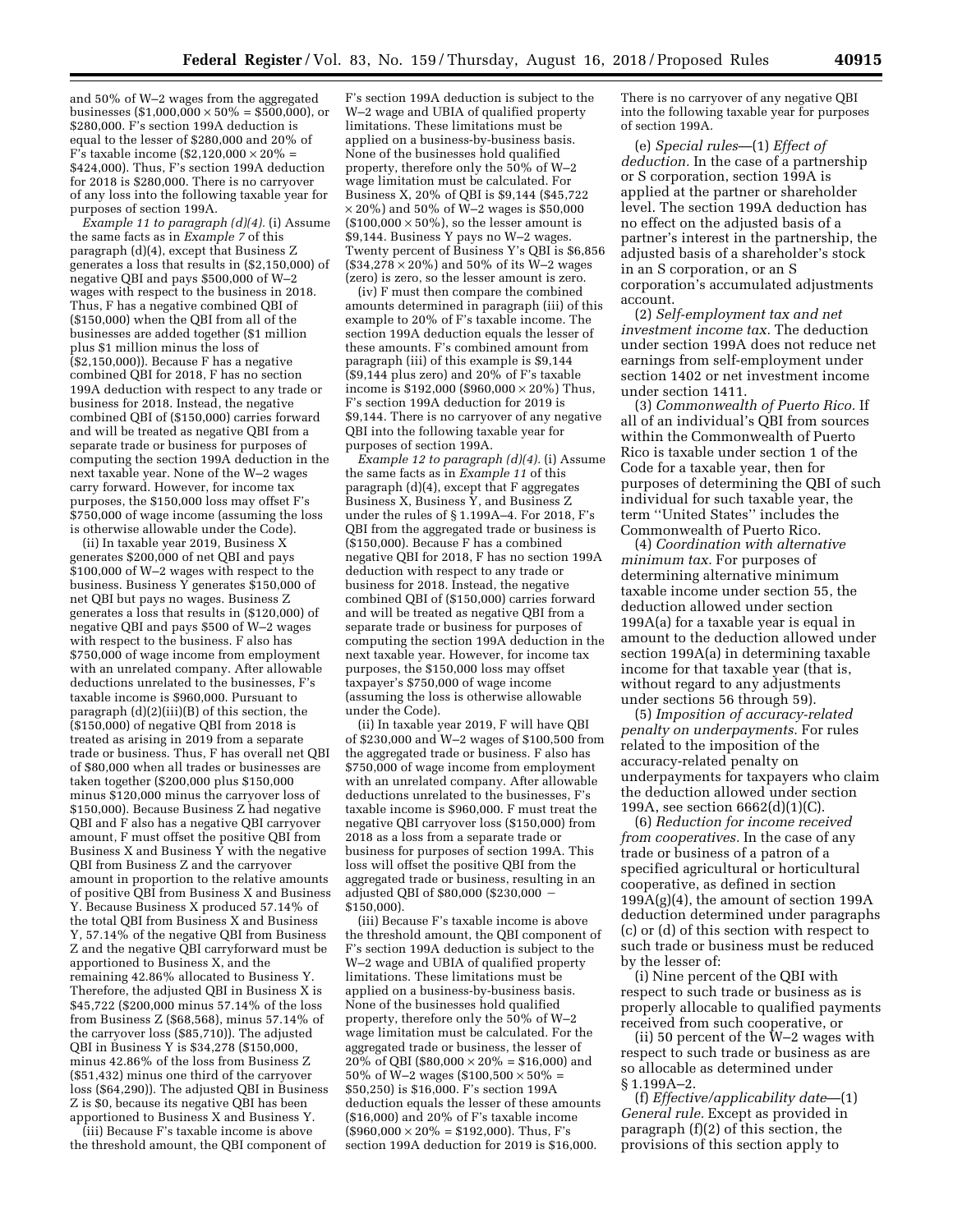taxable years ending after the date the Treasury decision adopting these regulations as final regulations is published in the **Federal Register**. However, taxpayers may rely on the rules of this section until the date the Treasury decision adopting these regulations as final regulations is published in the **Federal Register**.

(2) *Exception for non-calendar year RPE.* For purposes of determining QBI, W–2 wages, and UBIA of qualified property, if an individual receives any of these items from an RPE with a taxable year that begins before January 1, 2018 and ends after December 31, 2017, such items are treated as having been incurred by the individual during the individual's taxable year in which or with which such RPE taxable year ends. ■ **Par. 4.** Section 1.199A–2 is added to read as follows:

### **§ 1.199A–2 Determination of W–2 wages and unadjusted basis immediately after acquisition of qualified property.**

(a) *Scope*—(1) *In general.* This section provides guidance on calculating a trade or business's W–2 wages properly allocable to QBI (W–2 wages) and the trade or business's unadjusted basis immediately after acquisition of all qualified property (UBIA of qualified property). The provisions of this section apply solely for purposes of section 199A of the Internal Revenue Code (Code).

(2) *W–2 wages.* Paragraph (b) of this section provides guidance on the determination of W–2 wages. The determination of W–2 wages must be made for each trade or business by the individual or RPE that directly conducts the trade or business before applying the aggregation rules of § 1.199A–4. In the case of W–2 wages paid by an RPE, the RPE must determine and report W–2 wages for each trade or business conducted by the RPE. W–2 wages are presumed to be zero if not determined and reported for each trade or business.

(3) *UBIA of qualified property.*  Paragraph (c) of this section provides guidance on the determination of the UBIA of qualified property. The determination of the UBIA of qualified property must be made for each trade or business by the individual or RPE that directly conducts the trade or business before applying the aggregation rules of § 1.199A–4. In the case of qualified property held by an RPE, each partner's or shareholder's share of the UBIA of qualified property is an amount which bears the same proportion to the total UBIA of qualified property as the partner's or shareholder's share of tax depreciation bears to the RPE's total tax depreciation with respect to the

property for the year. In the case of qualified property held by a partnership which does not produce tax depreciation during the year (for example, property that has been held for less than 10 years but whose recovery period has ended), each partner's share of the UBIA of qualified property is based on how gain would be allocated to the partners pursuant to sections 704(b) and 704(c) if the qualified property were sold in a hypothetical transaction for cash equal to the fair market value of the qualified property. In the case of qualified property held by an S corporation which does not produce tax depreciation during the year, each shareholder's share of the UBIA of qualified property is a share of the unadjusted basis proportionate to the ratio of shares in the S corporation held by the shareholder over the total shares of the S corporation. The UBIA of qualified property is presumed to be zero if not determined and reported for each trade or business.

(b) *W–2 wages*—(1) *In general.* Section 199A(b)(2)(B) provides limitations on the section 199A deduction based on the W–2 wages paid with respect each trade or business. Section 199A(b)(4)(B) provides that W–2 wages do not include any amount which is not properly allocable to QBI for purposes of section  $199A(c)(1)$ . This section provides a three step process for determining the W–2 wages paid with respect to a trade or business that are properly allocable to QBI. First, each individual or RPE must determine its total W–2 wages paid for the taxable year under the rules in paragraph (b)(2) of this section. Second, each individual or RPE must allocate its W–2 wages between or among one or more trades or businesses under the rules in paragraph (b)(3) of this section. Third, each individual or RPE must determine the amount of such wages with respect to each trade or business that are allocable to the QBI of the trade or business under the rules in paragraph (b)(4) of this section.

(2) *Definition of W–2 wages*—(i) *In general.* Section 199A(b)(4)(A) provides that the term W–2 wages means with respect to any person for any taxable year of such person, the amounts described in section 6051(a)(3) and (8) paid by such person with respect to employment of employees by such person during the calendar year ending during such taxable year. Thus, the term W–2 wages includes the total amount of wages as defined in section 3401(a) plus the total amount of elective deferrals (within the meaning of section 402(g)(3)), the compensation deferred under section 457, and the amount of designated Roth contributions (as

defined in section 402A). For this purpose, except as provided in paragraphs (b)(2)(iv)(C)(*2*) and  $(b)(2)(iv)(D)$  of this section, the Forms W–2, ''Wage and Tax Statement,'' or any subsequent form or document used in determining the amount of W–2 wages are those issued for the calendar year ending during the individual's or RPE's taxable year for wages paid to employees (or former employees) of the individual or RPE for employment by the individual or RPE. For purposes of this section, employees of the individual or RPE are limited to employees of the individual or RPE as defined in section  $3121(d)(1)$  and  $(2)$ . (For purposes of section 199A, this includes officers of an S corporation and employees of an individual or RPE under common law.)

(ii) *Wages paid by a person other than a common law employer.* In determining W–2 wages, an individual or RPE may take into account any W–2 wages paid by another person and reported by the other person on Forms W–2 with the other person as the employer listed in Box c of the Forms W–2, provided that the W–2 wages were paid to common law employees or officers of the individual or RPE for employment by the individual or RPE. In such cases, the person paying the W–2 wages and reporting the W–2 wages on Forms W– 2 is precluded from taking into account such wages for purposes of determining W–2 wages with respect to that person. For purposes of this paragraph, persons that pay and report W–2 wages on behalf of or with respect to others can include certified professional employer organizations under section 7705, statutory employers under section 3401(d)(1), and agents under section 3504.

(iii) *Requirement that wages must be reported on return filed with the Social Security Administration (SSA)*—(A) *In general.* Pursuant to section  $199A(b)(4)(C)$ , the term W-2 wages does not include any amount that is not properly included in a return filed with SSA on or before the 60th day after the due date (including extensions) for such return. Under § 31.6051–2 of this chapter, each Form W–2 and the transmittal Form W–3, ''Transmittal of Wage and Tax Statements,'' together constitute an information return to be filed with SSA. Similarly, each Form W–2c, ''Corrected Wage and Tax Statement,'' and the transmittal Form W–3 or W–3c, ''Transmittal of Corrected Wage and Tax Statements,'' together constitute an information return to be filed with SSA. In determining whether any amount has been properly included in a return filed with SSA on or before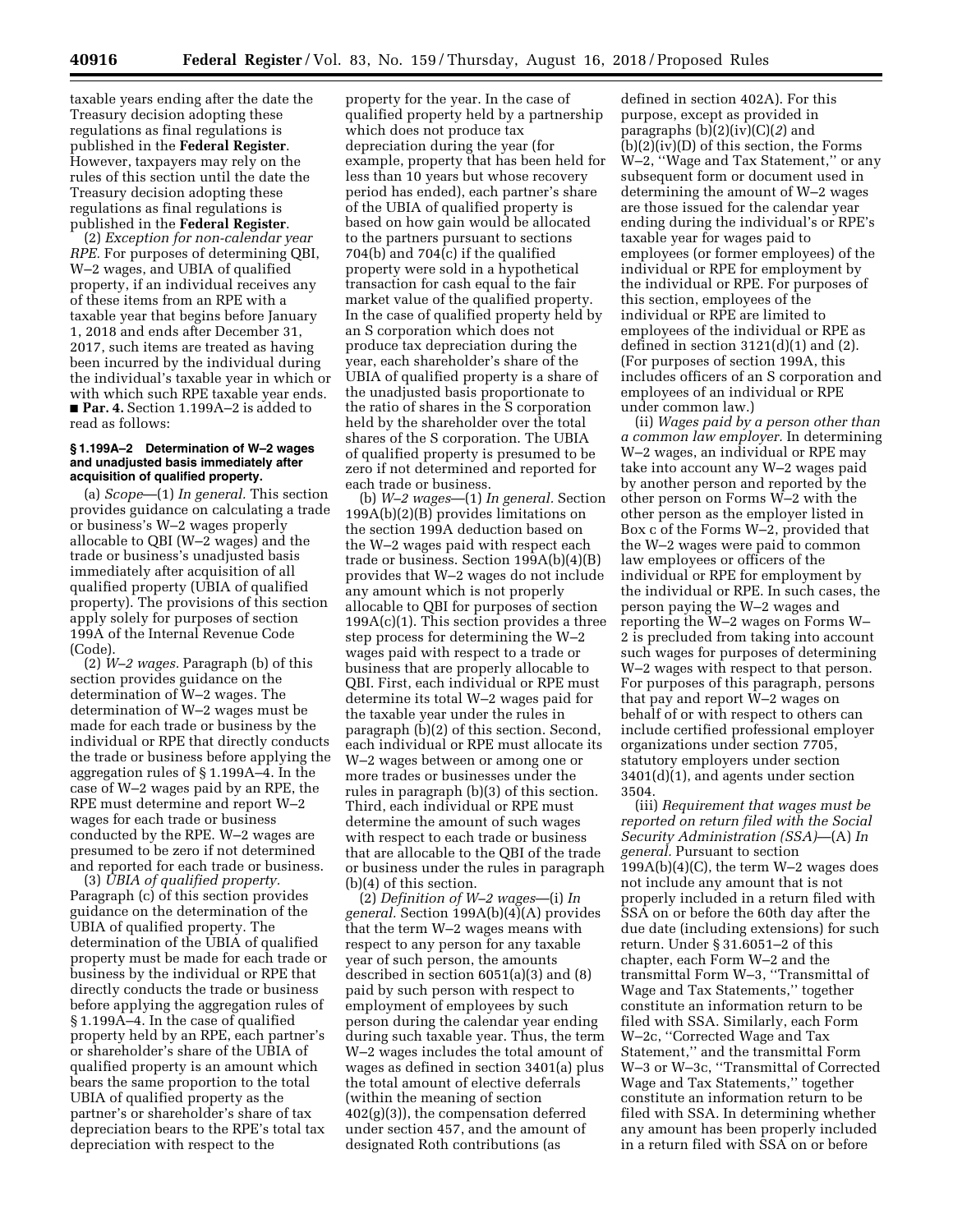the 60th day after the due date (including extensions) for such return, each Form W–2 together with its accompanying Form W–3 will be considered a separate information return and each Form W–2c together with its accompanying Form W–3 or Form W–3c will be considered a separate information return. Section 6071(c) provides that Forms W–2 and W–3 must be filed on or before January 31 of the year following the calendar year to which such returns relate (but see the special rule in § 31.6071(a)–  $1T(a)(3)(1)$  of this chapter for monthly returns filed under § 31.6011(a)–5(a) of this chapter). Corrected Forms W–2 are required to be filed with SSA on or before January 31 of the year following the year in which the correction is made.

(B) *Corrected return filed to correct a return that was filed within 60 days of the due date.* If a corrected information return (Return B) is filed with SSA on or before the 60th day after the due date (including extensions) of Return B to correct an information return (Return A) that was filed with SSA on or before the 60th day after the due date (including extensions) of the information return (Return A) and paragraph  $(b)(2)(iii)(C)$  of this section does not apply, then the wage information on Return B must be included in determining W–2 wages. If a corrected information return (Return D) is filed with SSA later than the 60th day after the due date (including extensions) of Return D to correct an information return (Return C) that was filed with SSA on or before the 60th day after the due date (including extensions) of the information return (Return C), and if Return D reports an increase (or increases) in wages included in determining W–2 wages from the wage amounts reported on Return C, then such increase (or increases) on Return D will be disregarded in determining W– 2 wages (and only the wage amounts on Return C may be included in determining W–2 wages). If Return D reports a decrease (or decreases) in wages included in determining W–2 wages from the amounts reported on Return C, then, in determining W–2 wages, the wages reported on Return C must be reduced by the decrease (or decreases) reflected on Return D.

(C) *Corrected return filed to correct a return that was filed later than 60 days after the due date.* If an information return (Return F) is filed to correct an information return (Return E) that was not filed with SSA on or before the 60th day after the due date (including extensions) of Return E, then Return F (and any subsequent information returns filed with respect to Return E)

will not be considered filed on or before the 60th day after the due date (including extensions) of Return F (or the subsequent corrected information return). Thus, if a Form W–2c (or corrected Form W–2) is filed to correct a Form W–2 that was not filed with SSA on or before the 60th day after the due date (including extensions) of the information return including the Form W–2 (or to correct a Form W–2c relating to an information return including a Form W–2 that had not been filed with SSA on or before the 60th day after the due date (including extensions) of the information return including the Form W–2), then the information return including this Form W–2c (or corrected Form W–2) will not be considered to have been filed with SSA on or before the 60th day after the due date (including extensions) for this information return including the Form W–2c (or corrected Form W–2), regardless of when the information return including the Form W–2c (or corrected Form W–2) is filed.

(iv) *Methods for calculating W–2 wages*—(A) *In general.* The Secretary may provide for methods to be used in calculating W–2 wages, including W–2 wages for short taxable years by publication in the Internal Revenue Bulletin (see  $\S 601.601(d)(2)(ii)(b)$  of this chapter).

(B) *Acquisition or disposition of a trade or business*—(*1*) *In general.* In the case of an acquisition or disposition of a trade or business, the major portion of a trade or business, or the major portion of a separate unit of a trade or business that causes more than one individual or entity to be an employer of the employees of the acquired or disposed of trade or business during the calendar year, the W–2 wages of the individual or entity for the calendar year of the acquisition or disposition are allocated between each individual or entity based on the period during which the employees of the acquired or disposed of trade or business were employed by the individual or entity, regardless of which permissible method is used for reporting predecessor and successor wages on Form W-2, "Wage and Tax Statement.'' For this purpose, the period of employment is determined consistently with the principles for determining whether an individual is an employee described in § 1.199A–2(b).

(*2*) *Acquisition or disposition.* For purposes of this paragraph (b)(2)(iv)(B), the term *acquisition or disposition*  includes an incorporation, a formation, a liquidation, a reorganization, or a purchase or sale of assets.

(C) *Application in the case of a person with a short taxable year*—(*1*) *In* 

*general.* In the case of an individual or RPE with a short taxable year, subject to the rules of paragraph (b)(2) of this section, the W–2 wages of the individual or RPE for the short taxable year include only those wages paid during the short taxable year to employees of the individuals or RPE, only those elective deferrals (within the meaning of section 402(g)(3)) made during the short taxable year by employees of the individual or RPE and only compensation actually deferred under section 457 during the short taxable year with respect to employees of the individual or RPE.

(*2*) *Short taxable year that does not include December 31.* If an individual or RPE has a short taxable year that does not contain a calendar year ending during such short taxable year, wages paid to employees for employment by such individual or RPE during the short taxable year are treated as W–2 wages for such short taxable year for purposes of paragraph (b) of this section (if the wages would otherwise meet the requirements to be W–2 wages under this section but for the requirement that a calendar year must end during the short taxable year).

(D) *Remuneration paid for services performed in the Commonwealth of Puerto Rico.* In the case of an individual or RPE that conducts a trade or business in the Commonwealth of Puerto Rico, the determination of W–2 wages of such individual or RPE will be made without regard to any exclusion under section 3401(a)(8) for remuneration paid for services performed in the Commonwealth of Puerto Rico. The individual or RPE must maintain sufficient documentation (for example, Forms 499R–2/W–2PR) to substantiate the amount of remuneration paid for services performed in the Commonwealth of Puerto Rico that is used in determining the W–2 wages of such individual or RPE with respect to any trade or business conducted in the Commonwealth of Puerto Rico.

(3) *Allocation of wages to trades or businesses.* After calculating total W–2 wages for a taxable year, each individual or RPE that directly conducts more than one trade or business must allocate those wages among its various trades or businesses. W–2 wages must be allocated to the trade or business that generated those wages. In the case of W– 2 wages that are allocable to more than one trade or business, the portion of the W–2 wages allocable to each trade or business is determined in the same manner as the expenses associated with those wages are allocated among the trades or businesses under § 1.199A– 3(b)(5).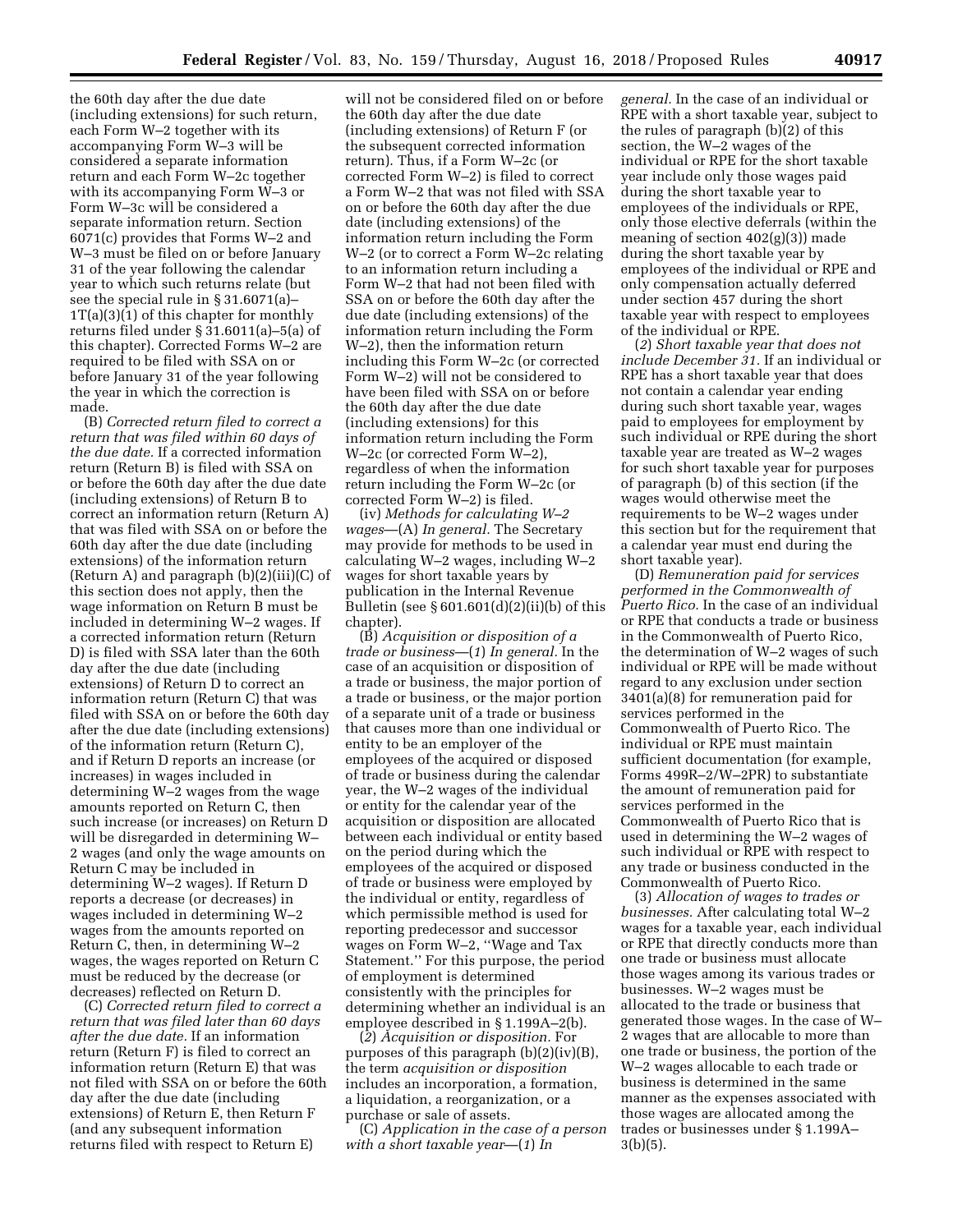(4) *Allocation of wages to QBI.* Once W–2 wages for each trade or business have been determined, each individual or RPE must identify the amount of W– 2 wages properly allocable to QBI for each trade or business. W–2 wages are properly allocable to QBI if the associated wage expense is taken into account in computing QBI under § 1.199A–3. In the case of an RPE, the wage expense must be allocated and reported to the partners or shareholders of the RPE as required by the Code, including subchapters K and S. The RPE must also identify and report the associated W–2 wages to its partners or shareholders.

(5) *Non-duplication rule.* Amounts that are treated as W–2 wages for a taxable year under any method cannot be treated as W–2 wages of any other taxable year. Also, an amount cannot be treated as W–2 wages by more than one trade or business.

(c) *UBIA of qualified property*—(1) *Qualified property*—(i) *In general.* The term *qualified property* means, with respect to any trade or business of an individual or RPE for a taxable year, tangible property of a character subject to the allowance for depreciation under section 167(a)—

(A) Which is held by, and available for use in, the trade or business at the close of the taxable year,

(B) Which is used at any point during the taxable year in the trade or business's production of QBI, and

(C) The depreciable period for which has not ended before the close of the individual's or RPE's taxable year.

(ii) *Improvements to qualified property.* In the case of any addition to, or improvement of, qualified property that has already been placed in service by the individual or RPE, such addition or improvement is treated as separate qualified property first placed in service on the date such addition or improvement is placed in service for purposes of paragraph (c)(2) of this section.

(iii) *Adjustments under sections 734(b) and 743(b).* Basis adjustments under sections 734(b) and 743(b) are not treated as qualified property.

(iv) *Property acquired at end of year.*  Property is not qualified property if the property is acquired within 60 days of the end of the taxable year and disposed of within 120 days without having been used in a trade or business for at least 45 days prior to disposition, unless the taxpayer demonstrates that the principal purpose of the acquisition and disposition was a purpose other than increasing the section 199A deduction.

(2) *Depreciable period*—(i) *In general.*  The term *depreciable period* means,

with respect to qualified property of a trade or business, the period beginning on the date the property was first placed in service by the individual or RPE and ending on the later of—

(A) The date that is 10 years after such date, or

(B) The last day of the last full year in the applicable recovery period that would apply to the property under section 168(c), regardless of any application of section 168(g).

(ii) *Additional first-year depreciation under section 168.* The additional firstyear depreciation deduction allowable under section 168 (for example, under section 168(k) or (m)) does not affect the applicable recovery period under this paragraph for the qualified property.

(iii) *Qualified property acquired in transactions subject to section 1031 or section 1033.* For purposes of paragraph (c)(2)(i) of this section, qualified property that is acquired in a like-kind exchange, as defined in § 1.168(i)– 6(b)(11), or in an involuntary conversion, as defined in § 1.168(i)– 6(b)(12), is treated as replacement MACRS property as defined in § 1.168(i)–6(b)(1). For purposes of paragraph (c)(2)(i) of this section, the date on which the replacement MACRS property was first placed in service by the individual or RPE is determined as follows—

(A) Except as provided in paragraph (c)(2)(iii)(C) of this section, the date the exchanged basis, as defined in § 1.168(i)–6(b)(7), in the replacement MACRS property was first placed in service by the trade or business is the date on which the relinquished property was first placed in service by the individual or RPE; and

(B) Except as provided in paragraph (c)(2)(iii)(C) of this section, the date the excess basis, as defined in § 1.168(i) 6(b)(8), in the replacement MACRS property was first placed in service by the individual or RPE is the date on which the replacement MACRS property was first placed in service by the individual or RPE; or

(C) If the individual or RPE makes an election under § 1.168(i)–096(i)(1) (the election not to apply  $\S 1.168(i) - 096$ ), the date the exchanged basis and excess basis in the replacement MACRS property was first placed in service by the trade or business is the date on which the replacement MACRS property was first placed in service by the individual or RPE.

(iv) *Qualified property acquired in transactions subject to section 168(i)(7).*  If an individual or RPE acquires qualified property in a transaction described in section 168(i)(7)(B) (pertaining to treatment of transferees in

certain nonrecognition transactions), the individual or RPE must determine the date on which the qualified property was first placed in service for purposes of paragraph (c)(2)(i) of this section as follows—

(A) For the portion of the transferee's unadjusted basis in the qualified property that does not exceed the transferor's unadjusted basis in such property, the date such portion was first placed in service by the transferee is the date on which the transferor first placed the qualified property in service; and

(B) For the portion of the transferee's unadjusted basis in the qualified property that exceeds the transferor's unadjusted basis in such property, such portion is treated as separate qualified property that the transferee first placed in service on the date of the transfer.

(3) *Unadjusted basis immediately after acquisition.* The term *unadjusted basis immediately after acquisition*  (UBIA) means the basis on the placed in service date of the property as determined under section 1012 or other applicable sections of Chapter 1, including subchapters O (relating to gain or loss on dispositions of property), C (relating to corporate distributions and adjustments), K (relating to partners and partnerships), and P (relating to capital gains and losses). UBIA is determined without regard to any adjustments described in section 1016(a)(2) or (3), to any adjustments for tax credits claimed by the individual or RPE (for example, under section 50(c)), or to any adjustments for any portion of the basis for which the individual or RPE has elected to treat as an expense (for example, under sections 179, 179B, or 179C). However, UBIA does reflect the reduction in basis for the percentage of the individual's or RPE's use of property for the taxable year other than in the trade or business.

(4) *Examples.* The provisions of this paragraph (c) are illustrated by the following examples:

*Example 1 to paragraph (c)(4).* (i) On January 5, 2012, A purchases for \$1 million and places in service Real Property X in A's trade or business. A's trade or business is not an SSTB. A's basis in Real Property X under section 1012 is \$1 million. Real Property X is qualified property within the meaning of section  $199A(b)(6)$ . As of December 31, 2018, A's basis in Real Property X, as adjusted under section 1016(a)(2) for depreciation deductions under section 168(a), is \$821,550.

(ii) For purposes of section  $199A(b)(2)(B)(ii)$  and this section, A's UBIA of Real Property X is its \$1 million cost basis under section 1012, regardless of any later depreciation deductions under section 168(a) and resulting basis adjustments under section 1016(a)(2).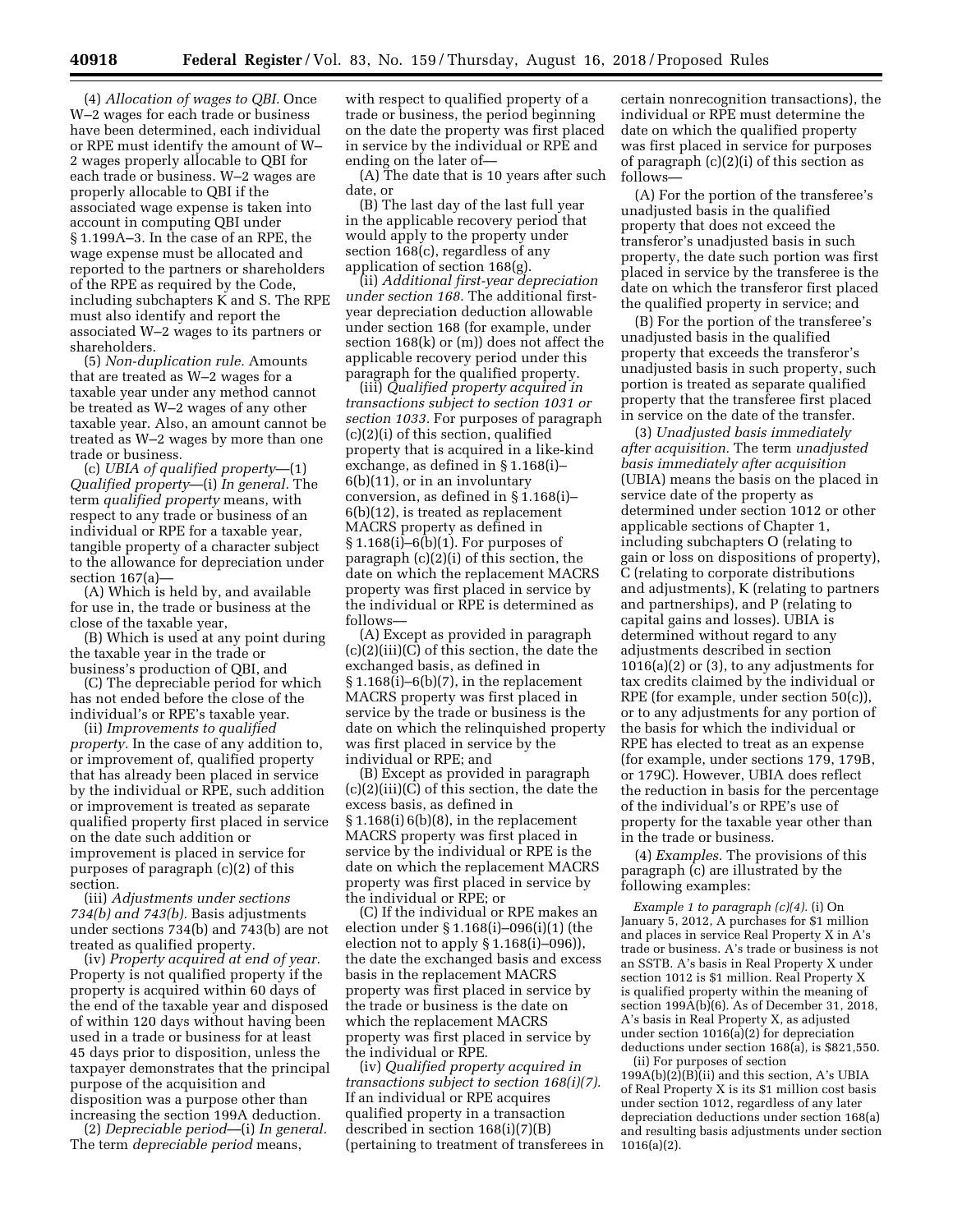*Example 2 to paragraph (c)(4).* The facts are the same as in *Example 1 of this paragraph (c)(4),* except that on January 15, 2019, A enters into a like-kind exchange under section 1031 in which A exchanges Real Property X for Real Property Y. Real Property Y has a value of \$1 million. No cash or other property is involved in the exchange. As of January 15, 2019, A's basis in Real Property X, as adjusted under section  $1016(a)(2)$  for depreciation deductions under section 168(a), is \$820,482. A's UBIA in Real Property Y is \$820,482 as determined under section 1031(d) (A's adjusted basis in Real Property X carried over to Real Property Y). Pursuant to paragraph (c)(2)(iii)(A) of this section, Real Property Y is first placed in service by A on January 5, 2012, which is the date on which Property X was first placed in service by A.

*Example 3 to paragraph (c)(4).* (i) C operates a trade or business that is not an SSTB as a sole proprietorship. On January 5, 2011, C purchases for \$10,000 and places in service Machinery Y in C's trade or business. C's basis in Machinery Y under section 1012 is \$10,000. Machinery Y is qualified property within the meaning of section  $199A(\hat{b})(6)$ . Assume that Machinery Y's recovery period under section 168(c) is 10 years, and C depreciates Machinery Y under the general depreciation system by using the straight-line depreciation method, a 10-year recovery period, and the half-year convention. As of December 31, 2018, C's basis in Machinery Y, as adjusted under section 1016(a)(2) for depreciation deductions under section 168(a), is \$2,500. On January 1, 2019, C incorporates the sole proprietorship and elects to treat the newly formed entity as an S corporation for Federal income tax purposes. C contributes Machinery Y and all other assets of the trade or business to the S corporation in a non-recognition transaction under section 351. The S corporation immediately places all the assets in service.

(ii) For purposes of section  $199A(b)(2)B(ii)$  and this section, C's UBIA of Machinery Y from 2011 through 2018 is its \$10,000 cost basis under section 1012, regardless of any later depreciation deductions under section 168(a) and resulting basis adjustments under section 1016(a)(2). Pursuant to paragraph (c)(3) of this section, S corporation's UBIA of Machinery Y is determined under the applicable rules of subchapter C as of date the S corporation places it in service. Therefore, the S corporation's UBIA of Machinery Y is \$2,500, the basis of the property under section 362 at the time the S corporation places the property in service. Pursuant to paragraph  $(c)(2)(iv)(A)$  of this section, for purposes of determining the depreciable period of Machinery Y, the S corporation's placed in service date will be the date C originally placed the property in service in 2011. Therefore, Machinery Y may be qualified property of the S corporation (assuming it continues to be used in the business) for 2019 and 2020 and will not be qualified property of the S corporation after 2020, because its depreciable period will have expired.

(d) *Effective/applicability date*—(1) *General rule.* Except as provided in

paragraph (d)(2) of this section, the provisions of this section apply to taxable years ending after the date the Treasury decision adopting these regulations as final regulations is published in the **Federal Register**. However, taxpayers may rely on the rules of this section until the date the Treasury decision adopting these regulations as final regulations is published in the **Federal Register**.

(2) *Exceptions*–(i) *Anti-abuse rules.*  The provisions of paragraph (c)(1)(iv) of this section apply to taxable years ending after December 22, 2017.

(ii) *Non-calendar year RPE.* For purposes of determining QBI, W–2 wages, and UBIA of qualified property, if an individual receives any of these items from an RPE with a taxable year that begins before January 1, 2018 and ends after December 31, 2017, such items are treated as having been incurred by the individual during the individual's taxable year in which or with which such RPE taxable year ends. ■ **Par. 5.** Section 1.199A–3 is added to read as follows:

#### **§ 1.199A–3 Qualified business income, qualified REIT dividends, and qualified PTP income.**

(a) *In general.* This section provides rules on the determination of a trade or business's QBI, as well as the determination of qualified REIT dividends and qualified PTP income. The provisions of this section apply solely for purposes of section 199A of the Internal Revenue Code (Code). Paragraph (b) of this section provides rules for the determination of QBI. Paragraph (c) of this section provides rules for the determination of qualified REIT dividends and qualified PTP income. QBI must be determined and reported for each trade or business by the individual or RPE that directly conducts the trade or business before applying the aggregation rules of § 1.199A–4.

(b) *Definition of qualified business income*—(1) *In general.* For purposes of this section, the term *qualified business income (QBI)* means, for any taxable year, the net amount of qualified items of income, gain, deduction, and loss with respect to any trade or business of the taxpayer as described in paragraph (b)(2) of this section, provided the other requirements of this section and section 199A are satisfied (including, for example, the exclusion of income not effectively connected with a United States trade or business).

(i) *Section 751 gain.* With respect to a partnership, if section 751(a) or (b) applies, then gain or loss attributable to assets of the partnership giving rise to

ordinary income under section 751(a) or (b) is considered attributable to the trades or businesses conducted by the partnership, and is taken into account for purposes of computing QBI.

(ii) *Guaranteed payments for the use of capital.* Income attributable to a guaranteed payment for the use of capital is not considered to be attributable to a trade or business, and thus is not taken into account for purposes of computing QBI; however, the partnership's deduction associated with the guaranteed payment will be taken into account for purposes of computing QBI if such deduction is properly allocable to the trade or business and is otherwise deductible for Federal income tax purposes.

(iii) *Section 481 adjustments.* Section 481 adjustments (whether positive or negative) are taken into account for purposes of computing QBI to the extent that the requirements of this section and section 199A are otherwise satisfied, but only if the adjustment arises in taxable years ending after December 31, 2017.

(iv) *Previously disallowed losses.*  Generally, previously disallowed losses or deductions (including under sections 465, 469, 704(d), and 1366(d)) allowed in the taxable year are taken into account for purposes of computing QBI. However, losses or deductions that were disallowed, suspended, limited, or carried over from taxable years ending before January 1, 2018 (including under sections 465, 469, 704(d), and 1366(d)), are not taken into account in a later taxable year for purposes of computing QBI.

(v) *Net operating losses.* Generally, a deduction under section 172 for a net operating loss is not considered with respect to a trade or business and therefore, is not taken into account in computing QBI. However, to the extent that the net operating loss is disallowed under section 461(l), the net operating loss is taken into account for purposes of computing QBI.

(2) *Qualified items of income, gain, deduction, and loss*—(i) *In general.* The term *qualified items of income, gain, deduction, and loss* means items of gross income, gain, deduction, and loss to the extent such items are—

(A) Effectively connected with the conduct of a trade or business within the United States (within the meaning of section 864(c), determined by substituting ''trade or business (within the meaning of section 199A)'' for ''nonresident alien individual or a foreign corporation'' or for ''a foreign corporation'' each place it appears), and

(B) Included or allowed in determining taxable income for the taxable year.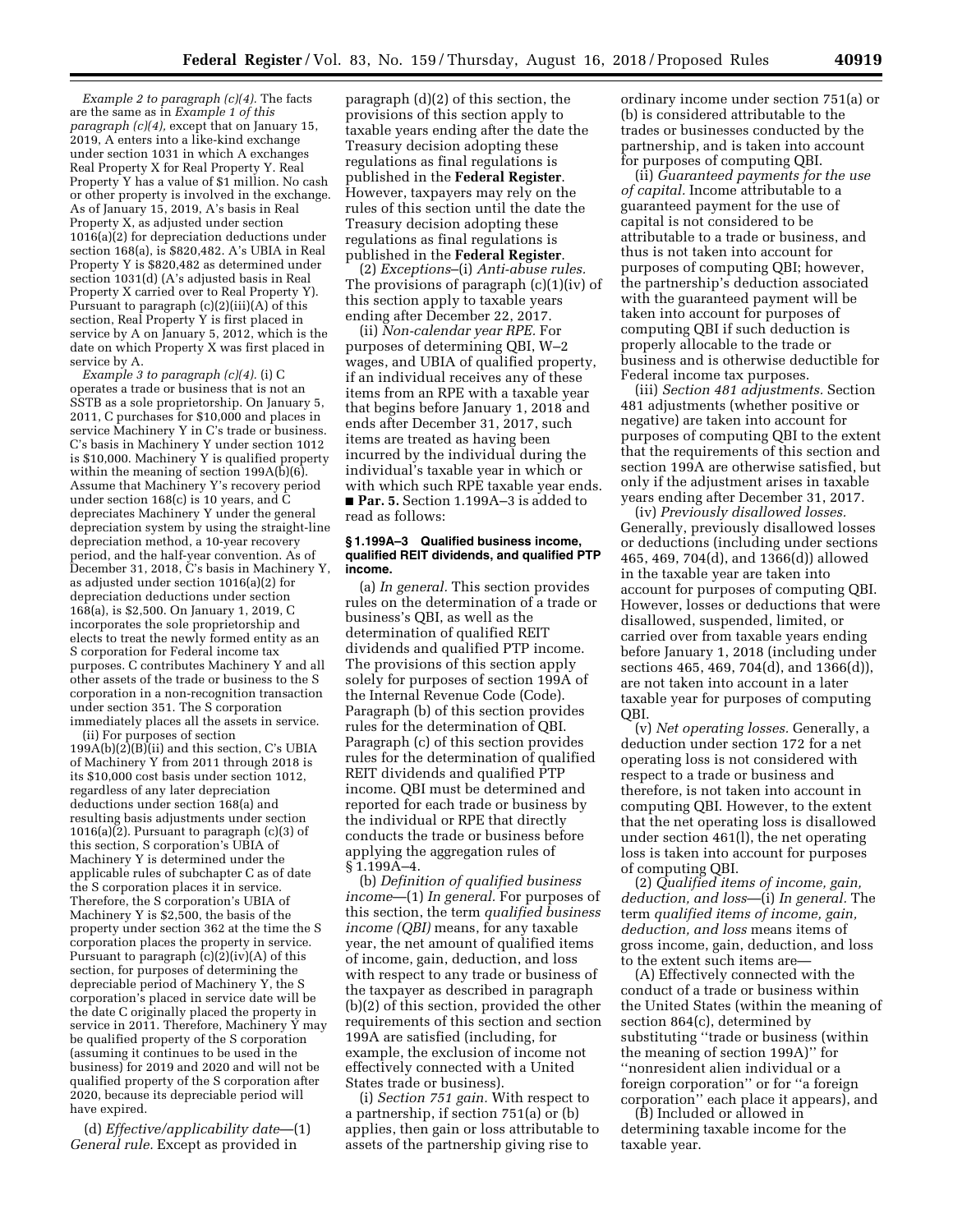(ii) *Items not taken into account.*  Notwithstanding paragraph (b)(2)(i) of this section and in accordance with section  $199A(c)(3)(B)$ , the following items are not taken into account as a qualified item of income, gain, deduction, or loss:

(A) Any item of short-term capital gain, short-term capital loss, long-term capital gain, long-term capital loss, including any item treated as one of such items, such as gains or losses under section 1231 which are treated as capital gains or losses.

(B) Any dividend, income equivalent to a dividend, or payment in lieu of dividends described in section 954(c)(1)(G). Any amount described in section 1385(a)(1) is not treated as described in this clause.

(C) Any interest income other than interest income which is properly allocable to a trade or business. For purposes of section 199A and this section, interest income attributable to an investment of working capital, reserves, or similar accounts is not properly allocable to a trade or business.

(D) Any item of gain or loss described in section  $954(c)(1)(C)$  (transactions in commodities) or section 954(c)(1)(D) (excess foreign currency gains) applied in each case by substituting ''trade or business'' for ''controlled foreign corporation.''

(E) Any item of income, gain, deduction, or loss taken into account under section 954(c)(1)(F) (income from notional principal contracts) determined without regard to section 954(c)(1)(F)(ii) and other than items attributable to notional principal contracts entered into in transactions qualifying under section 1221(a)(7).

(F) Any amount received from an annuity which is not received in connection with the trade or business.

(G) Any qualified REIT dividends as defined in paragraph (c)(2) of this section or qualified PTP income as defined in paragraph (c)(3) of this section.

(H) Reasonable compensation received by a shareholder from an S corporation. However, the S corporation's deduction for such reasonable compensation will reduce QBI if such deduction is properly allocable to the trade or business and is otherwise deductible for Federal income tax purposes.

(I) Any guaranteed payment described in section 707(c) received by a partner for services rendered with respect to the trade or business, regardless of whether the partner is an individual or an RPE. However, the partnership's deduction for such guaranteed payment will reduce QBI if such deduction is

properly allocable to the trade or business and is otherwise deductible for Federal income tax purposes.

(J) Any payment described in section 707(a) received by a partner for services rendered with respect to the trade or business, regardless of whether the partner is an individual or an RPE. However, the partnership's deduction for such payment will reduce QBI if such deduction is properly allocable to the trade or business and is otherwise deductible for Federal income tax purposes.

(3) *Commonwealth of Puerto Rico.* For the purposes of determining QBI, the term *United States* includes the Commonwealth of Puerto Rico in the case of any taxpayer with QBI for any taxable year from sources within the Commonwealth of Puerto Rico, if all of such receipts are taxable under section 1 for such taxable year. This paragraph only applies as provided in section  $199A(f)(1)(C)$ .

(4) *Wages.* Expenses for all wages paid (or incurred in the case of an accrual method taxpayer) must to be taken into account in computing QBI (if the requirements of this section and section 199A are satisfied) regardless of the application of the W–2 wage limitation described in § 1.199A-1(d) $(2)(iv)$ .

(5) *Allocation of items among directly-conducted trades or businesses*— If an individual or an RPE directly conducts multiple trades or businesses, and has items of QBI which are properly attributable to more than one trade or business, the individual or RPE must allocate those items among the several trades or businesses to which they are attributable using a reasonable method based on all the facts and circumstances. The individual or RPE may use a different reasonable method for different items of income, gain, deduction, and loss. The chosen reasonable method for each item must be consistently applied from one taxable year to another and must clearly reflect the income and expenses of each trade or business. The overall combination of methods must also be reasonable based on all facts and circumstances. The books and records maintained for a trade or business must be consistent with any allocations under this paragraph.

(c) *Qualified REIT Dividends and Qualified PTP Income*—(1) *In general.*  Qualified REIT dividends and qualified PTP income are the sum of qualified REIT dividends as defined in § 1.199A– 3(c)(2) earned directly or through an RPE and the net amount of qualified PTP income as defined in § 1.199A– 3(c)(3) earned directly or through an RPE.

(2) *Qualified REIT dividend*—(i) The term *qualified REIT dividend* means any dividend from a REIT received during the taxable year which—

(A) Is not a capital gain dividend, as defined in section 857(b)(3), and

(B) Is not qualified dividend income, as defined in section 1(h)(11).

(ii) A REIT dividend is not a qualified REIT dividend if the stock with respect to which it is received is held for fewer than 45 days, taking into account the principles of section 246(c)(3) and (4).

(3) *Qualified PTP income*—(i) *In general.* The term *qualified PTP income*  means the sum of—

(A) The net amount of such taxpayer's allocable share of income, gain, deduction, and loss from a PTP as defined in section 7704(b) that is not taxed as a corporation under section 7704(a), plus

(B) Any gain or loss attributable to assets of the PTP giving rise to ordinary income under section 751(a) or (b) that is considered attributable to the trades or businesses conducted by the partnership.

(ii) *Special rules.* The rules applicable to the determination of QBI described in paragraph (b) of this section also apply to the determination of a taxpayer's allocable share of income, gain, deduction, and loss from a PTP. An individual's allocable share of income from a PTP, and any section 751 gain or loss is qualified PTP income only to the extent the items meet the qualifications of section 199A and this section including the requirement that the item is included or allowed in determining taxable income for the taxable year, and the requirement that the item be effectively connected with the conduct of a trade or business within the United States. For example, if an individual owns an interest in a PTP, and for the taxable year is allocated a distributive share of net loss which is disallowed under the passive activity rules of section 469, such loss is not taken into account for purposes of section 199A. Furthermore, each PTP is required to determine its qualified PTP income for each trade or business and report that information to its owners as described in § 1.199A–6(b)(3).

(d) *Effective/applicability date*—(1) *General rule.* Except as provided in paragraph (d)(2) of this section, the provisions of this section apply to taxable years ending after the date the Treasury decision adopting these regulations as final regulations is published in the **Federal Register**. However, taxpayers may rely on the rules of this section until the date the Treasury decision adopting these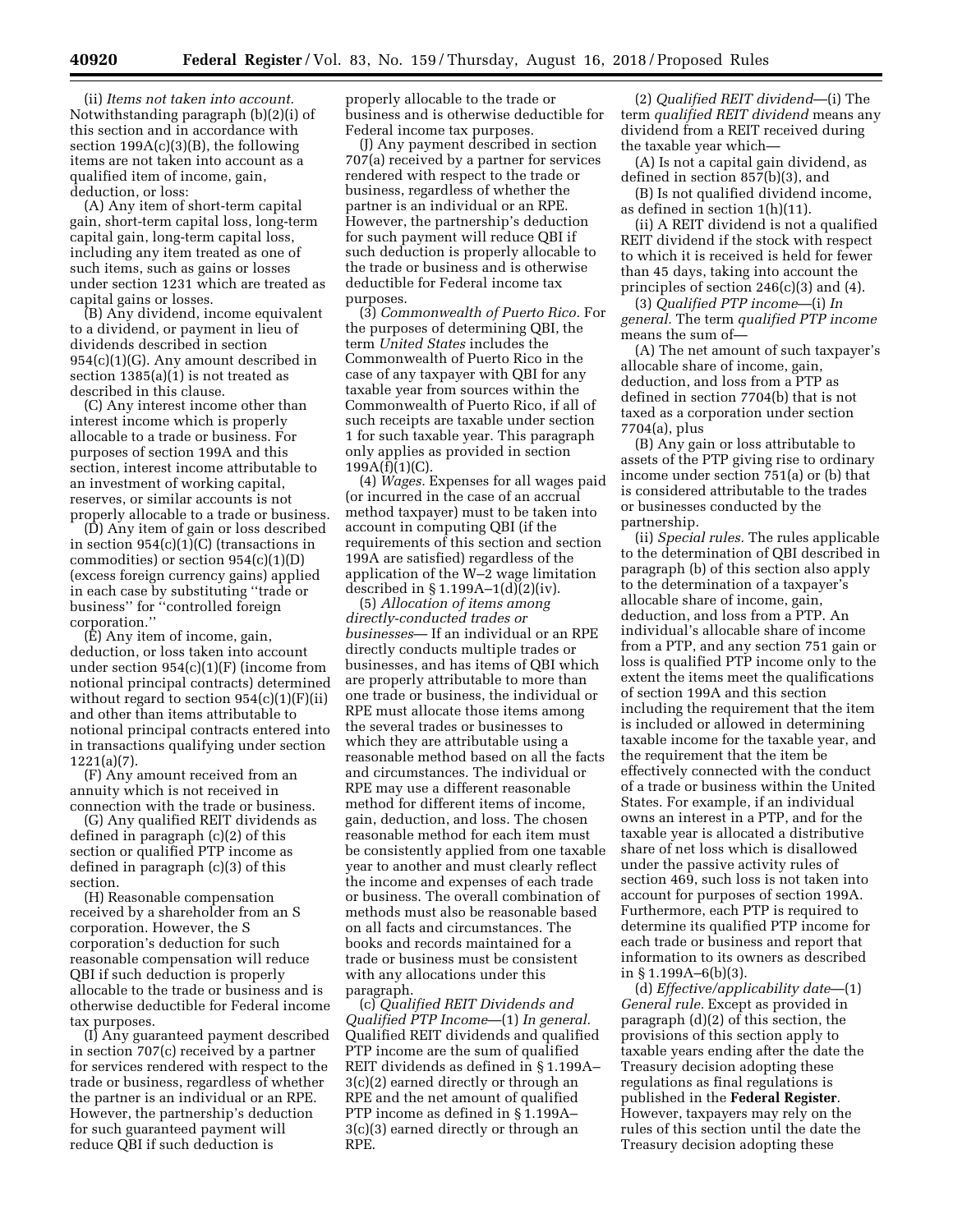regulations as final regulations is published in the **Federal Register**.

(2) *Exceptions*—(i) *Anti-abuse rules.*  The provisions of paragraph (c)(2)(ii) of this section apply to taxable years ending after December 22, 2017.

(ii) *Non-calendar year RPE.* For purposes of determining QBI, W–2 wages, and UBIA of qualified property, if an individual receives any of these items from an RPE with a taxable year that begins before January 1, 2018 and ends after December 31, 2017, such items are treated as having been incurred by the individual during the individual's taxable year in which or with which such RPE taxable year ends. ■ **Par. 6.** Section 1.199A–4 is added to read as follows:

# **§ 1.199A–4 Aggregation.**

(a) *Scope and purpose.* An individual or Relevant Passthrough Entity (RPE) may be engaged in more than one trade or business. Except as provided in this section, each trade or business is a separate trade or business for purposes of applying the limitations described in § 1.199A–1(d)(2)(iv). This section sets forth rules to allow individuals to aggregate trades or businesses, treating the aggregate as a single trade or business for purposes of applying the limitations described in § 1.199A– 1(d)(2)(iv). Trades or businesses may be aggregated only to the extent provided in this section, but aggregation by taxpayers is not required.

(b) *Aggregation rules*—(1) *General rule.* Except as provided in paragraph (b)(3) of this section, trades or businesses may be aggregated only if an individual can demonstrate that—

(i) The same person or group of persons, directly or indirectly, owns 50 percent or more of each trade or business to be aggregated, meaning in the case of such trades or businesses owned by an S corporation, 50 percent or more of the issued and outstanding shares of the corporation, or, in the case of such trades or businesses owned by a partnership, 50 percent or more of the capital or profits in the partnership;

(ii) The ownership described in paragraph (b)(1)(i) of this section exists for a majority of the taxable year in which the items attributable to each trade or business to be aggregated are included in income;

(iii) All of the items attributable to each trade or business to be aggregated are reported on returns with the same taxable year, not taking into account short taxable years;

(iv) None of the trades or businesses to be aggregated is a specified service trade or business (SSTB) as defined in § 1.199A–5; and

(v) The trades or businesses to be aggregated satisfy at least two of the following factors (based on all of the facts and circumstances):

(A) The trades or businesses provide products and services that are the same or customarily offered together.

(B) The trades or businesses share facilities or share significant centralized business elements, such as personnel, accounting, legal, manufacturing, purchasing, human resources, or information technology resources.

(C) The trades or businesses are operated in coordination with, or reliance upon, one or more of the businesses in the aggregated group (for example, supply chain interdependencies).

(2) *Operating rules.* An individual may aggregate trades or businesses operated directly and the individual's share of QBI, W–2 wages, and UBIA of qualified property from trades or businesses operated through RPEs. Multiple owners of an RPE need not aggregate in the same manner. For those trades or businesses directly operated by the individual, the individual computes QBI, W–2 wages, and UBIA of qualified property for each trade or business before applying these aggregation rules. If an individual aggregates multiple trades or businesses under paragraph (b)(1) of this section, the individual must combine the QBI, W–2 wages, and UBIA of qualified property for all aggregated trades or businesses for purposes of applying the W–2 wage and UBIA of qualified property limitations described in  $\S 1.199A-1(d)(2)(iv)$ .

(3) *Family attribution.* For purposes of determining ownership under paragraph (b)(1)(i) of this section an individual is considered as owning the interest in each trade or business owned, directly or indirectly, by or for—

(i) The individual's spouse (other than a spouse who is legally separated from the individual under a decree of divorce or separate maintenance), and

(ii) The individual's children, grandchildren, and parents.

(c) *Reporting and consistency*—(1) *In general.* Once an individual chooses to aggregate two or more trades or businesses, the individual must consistently report the aggregated trades or businesses in all subsequent taxable years. However, an individual may add a newly created or newly acquired (including through non-recognition transfers) trade or business to an existing aggregated trade or business if the requirements of paragraph (b)(1) of this section are satisfied. In a subsequent year, if there is a change in facts and circumstances such that an individual's prior aggregation of trades

or businesses no longer qualifies for aggregation under the rules of this section, then the trades or businesses will no longer be aggregated within the meaning of this section, and the individual must reapply the rules in paragraph (b)(1) of this section to determine a new permissible aggregation (if any).

(2) *Individual disclosure*—(i) *Required annual disclosure.* For each taxable year, individuals must attach a statement to their returns identifying each trade or business aggregated under paragraph (b)(1) of this section. The statement must contain—

(A) A description of each trade or business;

(B) The name and EIN of each entity in which a trade or business is operated;

(C) Information identifying any trade or business that was formed, ceased operations, was acquired, or was disposed of during the taxable year; and

(D) Such other information as the Commissioner may require in forms, instructions, or other published guidance.

(ii) *Failure to disclose.* If an individual fails to attach the statement required in paragraph (c)(2)(i) of this section, the Commissioner may disaggregate the individual's trades or businesses.

(d) *Examples.* The following examples illustrate the principles of this section. For purposes of these examples, assume the taxpayer is a United States citizen, all individuals and RPEs use a calendar taxable year, there are no ownership changes during the taxable year, all trades or businesses satisfy the requirements under section 162, all tax items are effectively connected to a trade or business within the United States within the meaning of section 864(c), and none of the trades or businesses is an SSTB within the meaning of § 1.199A–5. Except as otherwise specified, a single letter denotes an individual taxpayer.

*Example 1 to paragraph (d).* (i) *Facts.* A wholly owns and operates a catering business and a restaurant through separate disregarded entities. The catering business and the restaurant share centralized purchasing to obtain volume discounts and a centralized accounting office that performs all of the bookkeeping, tracks and issues statements on all of the receivables, and prepares the payroll for each business. A maintains a website and print advertising materials that reference both the catering business and the restaurant. A uses the restaurant kitchen to prepare food for the catering business. The catering business employs its own staff and owns equipment and trucks that are not used or associated with the restaurant.

(ii) *Analysis.* Because the restaurant and catering business are held in disregarded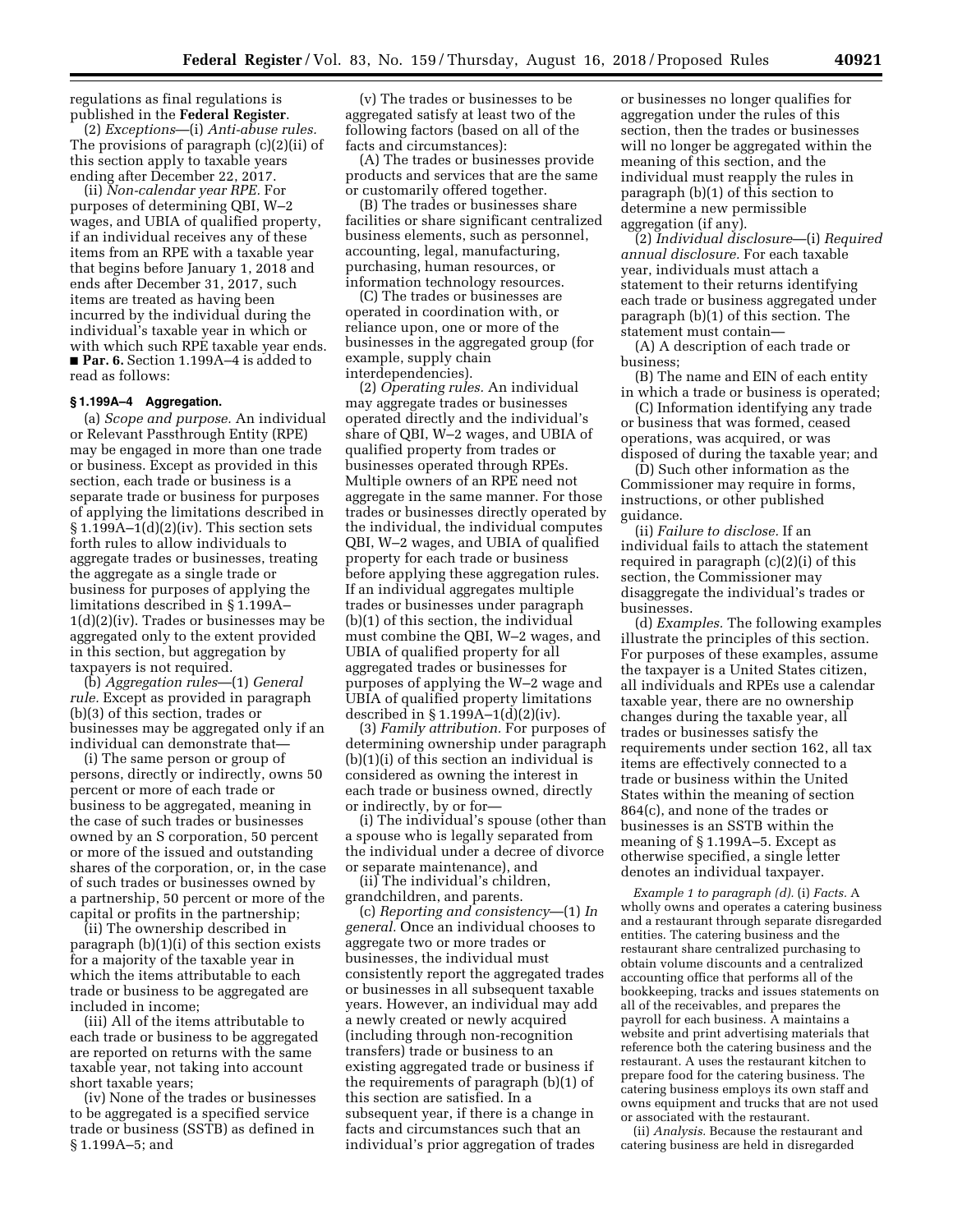entities, A will be treated as operating each of these businesses directly and thereby satisfies paragraph (b)(1)(i) of this section. Under paragraph  $(b)(1)(v)$  of this section, A satisfies the following factors: Paragraph  $(b)(1)(v)(A)$  is met as both businesses offer prepared food to customers; and paragraph  $(b)(1)(v)(B)$  of this section is met because the two businesses share the same kitchen facilities in addition to centralized purchasing, marketing, and accounting. Having satisfied paragraph (b)(1)(i) through(v) of this section, A may treat the catering business and the restaurant as a single trade or business for purposes of applying § 199A–1(d).

*Example 2 to paragraph (d).* (i) *Facts.*  Assume the same facts as in *Example 1 of this paragraph,* but the catering and restaurant businesses are owned in separate partnerships and A, B, C, and D each own a 25% interest in the capital and profits of each of the two partnerships. A, B, C, and D are unrelated.

(ii) *Analysis.* Because under paragraph (b)(1)(i) of this section A, B, C, and D together own more than 50% of the capital and profits in each of the two partnerships, they may each treat the catering business and the restaurant as a single trade or business for purposes of applying § 1.199A–1(d).

*Example 3 to paragraph (d).* (i) *Facts.* W owns a 75% interest in S1, an S corporation, and a 75% interest in the capital and profits of PRS, a partnership. S1 manufactures clothing and PRS is a retail pet food store. W manages S1 and PRS.

(ii) *Analysis.* W owns more than 50% of the stock of S1 and more than 50% of the capital and profits of PRS thereby satisfying paragraph (b)(1)(i) of this section. Although W manages both S1 and PRS, W is not able to satisfy the requirements of paragraph  $(b)(1)(v)$  of this section as the two businesses do not provide goods or services that are the same or customarily offered together; there are no significant centralized business elements; and no facts indicate that the businesses are operated in coordination with, or reliance upon, one another. W must treat S1 and PRS as separate trades or businesses for purposes of applying § 1.199A–1(d).

*Example 4 to paragraph (d).* (i) *Facts.* E owns a 60% interest in the capital and profits of each of four partnerships (PRS1, PRS2, PRS3, and PRS4). Each partnership operates a hardware store. A team of executives oversees the operations of all four of the businesses and controls the policy decisions involving the business as a whole. Human resources and accounting are centralized for the four businesses. E reports PRS1, PRS3, and PRS4 as an aggregated trade or business under paragraph (b)(1) of this section and reports PRS2 as a separate trade or business. Only PRS2 generates a net taxable loss.

(ii) *Analysis.* E owns more than 50% of the capital and profits of each partnership thereby satisfying paragraph (b)(1)(i) of this section. Under paragraph (b)(1)(v) of this section, the following factors are satisfied: Paragraph  $(b)(1)(v)(A)$  of this section because each partnership operates a hardware store; and paragraph  $(b)(1)(v)(B)$  of this section because the businesses share accounting and human resource functions. E's decision to

aggregate only PRS1, PRS3, and PRS4 into a single trade or business for purposes of applying § 1.199A–1(d) is permissible. The loss from PRS2 will be netted against the aggregate profits of PRS1, PRS3 and PRS4 pursuant to § 1.199A–1(d)(2)(iii).

*Example 5 to paragraph (d).* (i) *Facts.*  Assume the same facts as *Example 4 of this paragraph,* and that F owns a 10% interest in the capital and profits of PRS1, PRS2, PRS3, and PRS4.

(ii) *Analysis.* Because under paragraph  $(b)(1)(i)$  of this section E owns more than 50% of the capital and profits in the four partnerships, F may aggregate PRS 1, PRS2, PRS3, and PRS4 as a single trade or business for purposes of applying § 1.199A–1(d), provided that F can demonstrate that the ownership test is met by E.

*Example 6 to paragraph (d).* (i) *Facts.* D owns 75% of the stock of S1, S2, and S3, each of which is an S corporation. Each S corporation operates a grocery store in a separate state. S1 and S2 share centralized purchasing functions to obtain volume discounts and a centralized accounting office that performs all of the bookkeeping, tracks and issues statements on all of the receivables, and prepares the payroll for each business. S3 is operated independently from the other businesses.

(ii) *Analysis.* D owns more than 50% of the stock of each S corporation thereby satisfying paragraph (b)(1)(i) of this section. Under paragraph  $(b)(1)(v)$  of this section, the grocery stores satisfy paragraph  $(b)(1)(v)(A)$  of this section because they are in the same trade or business. Only S1 and S2 satisfy paragraph  $(b)(1)(v)(B)$  of this section because of their centralized purchasing and accounting offices. D is only able to show that the requirements of paragraph  $(b)(1)(v)(B)$  of this section are satisfied for S1 and S2; therefore, D only may aggregate S1 and S2 into a single trade or business for purposes of § 1.199A– 1(d). D must report S3 as a separate trade or business for purposes of applying § 1.199A– 1(d).

*Example 7 to paragraph (d).* (i) *Facts.*  Assume the same facts as *Example 6 of this paragraph* except each store is independently operated and S1 and S2 do not have centralized purchasing or accounting functions.

(ii) *Analysis.* Although the stores provide the same products and services within the meaning of paragraph  $(b)(1)(v)(A)$  of this section, D cannot show that another factor under paragraph  $(b)(1)(v)$  of this section is present. Therefore, D must report S1, S2, and S3 as separate trades or businesses for purposes of applying § 1.199A–1(d).

*Example 8 to paragraph (d).* (i) *Facts.* G owns 80% of the stock in S1, an S corporation and 80% of the capital and profits in LLC1 and LLC2, each of which is a partnership for Federal tax purposes. LLC1 manufactures and supplies all of the widgets sold by LLC2. LLC2 operates a retail store that sells LLC1's widgets. S1 owns the real property leased to LLC1 and LLC2 for use by the factory and retail store. The entities share common advertising and management.

(ii) *Analysis.* G owns more than 50% of the stock of S1 and more than 50% of the capital and profits in LLC1 and LLC2 thus satisfying

paragraph (b)(1)(i) of this section. LLC1, LLC2, and S1 share significant centralized business elements and are operated in coordination with, or in reliance upon, one or more of the businesses in the aggregated group. G can treat the business operations of LLC1 and LLC2 as a single trade or business for purposes of applying § 1.199A–1(d). S1 is eligible to be included in the aggregated group because it leases property to a trade or business within the aggregated trade or business as described in § 1.199A–1(b)(13) and meets the requirements of paragraph (b)(1) of this section.

*Example 9 to paragraph (d).* (i) *Facts.*  Same facts as *Example 8 of this paragraph,*  except G owns 80% of the stock in S1 and 20% of the capital and profits in each of LLC1 and LLC2. B, G's son, owns a majority interest in LLC2, and M, G's mother, owns a majority interest in LLC1. B does not own an interest in S1 or LLC1, and M does not own an interest in S1 or LLC2.

(ii) *Analysis.* Under the rules in paragraph (b)(3) of this section, B and M's interest in LLC2 and LLC1, respectively, are attributable to G and G is treated as owning a majority interest in LLC2 and LLC; G thus satisfies paragraph (b)(1)(i) of this section. G may aggregate his interests in LLC1, LLC2, and S1 as a single trade or business for purposes of applying § 1.199A–1(d). Under paragraph  $(b)(3)$  of this section, S1 is eligible to be included in the aggregated group because it leases property to a trade or business within the aggregated trade or business as described in § 1.199A–1(b)(13) and meets the requirements of paragraph (b)(1) of this section.

*Example 10 to paragraph (d).* (i) *Facts.* F owns a 75% interest and G owns a 5% interest in the capital and profits of five partnerships (PRS1-PRS5). H owns a 10% interest in the capital and profits of PRS1 and PRS2. Each partnership operates a restaurant and each restaurant separately constitutes a trade or business for purposes of section 162. G is the executive chef of all of the restaurants and as such he creates the menus and orders the food supplies.

(ii) *Analysis.* F owns more than 50% of capital and profits in the partnerships thereby satisfying paragraph (b)(1)(i) of this section. Under paragraph  $(b)(1)(v)$  of this section, the restaurants satisfy paragraph  $(b)(1)(v)(A)$  of this section because they are in the same trade or business, and paragraph  $(b)(1)(v)(B)$  of this section is satisfied as G is the executive chef of all of the restaurants and the businesses share a centralized function for ordering food and supplies. F can show the requirements under paragraph (b)(1) of this section are satisfied as to all of the restaurants. Because F owns a majority interest in each of the partnerships, G can demonstrate that paragraph  $(b)(1)(i)$  of this section is satisfied. G can also aggregate all five restaurants into a single trade or business for purposes of applying  $\bar{\S}$  1.199A–1(d). H, however, only owns an interest in PRS1 and PRS2. Like G, H satisfies paragraph (b)(1)(i) of this section because F owns a majority interest. H can, therefore, aggregate PRS1 and PRS2 into a single trade or business for purposes of applying § 1.199A–1(d).

*Example 11 to paragraph (d).* (i) *Facts.* H, J, K, and L own interests in PRS1 and PRS2,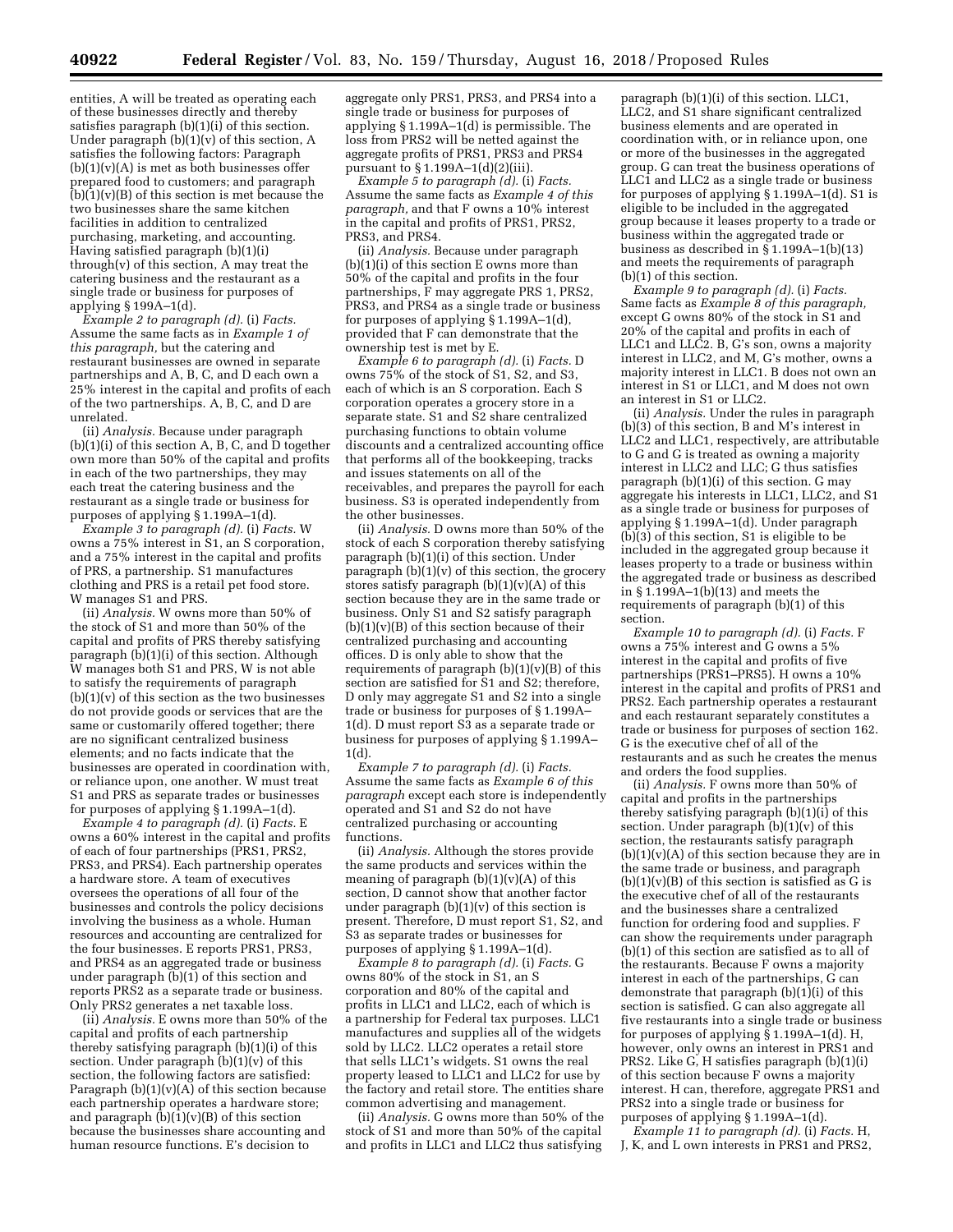each a partnership, and S1 and S2, each an S corporation. H, J, K and L also own interests in C, an entity taxable as a C corporation. H owns 30%, J owns 20%, K owns 5%, L owns 45% of each of the five entities. All of the entities satisfy 2 of the 3 factors under paragraph  $(b)(1)(v)$  of this section. For purposes of section 199A the taxpayers report the following aggregated trades or businesses: H aggregates PRS1 and S1 together and aggregates PRS2 and S2 together; J aggregates PRS1, S1 and S2 together and reports PRS2 separately; K aggregates PRS1 and PRS2 together and aggregates S1 and S2 together; and L aggregates S1, S2, and PRS2 together and reports PRS1 separately. C cannot be aggregated.

(ii) *Analysis.* Under paragraph (b)(1)(i) of this section, because  $H$ , J, and K together own a majority interest in PRS1, PRS2, S1, and S2, H, J, K, and L are permitted to aggregate under paragraph (b)(1). Further, the aggregations reported by the taxpayers are permitted, but not required for each of H, J, K, and L. C's income is not eligible for the section 199A deduction and it cannot be aggregated for purposes of applying § 1.199A–1(d).

*Example 12 to paragraph (d).* (i) *Facts.* L owns 60% of the profits and capital interests in PRS1, a partnership, a business that sells non-food items to grocery stores. L also owns 55% of the profits and capital interests in PRS2, a partnership, which owns and operates a distribution trucking business. The predominant portion of PRS2's business is transporting goods for PRS1.

(ii) *Analysis.* L is able to meet (b)(1)(i) as the majority owner of PRS1 and PRS2. Under paragraph  $(b)(1)(v)$  of this section, L is only able to show the operations of PRS1 and PRS2 are operated in reliance of one another under paragraph  $(b)(1)(v)(C)$  of this section. For purposes of applying § 1.199A–1(d), L must treat PRS1 and PRS2 as separate trades or businesses.

*Example 13 to paragraph (d).* (i) *Facts.* C owns a majority interest in a sailboat racing team and also owns an interest in PRS1 which operates a marina. PRS1 is a trade or business under section 162, but the sailboat racing team is not a trade or business within the meaning of section 162.

(ii) *Analysis.* C has only one trade or business for purposes of section 199A and, therefore, cannot aggregate the interest in the racing team with PRS1 under paragraph (b)(1) of this section.

*Example 14 to paragraph (d).* (i) *Facts.*  Trust wholly owns LLC1, LLC2, and LLC3. LLC1 operates a trucking company that delivers lumber and other supplies sold by LLC2. LLC2 operates a lumber yard and supplies LLC3 with building materials. LLC3 operates a construction business. LLC1, LLC2, and LLC3 have a centralized human resources department, payroll, and accounting department.

(ii) *Analysis.* Because Trust owns 100% of the interests in LLC1, LLC2, and LLC3, Trust satisfies paragraph (b)(1)(i) of this section. Trust can also show that it satisfies paragraph  $(b)(1)(v)(B)$  of this section as the trades or businesses have a centralized human resources department, payroll, and

accounting department. Trust also can show is meets paragraph  $(b)(1)(v)(C)$  of this section as the trades or businesses are operated in coordination, or reliance upon, one or more in the aggregated group. Trust can aggregate LLC1, LLC2, and LLC3 for purposes of applying § 1.199A–1(d).

(e) *Effective/applicability date*—(1) *General rule.* Except as provided in paragraph (e)(2) of this section, the provisions of this section apply to taxable years ending after the date the Treasury decision adopting these regulations as final regulations is published in the **Federal Register**. However, taxpayers may rely on the rules of this section until the date the Treasury decision adopting these regulations as final regulations is published in the **Federal Register**.

(2) *Exception for non-calendar year RPE.* For purposes of determining QBI, W–2 wages, and UBIA of qualified property, if an individual receives any of these items from an RPE with a taxable year that begins before January 1, 2018 and ends after December 31, 2017, such items are treated as having been incurred by the individual during the individual's taxable year in which or with which such RPE taxable year ends. ■ Par. 7. Section 1.199A-5 is added to read as follows:

### **§ 1.199A–5 Specified service trades or businesses and the trade or business of performing services as an employee.**

(a) *Scope and Effect*—(1) *Scope.* This section provides guidance on specified service trades or businesses (SSTBs) and the trade or business of performing services as an employee. This paragraph (a) describes the effect of being an SSTB or the trade or business of performing services as an employee. Paragraph (b) of this section provides definitional guidance on SSTBs. Paragraph (c) of this section provides special rules related to SSTBs. Paragraph (d) of this section provides guidance on the trade or business of performing services as an employee. The provisions of this section apply solely for purposes of section 199A of the Internal Revenue Code (Code).

(2) *Effect of being an SSTB.* If a trade or business is an SSTB, no QBI, W–2 wages, or UBIA of qualified property from the SSTB may be taken into account by any individual whose taxable income exceeds the phase-in range as defined in § 1.199A–1(b)(3), even if the item is derived from an activity that is not itself a specified service activity. If a trade or business conducted by a relevant passthrough entity (RPE) is an SSTB, this limitation applies to any direct or indirect individual owners of the business,

regardless of whether the owner is passive or participated in any specified service activity. However, the SSTB limitation does not apply to individuals with taxable income below the threshold amount as defined in § 1.199A–1(b)(11). A phase-in rule, provided in § 1.199A–1(d)(2), applies to individuals with taxable income within the phase-in range, allowing them to take into account a certain ''applicable percentage'' of QBI, W–2 wages, and UBIA of qualified property from an SSTB. A direct or indirect owner of a trade or business engaged in the performance of a specified service is engaged in the performance of the specified service for purposes of section 199A and this section, regardless of whether the owner is passive or participated in the specified service activity.

(3) *Trade or business of performing services as an employee.* The trade or business of performing services as an employee is not a trade or business for purposes of section 199A and the regulations thereunder. Therefore, no items of income, gain, loss, or deduction from the trade or business of performing services as an employee constitute QBI within the meaning of section 199A and § 1.199A–3. No taxpayer may claim a section 199A deduction for wage income, regardless of the amount of taxable income.

(b) *Definition of specified service trade or business.* Except as provided in paragraph (c)(1) of this section, the term *specified service trade or business (SSTB)* means any of the following:

(1) *Listed SSTBs.* Any trade or business involving the performance of services in one or more of the following fields:

- (i) Health as described in paragraph (b)(2)(ii) of this section;
- (ii) Law as described in paragraph (b)(2)(iii) of this section;
- (iii) Accounting as described in paragraph (b)(2)(iv) of this section;
- (iv) Actuarial science as described in paragraph  $(b)(2)(v)$  of this section;
- (v) Performing arts as described in paragraph (b)(2)(vi) of this section;
- (vi) Consulting as described in paragraph  $(b)(2)(\tilde{v}$ ii) of this section;
- (vii) Athletics as described in paragraph (b)(2)(viii) of this section;
- (viii) Financial services as described in paragraph (b)(2)(ix) of this section;
- (ix) Brokerage services as described in paragraph  $(b)(2)(x)$  of this section;

(x) Investing and investment management as described in paragraph (b)(2)(xi) of this section;

(xi) Trading as described in paragraph (b)(2)(xii) of this section;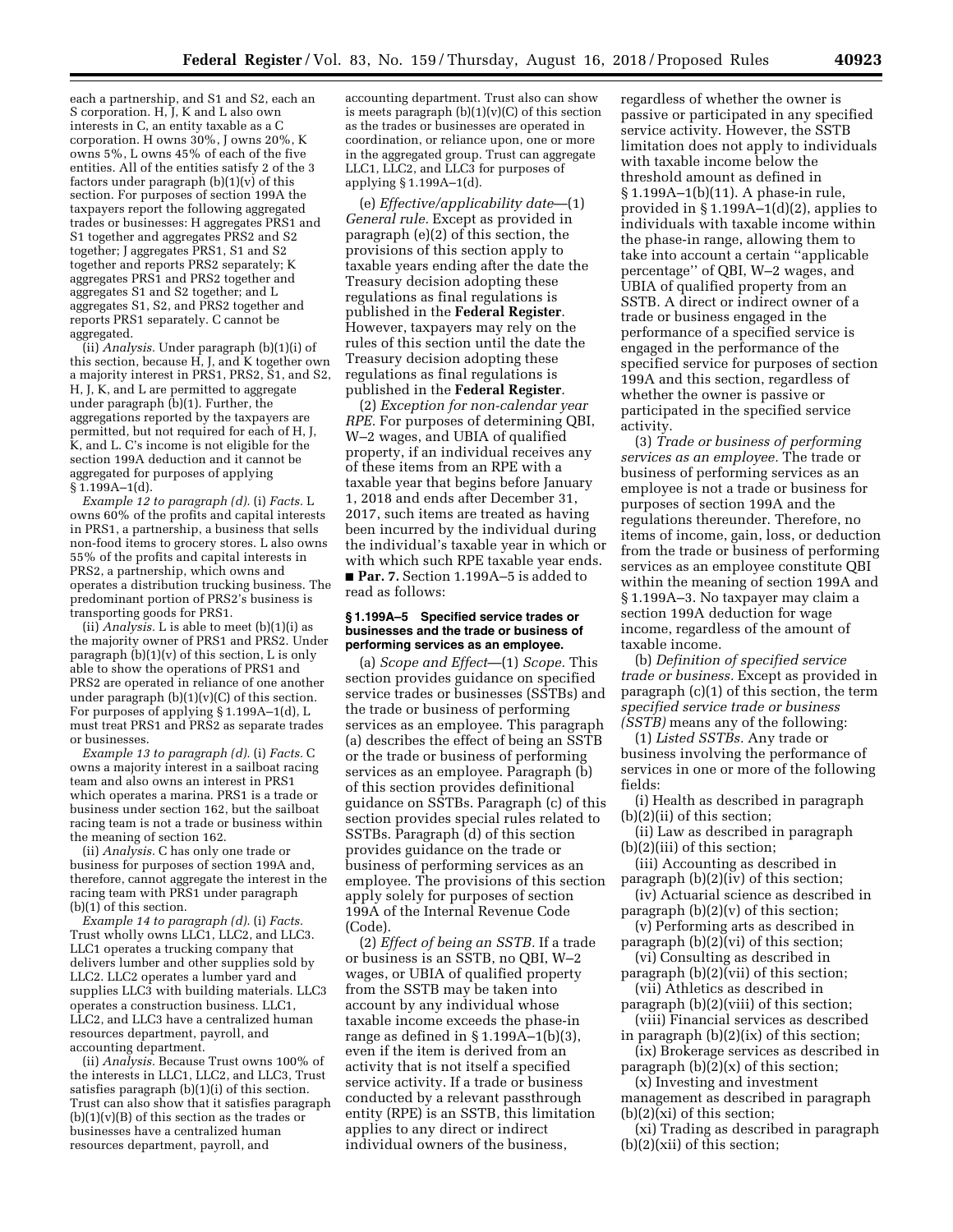(xii) Dealing in securities (as defined in section 475(c)(2)), partnership interests, or commodities (as defined in section 475(e)(2)) as described in paragraph (b)(2)(xiii) of this section; or

(xiii) Any trade or business where the principal asset of such trade or business is the reputation or skill of one or more of its employees or owners as defined in paragraph (b)(2)(xiv) of this section.

(2) *Additional rules for applying section 199A(d)(2) and paragraph (b) of this section*—(i) *In general.* This paragraph (b)(2) provides additional rules for determining whether a business is an SSTB within the meaning of section 199A(d)(2) and paragraph (b) of this section only. The rules of this paragraph (b)(2) may not be taken into account for purposes of applying any provision of law or regulation other than section 199A and the regulations thereunder except to the extent such provision expressly refers to section 199A(d) or this section.

(ii) *Meaning of services performed in the field of health.* For purposes of section 199A(d)(2) and paragraph (b)(1)(i) of this section only, the *performance of services in the field of health* means the provision of medical services by individuals such as physicians, pharmacists, nurses, dentists, veterinarians, physical therapists, psychologists and other similar healthcare professionals performing services in their capacity as such who provide medical services directly to a patient (service recipient). The performance of services in the field of health does not include the provision of services not directly related to a medical services field, even though the services provided may purportedly relate to the health of the service recipient. For example, the performance of services in the field of health does not include the operation of health clubs or health spas that provide physical exercise or conditioning to their customers, payment processing, or the research, testing, and manufacture and/ or sales of pharmaceuticals or medical devices.

(iii) *Meaning of services performed in the field of law.* For purposes of section 199 $A(d)(2)$  and paragraph  $(b)(1)(ii)$  of this section only, the *performance of services in the field of law* means the performance of services by individuals such as lawyers, paralegals, legal arbitrators, mediators, and similar professionals performing services in their capacity as such. The performance of services in the field of law does not include the provision of services that do not require skills unique to the field of law, for example, the provision of services in the field of law does not

include the provision of services by printers, delivery services, or stenography services.

(iv) *Meaning of services performed in the field of accounting.* For purposes of section 199A(d)(2) and paragraph (b)(1)(iii) of this section only, the *performance of services in the field of accounting* means the provision of services by individuals such as accountants, enrolled agents, return preparers, financial auditors, and similar professionals performing services in their capacity as such.

(v) *Meaning of services performed in the field of actuarial science.* For purposes of section 199A(d)(2) and paragraph (b)(1)(iv) of this section only, the *performance of services in the field of actuarial science* means the provision of services by individuals such as actuaries and similar professionals performing services in their capacity as such.

(vi) *Meaning of services performed in the field of performing arts.* For purposes of section 199A(d)(2) and paragraph  $(b)(1)(v)$  of this section only, the *performance of services in the field of the performing arts* means the performance of services by individuals who participate in the creation of performing arts, such as actors, singers, musicians, entertainers, directors, and similar professionals performing services in their capacity as such. The performance of services in the field of performing arts does not include the provision of services that do not require skills unique to the creation of performing arts, such as the maintenance and operation of equipment or facilities for use in the performing arts. Similarly, the performance of services in the field of the performing arts does not include the provision of services by persons who broadcast or otherwise disseminate video or audio of performing arts to the public.

(vii) *Meaning of services performed in the field of consulting.* For purposes of section 199A(d)(2) and paragraph (b)(1)(vi) of this section only, the *performance of services in the field of consulting* means the provision of professional advice and counsel to clients to assist the client in achieving goals and solving problems. Consulting includes providing advice and counsel regarding advocacy with the intention of influencing decisions made by a government or governmental agency and all attempts to influence legislators and other government officials on behalf of a client by lobbyists and other similar professionals performing services in their capacity as such. The performance of services in the field of consulting

does not include the performance of services other than advice and counsel, such as sales or economically similar services or the provision of training and educational courses. For purposes of the preceding sentence, the determination of whether a person's services are sales or economically similar services will be based on all the facts and circumstances of that person's business. Such facts and circumstances include, for example, the manner in which the taxpayer is compensated for the services provided. Performance of services in the field of consulting does not include the performance of consulting services embedded in, or ancillary to, the sale of goods or performance of services on behalf of a trade or business that is otherwise not an SSTB (such as typical services provided by a building contractor) if there is no separate payment for the consulting services.

(viii) *Meaning of services performed in the field of athletics.* For purposes of section 199A(d)(2) and paragraph (b)(1)(vii) of this section only, the *performance of services in the field of athletics* means the performance of services by individuals who participate in athletic competition such as athletes, coaches, and team managers in sports such as baseball, basketball, football, soccer, hockey, martial arts, boxing, bowling, tennis, golf, skiing, snowboarding, track and field, billiards, and racing. The performance of services in the field of athletics does not include the provision of services that do not require skills unique to athletic competition, such as the maintenance and operation of equipment or facilities for use in athletic events. Similarly, the performance of services in the field of athletics does not include the provision of services by persons who broadcast or otherwise disseminate video or audio of athletic events to the public.

(ix) *Meaning of services performed in the field of financial services.* For purposes of section 199A(d)(2) and paragraph (b)(1)(viii) of this section only, the *performance of services in the field of financial services* means the provision of financial services to clients including managing wealth, advising clients with respect to finances, developing retirement plans, developing wealth transition plans, the provision of advisory and other similar services regarding valuations, mergers, acquisitions, dispositions, restructurings (including in title 11 or similar cases), and raising financial capital by underwriting, or acting as a client's agent in the issuance of securities and similar services. This includes services provided by financial advisors, investment bankers, wealth planners,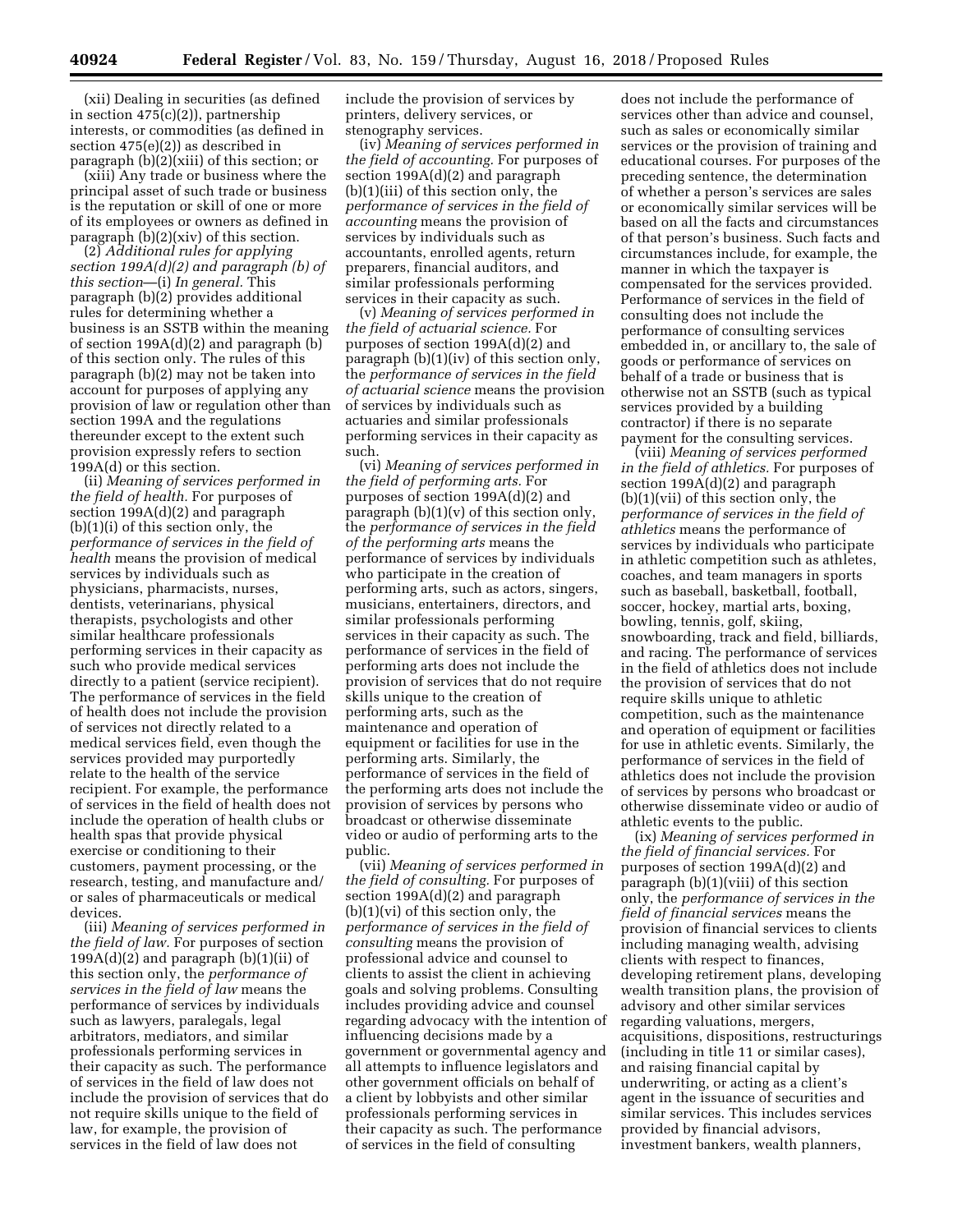and retirement advisors and other similar professionals performing services in their capacity as such.

(x) *Meaning of services performed in the field of brokerage services.* For purposes of section 199A(d)(2) and paragraph (b)(1)(ix) of this section only, the *performance of services in the field of brokerage services* includes services in which a person arranges transactions between a buyer and a seller with respect to securities (as defined in section  $475(c)(2)$  for a commission or fee. This includes services provided by stock brokers and other similar professionals, but does not include services provided by real estate agents and brokers, or insurance agents and brokers.

(xi) *Meaning of the provision of services in investing and investment management.* For purposes of section 199A(d)(2) and paragraph  $(b)(1)(x)$  of this section only, the *performance of services that consist of investing and investment management* refers to a trade or business involving the receipt of fees for providing investing, asset management, or investment management services, including providing advice with respect to buying and selling investments. The performance of services of investing and investment management does not include directly managing real property.

(xii) *Meaning of the provision of services in trading.* For purposes of section 199A(d)(2) and paragraph  $(b)(1)(xi)$  of this section only, the *performance of services that consist of trading* means a trade or business of trading in securities (as defined in section 475(c)(2)), commodities (as defined in section 475(e)(2)), or partnership interests. Whether a person is a trader in securities, commodities, or partnership interests is determined by taking into account all relevant facts and circumstances, including the source and type of profit that is associated with engaging in the activity regardless of whether that person trades for the person's own account, for the account of others, or any combination thereof. A taxpayer, such as a manufacturer or a farmer, who engages in hedging transactions as part of their trade or business of manufacturing or farming is not considered to be engaged in the trade or business of trading commodities.

(xiii) *Meaning of the provision of services in dealing*—(A) *Dealing in securities.* For purposes of section  $199A(d)(2)$  and paragraph  $(b)(1)(xii)$  of this section only, *the performance of services that consist of dealing in securities (as defined in section 475(c)(2))* means regularly purchasing

securities from and selling securities to customers in the ordinary course of a trade or business or regularly offering to enter into, assume, offset, assign, or otherwise terminate positions in securities with customers in the ordinary course of a trade or business. For purposes of the preceding sentence, however, a taxpayer that regularly originates loans in the ordinary course of a trade or business of making loans but engages in no more than negligible sales of the loans is not dealing in securities for purposes of section 199A(d)(2) and this section. See § 1.475(c)–1(c)(2) and (4) for the definition of negligible sales.

(B) *Dealing in commodities.* For purposes of section 199A(d)(2) and paragraph (b)(1)(xii) of this section only, *the performance of services that consist of dealing in commodities (as defined in section 475(e)(2))* means regularly purchasing commodities from and selling commodities to customers in the ordinary course of a trade or business or regularly offering to enter into, assume, offset, assign, or otherwise terminate positions in commodities with customers in the ordinary course of a trade or business.

(C) *Dealing in partnership interests.*  For purposes of section 199A(d)(2) and paragraph (b)(1)(xii) of this section only, the performance of services that consist of dealing in partnership interests means regularly purchasing partnership interests from and selling partnership interests to customers in the ordinary course of a trade or business or regularly offering to enter into, assume, offset, assign, or otherwise terminate positions in partnership interests with customers in the ordinary course of a trade or business.

(xiv) *Meaning of trade or business where the principal asset of such trade or business is the reputation or skill of one or more employees or owners.* For purposes of section 199A(d)(2) and paragraph (b)(1)(xiii) of this section only, the term *any trade or business where the principal asset of such trade or business is the reputation or skill of one or more of its employees or owners*  means any trade or business that consists of any of the following (or any combination thereof):

(A) A trade or business in which a person receives fees, compensation, or other income for endorsing products or services,

(B) A trade or business in which a person licenses or receives fees, compensation or other income for the use of an individual's image, likeness, name, signature, voice, trademark, or any other symbols associated with the individual's identity,

(C) Receiving fees, compensation, or other income for appearing at an event or on radio, television, or another media format.

(D) For purposes of paragraph  $(b)(2)(xiv)(A)$  through  $(C)$  of this section, the term *fees, compensation, or other income* includes the receipt of a partnership interest and the corresponding distributive share of income, deduction, gain or loss from the partnership, or the receipt of stock of an S corporation and the corresponding income, deduction, gain or loss from the S corporation stock.

(3) *Examples.* The following examples illustrate the rules in paragraphs (a) and (b) of this section. The examples do not address all types of services that may or may not qualify as specified services. Unless otherwise provided, the individual in each example has taxable income in excess of the threshold amount.

*Example 1 to paragraph (b)(3).* A, a singer, records a song. A is paid a mechanical royalty when the song is licensed or streamed. A is also paid a performance royalty when the recorded song is played publicly. A is engaged in the performance of services in an SSTB in the field of performing arts within the meaning of paragraphs  $(b)(1)(v)$  and  $(b)(2)(vi)$  of this section. The royalties that A receives for the song are not eligible for a deduction under section 199A.

*Example 2 to paragraph (b)(3).* B is a partner in Partnership, which solely owns and operates a professional sports team. Partnership employs athletes and sells tickets to the public to attend games in which the sports team competes. Therefore, Partnership is engaged in the performance of services in an SSTB in the field of athletics within the meaning of paragraphs (b)(1)(vii) and (b)(2)(viii) of this section. B is a passive owner in Partnership and B does not provide any services with respect to Partnership or the sports team. However, because Partnership is engaged in an SSTB in the field of athletics, B's distributive share of the income, gain, loss, and deduction with respect to Partnership is not eligible for a deduction under section 199A.

*Example 3 to paragraph (b)(3).* C is in the business of providing services that assist unrelated entities in making their personnel structures more efficient. C studies its client's organization and structure and compares it to peers in its industry. C then makes recommendations and provides advice to its client regarding possible changes in the client's personnel structure, including the use of temporary workers. C is engaged in the performance of services in an SSTB in the field of consulting within the meaning of paragraphs  $(b)(1)(vi)$  and  $(b)(2)(vii)$  of this section.

*Example 4 to paragraph (b)(3).* D is in the business of licensing software to customers. D discusses and evaluates the customer's software needs with the customer. The taxpayer advises the customer on the particular software products it licenses. D is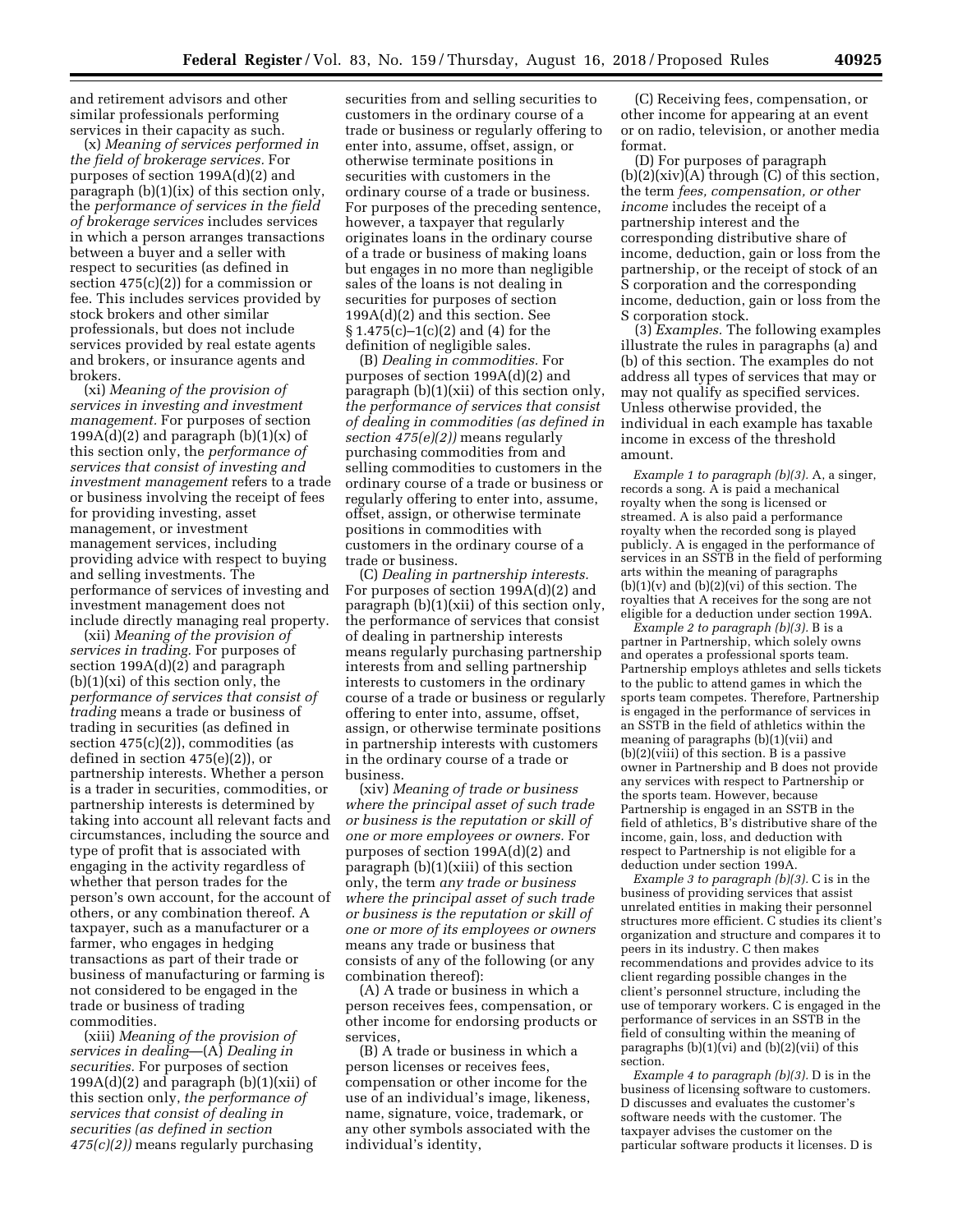paid a flat price for the software license. After the customer licenses the software, D helps to implement the software. D is engaged in the trade or business of licensing software and not engaged in an SSTB in the field of consulting within the meaning of paragraphs  $(b)(1)(vi)$  and  $(b)(2)(vii)$  of this section.

*Example 5 to paragraph (b)(3).* E is in the business of providing services to assist clients with their finances. E will study a particular client's financial situation, including, the client's present income, savings and investments, and anticipated future economic and financial needs. Based on this study, E will then assist the client in making decisions and plans regarding the client's financial activities. Such financial planning includes the design of a personal budget to assist the client in monitoring the client's financial situation, the adoption of investment strategies tailored to the client's needs, and other similar services. E is engaged in the performance of services in an SSTB in the field of financial services within the meaning of paragraphs (b)(1)(viii) and (b)(2)(ix) of this section.

*Example 6 to paragraph (b)(3).* F is in the business of executing transactions for customers involving various types of securities or commodities generally traded through organized exchanges or other similar networks. Customers place orders with F to trade securities or commodities based on the taxpayer's recommendations. F's compensation for its services typically is based on completion of the trade orders. F is engaged in an SSTB in the field of brokerage services within the meaning of paragraphs  $(b)(1)(ix)$  and  $(b)(2)(x)$  of this section.

*Example 7 to paragraph (b)(3).* G owns 100% of Corp, an S corporation, which operates a bicycle sales and repair business. Corp has 8 employees, including G. Half of Corp's net income is generated from sales of new and used bicycles and related goods, such as helmets, and bicycle-related equipment. The other half of Corp's net income is generated from bicycle repair services performed by G and Corp's other employees. Corp's assets consist of inventory, fixtures, bicycle repair equipment, and a leasehold on its retail location. Several of the employees and G have worked in the bicycle business for many years, and have acquired substantial skill and reputation in the field. Customers often consult with the employees on the best bicycle for purchase. G is in the business of sales and repairs of bicycles and is not engaged in an SSTB within the meaning of paragraphs (b)(1)(xiii) and (b)(2)(xiv) of this section.

*Example 8 to paragraph (b)(3).* H is a wellknown chef and the sole owner of multiple restaurants each of which is owned in a disregarded entity. Due to H's skill and reputation as a chef, H receives an endorsement fee of \$500,000 for the use of H's name on a line of cooking utensils and cookware. H is in the trade or business of being a chef and owning restaurants and such trade or business is not an SSTB. However, H is also in the trade or business of receiving endorsement income. H's trade or business consisting of the receipt of the endorsement fee for H's skill and/or reputation is an SSTB

within the meaning of paragraphs (b)(1)(xiii) and (b)(2)(xiv) of this section.

*Example 9 to paragraph (b)(3).* J is a wellknown actor. J entered into a partnership with Shoe Company, in which J contributed her likeness and the use of her name to the partnership in exchange for a 50% interest in the capital and profits of the partnership and a guaranteed payment. J's trade or business consisting of the receipt of the partnership interest and the corresponding distributive share with respect to the partnership interest for J's likeness and the use of her name is an SSTB within the meaning of paragraphs  $(b)(1)(xiii)$  and  $(b)(2)(xiv)$  of this section.

(c) *Special rules.* (1) *De minimis rule.*—(i) *Gross receipts of \$25 million or less.* For a trade or business with gross receipts of \$25 million dollars or less for the taxable year, a trade or business is not an SSTB if less than 10 percent of the gross receipts of the trade or business are attributable to the performance of services in a field described in paragraph (b) of this section. For purposes of determining whether this 10 percent test is satisfied, the performance of any activity incident to the actual performance of services in the field is considered the performance of services in that field.

(ii) *Gross receipts of greater than \$25 million.* For a trade or business with gross receipts of greater than \$25 million for the taxable year, the rules of paragraph  $(c)(1)(i)$  of this section are applied by substituting ''5 percent'' for "10 percent" each place it appears.

(2) *Services or property provided to an SSTB*—(i) *In general.* An SSTB includes any trade or business that provides 80 percent or more of its property or services to an SSTB if there is 50 percent or more common ownership of the trades or businesses.

(ii) *Less than substantially all of property or services provided.* If a trade or business provides less than 80 percent of its property or services to an SSTB within the meaning of this section and there is 50 percent or more common ownership of the trades or businesses, that portion of the trade or business of providing property or services to the 50 percent or more commonly-owned SSTB is treated as a part of the SSTB.

(iii) *50 percent or more common ownership.* For purposes of paragraphs  $(c)(2)(i)$  and  $(ii)$  of this section, 50 percent or more common ownership includes direct or indirect ownership by related parties within the meaning of sections 267(b) or 707(b).

*(iv) Example.* Law Firm is a partnership that provides legal services to clients, owns its own office building and employs its own administrative staff. Law Firm divides into three partnerships. Partnership 1 performs legal services to clients. Partnership 2 owns the office building and rents the entire

building to Partnership 1. Partnership 3 employs the administrative staff and through a contract with Partnership 1 provides administrative services to Partnership 1 in exchange for fees. All three of the partnerships are owned by the same people (the original owners of Law Firm). Because there is 50% or more common ownership of each of the three partnerships, Partnership 2 provides substantially all of its property to Partnership 1, and Partnership 3 provides substantially all of its services to Partnership 1, Partnerships 1, 2, and 3 will be treated as one SSTB under paragraph (a)(6) of this section.

(3) *Incidental to specified service trade or business*—(i) *In general.* If a trade or business (that would not otherwise be treated as an SSTB) has 50 percent or more common ownership with an SSTB, including related parties (within the meaning of sections 267(b) or 707(b)), and has shared expenses with the SSTB, including shared wage or overhead expenses, then such trade or business is treated as incidental to and, therefore, part of the SSTB within the meaning of this section if the gross receipts of the trade or business represents no more than 5 percent of the total combined gross receipts of the trade or business and the SSTB in a taxable year.

*(ii) Example.* A, a dermatologist, provides medical services to patients on a regular basis through Dermatology LLC, a disregarded entity owned by A. In addition to providing medical services, Dermatology LLC also sells skin care products to A's patients. The same employees and office space are used for the medical services and sale of skin care products. The gross receipts with respect to the skin care product sales do not exceed 5% of the gross receipts of Dermatology LLC. Accordingly, the sale of the skin care products is treated as incidental to A's SSTB of performing services in the field of health (within the meaning of paragraph (b)(1)(i) and (b)(2)(ii) of this section) and is treated under paragraph (c)(3) of this section as part of such SSTB.

(d) *Trade or business of performing services as an employee*—(1) *In general.*  The trade or business of performing services as an employee is not a trade or business for purposes of section 199A and the regulations thereunder. Therefore, no items of income, gain, loss, and deduction from the trade or business of performing services as an employee constitute QBI within the meaning of section 199A and § 1.199A– 3. Except as provided in paragraph (d)(3) of this section, income from the trade or business of performing services as an employee refers to all wages (within the meaning of section 3401(a)) and other income earned in a capacity as an employee, including payments described in  $\S 1.6041 - 2(a)(1)$  (other than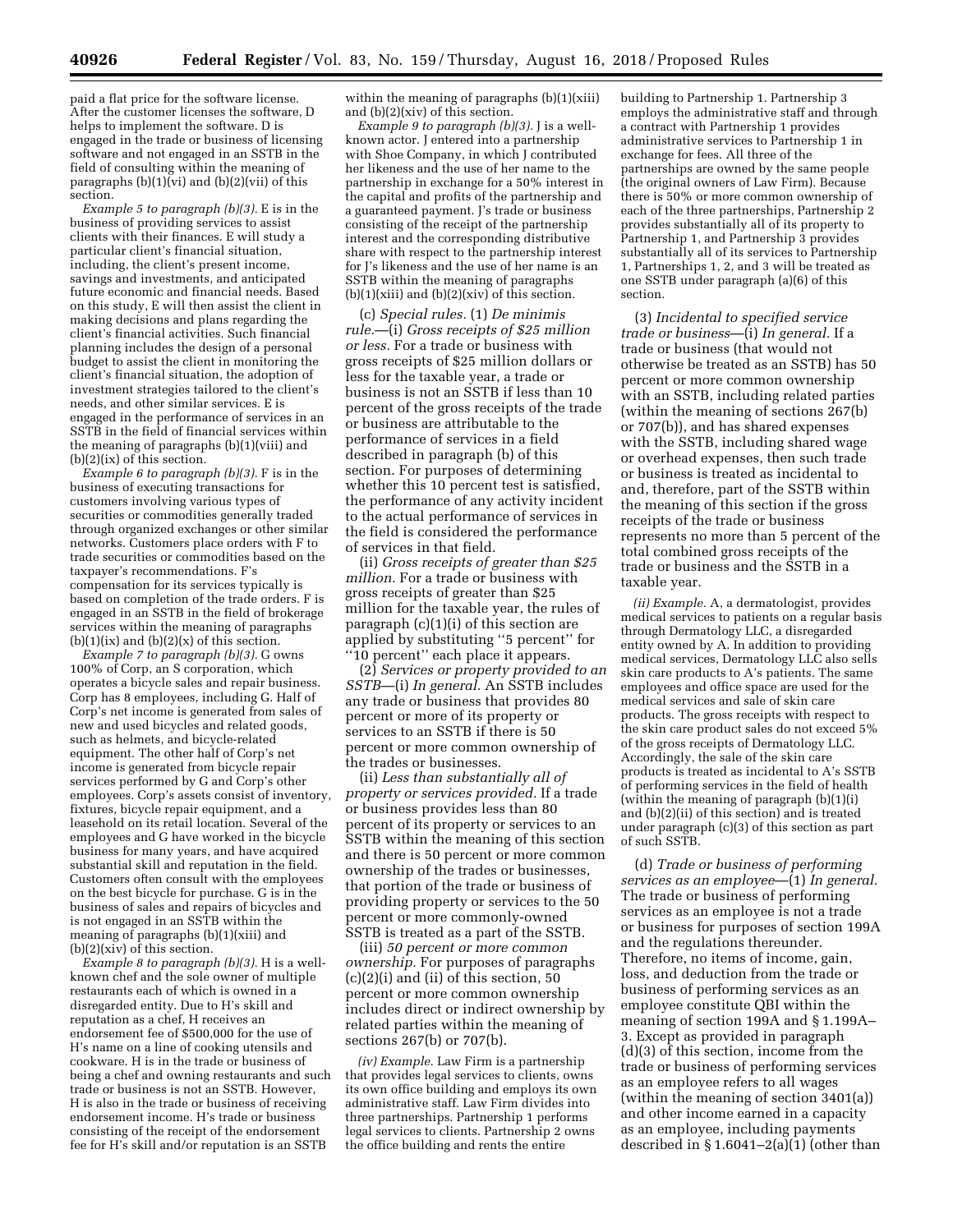payments to individuals described in section 3121(d)(3)) and § 1.6041–2(b)(1).

(2) *Employer's Federal employment tax classification of employee immaterial.* For purposes of determining whether wages are earned in a capacity as an employee as provided in paragraph (d)(1) of this section, the treatment of an employee by an employer as anything other than an employee for Federal employment tax purposes is immaterial. Thus, if a worker should be properly classified as an employee, it is of no consequence that the employee is treated as a nonemployee by the employer for Federal employment tax purposes.

(3) *Presumption that former employees are still employees*—(i) *Presumption.* Solely for purposes of section  $199A(d)(1)(B)$  and paragraph (d)(1) of this section, an individual that was properly treated as an employee for Federal employment tax purposes by the person to which he or she provided services and who is subsequently treated as other than an employee by such person with regard to the provision of substantially the same services directly or indirectly to the person (or a related person), is presumed to be in the trade or business of performing services as an employee with regard to such services. This presumption may be rebutted upon a showing by the individual that, under Federal tax law, regulations, and principles (including common-law employee classification rules), the individual is performing services in a capacity other than as an employee. This presumption applies regardless of whether the individual provides services directly or indirectly through an entity or entities.

(ii) *Examples.* The following examples illustrate the provision of paragraph (b)(3)(i) of this section. Unless otherwise provided, the individual in each example has taxable income in excess of the threshold amount.

*Example 1 to paragraph (d)(3).* A is employed by PRS, a partnership, as a fulltime employee and is treated as such for Federal employment tax purposes. A quits his job for PRS and enters into a contract with PRS under which A provides substantially the same services that A previously provided to PRS in A's capacity as an employee. Because A was treated as an employee for services he provided to PRS, and now is no longer treated as an employee with regard to such services, A is presumed (solely for purposes of section 199A(d)(1)(B) and paragraphs (a)(3) and (d) of this section) to be in the trade or business of performing services as an employee with regard to his services performed for PRS. Unless the presumption is rebutted with a showing that, under Federal tax law, regulations, and principles

(including the common-law employee classification rules), A is not an employee, any amounts paid by PRS to A with respect to such services will not be QBI for purposes of section 199A. The presumption would apply even if, instead of contracting directly with PRS, A formed a disregarded entity, or an S corporation, and the disregarded entity or the S corporation entered into the contract with PRS.

*Example 2 to paragraph (d)(3).* C is an attorney employed as an associate in a law firm (Law Firm 1) and was treated as such for Federal employment tax purposes. C and the other associates in Law Firm 1 have taxable income below the threshold amount. Law Firm 1 terminates its employment relationship with C and its other associates. C and the other former associates form a new partnership, Law Firm 2, which contracts to perform legal services for Law Firm 1. Therefore, in form, C is now a partner in Law Firm 2 which earns income from providing legal services to Law Firm 1. C continues to provide substantially the same legal services to Law Firm 1 and its clients. Because C was previously treated as an employee for services she provided to Law Firm 1, and now is no longer treated as an employee with regard to such services, C is presumed (solely for purposes of section  $199A(d)(1)(B)$  and paragraphs (a)(3) and (d) of this section) to be in the trade or business of performing services as an employee with respect to the services C provides to Law Firm 1 indirectly through Law Firm 2. Unless the presumption is rebutted with a showing that, under Federal tax law, regulations, and principles (including common-law employee classification rules), C's distributive share of Law Firm 2 income (including any guaranteed payments) will not be QBI for purposes of section 199A. The results in this example would not change if, instead of contracting with Law Firm 1, Law Firm 2 was instead admitted as a partner in Law Firm 1.

*Example 3 to paragraph (d)(3).* E is an engineer employed as a senior project engineer in an engineering firm, Engineering Firm. Engineering Firm is a partnership and structured such that after 10 years, senior project engineers are considered for partner if certain career milestones are met. After 10 years, E meets those career milestones and is admitted as a partner in Engineering Firm. As a partner in Engineering Firm, E shares in the net profits of Engineering Firm, and also otherwise satisfies the requirements under Federal tax law, regulations, and principles (including common-law employee classification rules) to be respected as a partner. E is presumed (solely for purposes of section  $199A(d)(1)(B)$  and paragraphs (a)(3) and (d) of this section) to be in the trade or business of performing services as an employee with respect to the services E provides to Engineering Firm. However, E is able to rebut the presumption by showing that E became a partner in Engineering Firm as a career milestone, shares in the overall net profits in Engineering Firm, and otherwise satisfies the requirements under Federal tax law, regulations, and principles (including common-law employee classification rules) to be respected as a partner.

(e) *Effective/applicability date*—(1) *General rule.* Except as provided in paragraph (e)(2) of this section, the provisions of this section apply to taxable years ending after the date the Treasury decision adopting these regulations as final regulations is published in the **Federal Register**. However, taxpayers may rely on the rules of this section until the date the Treasury decision adopting these regulations as final regulations is published in the **Federal Register**.

(2) *Exceptions*—(i) *Anti-abuse rules.*  The provisions of paragraphs (c)(2), (c)(3), and (d)(3) of this section apply to taxable years ending after December 22, 2017.

(ii) *Non-calendar year RPE.* For purposes of determining QBI, W–2 wages, and UBIA of qualified property, if an individual receives any of these items from an RPE with a taxable year that begins before January 1, 2018 and ends after December 31, 2017, such items are treated as having been incurred by the individual during the individual's taxable year in which or with which such RPE taxable year ends.

■ **Par. 8.** Section 1.199A–6 is added to read as follows:

### **§ 1.199A–6 Relevant passthrough entities (RPEs), publicly traded partnerships (PTPs), trusts, and estates.**

(a) *Overview.* This section provides special rules for RPEs, PTPs, trusts, and estates necessary for the computation of the section 199A deduction of their owners or beneficiaries. Paragraph (b) of this section provides computational and reporting rules for RPEs necessary for individuals who own interests in RPEs to calculate their section 199A deduction. Paragraph (c) of this section provides computational and reporting rules for PTPs necessary for individuals who own interests in PTPs to calculate their section 199A deduction. Paragraph (d) of this section provides computational and reporting rules for trusts (other than grantor trusts) and estates necessary for their beneficiaries to calculate their section 199A deduction.

(b) *Computational and reporting rules for RPEs*—(1) *In general.* An RPE must determine and report information attributable to any trades or businesses it is engaged in necessary for its owners to determine their section 199A deduction.

(2) *Computational rules.* Using the following four rules, an RPE must determine the items necessary for individuals who own interests in the RPE to calculate their section 199A deduction under § 1.199A–1(c) or (d):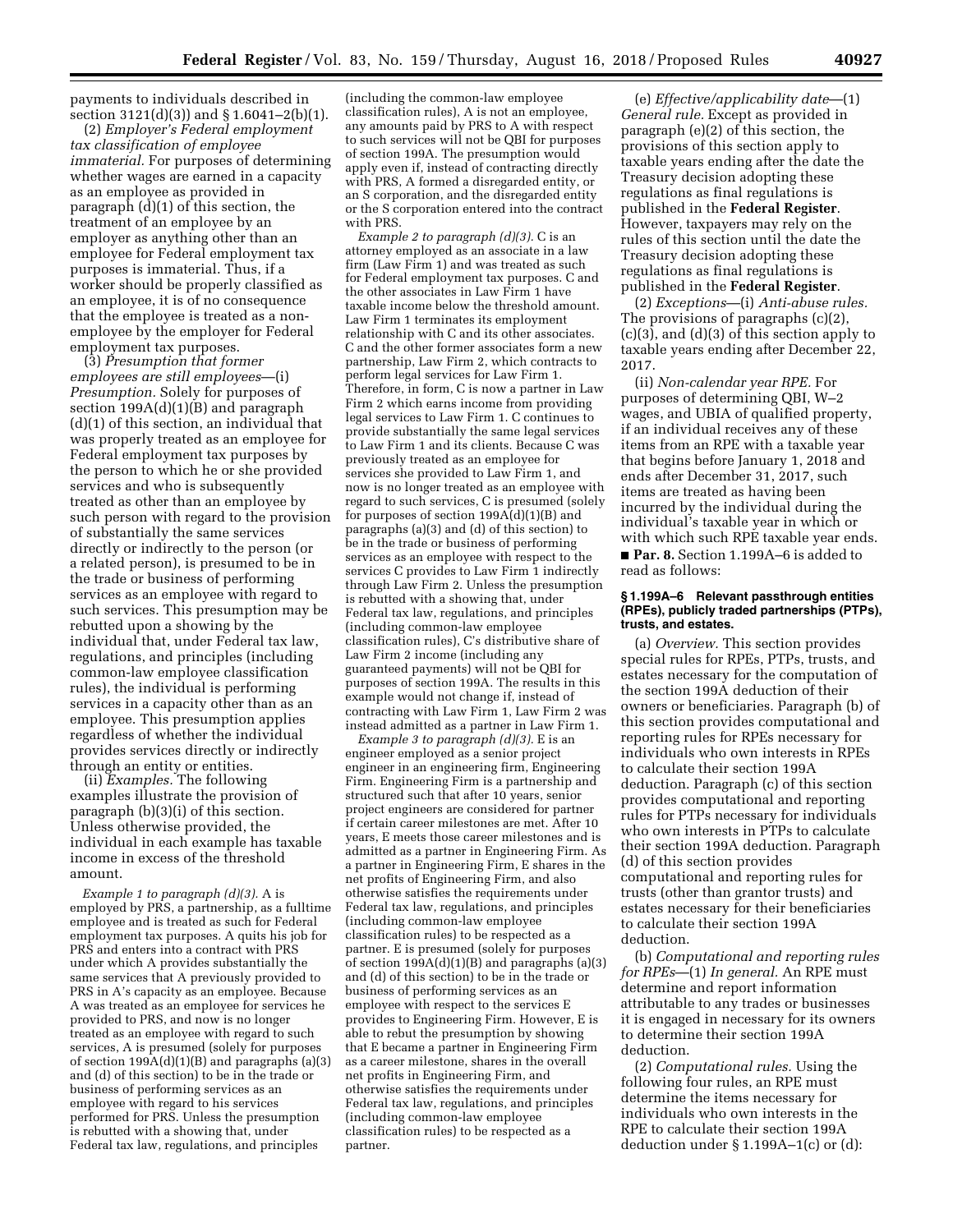(i) First, the RPE must determine if it is engaged in one or more trades or businesses. The RPE must also determine whether any of its trades or businesses is an SSTB under the rules of § 1.199A–5.

(ii) Second, the RPE must apply the rules in § 1.199A–3 to determine the QBI for each trade or business engaged in directly.

(iii) Third, the RPE must apply the rules in § 1.199A–2 to determine the W– 2 wages and UBIA of qualified property for each trade or business engaged in directly.

(iv) Fourth, the RPE must determine whether it has any qualified REIT dividends as defined in 1.199A–3(c)(1) earned directly or through another RPE. The RPE must also determine the net amount of qualified PTP income as defined in § 1.199A–3(c)(2) earned directly or indirectly through investments in PTPs.

(3) *Reporting rules for RPEs*—(i) *Trade or business directly engaged in.* An RPE must separately identify and report on the Schedule K–1 issued to its owners for any trade or business engaged in directly by the RPE—

(A) Each owner's allocable share of QBI, W–2 wages, and UBIA of qualified property attributable to each such trade or business, and

(B) Whether any of the trades or businesses described in paragraph (b)(3)(i)(A) of this section is an SSTB.

(ii) *Other items.* An RPE must also report on an attachment to the Schedule K–1, any QBI, W–2 wages, UBIA of qualified property, or SSTB determinations, reported to it by any RPE in which the RPE owns a direct or indirect interest. The RPE must also report each owner's allocated share of any qualified REIT dividends or qualified PTP income or loss received by the RPE (including through another RPE)

(iii) *Failure to report information.* If an RPE fails to separately identify or report on the Schedule K–1 (or any attachments thereto) issued to an owner any items described in paragraph (b)(3)(i) of this section, the owner's share (and the share of any upper-tier indirect owner) of positive QBI, W–2 wages, and UBIA of qualified property attributable to trades or businesses engaged in by that RPE will be presumed to be zero.

(c) *Computational and reporting rules for PTPs*—(1) *Computational rules.* Each PTP must determine its QBI under the rules of § 1.199A–3 for each trade or business in which the PTP is engaged in directly. The PTP must also determine whether any of the trades or businesses it is engaged in directly is an SSTB.

(2) *Reporting rules.* Each PTP is required to separately identify and report the information described in paragraph (c)(1) of this section on Schedules K–1 issued to its partners. Each PTP must also determine and report any qualified REIT dividends or qualified PTP income or loss received by the PTP including through an RPE, a REIT, or another PTP. A PTP is not required to determine or report W–2 wages or the UBIA of qualified property attributable to trades or businesses it is engaged in directly.

(d) *Application to trusts, estates, and beneficiaries*—(1) *In general.* A trust or estate computes its section 199A deduction based on the QBI, W–2 wages, UBIA of qualified property, qualified REIT dividends, and qualified PTP income that are allocated to the trust or estate. An individual beneficiary of a trust or estate takes into account any QBI, W–2 wages, UBIA of qualified property, qualified REIT dividends, and qualified PTP income allocated from a trust or estate in calculating the beneficiary's section 199A deduction, in the same manner as though the items had been allocated from an RPE. For purposes of this section and §§ 1.199A– 1 through 1.199A–5, a trust or estate is treated as an RPE to the extent it allocates QBI and other items to its beneficiaries, and is treated as an individual to the extent it retains the QBI and other items.

(2) *Grantor trusts.* To the extent that the grantor or another person is treated as owning all or part of a trust under sections 671 through 679, such person computes its section 199A deduction as if that person directly conducted the activities of the trust with respect to the portion of the trust treated as owned by the grantor or another person.

(3) *Non-grantor trusts and estates*—(i) *Calculation at entity level.* A trust or estate must calculate its QBI, W–2 wages, UBIA of qualified property, qualified REIT dividends, and qualified PTP income. The QBI of a trust or estate must be computed by allocating qualified items of deduction described in section  $199A(c)(3)$  in accordance with the classification of those deductions under § 1.652(b)–3(a), and deductions not directly attributable within the meaning of § 1.652(b)–3(b) (other deductions) are allocated in a manner consistent with the rules in § 1.652(b)– 3(b). Any depletion and depreciation deductions described in section 642(e) and any amortization deductions described in section 642(f) that otherwise are properly included in the computation of QBI are included in the computation of QBI of the trust or estate, regardless of how those

deductions may otherwise be allocated between the trust or estate and its beneficiaries for other purposes of the Code.

(ii) *Allocation among trust or estate and beneficiaries.* The QBI (including any amounts that may be less than zero as calculated at the trust or estate level), W–2 wages, UBIA of qualified property, qualified REIT dividends, and qualified PTP income of a trust or estate are allocated to each beneficiary and to the trust or estate based on the relative proportion of the trust's or estate's distributable net income (DNI), as defined by section 643(a), for the taxable year that is distributed or required to be distributed to the beneficiary or is retained by the trust or estate. For this purpose, the trust's or estate's DNI is determined with regard to the separate share rule of section 663(c), but without regard to section 199A. If the trust or estate has no DNI for the taxable year, any QBI, W–2 wages, UBIA of qualified property, qualified REIT dividends, and qualified PTP income are allocated entirely to the trust or estate.

(iii) *Threshold amount.* The threshold amount applicable to a trust or estate is \$157,500 for any taxable year beginning before 2019. For taxable years beginning after 2018, the threshold amount shall be \$157,500 increased by the cost-ofliving adjustment as outlined in § 1.199A–1(b)(11). For purposes of determining whether a trust or estate has taxable income that exceeds the threshold amount, the taxable income of a trust or estate is determined before taking into account any distribution deduction under sections 651 or 661.

(iv) *Electing small business trusts.* An electing small business trust (ESBT) is entitled to the deduction under section 199A. The S portion of the ESBT must take into account the QBI and other items from any S corporation owned by the ESBT, the grantor portion of the ESBT must take into account the QBI and other items from any assets treated as owned by a grantor or another person (owned portion) of a trust under sections 671 through 679, and the non-S portion of the ESBT must take into account any QBI and other items from any other entities or assets owned by the ESBT. See § 1.641(c)–1.

(v) *Anti-abuse rule for creation of multiple trusts to avoid exceeding the threshold amount.* Trusts formed or funded with a significant purpose of receiving a deduction under section 199A will not be respected for purposes of section 199A. See also § 1.643(f)–1 of the regulations.

(vi) The following example illustrates the application of paragraph (d) of this section.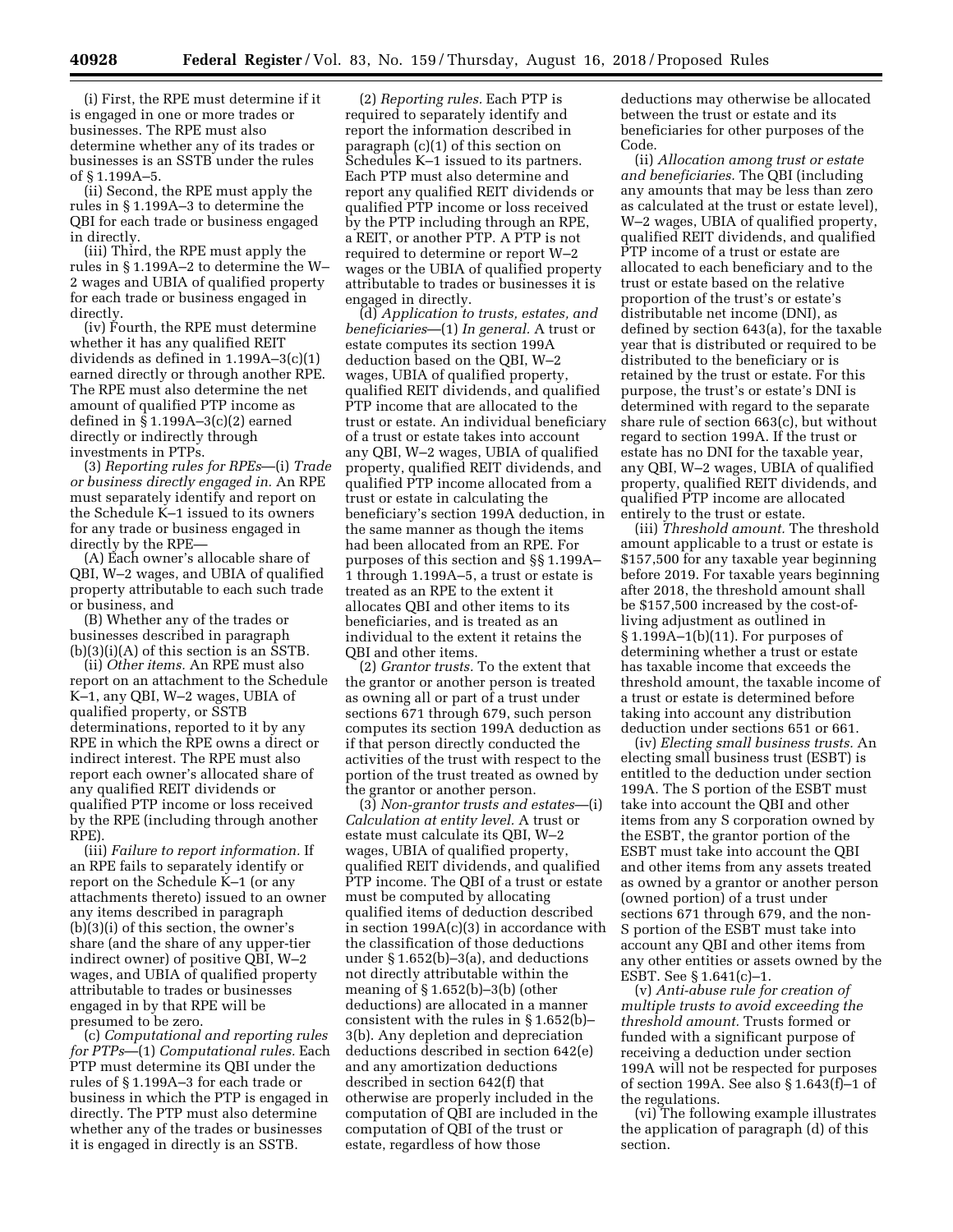*Example 1 to (d)(3)(vi).* (i) *Computation of DNI and inclusion and deduction amounts.*  (A) *Trust's distributive share of partnership items.* Trust, an irrevocable testamentary complex trust, is a 25% partner in PRS, a family partnership that operates a restaurant that generates QBI and W–2 wages. In 2018, PRS properly allocates gross income from the restaurant of \$55,000, and expenses directly allocable to the restaurant of \$50,000 (including W–2 wages of \$25,000, miscellaneous expenses of \$20,000, and depreciation deductions of \$5,000) to Trust. These items are properly included in Trust's DNI. Trust's share of PRS' unadjusted basis of qualified depreciable property is \$125,000. PRS distributes \$5,000 of cash to Trust in 2018.

(B) *Trust's activities.* In addition to its interest in PRS, Trust also operates a family bakery conducted through an LLC whollyowned by the Trust that is treated as a disregarded entity. In 2018, the bakery produced \$100,000 of gross income and  $$150,000$  of expenses directly allocable to operation of the bakery (including W–2 wages of \$50,000, rental expense of \$75,000, and miscellaneous expenses of \$25,000). (The net loss from the bakery operations is not subject to any loss disallowance provisions outside of section 199A.) Trust also has zero unadjusted basis of qualified depreciable property in the bakery. For purposes of computing its section 199A deduction, Trust has properly chosen to aggregate the family restaurant conducted through PRS with the bakery conducted directly by Trust under § 1.199A–4. Trust also owns various investment assets that produce portfolio-type income consisting of dividends (\$25,000), interest (\$15,000), and tax-exempt interest (\$15,000). Accordingly, Trust has the following items which are properly included in Trust's DNI:

|                                | 15.000   |
|--------------------------------|----------|
|                                | 25,000   |
| Tax-exempt interest            | 15.000   |
| Net business loss from PRS and |          |
|                                | (45.000) |
| Trustee commissions            | 3.000    |
| State and local taxes          | 5,000    |
|                                |          |

(C) *Allocation of deductions under § 1.652(b)–3.* (*1*) *Directly attributable expenses.* In computing Trust's DNI for the taxable year, the distributive share of expenses of PRS are directly attributable under § 1.652(b)–3(a) to the distributive share of income of PRS. Accordingly, Trust has gross business income of \$155,000 (55,000 from PRS and 100,000 from the bakery) and direct business expenses of \$200,000 (\$50,000 from PRS and \$150,000 from the bakery). In addition, \$1,000 of the trustee commissions and \$1,000 of state and local taxes are directly attributable under § 1.652(b)–3(a) to Trust's business income. Accordingly, Trust has excess business deductions of \$47,000. Pursuant to its authority recognized under § 1.652(b)–3(d), Trust allocates the \$47,000 excess business deductions as follows: \$15,000 to the interest income, resulting in \$0 interest income, \$25,000 to the dividends, resulting in \$0 dividend income, and \$7,000 to the tax exempt interest.

(*2*) *Non-directly attributable expenses.* The trustee must allocate the sum of the balance of the trustee commissions (\$2,000) and state and local taxes (\$4,000) to Trust's remaining tax-exempt interest income, resulting in \$2,000 of tax exempt interest.

(D) *Amounts included in taxable income.*  For 2018, Trust has DNI of \$2,000. Pursuant to Trust's governing instrument, Trustee distributes 50%, or \$1,000, of that DNI to A, an individual who is a discretionary beneficiary of Trust. In addition, Trustee is required to distribute 25%, or \$500, of that DNI to B, a current income beneficiary of Trust. Trust retains the remaining 25% of DNI. Consequently, with respect to the \$1,000 distribution A receives from Trust, A properly excludes \$1,000 of tax-exempt interest income under section 662(b). With respect to the \$500 distribution B receives from Trust, B properly excludes \$500 of tax exempt interest income under section 662(b). Because the DNI consists entirely of taxexempt income, Trust deducts \$0 under section 661 with respect to the distributions to A and B.

(ii) *Section 199A deduction.* (A) *Trust's W– 2 wages and QBI.* For the 2018 taxable year, Trust has \$75,000 (\$25,000 from PRS + \$50,000 of Trust) of W–2 wages. Trust also has \$125,000 of unadjusted basis in qualified depreciable property. Trust has negative QBI of (\$47,000) (\$155,000 gross income from aggregated businesses less the sum of \$200,000 direct expenses from aggregated businesses and \$2,000 directly attributable business expenses from Trust under the rules of  $$1.652(b)$ –3(a)).

(B) *Section 199A deduction computation.*  (*1*) *A's computation.* Because the \$1,000 Trust distribution to A equals one-half of Trust's DNI, A has W–2 wages from Trust of \$37,500. A also has W–2 wages of \$2,500 from a trade or business outside of Trust (computed without regard to A's interest in Trust), which A has properly aggregated under § 1.199A–4 with the Trust's trade or businesses (the family's restaurant and bakery), for a total of \$40,000 of W–2 wages from the aggregate trade or businesses. A has \$100,000 of QBI from non-Trust trade or businesses in which A owns an interest. Because the \$1,000 Trust distribution to A equals one-half of Trust's DNI, A has (negative) QBI from Trust of (\$23,500). A's total QBI is determined by combining the \$100,000 QBI from non-Trust sources with the (\$23,500) QBI from Trust for a total of \$76,500 of QBI. Assume that A's taxable income exceeds the threshold amount for 2018 by \$200,000. A's tentative deduction is  $$15,300$  (.20  $\times$  \$76,500), limited under the W-2 wage limitation to \$20,000 (50%  $\times$ \$40,000 W–2 wages). Accordingly, A's section 199A deduction for 2018 is \$15,300.

(*2*) *B's computation.* For 2018, B's taxable income is below the threshold amount so B is not subject to the W–2 wage limitation. Because the \$500 Trust distribution to B equals one-quarter of Trust's DNI, B has a total of (\$11,750) of QBI. B also has no QBI from non-Trust trades or businesses, so B has a total of (\$11,750) of QBI. Accordingly, B's section 199A deduction for 2018 is zero. The (\$11,750) of QBI is carried over to 2019 as a loss from a qualified business in the hands of B pursuant to section 199A(c)(2).

(*3*) *Trust's computation.* For 2018, Trust's taxable income is below the threshold amount so it is not subject to the W–2 wage limitation. Because Trust retained 25% of Trust's DNI, Trust is allocated 25% of its QBI, which is (\$11,750). Trust's section 199A deduction for 2018 is zero. The (\$11,750) of QBI is carried over to 2019 as a loss from a qualified business in the hands of Trust pursuant to section 199A(c)(2).

(e) *Effective/applicability date*—(1) *General rule.* Except as provided in paragraph (e)(2) of this section, the provisions of this section apply to taxable years ending after the date the Treasury decision adopting these regulations as final regulations is published in the **Federal Register**. However, taxpayers may rely on the rules of this section until the date the Treasury decision adopting these regulations as final regulations is published in the **Federal Register**.

(2) *Exceptions*—(i) *Anti-abuse rules.*  The provisions of paragraph  $(d)(3)(v)$  of this section apply to taxable years ending after December 22, 2017.

(ii) *Non-calendar year RPE.* For purposes of determining QBI, W–2 wages, and UBIA of qualified property, if an individual receives any of these items from an RPE with a taxable year that begins before January 1, 2018 and ends after December 31, 2017, such items are treated as having been incurred by the individual during the individual's taxable year in which or with which such RPE taxable year ends. ■ **Par. 9.** Section 1.643(f)–1 is added to read as follows:

# **§ 1.643(f)–1 Treatment of multiple trusts.**

(a) *General rule.* For purposes of subchapter J of chapter 1 of Title 26 of the United States Code, two or more trusts will be aggregated and treated as a single trust if such trusts have substantially the same grantor or grantors and substantially the same primary beneficiary or beneficiaries, and if a principal purpose for establishing such trusts or for contributing additional cash or other property to such trusts is the avoidance of Federal income tax. For purposes of applying this rule, spouses will be treated as one person.

(b) *A principal purpose.* A principal purpose for establishing or funding a trust will be presumed if it results in a significant income tax benefit unless there is a significant non-tax (or nonincome tax) purpose that could not have been achieved without the creation of these separate trusts.

(c) *Examples.* The following examples illustrate the application of this section:

*Example 1 to paragraph (c).* (i) A owns and operates a pizzeria and several gas